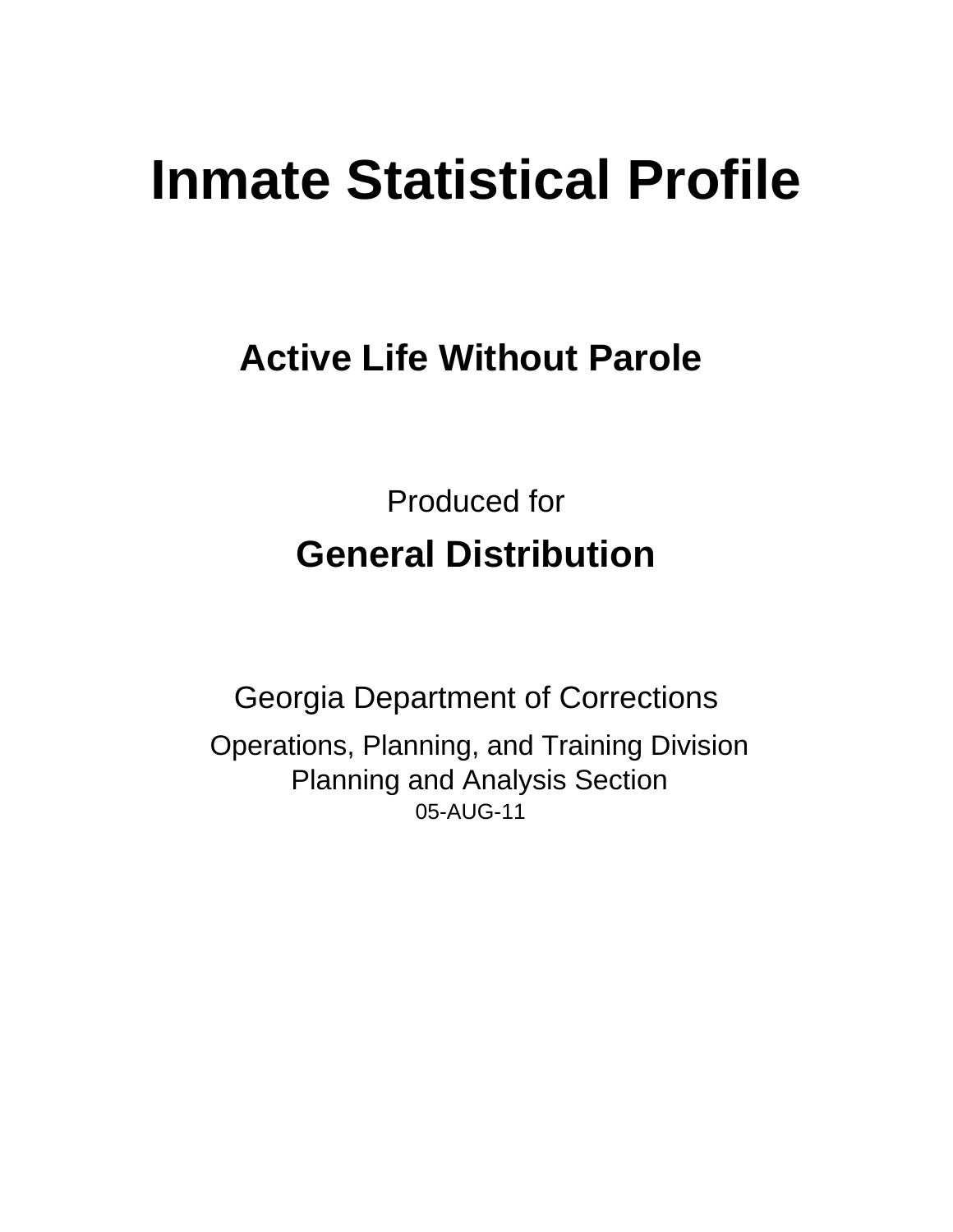# **Inmate Statistical Profile 05-AUG-11**

Contents

**Active Life Without Parole** 

Produced for General Distribution

# **Table of Contents**

|    | <b>Demographic information</b>                                       |
|----|----------------------------------------------------------------------|
|    | 5 Current age, broken out in ten year age groups                     |
|    | 6 Race group                                                         |
|    | 7 Marital status, self-reported at entry to prison                   |
|    | 8 Number of children, self-reported at entry to prison               |
|    | 9 Religious affiliation, self-reported at entry to prison            |
|    | 10 Home county - self-reported at entry to prison                    |
|    | 13 Home county - self-reported at entry to prison                    |
|    | 17 Socioeconomic class, self-reported at entry to prison             |
|    | 18 Environment to age 16, self-reported at entry to prison           |
|    | 19 Guardian status to age 16, self-reported at entry to prison       |
|    | 20 Employment status before prison, self-reported at entry to prison |
|    | 21 Age at admission                                                  |
|    | 23 Height, measured at entry to prison                               |
|    | 24 Weight, measured at entry to prison                               |
|    | 25 Military service                                                  |
|    | <b>Correctional information</b>                                      |
|    | 26 Type of admission to prison                                       |
|    | 27 Current / last security status                                    |
|    | 28 Current / last institution type                                   |
|    | 29 Institution type - transitional centers                           |
|    | 30 Institution type - mental hospitals                               |
|    | 31 Institution type - county prisons                                 |
|    | 32 Institution type - state prisons                                  |
|    | 33 Institution type - private prisons                                |
|    | 34 Institution type - pre-release centers                            |
| 35 | Institution type - inmate boot camp                                  |
|    | 36 Number of disciplinary reports                                    |
|    | 37 Number of transfers                                               |
|    | 38 Number of escapes                                                 |
|    | 39 Time served in current (or last) institution                      |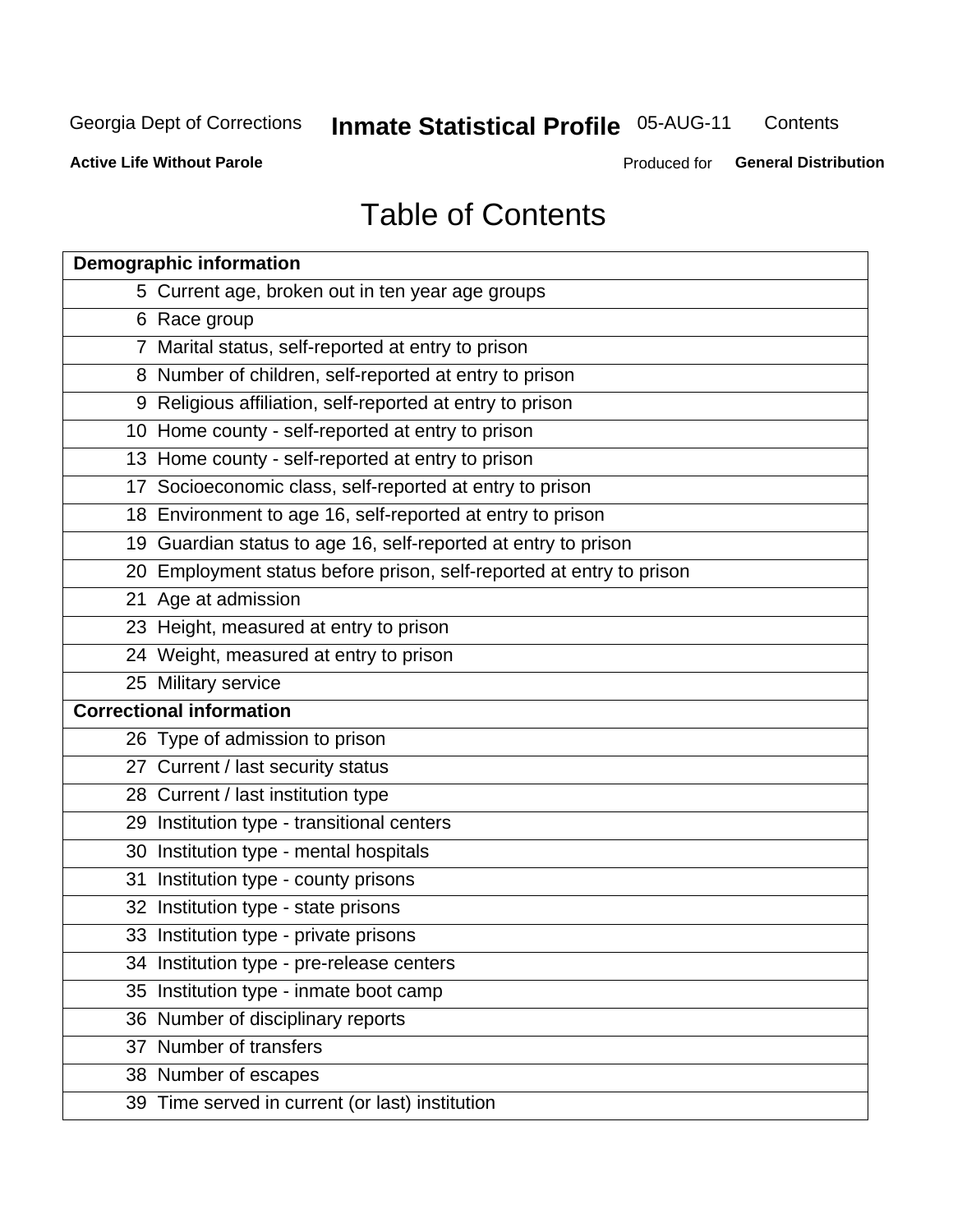# **Inmate Statistical Profile 05-AUG-11**

Contents

**Active Life Without Parole** 

Produced for General Distribution

# **Table of Contents**

| <b>Educational, psychological and physical information</b>       |
|------------------------------------------------------------------|
| 40 Highest grade level attained                                  |
| 41 Culture fair IQ scores                                        |
| 42 Wide Range Achievement Test (WRAT) reading score              |
| 43 Wide Range Achievement Test (WRAT) math score                 |
| 44 Wide Range Achievement Test (WRAT) spelling score             |
| 45 Scope of substance abuse - summary                            |
| 46 Scope of substance abuse - detail                             |
| 47 Current / last mental health treatment level                  |
| 48 PULHESDWIT medical scale - 'P' overall condition ('P'hysical) |
| 49 PULHESDWIT medical scale - 'U' upper body                     |
| 50 PULHESDWIT medical scale - 'L' lower body                     |
| 51 PULHESDWIT medical scale - 'H' hearing                        |
| 52 PULHESDWIT medical scale - 'E' vision                         |
| 53 PULHESDWIT medical scale -'S' psychiatric                     |
| 54 PULHESDWIT medical scale - 'D' dental                         |
| 55 PULHESDWIT medical scale - 'W' work ability                   |
| 56 PULHESDWIT medical scale - 'I' impairment                     |
| 57 PULHESDWIT medical scale - 'T' transportability               |
| 58 Criminality in family, self-reported                          |
| 59 Alcoholism in family, self-reported                           |
| 60 Drug abuse in family, self-reported                           |
| 61 Subjected to frequent beatings, self-reported                 |
| 62 Father absent during inmate's childhood                       |
| 63 Mother absent during inmate's childhood                       |
| 64 Inmate diagnosed as manipulative                              |
| 65 Inmate diagnosed as assaultive                                |
| <b>Crimes and criminal history information</b>                   |
| 66 Number of prior Georgia incarcerations                        |
| 67 Prison sentence in years                                      |
| 68 Primary offense, broken out into felonies vs misdemeanors     |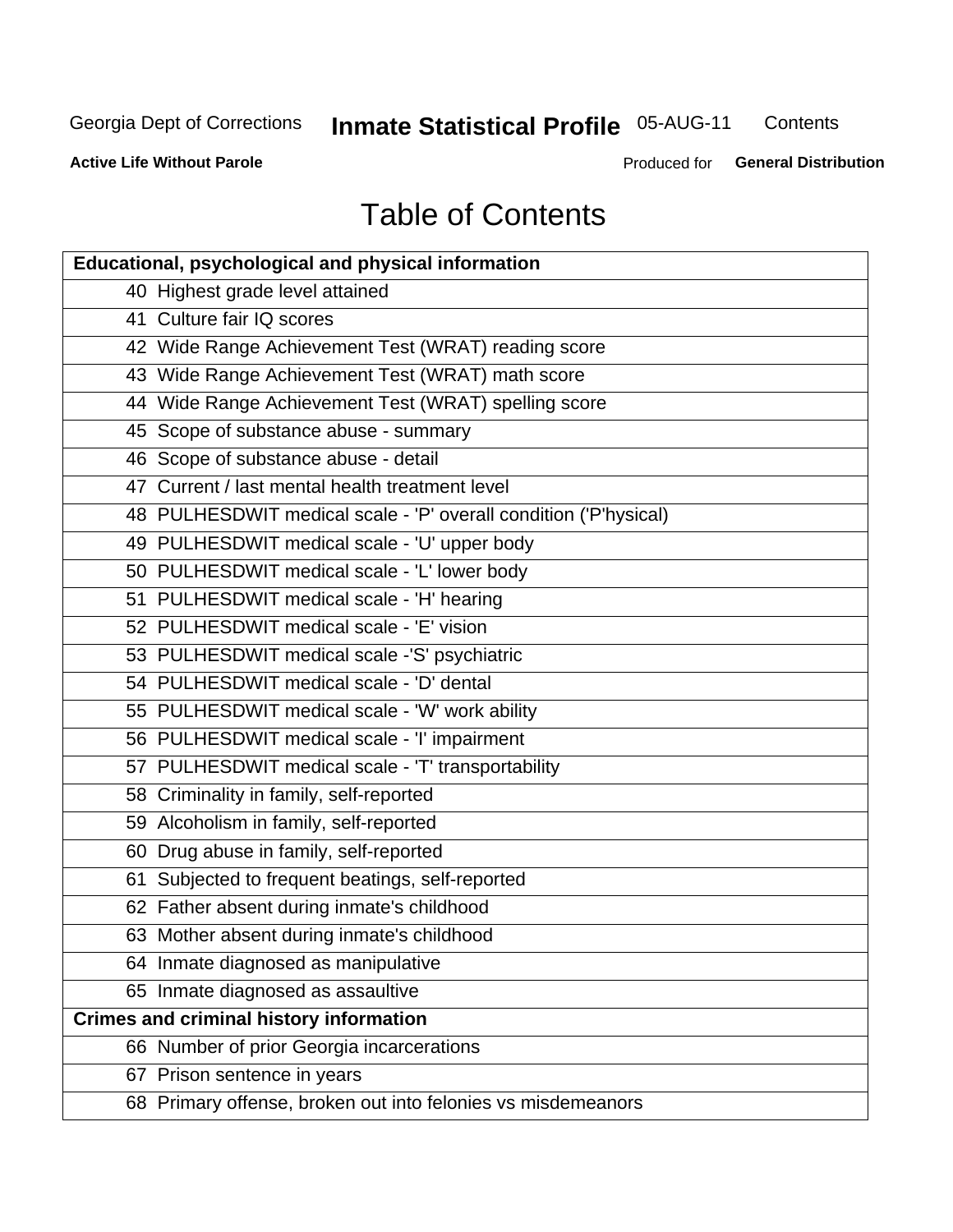#### **Inmate Statistical Profile 05-AUG-11** Contents

**Active Life Without Parole** 

Produced for General Distribution

# **Table of Contents**

| <b>Crimes and criminal history information</b>                 |  |  |  |  |
|----------------------------------------------------------------|--|--|--|--|
| 69 Primary offense, broken out into six broad crime categories |  |  |  |  |
| 70 Primary offense, detailed offense code                      |  |  |  |  |
| 71 County of conviction of primary offense                     |  |  |  |  |
| 75 Circuit of conviction of primary offense                    |  |  |  |  |
| 77 Years served (jail + prison) in this incarceration          |  |  |  |  |
| <b>Medical information</b>                                     |  |  |  |  |
| 78 Results of most recent HIV test                             |  |  |  |  |
| 79 Results of most recent tuberculosis test                    |  |  |  |  |
| 80 Results of most recent syphilis test                        |  |  |  |  |
| 81 Results of most recent Hepatitis-C test                     |  |  |  |  |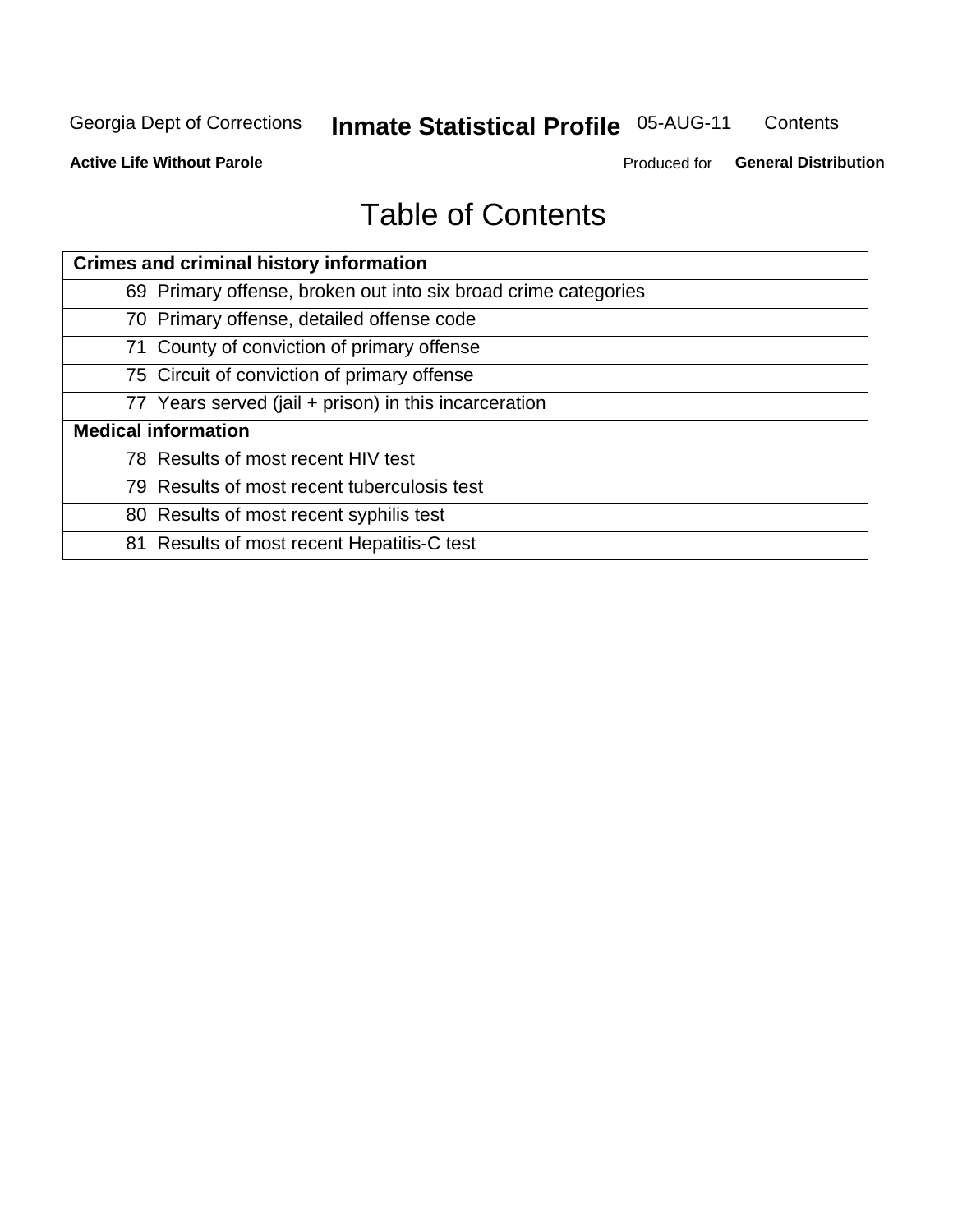#### **Inmate Statistical Profile 05-AUG-11** Page 5

#### **Active Life Without Parole**

#### Produced for General Distribution

#### Current age, broken out in ten-year age groups

COL % - percent each COUNT is of its particular column

|                          |                 | <b>Male</b> |         |              | <b>Female</b> |          | <b>Total</b>     |            |
|--------------------------|-----------------|-------------|---------|--------------|---------------|----------|------------------|------------|
| <b>Current Age</b>       | <b>Count</b>    | Col %       | Row %   | <b>Count</b> | Col %         | Row %    | <b>Total</b>     | Col %      |
| <b>Teens (1-19)</b>      |                 | 0.16%       | 100.00% |              |               |          |                  | 0.15%      |
| <b>Twenties (20-29)</b>  | 50              | 7.81%       | 96.15%  | 2            | 16.67%        | $3.85\%$ | 52               | 7.98%      |
| Thirties (30-39)         | 205             | $32.03\%$   | 98.09%  | 4            | 33.33%        | 1.91%    | 209              | 32.06%     |
| <b>Forties (40-49)</b>   | 213             | $33.28\%$   | 98.61%  | 3            | 25.00%        | 1.39%    |                  | 216 33.13% |
| <b>Fifties (50-59)</b>   | 125             | 19.53%      | 97.66%  | 3            | 25.00%        | 2.34%    | 128 <sup>1</sup> | 19.63%     |
| <b>Sixties (60-69)</b>   | 33              | 5.16%       | 100.00% |              |               |          | 33               | 5.06%      |
| Seventy + (70 and above) | 13 <sub>1</sub> | 2.03%       | 100.00% |              |               |          | 13 <sub>1</sub>  | 1.99%      |
| <b>Total Reported</b>    | 640             | 100%        | 98.16%  | 12           | 100%          | 1.84%    | 652              | 100%       |

| <b>A. A. A.</b>   |    |                          |     |
|-------------------|----|--------------------------|-----|
| Code <sup>2</sup> | .  | $\overline{\phantom{a}}$ | een |
| ______            | יכ |                          | ∠טט |

| <b>Mean</b><br>(average) | 43.13 | 40.92 | 43.08     |
|--------------------------|-------|-------|-----------|
| Median (middle)          |       |       |           |
| Mode (most frequent)     |       |       | ^-<br>. پ |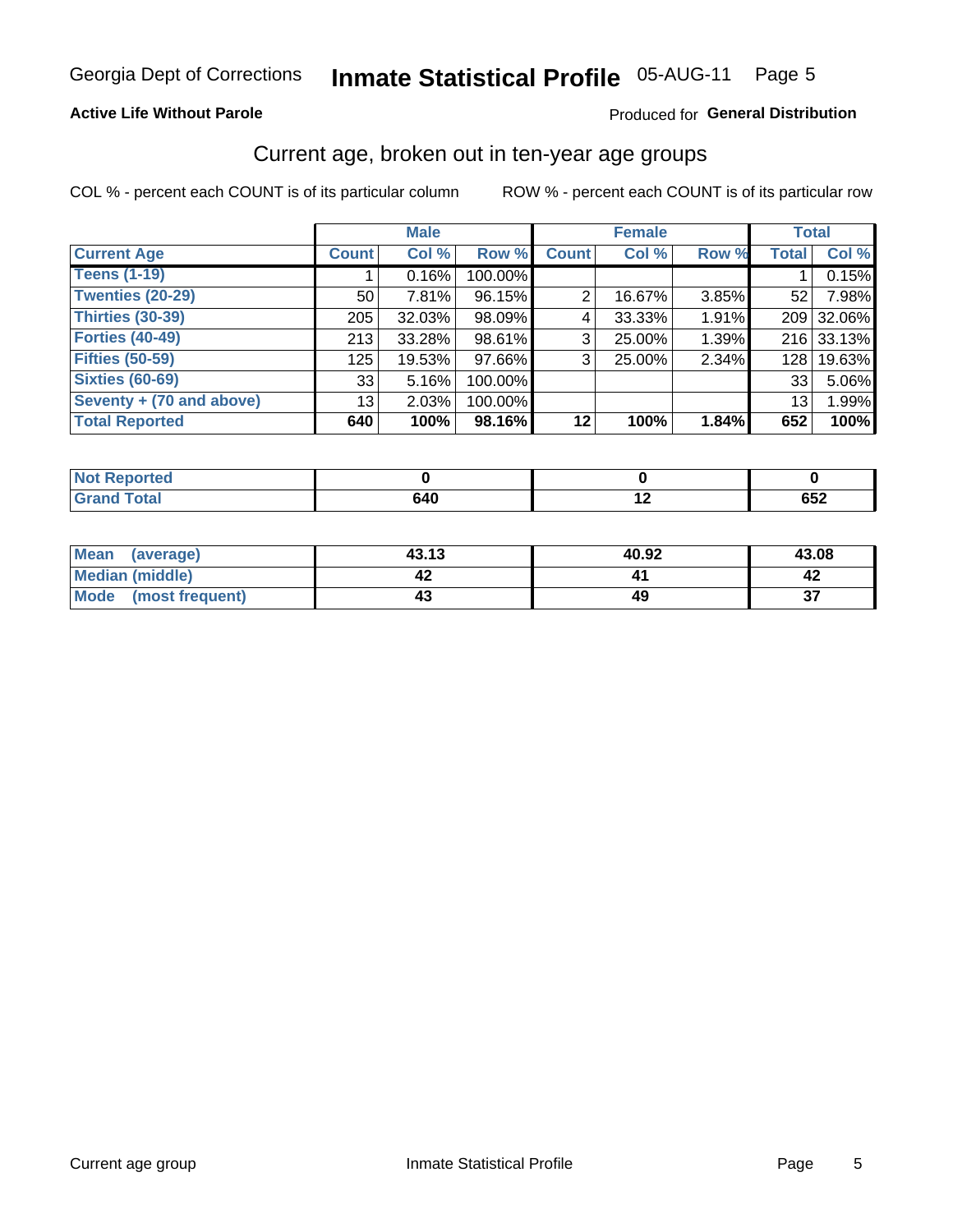#### **Inmate Statistical Profile 05-AUG-11** Page 6

#### **Active Life Without Parole**

Produced for General Distribution

#### Race group

COL % - percent each COUNT is of its particular column

|                              |              | <b>Male</b> |                    |    | <b>Female</b> |       |              | <b>Total</b> |
|------------------------------|--------------|-------------|--------------------|----|---------------|-------|--------------|--------------|
| <b>Race Group</b>            | <b>Count</b> | Col %       | <b>Row % Count</b> |    | Col %         | Row % | <b>Total</b> | Col %        |
| <b>White</b>                 | 154          | 24.06%      | 96.86%             | 5  | 41.67%        | 3.14% | 159          | 24.39%       |
| <b>Black</b><br>$\mathbf{2}$ | 472          | 73.75%      | 98.54%             |    | 58.33%        | 1.46% | 479          | 73.47%       |
| <b>Other</b><br>5.           |              | $.31\%$     | 100.00%            |    |               |       | 2            | .31%         |
| <b>Asian</b><br>6            |              | $.16\%$     | 100.00%            |    |               |       |              | .15%         |
| <b>Hispanic</b><br>10        | 11           | 1.72%       | 100.00%            |    |               |       | 11           | 1.69%        |
| <b>Total Reported</b>        | 640          | 100%        | 98.16%             | 12 | 100%          | 1.84% | 652          | 100%         |

| ted: |           |     |                |
|------|-----------|-----|----------------|
|      | 640<br>__ | . . | <u></u><br>O⊃∠ |

| M | - - - | Piavn |
|---|-------|-------|
|   |       |       |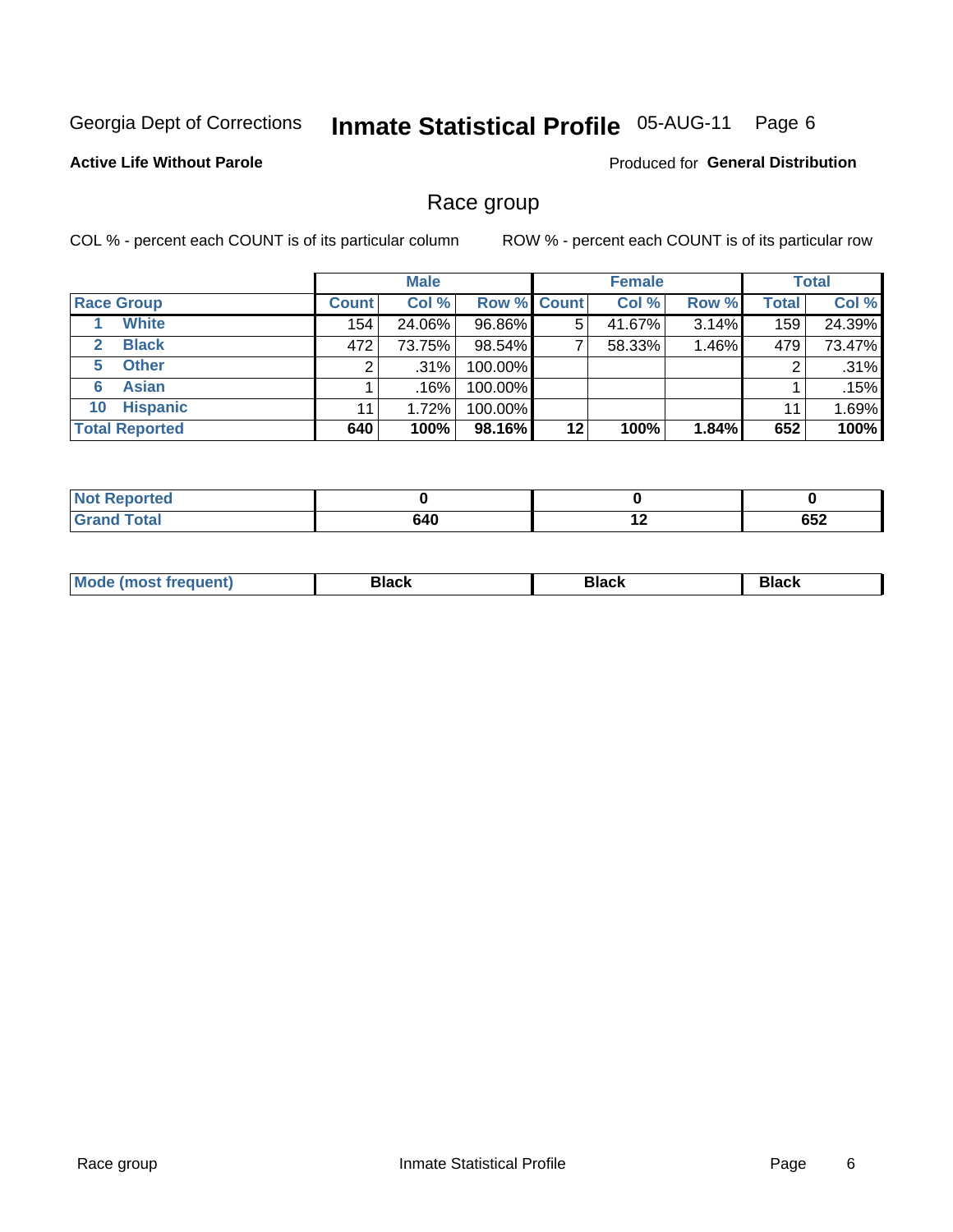### Inmate Statistical Profile 05-AUG-11 Page 7

#### **Active Life Without Parole**

#### Produced for General Distribution

### Marital status, self-reported at entry to prison

COL % - percent each COUNT is of its particular column

|                            |                 | <b>Male</b> |         |              | <b>Female</b> |        |       | <b>Total</b> |
|----------------------------|-----------------|-------------|---------|--------------|---------------|--------|-------|--------------|
| <b>Marital Status</b>      | <b>Count</b>    | Col %       | Row %   | <b>Count</b> | Col %         | Row %  | Total | Col %        |
| <b>Unknown</b><br>$\bf{0}$ |                 | $.31\%$     | 100.00% |              |               |        | 2     | .31%         |
| <b>Divorced</b><br>D       | 47              | $7.34\%$    | 97.92%  |              | 8.33%         | 2.08%  | 48    | 7.36%        |
| <b>Married</b><br>М        | 103             | 16.09%      | 97.17%  | 3            | 25.00%        | 2.83%  | 106   | 16.26%       |
| <b>Separated</b><br>S      | 15 <sub>1</sub> | 2.34%       | 100.00% |              |               |        | 15    | 2.30%        |
| <b>Unmarried</b><br>U      | 460             | 71.88%      | 98.71%  | 6            | 50.00%        | 1.29%  | 466   | 71.47%       |
| <b>Widow</b><br>W          | 13              | 2.03%       | 86.67%  | 2            | 16.67%        | 13.33% | 15    | 2.30%        |
| <b>Total Reported</b>      | 640             | 100%        | 98.16%  | 12           | 100%          | 1.84%  | 652   | 100%         |

| <b>Not Repo</b><br><b>orted</b><br>. <b>.</b> <u>.</u> |  |              |
|--------------------------------------------------------|--|--------------|
| <b>Total</b>                                           |  | ים ה<br>ັບວ∠ |

|  | M | . | Unmarried | າmarried<br>_____ |
|--|---|---|-----------|-------------------|
|--|---|---|-----------|-------------------|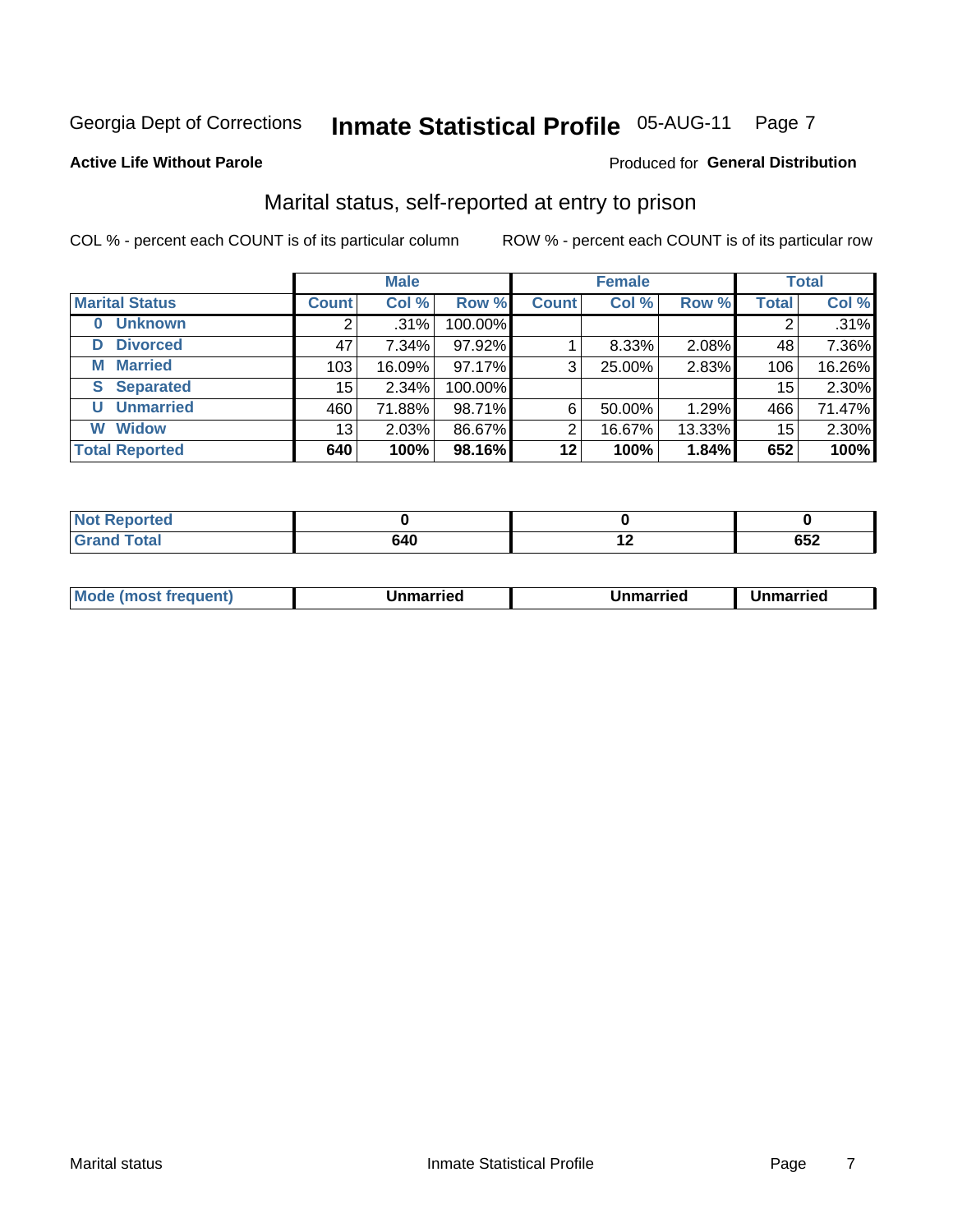#### **Inmate Statistical Profile 05-AUG-11** Page 8

#### **Active Life Without Parole**

#### Produced for General Distribution

### Number of children, self reported at entry to prison

COL % - percent each COUNT is of its particular column

|                           |              | <b>Male</b> |         |              | <b>Female</b> |       |              | <b>Total</b> |
|---------------------------|--------------|-------------|---------|--------------|---------------|-------|--------------|--------------|
| <b>Number of Children</b> | <b>Count</b> | Col %       | Row %   | <b>Count</b> | Col %         | Row % | <b>Total</b> | Col %        |
| $\bf{0}$                  | 231          | 36.26%      | 98.72%  | 3            | 25.00%        | 1.28% | 234          | 36.06%       |
|                           | 164          | 25.75%      | 97.62%  | 4            | 33.33%        | 2.38% | 168          | 25.89%       |
| $\overline{2}$            | 112          | 17.58%      | 97.39%  | 3            | 25.00%        | 2.61% | 115          | 17.72%       |
| 3                         | 60           | 9.42%       | 98.36%  |              | 8.33%         | 1.64% | 61           | 9.40%        |
| 4                         | 40           | 6.28%       | 97.56%  |              | 8.33%         | 2.44% | 41           | 6.32%        |
| 5                         | 17           | 2.67%       | 100.00% |              |               |       | 17           | 2.62%        |
| $\overline{6}$            | 5            | 0.78%       | 100.00% |              |               |       | 5            | 0.77%        |
|                           |              | 0.16%       | 100.00% |              |               |       |              | 0.15%        |
| 8                         |              | 0.16%       | 100.00% |              |               |       |              | 0.15%        |
| $\boldsymbol{9}$          | 2            | 0.31%       | 100.00% |              |               |       | 2            | 0.31%        |
| 10                        |              | 0.16%       | 100.00% |              |               |       |              | 0.15%        |
| Over 10                   | 3            | 0.47%       | 100.00% |              |               |       | 3            | 0.46%        |
| <b>Total Reported</b>     | 637          | 100%        | 98.15%  | 12           | 100%          | 1.85% | 649          | 100%         |

| د د ه<br>rtea                            |       |                   |
|------------------------------------------|-------|-------------------|
| $T0$ tol<br>$\sim$ $\sim$ $\sim$<br>υιαι | 6 Y U | <b>CEO</b><br>νυ∠ |

| Mean<br>(average)       | l.45 | l.42 | 1.45 |
|-------------------------|------|------|------|
| <b>Median (middle)</b>  |      |      |      |
| Mode<br>(most frequent) |      |      |      |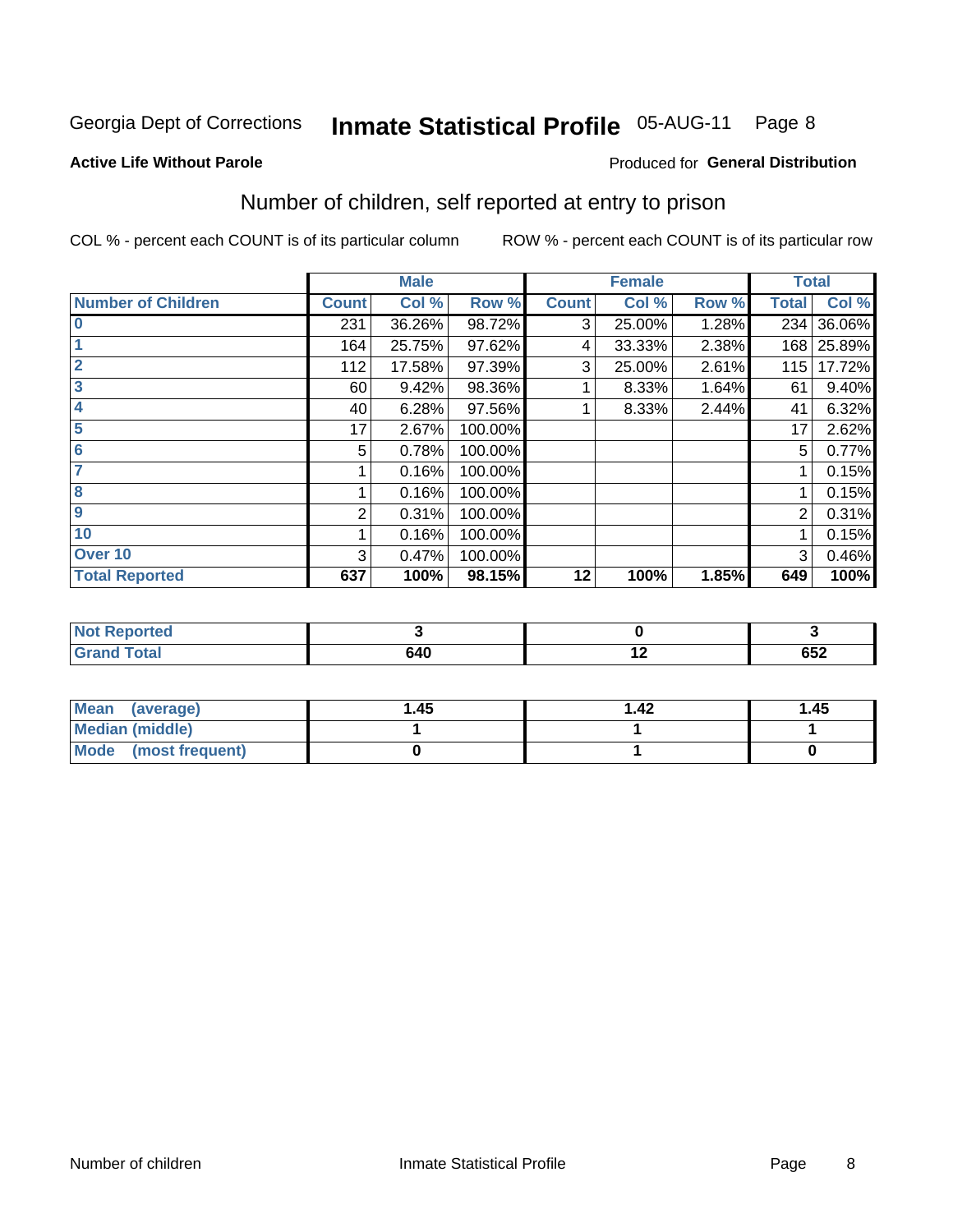#### **Inmate Statistical Profile 05-AUG-11** Page 9

Produced for General Distribution

#### **Active Life Without Parole**

#### Religious affiliation, self-reported at entry to prison

COL % - percent each COUNT is of its particular column

|              |                              |              | <b>Male</b> |         |              | <b>Female</b> |       |       | <b>Total</b> |
|--------------|------------------------------|--------------|-------------|---------|--------------|---------------|-------|-------|--------------|
|              | <b>Religious Affiliation</b> | <b>Count</b> | Col %       | Row %   | <b>Count</b> | Col %         | Row % | Total | Col %        |
|              | <b>Islam</b>                 | 41           | 8.06%       | 97.62%  |              | 10.00%        | 2.38% | 42    | 8.09%        |
| $\mathbf{2}$ | <b>Catholic</b>              | 18           | 3.54%       | 94.74%  |              | 10.00%        | 5.26% | 19    | 3.66%        |
| 3            | <b>Baptist</b>               | 216          | 42.44%      | 97.30%  | 6            | 60.00%        | 2.70% | 222   | 42.77%       |
| 4            | <b>Methodist</b>             | 8            | 1.57%       | 100.00% |              |               |       | 8     | 1.54%        |
| 7            | <b>Chc Of God</b>            |              | .20%        | 100.00% |              |               |       |       | .19%         |
| 8            | <b>Holiness</b>              | 18           | 3.54%       | 100.00% |              |               |       | 18    | 3.47%        |
| 9            | <b>Jewish</b>                |              | .20%        | 100.00% |              |               |       |       | .19%         |
| 10           | <b>Anglican</b>              |              | .20%        | 100.00% |              |               |       |       | .19%         |
| 12           | <b>Hindu</b>                 |              | .20%        | 100.00% |              |               |       |       | .19%         |
| 16           | <b>Seven D Ad</b>            | 4            | .79%        | 100.00% |              |               |       | 4     | .77%         |
| 17           | <b>Jehovah Wt</b>            | 8            | 1.57%       | 100.00% |              |               |       | 8     | 1.54%        |
| 18           | <b>Latr Day S</b>            |              | .20%        | 100.00% |              |               |       |       | .19%         |
| 20           | <b>Other Prot</b>            | 80           | 15.72%      | 97.56%  | 2            | 20.00%        | 2.44% | 82    | 15.80%       |
| 96           | <b>None</b>                  | 111          | 21.81%      | 100.00% |              |               |       | 111   | 21.39%       |
|              | <b>Total Reported</b>        | 509          | 100%        | 98.07%  | 10           | 100%          | 1.93% | 519   | 100%         |

| Reported<br>$\sim$ | וטו |        | .<br>ננו |
|--------------------|-----|--------|----------|
| $f = 4 \pi$        | 640 | $\sim$ | いいつ      |

| <b>Mode (most frequent)</b><br>Baptist | Baptist | 3aptist |
|----------------------------------------|---------|---------|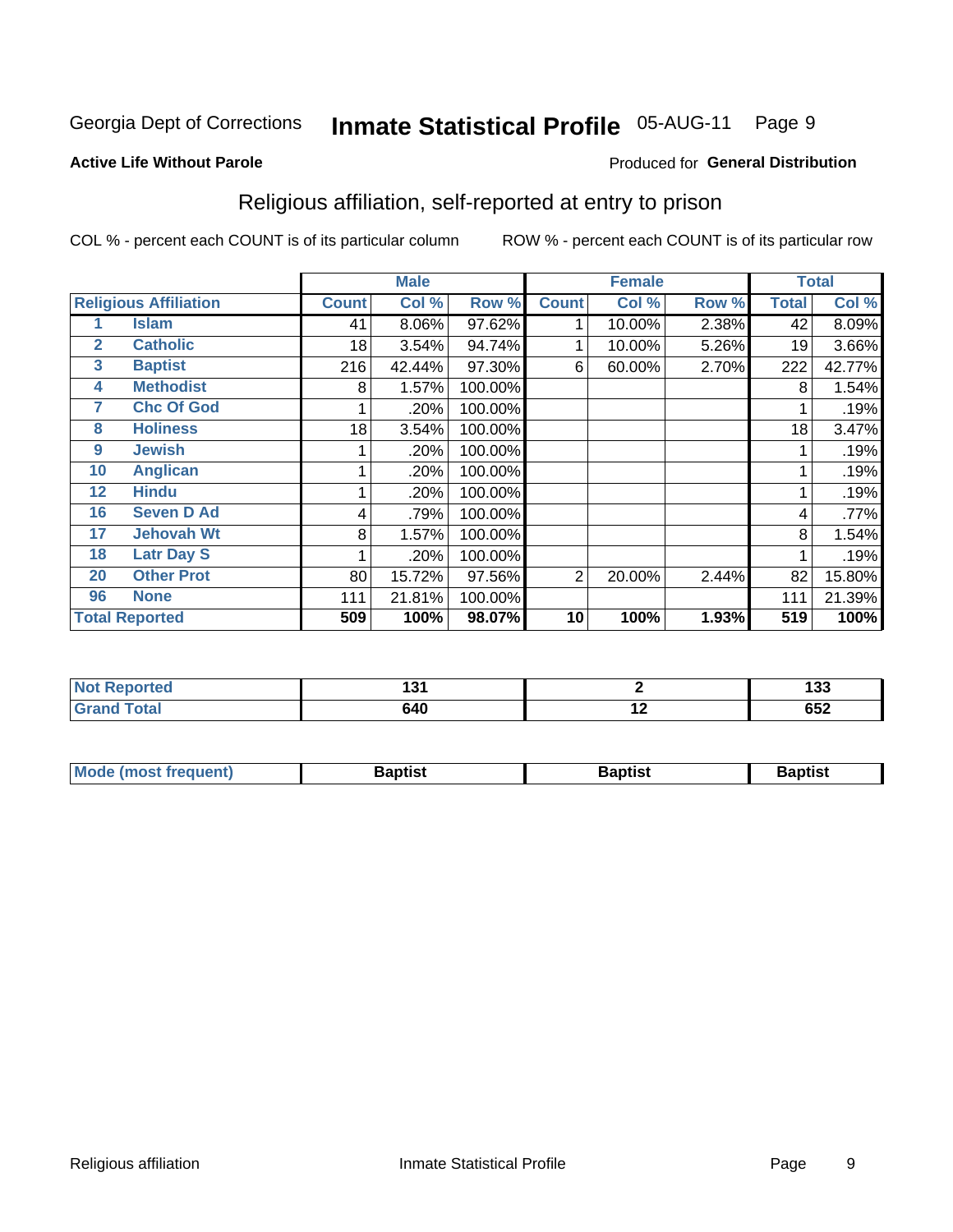# Inmate Statistical Profile 05-AUG-11 Page 10

#### **Active Life Without Parole**

#### **Produced for General Distribution**

### Home county, self-reported at entry to prison

COL % - percent each COUNT is of its particular column

|     |                             |                | <b>Male</b> |         |              | <b>Female</b> |        | <b>Total</b>   |       |
|-----|-----------------------------|----------------|-------------|---------|--------------|---------------|--------|----------------|-------|
|     | <b>Home County</b>          | <b>Count</b>   | Col %       | Row %   | <b>Count</b> | Col%          | Row %  | <b>Total</b>   | Col % |
| 000 | <b>Unknown</b>              | 1              | .18%        | 100.00% |              |               |        | 1              | .18%  |
| 001 | <b>Appling County</b>       | $\overline{2}$ | .36%        | 100.00% |              |               |        | $\overline{2}$ | .35%  |
| 002 | <b>Atkinson County</b>      | $\mathbf 1$    | .18%        | 100.00% |              |               |        | 1              | .18%  |
| 005 | <b>Baldwin County</b>       | 4              | .72%        | 100.00% |              |               |        | 4              | .71%  |
| 007 | <b>Barrow County</b>        | 4              | .72%        | 100.00% |              |               |        | 4              | .71%  |
| 008 | <b>Bartow County</b>        | 6              | 1.08%       | 100.00% |              |               |        | 6              | 1.06% |
| 009 | <b>Ben Hill County</b>      | 4              | .72%        | 100.00% |              |               |        | 4              | .71%  |
| 010 | <b>Berrien County</b>       | 1              | .18%        | 100.00% |              |               |        | 1              | .18%  |
| 011 | <b>Bibb County</b>          | 14             | 2.53%       | 100.00% |              |               |        | 14             | 2.48% |
| 012 | <b>Bleckley County</b>      | 3              | .54%        | 100.00% |              |               |        | 3              | .53%  |
| 014 | <b>Brooks County</b>        | $\mathbf 1$    | .18%        | 100.00% |              |               |        | 1              | .18%  |
| 016 | <b>Bulloch County</b>       | 4              | .72%        | 80.00%  | 1            | 9.09%         | 20.00% | 5              | .89%  |
| 017 | <b>Burke County</b>         | 5              | .90%        | 100.00% |              |               |        | 5              | .89%  |
| 018 | <b>Butts County</b>         | $\overline{c}$ | .36%        | 100.00% |              |               |        | $\overline{2}$ | .35%  |
| 020 | <b>Camden County</b>        | 5              | .90%        | 100.00% |              |               |        | 5              | .89%  |
| 021 | <b>Candler County</b>       | 1              | .18%        | 100.00% |              |               |        | 1              | .18%  |
| 022 | <b>Carroll County</b>       | $\overline{2}$ | .36%        | 100.00% |              |               |        | $\overline{2}$ | .35%  |
| 023 | <b>Catoosa County</b>       | 1              | .18%        | 100.00% |              |               |        | 1              | .18%  |
| 024 | <b>Charlton County</b>      | 1              | .18%        | 100.00% |              |               |        | 1              | .18%  |
| 025 | <b>Chatham County</b>       | 32             | 5.79%       | 100.00% |              |               |        | 32             | 5.67% |
| 026 | <b>Chattahoochee County</b> | $\mathbf 1$    | .18%        | 100.00% |              |               |        | 1              | .18%  |
| 028 | <b>Cherokee County</b>      | $\overline{2}$ | .36%        | 100.00% |              |               |        | $\overline{2}$ | .35%  |
| 029 | <b>Clarke County</b>        | 14             | 2.53%       | 100.00% |              |               |        | 14             | 2.48% |
| 031 | <b>Clayton County</b>       | 15             | 2.71%       | 100.00% |              |               |        | 15             | 2.66% |
| 033 | <b>Cobb County</b>          | 18             | 3.25%       | 100.00% |              |               |        | 18             | 3.19% |
| 034 | <b>Coffee County</b>        | 2              | .36%        | 100.00% |              |               |        | $\overline{2}$ | .35%  |
| 035 | <b>Colquitt County</b>      | $\overline{2}$ | .36%        | 100.00% |              |               |        | $\overline{2}$ | .35%  |
| 036 | <b>Columbia County</b>      | 3              | .54%        | 100.00% |              |               |        | 3              | .53%  |
| 037 | <b>Cook County</b>          | 4              | .72%        | 100.00% |              |               |        | 4              | .71%  |
| 038 | <b>Coweta County</b>        | 4              | .72%        | 100.00% |              |               |        | 4              | .71%  |
| 040 | <b>Crisp County</b>         | 3              | .54%        | 100.00% |              |               |        | 3              | .53%  |
| 042 | <b>Dawson County</b>        | 1              | .18%        | 100.00% |              |               |        | 1              | .18%  |
| 043 | <b>Decatur County</b>       | $\mathbf 1$    | .18%        | 100.00% |              |               |        | 1              | .18%  |
| 044 | <b>Dekalb County</b>        | 43             | 7.78%       | 100.00% |              |               |        | 43             | 7.62% |
| 046 | <b>Dooly County</b>         | 1              | .18%        | 50.00%  | 1            | 9.09%         | 50.00% | $\overline{2}$ | .35%  |
| 047 | <b>Dougherty County</b>     | 21             | 3.80%       | 100.00% |              |               |        | 21             | 3.72% |
| 048 | <b>Douglas County</b>       | $\overline{7}$ | 1.27%       | 87.50%  | 1            | 9.09%         | 12.50% | 8              | 1.42% |
| 049 | <b>Early County</b>         | $\mathbf{1}$   | .18%        | 100.00% |              |               |        | 1              | .18%  |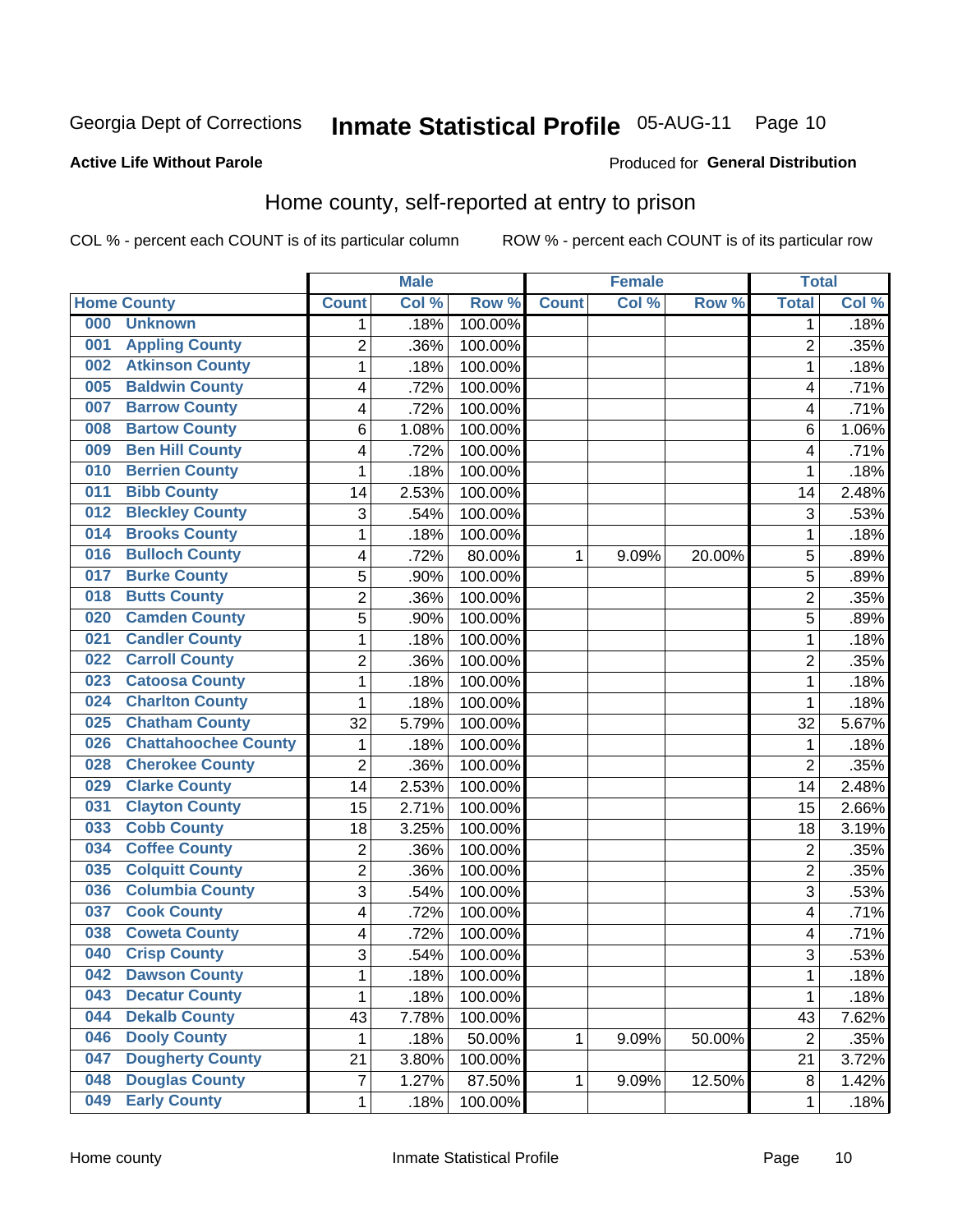# Inmate Statistical Profile 05-AUG-11 Page 11

#### **Active Life Without Parole**

#### Produced for General Distribution

#### Home county, self-reported at entry to prison

COL % - percent each COUNT is of its particular column

|     |                          |                         | <b>Male</b> |                  |                | <b>Female</b> |       | <b>Total</b>   |        |
|-----|--------------------------|-------------------------|-------------|------------------|----------------|---------------|-------|----------------|--------|
|     | <b>Home County</b>       | <b>Count</b>            | Col %       | Row <sup>%</sup> | <b>Count</b>   | Col %         | Row % | <b>Total</b>   | Col %  |
| 051 | <b>Effingham County</b>  | $\overline{2}$          | .36%        | 100.00%          |                |               |       | 2              | .35%   |
| 052 | <b>Elbert County</b>     | 3                       | .54%        | 100.00%          |                |               |       | 3              | .53%   |
| 053 | <b>Emanuel County</b>    | $\mathbf{1}$            | .18%        | 100.00%          |                |               |       | 1              | .18%   |
| 056 | <b>Fayette County</b>    | 3                       | .54%        | 100.00%          |                |               |       | 3              | .53%   |
| 057 | <b>Floyd County</b>      | 9                       | 1.63%       | 100.00%          |                |               |       | 9              | 1.60%  |
| 058 | <b>Forsyth County</b>    | 1                       | .18%        | 100.00%          |                |               |       | 1              | .18%   |
| 059 | <b>Franklin County</b>   | $\overline{2}$          | .36%        | 100.00%          |                |               |       | $\overline{2}$ | .35%   |
| 060 | <b>Fulton County</b>     | 86                      | 15.55%      | 97.73%           | $\overline{2}$ | 18.18%        | 2.27% | 88             | 15.60% |
| 061 | <b>Gilmer County</b>     | 1                       | .18%        | 100.00%          |                |               |       | 1              | .18%   |
| 063 | <b>Glynn County</b>      | 11                      | 1.99%       | 100.00%          |                |               |       | 11             | 1.95%  |
| 066 | <b>Greene County</b>     | 1                       | .18%        | 100.00%          |                |               |       | 1              | .18%   |
| 067 | <b>Gwinnett County</b>   | 10                      | 1.81%       | 90.91%           | 1              | 9.09%         | 9.09% | 11             | 1.95%  |
| 068 | <b>Habersham County</b>  | 1                       | .18%        | 100.00%          |                |               |       | 1              | .18%   |
| 069 | <b>Hall County</b>       | 8                       | 1.45%       | 100.00%          |                |               |       | 8              | 1.42%  |
| 070 | <b>Hancock County</b>    | $\overline{2}$          | .36%        | 100.00%          |                |               |       | 2              | .35%   |
| 071 | <b>Haralson County</b>   | $\overline{2}$          | .36%        | 100.00%          |                |               |       | $\overline{2}$ | .35%   |
| 072 | <b>Harris County</b>     | 1                       | .18%        | 100.00%          |                |               |       | 1              | .18%   |
| 073 | <b>Hart County</b>       | $\overline{2}$          | .36%        | 100.00%          |                |               |       | $\overline{2}$ | .35%   |
| 075 | <b>Henry County</b>      | $\overline{\mathbf{4}}$ | .72%        | 100.00%          |                |               |       | 4              | .71%   |
| 076 | <b>Houston County</b>    | 7                       | 1.27%       | 100.00%          |                |               |       | 7              | 1.24%  |
| 078 | <b>Jackson County</b>    | 5                       | .90%        | 100.00%          |                |               |       | 5              | .89%   |
| 080 | <b>Jeff Davis County</b> | 1                       | .18%        | 100.00%          |                |               |       | 1              | .18%   |
| 081 | <b>Jefferson County</b>  | $\mathbf{1}$            | .18%        | 100.00%          |                |               |       | 1              | .18%   |
| 082 | <b>Jenkins County</b>    | 1                       | .18%        | 100.00%          |                |               |       | 1              | .18%   |
| 085 | <b>Lamar County</b>      | 1                       | .18%        | 100.00%          |                |               |       | 1              | .18%   |
| 087 | <b>Laurens County</b>    | 4                       | .72%        | 100.00%          |                |               |       | 4              | .71%   |
| 088 | <b>Lee County</b>        | 1                       | .18%        | 100.00%          |                |               |       | 1              | .18%   |
| 089 | <b>Liberty County</b>    | 6                       | 1.08%       | 100.00%          |                |               |       | 6              | 1.06%  |
| 090 | <b>Lincoln County</b>    | 1                       | .18%        | 100.00%          |                |               |       | 1              | .18%   |
| 091 | <b>Long County</b>       | 1                       | .18%        | 100.00%          |                |               |       | 1              | .18%   |
| 092 | <b>Lowndes County</b>    | 4                       | .72%        | 100.00%          |                |               |       | 4              | .71%   |
| 096 | <b>Marion County</b>     | 1                       | .18%        | 100.00%          |                |               |       | 1              | .18%   |
| 097 | <b>Mcduffie County</b>   | $\overline{2}$          | .36%        | 100.00%          |                |               |       | 2              | .35%   |
| 098 | <b>Mcintosh County</b>   | $\overline{2}$          | .36%        | 100.00%          |                |               |       | $\overline{2}$ | .35%   |
| 100 | <b>Miller County</b>     | $\mathbf{1}$            | .18%        | 100.00%          |                |               |       | 1              | .18%   |
| 101 | <b>Mitchell County</b>   | 1                       | .18%        | 100.00%          |                |               |       | 1              | .18%   |
| 102 | <b>Monroe County</b>     | $\overline{2}$          | .36%        | 100.00%          |                |               |       | 2              | .35%   |
| 104 | <b>Morgan County</b>     | $\overline{2}$          | .36%        | 100.00%          |                |               |       | $\overline{2}$ | .35%   |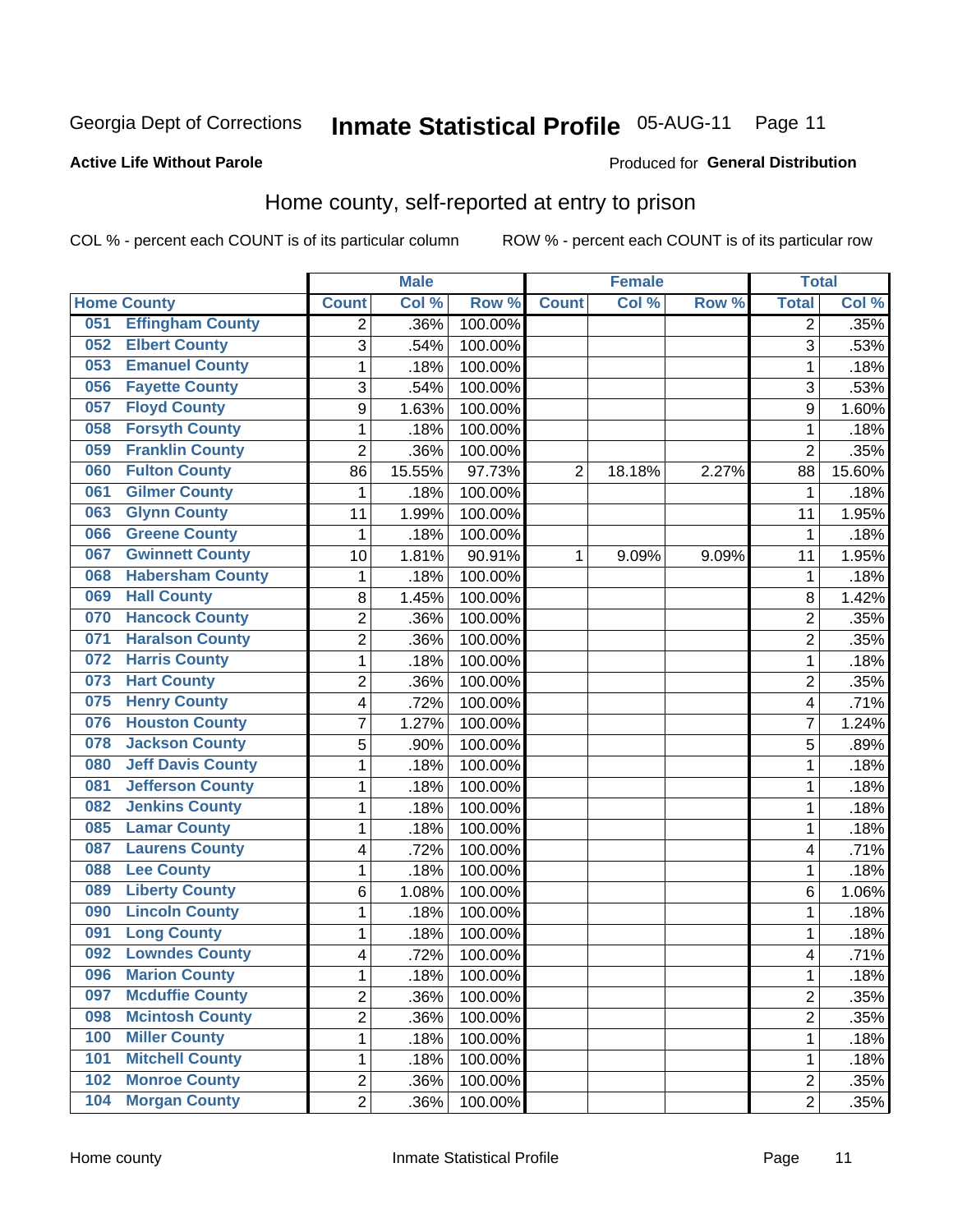# Inmate Statistical Profile 05-AUG-11 Page 12

#### **Active Life Without Parole**

#### Produced for General Distribution

### Home county, self-reported at entry to prison

COL % - percent each COUNT is of its particular column

|                                 |                | <b>Male</b> |         |                 | <b>Female</b> |        | <b>Total</b>    |       |
|---------------------------------|----------------|-------------|---------|-----------------|---------------|--------|-----------------|-------|
| <b>Home County</b>              | <b>Count</b>   | Col %       | Row %   | <b>Count</b>    | Col %         | Row %  | <b>Total</b>    | Col % |
| <b>Muscogee County</b><br>106   | 17             | 3.07%       | 100.00% |                 |               |        | $\overline{17}$ | 3.01% |
| 107<br><b>Newton County</b>     | $\overline{2}$ | .36%        | 66.67%  | 1               | 9.09%         | 33.33% | 3               | .53%  |
| <b>Oglethorpe County</b><br>109 | $\overline{2}$ | .36%        | 100.00% |                 |               |        | $\overline{2}$  | .35%  |
| <b>Paulding County</b><br>110   | $\overline{2}$ | .36%        | 100.00% |                 |               |        | $\overline{2}$  | .35%  |
| <b>Peach County</b><br>111      | $\mathbf 1$    | .18%        | 100.00% |                 |               |        | $\mathbf 1$     | .18%  |
| <b>Pierce County</b><br>113     | $\overline{c}$ | .36%        | 100.00% |                 |               |        | $\overline{2}$  | .35%  |
| <b>Pike County</b><br>114       | $\overline{4}$ | .72%        | 80.00%  | 1               | 9.09%         | 20.00% | $\overline{5}$  | .89%  |
| <b>Polk County</b><br>115       | 3              | .54%        | 100.00% |                 |               |        | 3               | .53%  |
| 117<br><b>Putnam County</b>     | 3              | .54%        | 100.00% |                 |               |        | 3               | .53%  |
| <b>Rabun County</b><br>119      | $\mathbf 1$    | .18%        | 100.00% |                 |               |        | $\mathbf 1$     | .18%  |
| <b>Randolph County</b><br>120   | $\overline{2}$ | .36%        | 100.00% |                 |               |        | $\overline{2}$  | .35%  |
| <b>Richmond County</b><br>121   | 21             | 3.80%       | 91.30%  | $\overline{2}$  | 18.18%        | 8.70%  | 23              | 4.08% |
| <b>Rockdale County</b><br>122   | $\overline{2}$ | .36%        | 100.00% |                 |               |        | $\overline{2}$  | .35%  |
| 125<br><b>Seminole County</b>   | $\mathbf{1}$   | .18%        | 100.00% |                 |               |        | 1               | .18%  |
| <b>Spalding County</b><br>126   | $\overline{7}$ | 1.27%       | 100.00% |                 |               |        | 7               | 1.24% |
| <b>Stephens County</b><br>127   | $\mathbf{1}$   | .18%        | 100.00% |                 |               |        | 1               | .18%  |
| <b>Sumter County</b><br>129     | $\mathbf{1}$   | .18%        | 100.00% |                 |               |        | 1               | .18%  |
| <b>Tattnall County</b><br>132   | $\mathbf{1}$   | .18%        | 100.00% |                 |               |        | 1               | .18%  |
| <b>Telfair County</b><br>134    | $\mathbf{1}$   | .18%        | 100.00% |                 |               |        | 1               | .18%  |
| <b>Thomas County</b><br>136     | 4              | .72%        | 100.00% |                 |               |        | 4               | .71%  |
| <b>Tift County</b><br>137       | 5              | .90%        | 100.00% |                 |               |        | 5               | .89%  |
| <b>Toombs County</b><br>138     | 10             | 1.81%       | 100.00% |                 |               |        | 10              | 1.77% |
| <b>Treutlen County</b><br>140   | $\mathbf 1$    | .18%        | 100.00% |                 |               |        | 1               | .18%  |
| <b>Union County</b><br>144      | $\mathbf{1}$   | .18%        | 100.00% |                 |               |        | 1               | .18%  |
| <b>Upson County</b><br>145      | $\overline{2}$ | .36%        | 100.00% |                 |               |        | $\overline{2}$  | .35%  |
| <b>Walker County</b><br>146     | 3              | .54%        | 75.00%  | 1               | 9.09%         | 25.00% | 4               | .71%  |
| <b>Walton County</b><br>147     | 5              | .90%        | 100.00% |                 |               |        | 5               | .89%  |
| <b>Ware County</b><br>148       | 6              | 1.08%       | 100.00% |                 |               |        | 6               | 1.06% |
| <b>Washington County</b><br>150 | 3              | .54%        | 100.00% |                 |               |        | 3               | .53%  |
| <b>Wayne County</b><br>151      | $\overline{2}$ | .36%        | 100.00% |                 |               |        | $\overline{2}$  | .35%  |
| <b>White County</b><br>154      | $\mathbf 1$    | .18%        | 100.00% |                 |               |        | 1               | .18%  |
| <b>Whitfield County</b><br>155  | 3              | .54%        | 100.00% |                 |               |        | 3               | .53%  |
| 158<br><b>Wilkinson County</b>  | $\mathbf{1}$   | .18%        | 100.00% |                 |               |        | 1               | .18%  |
| 159<br><b>Worth County</b>      | 1              | .18%        | 100.00% |                 |               |        | 1               | .18%  |
| <b>Total Rported</b>            | 553            | 100%        | 98.05%  | $\overline{11}$ | 100%          | 1.95%  | 564             | 100%  |

| <b>Not Reported</b> |  |  |
|---------------------|--|--|
|                     |  |  |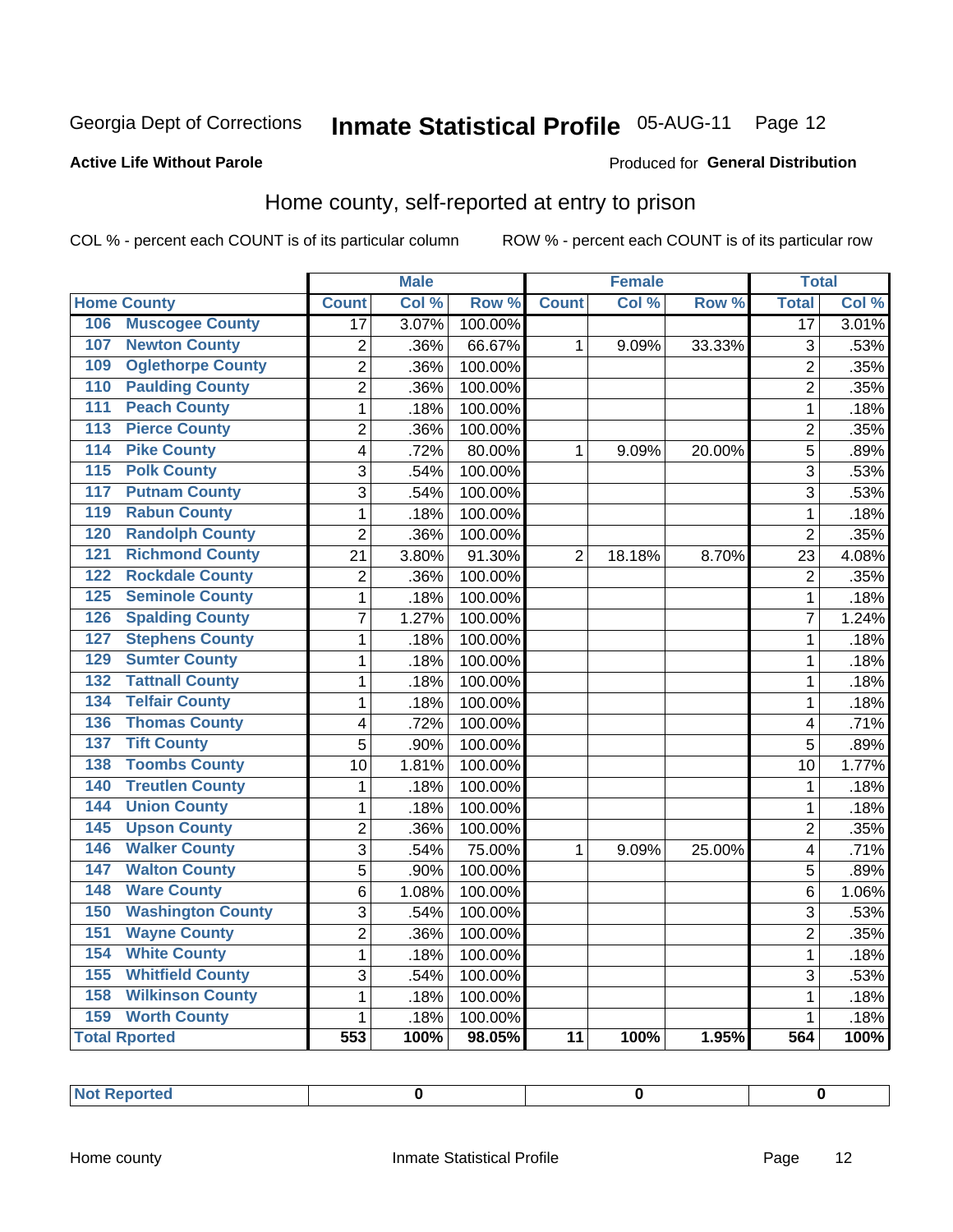# Inmate Statistical Profile 05-AUG-11 Page 13

#### **Active Life Without Parole**

#### **Produced for General Distribution**

#### Home county, self-reported at entry to prison

COL % - percent each COUNT is of its particular column

|                    | <b>Male</b> | Female | <b>Total</b> |
|--------------------|-------------|--------|--------------|
| <b>Grand Total</b> | 553         | . .    | 564          |
|                    |             |        |              |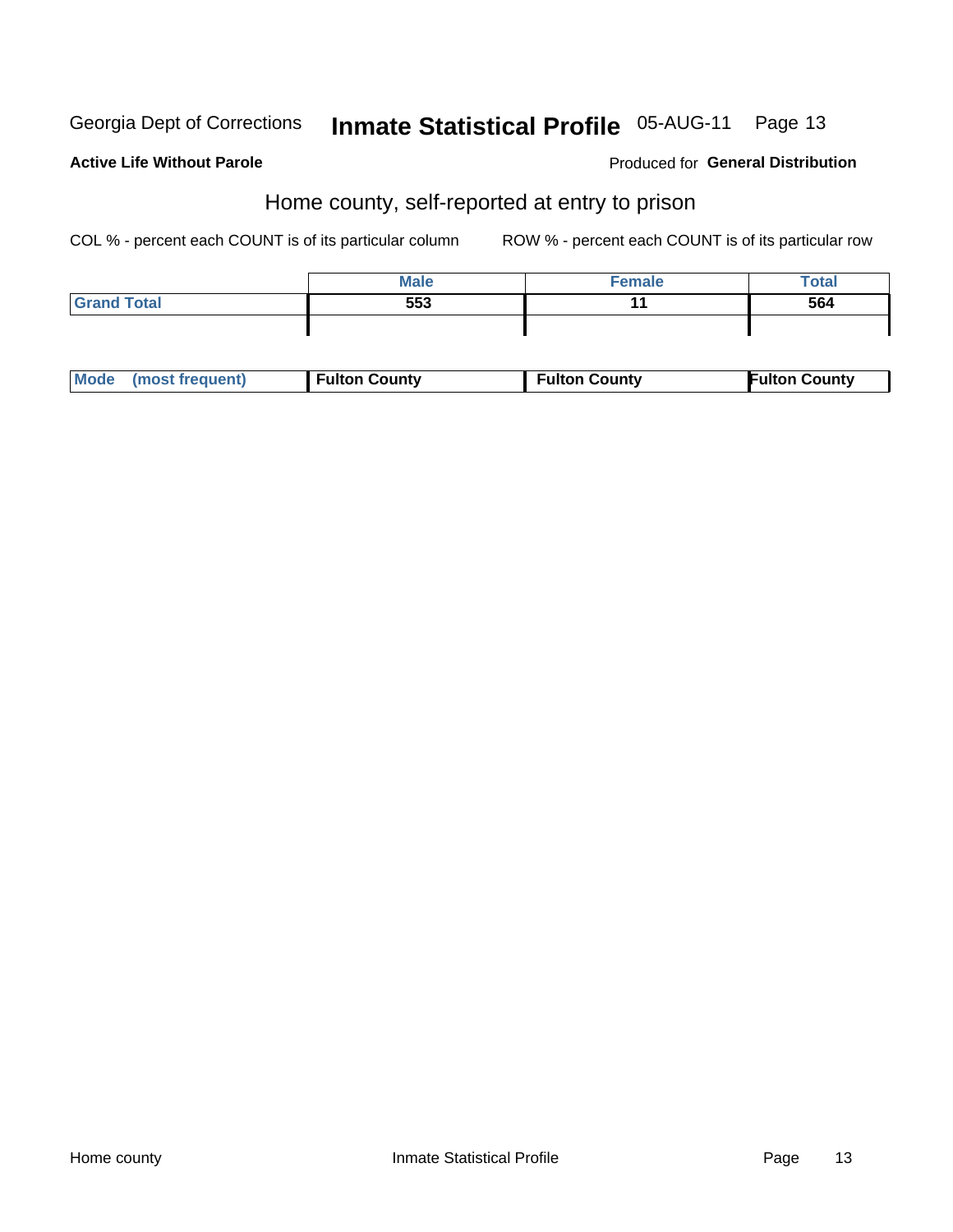### Inmate Statistical Profile 05-AUG-11 Page 17

#### **Active Life Without Parole**

#### Produced for General Distribution

### Socioeconomic class, self-reported at entry to prison

COL % - percent each COUNT is of its particular column

|                       |        | <b>Male</b> |           |              | <b>Female</b> |       |       | <b>Total</b> |
|-----------------------|--------|-------------|-----------|--------------|---------------|-------|-------|--------------|
| Socioeconomic Class   | Count⊺ | Col %       | Row %     | <b>Count</b> | Col %         | Row % | Total | Col %        |
| <b>Welfare</b>        | 35     | 6.65%       | 100.00%   |              |               |       | 35    | $6.54\%$     |
| <b>Occ Employ</b>     | 24     | 4.56%       | 100.00%   |              |               |       | 24    | 4.49%        |
| <b>Minimum Std</b>    | 266    | 50.57%      | $99.25\%$ |              | 22.22%        | .75%  | 268   | $50.09\%$    |
| <b>Middle</b>         | 201    | 38.21%      | 96.63%    |              | 77.78%        | 3.37% | 208   | 38.88%       |
| <b>Total Reported</b> | 526    | 100%        | 98.32%    |              | 100%          | 1.68% | 535   | 100%         |

| m.    |            | .<br>а а   |
|-------|------------|------------|
| _____ | 640<br>- - | ^-^<br>υυ∠ |

| ____ |
|------|
|------|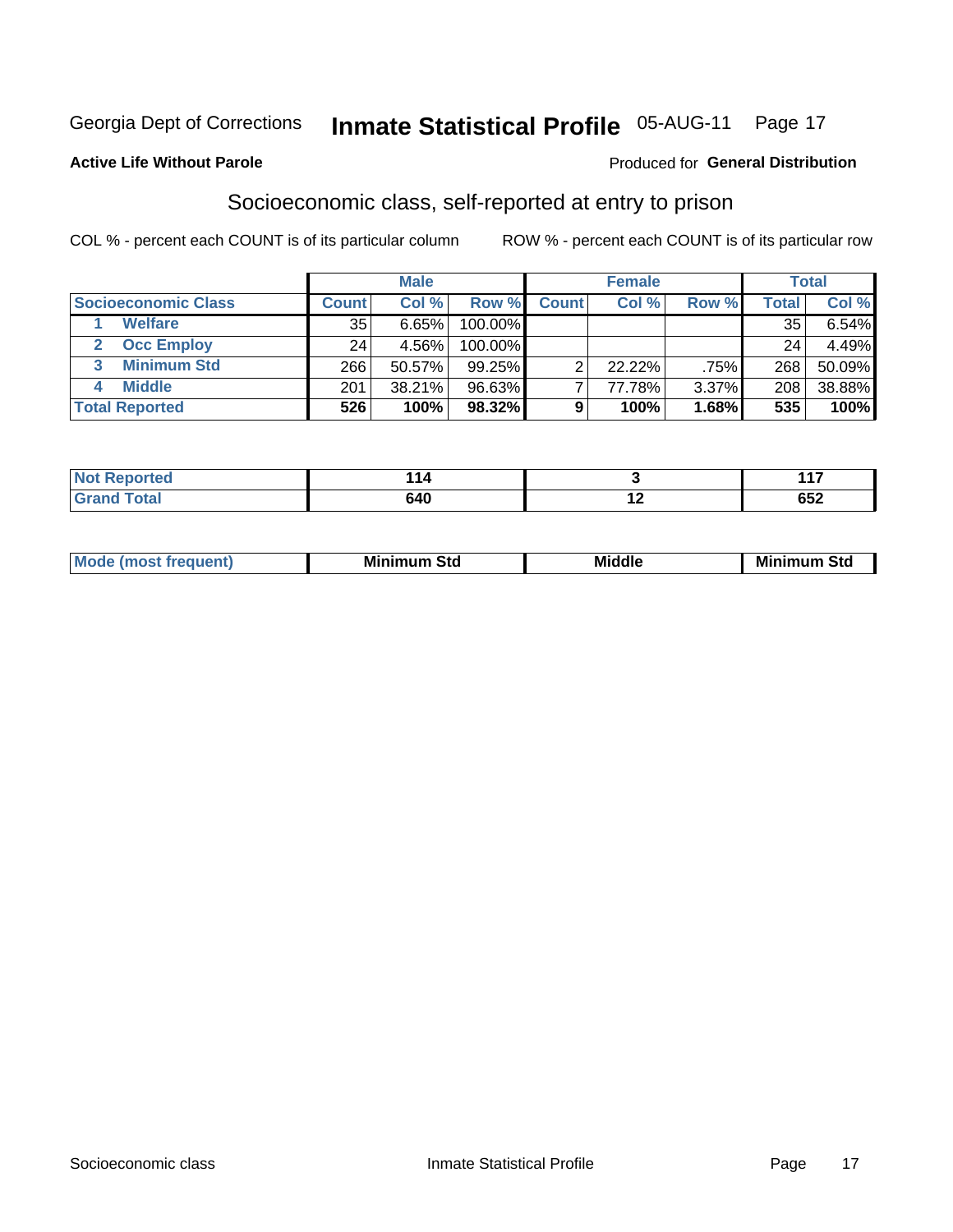### Inmate Statistical Profile 05-AUG-11 Page 18

#### **Active Life Without Parole**

#### Produced for General Distribution

### Environment to age 16, self-reported at entry to prison

COL % - percent each COUNT is of its particular column

|                              |                 | <b>Male</b> |         |              | <b>Female</b> |        |              | <b>Total</b> |
|------------------------------|-----------------|-------------|---------|--------------|---------------|--------|--------------|--------------|
| <b>Environment to age 16</b> | <b>Count</b>    | Col %       | Row %   | <b>Count</b> | Col %         | Row %  | <b>Total</b> | Col %        |
| <b>Rural/Farm</b>            | 10 <sup>1</sup> | 1.87%       | 100.00% |              |               |        | 10           | 1.83%        |
| <b>Rural/Nfarm</b><br>2.     | 25 <sub>1</sub> | 4.67%       | 89.29%  | 3            | 30.00%        | 10.71% | 28           | 5.14%        |
| S.M.S.A<br>3                 | 221             | 41.31%      | 99.55%  |              | 10.00%        | .45%   | 222          | 40.73%       |
| <b>Urban</b>                 | 114             | 21.31%      | 96.61%  |              | 40.00%        | 3.39%  | 118          | 21.65%       |
| <b>Small Town</b><br>5       | 165             | 30.84%      | 98.80%  | ⌒            | 20.00%        | 1.20%  | 167          | 30.64%       |
| <b>Total Reported</b>        | 535             | 100%        | 98.17%  | 10           | 100%          | 1.83%  | 545          | 100%         |

| Reported        | 1 N E |     | כת ו       |
|-----------------|-------|-----|------------|
| $\sim$          | טע    |     | 1 V 1      |
| $T0$ tal<br>uar | 640   | . . | ren<br>∠כס |

| $Mc$ | M | <b>Jrhan</b> | M.     |
|------|---|--------------|--------|
|      |   | _____        | ______ |
|      |   |              |        |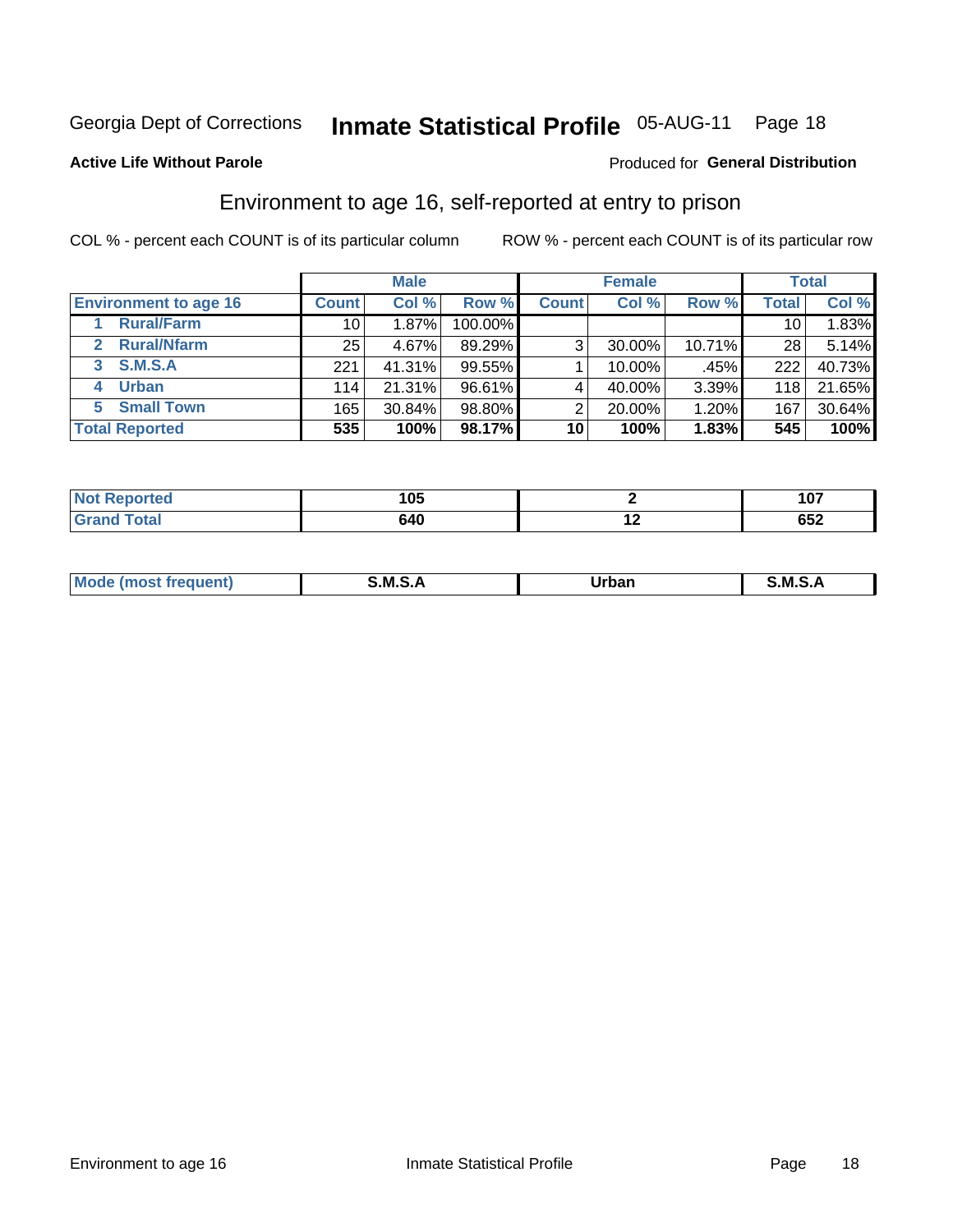# Inmate Statistical Profile 05-AUG-11 Page 19

#### **Active Life Without Parole**

#### Produced for General Distribution

### Guardian status to age 16, self-reported at entry to prison

COL % - percent each COUNT is of its particular column

|                                  |              | <b>Male</b> |         |              | <b>Female</b> |       |                 | <b>Total</b> |
|----------------------------------|--------------|-------------|---------|--------------|---------------|-------|-----------------|--------------|
| <b>Guardian Status To Age 16</b> | <b>Count</b> | Col %       | Row %   | <b>Count</b> | Col %         | Row % | <b>Total</b>    | Col %        |
| 2 Father Only                    | 9            | 2.06%       | 100.00% |              |               |       | 9               | 2.03%        |
| <b>3 Both Parents</b>            | 184          | 42.11%      | 97.87%  | 4            | 66.67%        | 2.13% | 188             | 42.44%       |
| <b>4 Mother Only</b>             | 174          | 39.82%      | 99.43%  |              | 16.67%        | .57%  | 175             | 39.50%       |
| <b>6 Oth Female</b>              | 15           | 3.43%       | 100.00% |              |               |       | 15 <sub>1</sub> | 3.39%        |
| <b>7 Oth Male</b>                | 4            | .92%        | 100.00% |              |               |       | 4               | $.90\%$      |
| 8 Step-Parents                   | 12           | 2.75%       | 100.00% |              |               |       | 12              | 2.71%        |
| <b>9 Foster Home</b>             | 9            | 2.06%       | 100.00% |              |               |       | 9               | 2.03%        |
| <b>10 Grand Parents</b>          | 30           | 6.86%       | 96.77%  |              | 16.67%        | 3.23% | 31              | 7.00%        |
| <b>Total Reported</b>            | 437          | 100%        | 98.65%  | 6            | 100%          | 1.35% | 443             | 100%         |

| Reported<br><b>NOT</b> | つのつ<br>∠∪ა |     | 209        |
|------------------------|------------|-----|------------|
| Total                  | 640        | . . | ピピク<br>∠כס |

| <b>Mode (most frequent)</b> | <b>Both Parents</b> | <b>Both Parents</b> | <b>Both Parents</b> |
|-----------------------------|---------------------|---------------------|---------------------|
|                             |                     |                     |                     |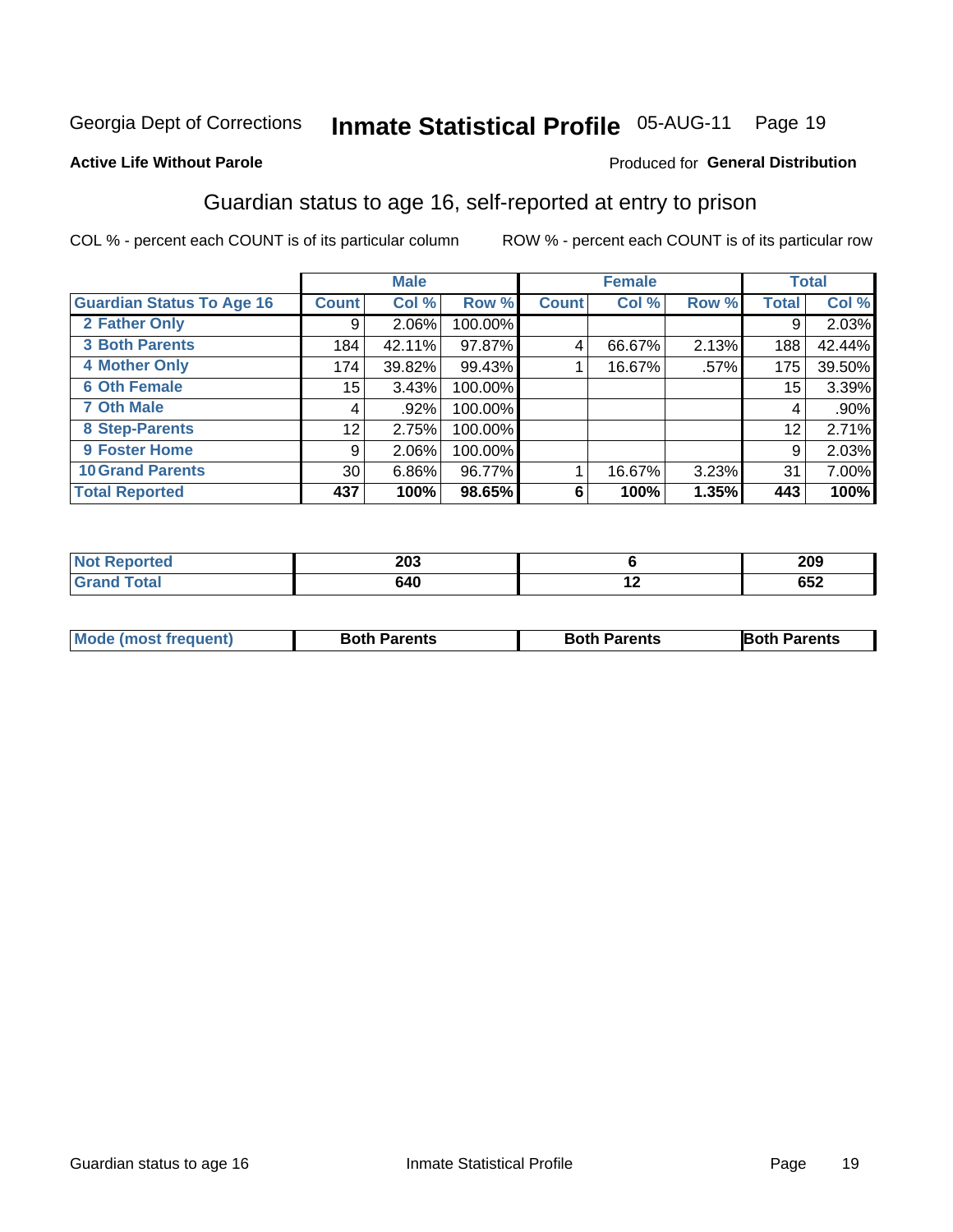#### **Inmate Statistical Profile 05-AUG-11** Page 20

#### **Active Life Without Parole**

#### Produced for General Distribution

### Employment status before prison, self-reported at entry to prison

COL % - percent each COUNT is of its particular column

|                                  |                 | <b>Male</b> |         |              | <b>Female</b> |       |              | <b>Total</b> |
|----------------------------------|-----------------|-------------|---------|--------------|---------------|-------|--------------|--------------|
| <b>Employment Status</b>         | <b>Count</b>    | Col %       | Row %   | <b>Count</b> | Col %         | Row % | <b>Total</b> | Col %        |
| <b>Full Time</b>                 | 293             | 53.86%      | 97.99%  | 6            | 75.00%        | 2.01% | 299          | 54.17%       |
| <b>Part Time</b><br>$\mathbf{2}$ | 37 <sub>1</sub> | 6.80%       | 100.00% |              |               |       | 37           | 6.70%        |
| Unempl $<$ 6m<br>3               | 54              | 9.93%       | 98.18%  |              | 12.50%        | 1.82% | 55           | 9.96%        |
| Unempl > 6m<br>4                 | 92              | 16.91%      | 98.92%  |              | 12.50%        | 1.08% | 93           | 16.85%       |
| <b>Never Workd</b><br>5          | 39 <sub>1</sub> | 7.17%       | 100.00% |              |               |       | 39           | 7.07%        |
| <b>Student</b><br>6              | 6               | 1.10%       | 100.00% |              |               |       | 6            | 1.09%        |
| <b>Incapable</b>                 | 23 <sub>1</sub> | 4.23%       | 100.00% |              |               |       | 23           | 4.17%        |
| <b>Total Reported</b>            | 544             | 100%        | 98.55%  | 8            | 100%          | 1.45% | 552          | 100%         |

| rteo                  | 96  |     | 100 |
|-----------------------|-----|-----|-----|
| $f \wedge f \wedge f$ | 640 | . . | 652 |

| M | the contract of the contract of the contract of the contract of the contract of the contract of the contract of | ---<br>me<br> |
|---|-----------------------------------------------------------------------------------------------------------------|---------------|
|   |                                                                                                                 |               |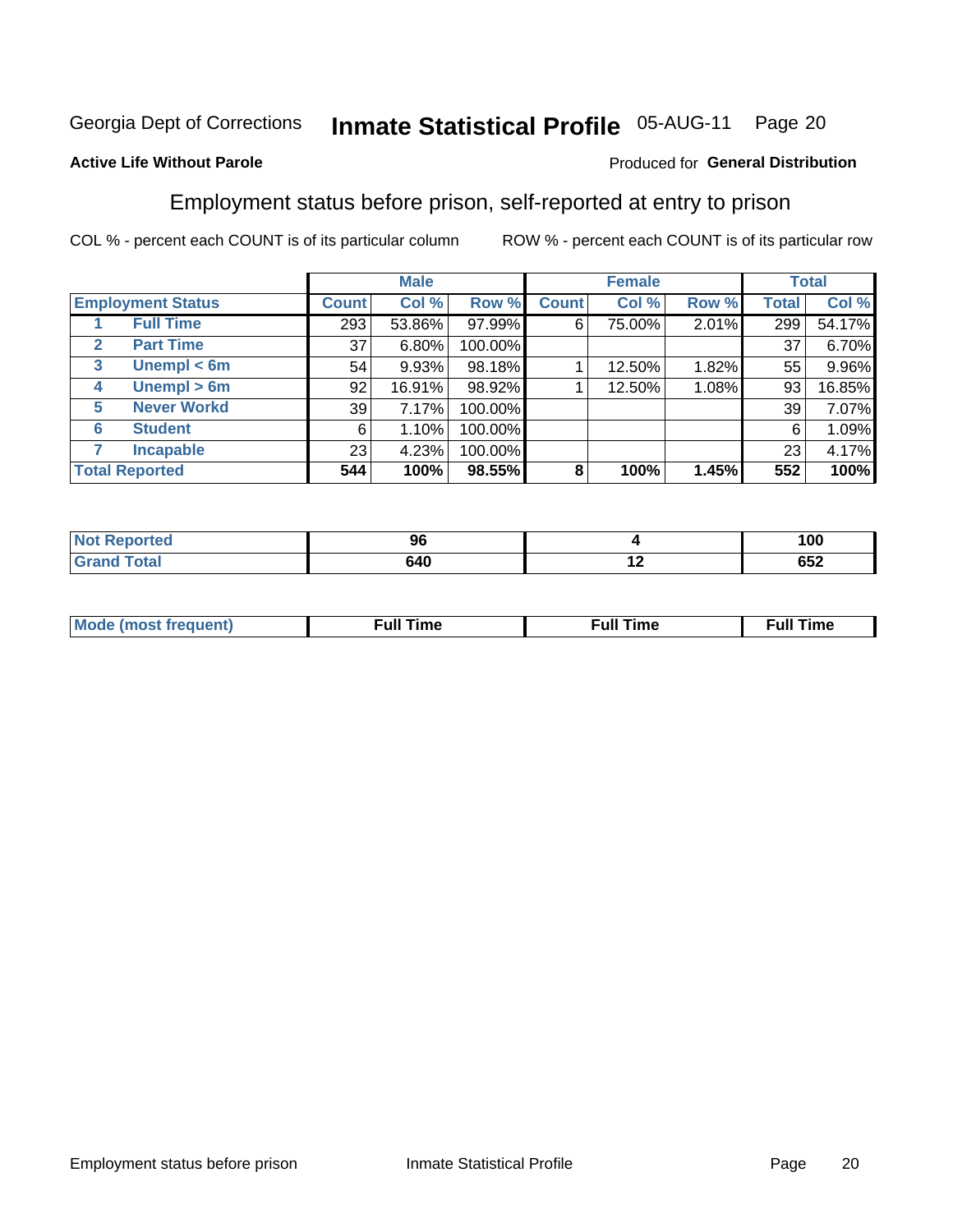# Inmate Statistical Profile 05-AUG-11 Page 21

#### **Active Life Without Parole**

Produced for General Distribution

#### Age at admission

COL % - percent each COUNT is of its particular column

|                         |                 | <b>Male</b> |         |                | <b>Female</b> |        |                | <b>Total</b> |
|-------------------------|-----------------|-------------|---------|----------------|---------------|--------|----------------|--------------|
| <b>Age At Admission</b> | <b>Count</b>    | Col %       | Row %   | <b>Count</b>   | Col %         | Row %  | <b>Total</b>   | Col %        |
| 15                      | 1               | 0.16%       | 100.00% |                |               |        | 1              | 0.15%        |
| 16                      | 1               | 0.16%       | 100.00% |                |               |        | 1              | 0.15%        |
| $\overline{17}$         | $\overline{c}$  | 0.31%       | 100.00% |                |               |        | $\overline{2}$ | 0.31%        |
| 18                      | 4               | 0.63%       | 100.00% |                |               |        | 4              | 0.61%        |
| 19                      | 12              | 1.88%       | 100.00% |                |               |        | 12             | 1.84%        |
| $\overline{20}$         | 9               | 1.41%       | 90.00%  | 1              | 8.33%         | 10.00% | 10             | 1.53%        |
| 21                      | 17              | 2.66%       | 100.00% |                |               |        | 17             | 2.61%        |
| 22                      | 26              | 4.06%       | 100.00% |                |               |        | 26             | 3.99%        |
| 23                      | 19              | 2.97%       | 95.00%  | 1              | 8.33%         | 5.00%  | 20             | 3.07%        |
| 24                      | 23              | 3.59%       | 100.00% |                |               |        | 23             | 3.53%        |
| $\overline{25}$         | 23              | 3.59%       | 95.83%  | 1              | 8.33%         | 4.17%  | 24             | 3.68%        |
| 26                      | 27              | 4.22%       | 100.00% |                |               |        | 27             | 4.14%        |
| $\overline{27}$         | 23              | 3.59%       | 95.83%  | 1              | 8.33%         | 4.17%  | 24             | 3.68%        |
| 28                      | 24              | 3.75%       | 100.00% |                |               |        | 24             | 3.68%        |
| 29                      | 28              | 4.38%       | 100.00% |                |               |        | 28             | 4.29%        |
| 30                      | 21              | 3.28%       | 100.00% |                |               |        | 21             | 3.22%        |
| 31                      | 22              | 3.44%       | 100.00% |                |               |        | 22             | 3.37%        |
| 32                      | 23              | 3.59%       | 92.00%  | $\overline{2}$ | 16.67%        | 8.00%  | 25             | 3.83%        |
| 33                      | 19              | 2.97%       | 100.00% |                |               |        | 19             | 2.91%        |
| 34                      | 14              | 2.19%       | 100.00% |                |               |        | 14             | 2.15%        |
| 35                      | 19              | 2.97%       | 95.00%  | 1              | 8.33%         | 5.00%  | 20             | 3.07%        |
| 36                      | 32              | 5.00%       | 100.00% |                |               |        | 32             | 4.91%        |
| $\overline{37}$         | 21              | 3.28%       | 100.00% |                |               |        | 21             | 3.22%        |
| 38                      | 18              | 2.81%       | 100.00% |                |               |        | 18             | 2.76%        |
| 39                      | 18              | 2.81%       | 100.00% |                |               |        | 18             | 2.76%        |
| 40                      | 14              | 2.19%       | 100.00% |                |               |        | 14             | 2.15%        |
| 41                      | 24              | 3.75%       | 100.00% |                |               |        | 24             | 3.68%        |
| 42                      | 22              | 3.44%       | 100.00% |                |               |        | 22             | 3.37%        |
| 43                      | 13              | 2.03%       | 92.86%  | 1              | 8.33%         | 7.14%  | 14             | 2.15%        |
| 44                      | 12              | 1.88%       | 92.31%  | 1              | 8.33%         | 7.69%  | 13             | 1.99%        |
| 45                      | 14              | 2.19%       | 100.00% |                |               |        | 14             | 2.15%        |
| 46                      | 15              | 2.34%       | 88.24%  | $\overline{2}$ | 16.67%        | 11.76% | 17             | 2.61%        |
| 47                      | 11              | 1.72%       | 100.00% |                |               |        | 11             | 1.69%        |
| 48                      | 11              | 1.72%       | 91.67%  | 1              | 8.33%         | 8.33%  | 12             | 1.84%        |
| 49                      | 11              | 1.72%       | 100.00% |                |               |        | 11             | 1.69%        |
| 50                      | 4               | 0.63%       | 100.00% |                |               |        | 4              | 0.61%        |
| $\overline{51}$         | $6\phantom{1}6$ | 0.94%       | 100.00% |                |               |        | 6              | 0.92%        |
| 52                      | 6               | 0.94%       | 100.00% |                |               |        | 6              | 0.92%        |
| 53                      | 1               | 0.16%       | 100.00% |                |               |        | 1              | 0.15%        |
| 54                      | 3               | 0.47%       | 100.00% |                |               |        | 3              | 0.46%        |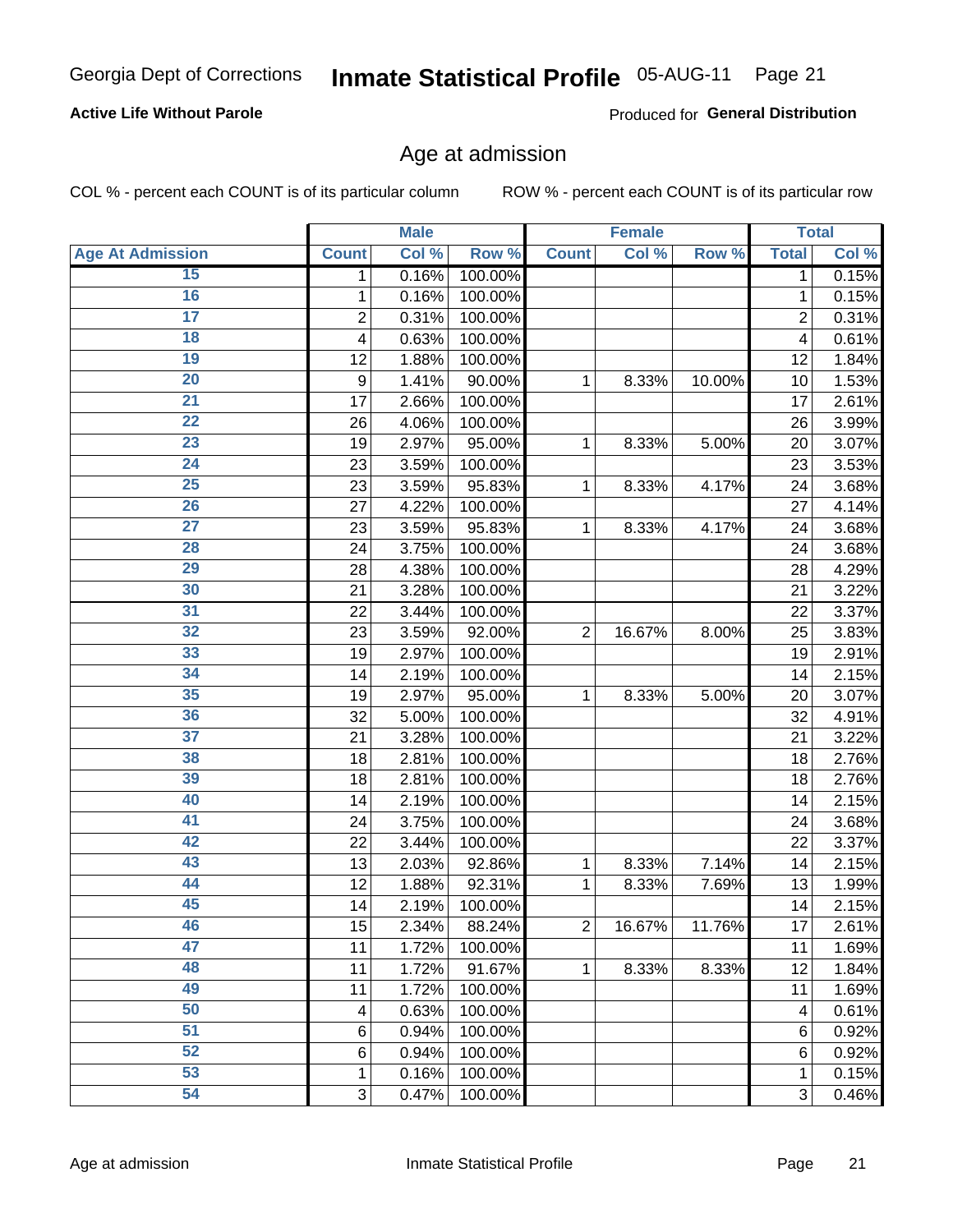# Inmate Statistical Profile 05-AUG-11 Page 22

#### **Active Life Without Parole**

Produced for General Distribution

#### Age at admission

COL % - percent each COUNT is of its particular column

|                         |              | <b>Male</b> |         |              | <b>Female</b> |       |              | <b>Total</b> |
|-------------------------|--------------|-------------|---------|--------------|---------------|-------|--------------|--------------|
| <b>Age At Admission</b> | <b>Count</b> | Col %       | Row %   | <b>Count</b> | Col %         | Row % | <b>Total</b> | Col %        |
| 55                      | 3            | 0.47%       | 100.00% |              |               |       | 3            | 0.46%        |
| 56                      | 6            | 0.94%       | 100.00% |              |               |       | 6            | 0.92%        |
| 57                      | 5            | 0.78%       | 100.00% |              |               |       | 5            | 0.77%        |
| 58                      | 2            | 0.31%       | 100.00% |              |               |       | 2            | 0.31%        |
| 60                      |              | 0.16%       | 100.00% |              |               |       |              | 0.15%        |
| 62                      |              | 0.16%       | 100.00% |              |               |       |              | 0.15%        |
| 63                      |              | 0.16%       | 100.00% |              |               |       |              | 0.15%        |
| 64                      | 3            | 0.47%       | 100.00% |              |               |       | 3            | 0.46%        |
| 65                      |              | 0.16%       | 100.00% |              |               |       |              | 0.15%        |
| 66                      |              | 0.16%       | 100.00% |              |               |       |              | 0.15%        |
| 67                      |              | 0.16%       | 100.00% |              |               |       |              | 0.15%        |
| 69                      |              | 0.16%       | 100.00% |              |               |       |              | 0.15%        |
| 71                      |              | 0.16%       | 100.00% |              |               |       |              | 0.15%        |
| <b>Total Reported</b>   | 640          | 100%        | 98.16%  | 12           | 100%          | 1.84% | 652          | 100%         |

| <b>Not</b><br><b>Reported</b> |     |     |     |
|-------------------------------|-----|-----|-----|
| <b>Total</b>                  | 640 | . . | 652 |

| Mean<br>(average)       | 34.51 | 35.08 | 34.52    |
|-------------------------|-------|-------|----------|
| Median (middle)         | JJ    | 33.5  | າາ<br>ند |
| Mode<br>(most frequent) | 36    | 46    | 36       |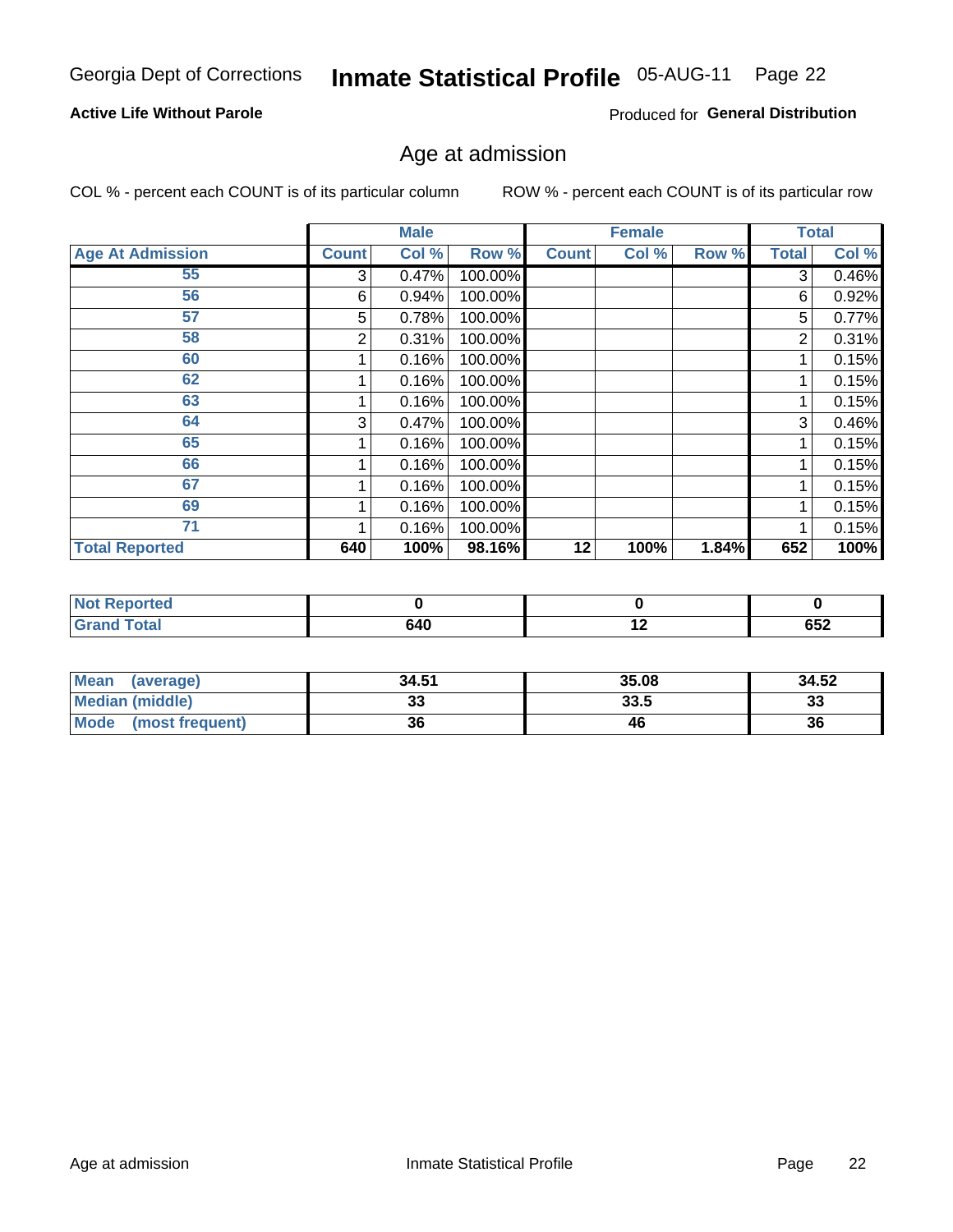#### **Inmate Statistical Profile 05-AUG-11** Page 23

#### **Active Life Without Parole**

#### Produced for General Distribution

#### Height, measured at entry to prison

COL % - percent each COUNT is of its particular column

|                       |              | <b>Male</b> |         |              | <b>Female</b> |          |       | Total     |
|-----------------------|--------------|-------------|---------|--------------|---------------|----------|-------|-----------|
| <b>Height</b>         | <b>Count</b> | Col %       | Row %   | <b>Count</b> | Col %         | Row %    | Total | Col %     |
| 5'05''                |              | 0.55%       | 100.00% |              |               |          |       | 0.55%     |
| 5'08''                |              | 0.55%       | 100.00% |              |               |          |       | 0.55%     |
| 5'10''                | 92           | $50.55\%$   | 100.00% |              |               |          |       | 92 50.55% |
| 5'11''                | 88           | 48.35%      | 100.00% |              |               |          |       | 88 48.35% |
| <b>Total Reported</b> | 182          | 100%        | 100.00% |              |               | $0.00\%$ | 182   | 100%      |

| <b>Not</b><br><b>orted</b><br>eno | 458 | י-<br>TI V |
|-----------------------------------|-----|------------|
| <b>Total</b><br>' Grand           | 640 | ピピク<br>∠טט |

| <b>Mean</b><br>(average) | 5'10'' |             | 5'10"  |
|--------------------------|--------|-------------|--------|
| Median (middle)          | 5'10'' |             | 5'10'' |
| Mode<br>(most frequent)  | 5'10'' | <b>Null</b> | 5'10"  |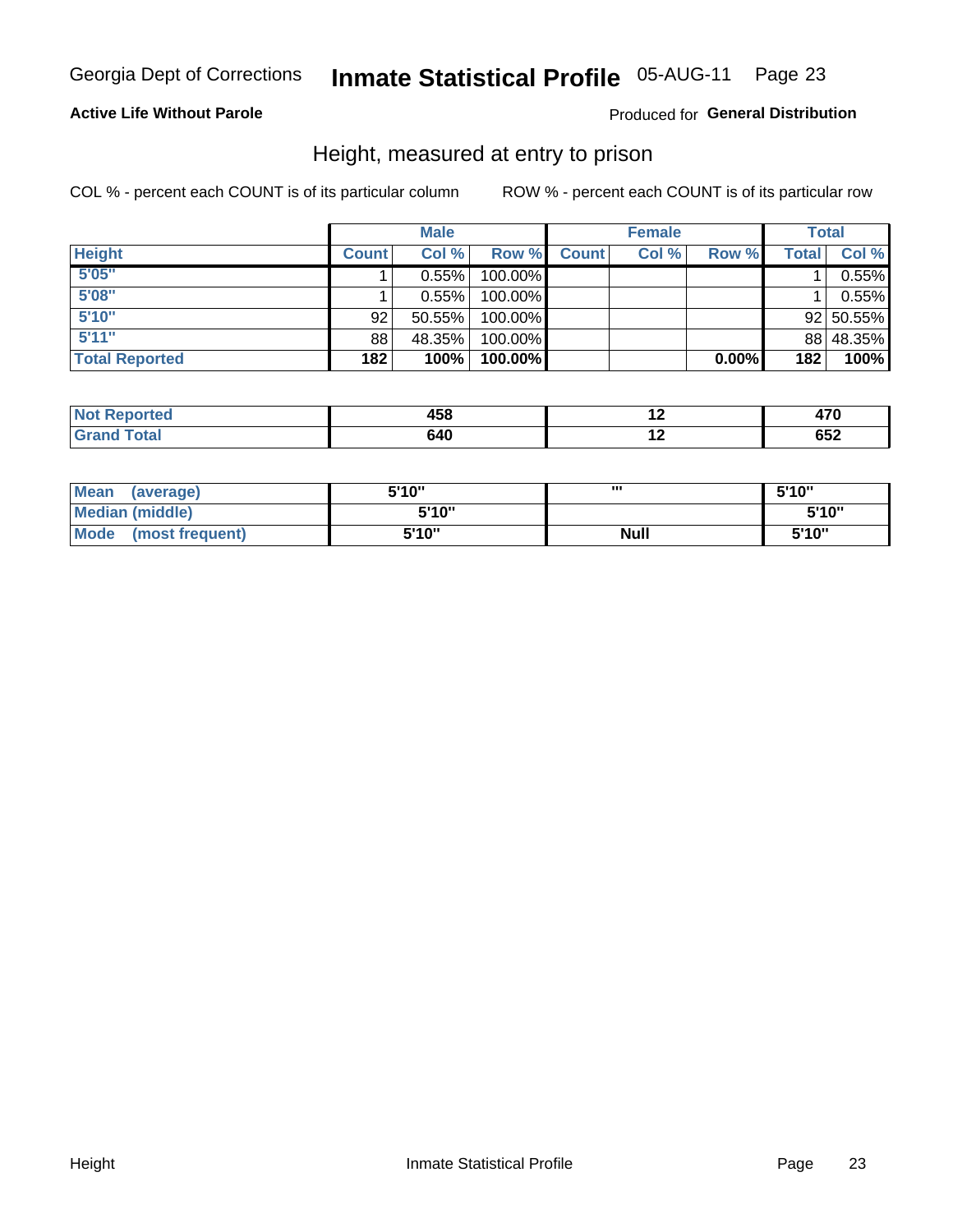### Inmate Statistical Profile 05-AUG-11 Page 24

#### **Active Life Without Parole**

#### Produced for General Distribution

### Weight, measured at entry to prison

COL % - percent each COUNT is of its particular column

|                       |                | <b>Male</b> |         |                 | <b>Female</b> |         |                | <b>Total</b> |
|-----------------------|----------------|-------------|---------|-----------------|---------------|---------|----------------|--------------|
| Weight                | <b>Count</b>   | Col %       | Row %   | <b>Count</b>    | Col %         | Row %   | <b>Total</b>   | Col %        |
| 90 - 99 pounds        | 1              | 0.16%       | 100.00% |                 |               |         | $\mathbf{1}$   | 0.15%        |
| 110 - 119 pounds      |                |             |         | $\overline{2}$  | 16.67%        | 100.00% | $\overline{2}$ | 0.31%        |
| 120 - 129 pounds      | $\overline{2}$ | 0.31%       | 100.00% |                 |               |         | $\overline{2}$ | 0.31%        |
| 130 - 139 pounds      | 12             | 1.88%       | 92.31%  | 1               | 8.33%         | 7.69%   | 13             | 2.00%        |
| 140 - 149 pounds      | 41             | 6.43%       | 100.00% |                 |               |         | 41             | 6.31%        |
| 150 - 159 pounds      | 56             | 8.78%       | 100.00% |                 |               |         | 56             | 8.62%        |
| 160 - 169 pounds      | 79             | 12.38%      | 97.53%  | $\overline{2}$  | 16.67%        | 2.47%   | 81             | 12.46%       |
| 170 - 179 pounds      | 101            | 15.83%      | 99.02%  | 1               | 8.33%         | 0.98%   | 102            | 15.69%       |
| 180 - 189 pounds      | 80             | 12.54%      | 97.56%  | $\overline{2}$  | 16.67%        | 2.44%   | 82             | 12.62%       |
| 190 - 199 pounds      | 53             | 8.31%       | 100.00% |                 |               |         | 53             | 8.15%        |
| 200 - 209 pounds      | 52             | 8.15%       | 98.11%  | 1               | 8.33%         | 1.89%   | 53             | 8.15%        |
| 210 - 219 pounds      | 40             | 6.27%       | 97.56%  | 1               | 8.33%         | 2.44%   | 41             | 6.31%        |
| 220 - 229 pounds      | 43             | 6.74%       | 100.00% |                 |               |         | 43             | 6.62%        |
| 230 - 239 pounds      | 21             | 3.29%       | 100.00% |                 |               |         | 21             | 3.23%        |
| 240 - 249 pounds      | 22             | 3.45%       | 100.00% |                 |               |         | 22             | 3.38%        |
| 250 - 259 pounds      | 8              | 1.25%       | 80.00%  | $\overline{2}$  | 16.67%        | 20.00%  | 10             | 1.54%        |
| 260 - 269 pounds      | 9              | 1.41%       | 100.00% |                 |               |         | 9              | 1.38%        |
| 270 - 279 pounds      | 6              | 0.94%       | 100.00% |                 |               |         | 6              | 0.92%        |
| 280 - 289 pounds      | 4              | 0.63%       | 100.00% |                 |               |         | 4              | 0.62%        |
| 290 - 299 pounds      | $\overline{2}$ | 0.31%       | 100.00% |                 |               |         | $\overline{2}$ | 0.31%        |
| 320 - 329 pounds      | 4              | 0.63%       | 100.00% |                 |               |         | 4              | 0.62%        |
| 330 - 339 pounds      | 1              | 0.16%       | 100.00% |                 |               |         |                | 0.15%        |
| 400 pounds and over   | 1              | 0.16%       | 100.00% |                 |               |         | 1              | 0.15%        |
| <b>Total Reported</b> | 638            | 100%        | 98.15%  | $\overline{12}$ | 100%          | 1.85%   | 650            | 100%         |

| <b>Not</b><br><b>Reported</b>     |     |     |            |
|-----------------------------------|-----|-----|------------|
| <b>Grand Total</b><br><b>Grar</b> | 640 | . . | 050<br>ບວ∠ |

| <b>Mean</b><br>(average)       | 189 | 179   | 189 |
|--------------------------------|-----|-------|-----|
| <b>Median (middle)</b>         | 180 | 177.5 | 180 |
| <b>Mode</b><br>(most frequent) | 170 | 110   | 170 |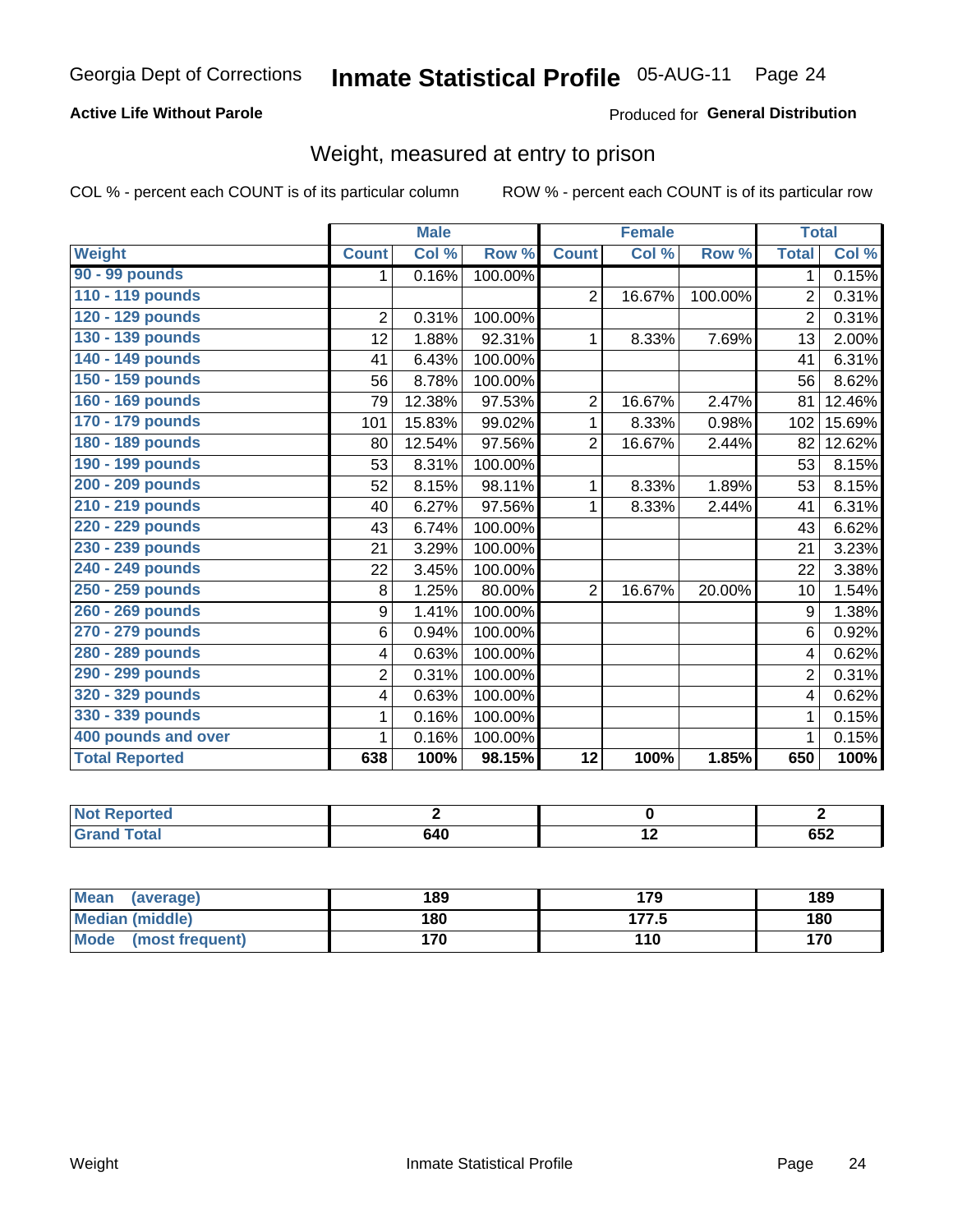#### **Inmate Statistical Profile 05-AUG-11** Page 25

**Active Life Without Parole** 

Produced for General Distribution

### Military service

COL % - percent each COUNT is of its particular column

|                             |              | <b>Male</b> |             |    | <b>Female</b> |       |              | <b>Total</b> |
|-----------------------------|--------------|-------------|-------------|----|---------------|-------|--------------|--------------|
| <b>Military service</b>     | <b>Count</b> | Col %       | Row % Count |    | Col %         | Row % | <b>Total</b> | Col %        |
| <b>Air Force</b>            | 41           | 9.72%       | 100.00%     |    |               |       | 41           | 9.49%        |
| $\mathbf{2}$<br><b>Army</b> | 6            | 1.42%       | 100.00%     |    |               |       | 6            | 1.39%        |
| <b>Navy</b><br>3            | 3            | .71%        | 100.00%     |    |               |       | 3            | .69%         |
| <b>Marines</b><br>4         |              | $.24\%$     | 100.00%     |    |               |       |              | .23%         |
| <b>Coast Guard</b><br>5     | 5            | 1.18%       | 100.00%     |    |               |       | 5            | 1.16%        |
| <b>None</b><br>96           | 366          | 86.73%      | 97.34%      | 10 | 100.00%       | 2.66% | 376          | 87.04%       |
| <b>Total Reported</b>       | 422          | 100%        | 97.69%      | 10 | 100%          | 2.31% | 432          | 100%         |

| <b>orted</b> | 240<br>4 I V<br>$\sim$ |     | חרה<br>LLV |
|--------------|------------------------|-----|------------|
| <b>Total</b> | 640                    | . . | ren<br>∠כס |

|  | Mo<br>de (most frequent) | <b>Force</b><br>Aır | Null | <b>Force</b><br>-- |
|--|--------------------------|---------------------|------|--------------------|
|--|--------------------------|---------------------|------|--------------------|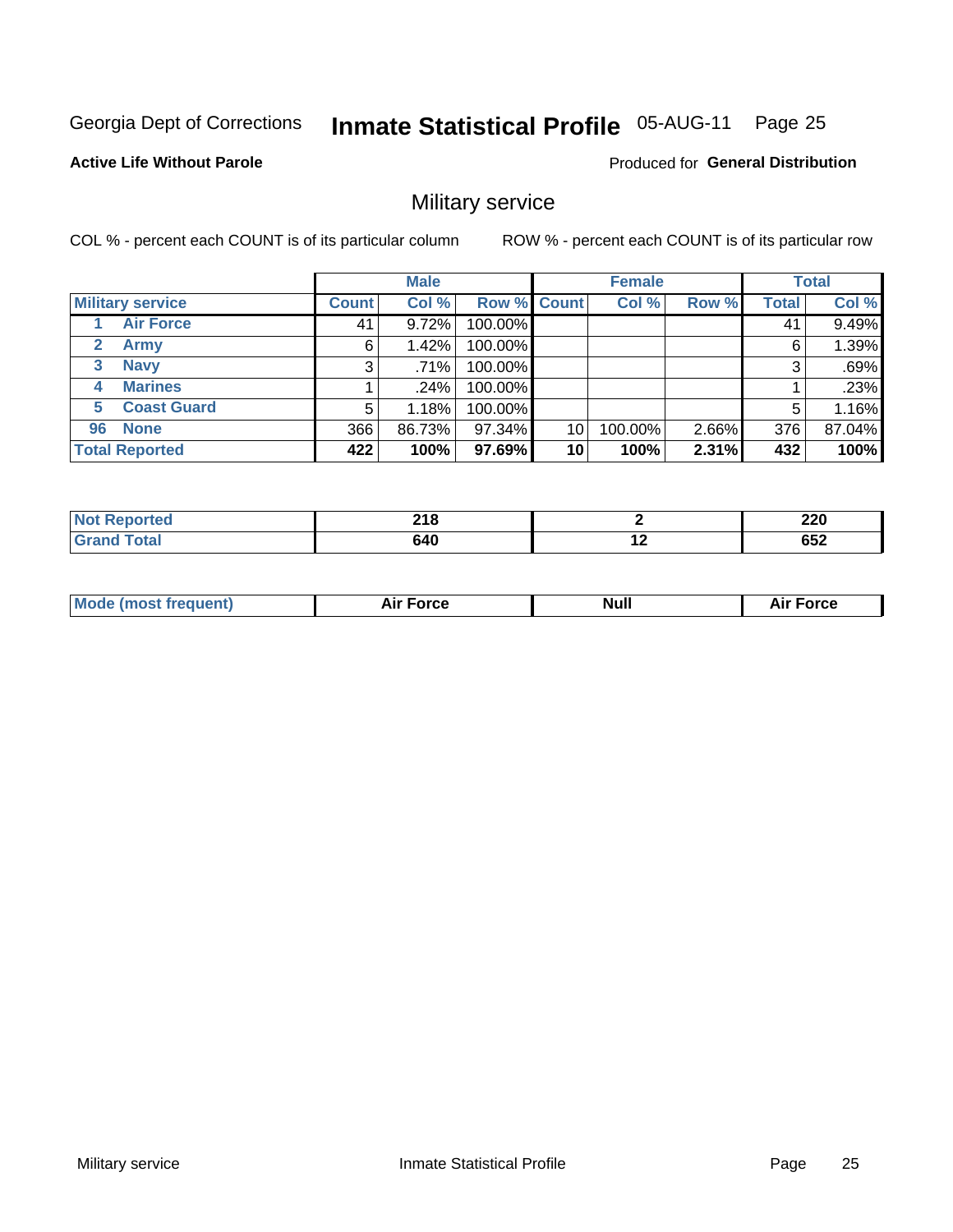#### **Inmate Statistical Profile 05-AUG-11** Page 26

**Active Life Without Parole** 

Produced for General Distribution

#### Type of admission to prison

COL % - percent each COUNT is of its particular column

|                                 |              | <b>Male</b> |                    |         | <b>Female</b> |          |       | <b>Total</b> |
|---------------------------------|--------------|-------------|--------------------|---------|---------------|----------|-------|--------------|
| <b>Type of Admission</b>        | <b>Count</b> | Col%        | <b>Row % Count</b> |         | Col %         | Row %    | Total | Col %        |
| <b>Committed From Court</b>     | 626          | $97.81\%$   | 98.12%             | 12      | $100.00\%$    | $1.88\%$ | 638   | 97.85%       |
| <b>Parole Rev/New Sent</b><br>3 |              | .16%        | 100.00%            |         |               |          |       | .15%         |
| <b>Par Rev/No New Sent</b><br>4 |              | ا 16%.      | 100.00%            |         |               |          |       | .15%         |
| <b>Prob Viol/Partial</b><br>6   |              | ا 16%.      | $100.00\%$         |         |               |          |       | .15%         |
| <b>Life W/O Parole</b><br>11    | 11           | 1.72%       | 100.00%            |         |               |          | 11    | 1.69%        |
| <b>Total Reported</b>           | 640          | 100%        | 98.16%             | $12 \,$ | 100%          | 1.84%    | 652   | 100%         |

| <b>ported</b><br><b>NOT</b> |     |               |
|-----------------------------|-----|---------------|
| <b>Total</b><br>Croy        | 640 | <br>へにへ<br>פס |

| Mod                | Court Cmmt    | Cmmt    | Cmmt    |
|--------------------|---------------|---------|---------|
| de (most frequent) | $\sim$ $\sim$ | ∴ourt ′ | . .ourt |
|                    |               |         |         |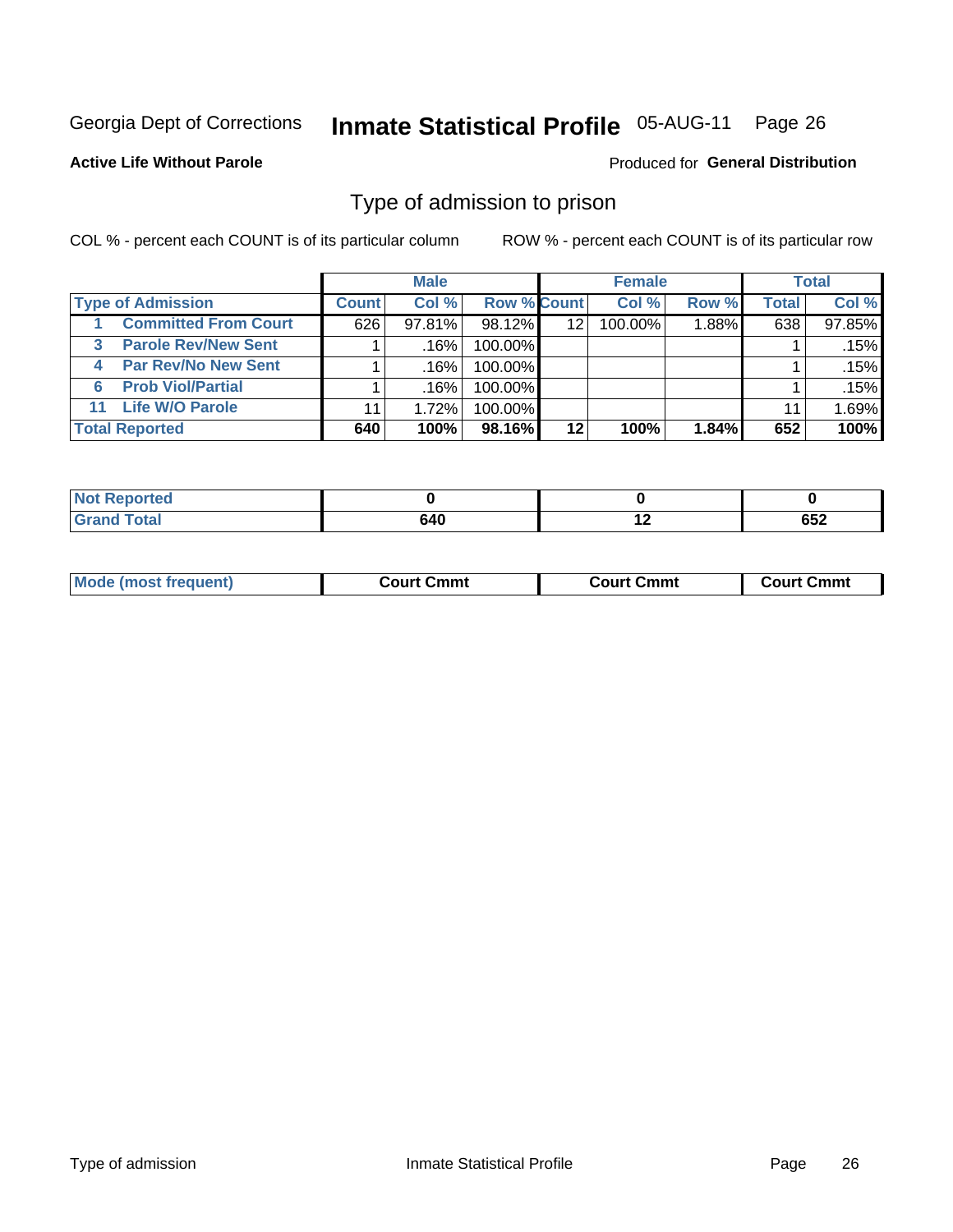### Inmate Statistical Profile 05-AUG-11 Page 27

**Active Life Without Parole** 

#### Produced for General Distribution

#### Current / last security status

COL % - percent each COUNT is of its particular column

|                        |              | <b>Male</b> |                    |         | <b>Female</b> |        |       | <b>Total</b> |
|------------------------|--------------|-------------|--------------------|---------|---------------|--------|-------|--------------|
| <b>Security Status</b> | <b>Count</b> | Col%        | <b>Row % Count</b> |         | Col %         | Row %  | Total | Col %        |
| 3 Minimum              |              | $.32\%$     | 100.00%            |         | $.00\%$       |        |       | .31%         |
| 4 Medium               | 12           | 1.89%       | 70.59%             | 5       | 41.67%        | 29.41% | 17    | 2.63%        |
| 5 Close                | 618          | 97.48%      | 98.88%             |         | 58.33%        | 1.12%  | 625   | 96.75%       |
| 6 Maximum              |              | $.32\%$     | 100.00%            |         | .00%          |        |       | $.31\%$      |
| <b>Total Reported</b>  | 634          | 100%        | 98.14%             | $12 \,$ | 100%          | 1.86%  | 646   | 100%         |

| <b>Still being diagnosed</b> |     |     |
|------------------------------|-----|-----|
| <b>Not Reported</b>          |     |     |
| <b>Grand Total</b>           | 640 | 652 |

| <b>Mode</b><br>'requent)<br>۔lose<br>Close<br>Close<br>n iması .<br>- - - -<br>- - - -<br>- - - - |  |
|---------------------------------------------------------------------------------------------------|--|
|---------------------------------------------------------------------------------------------------|--|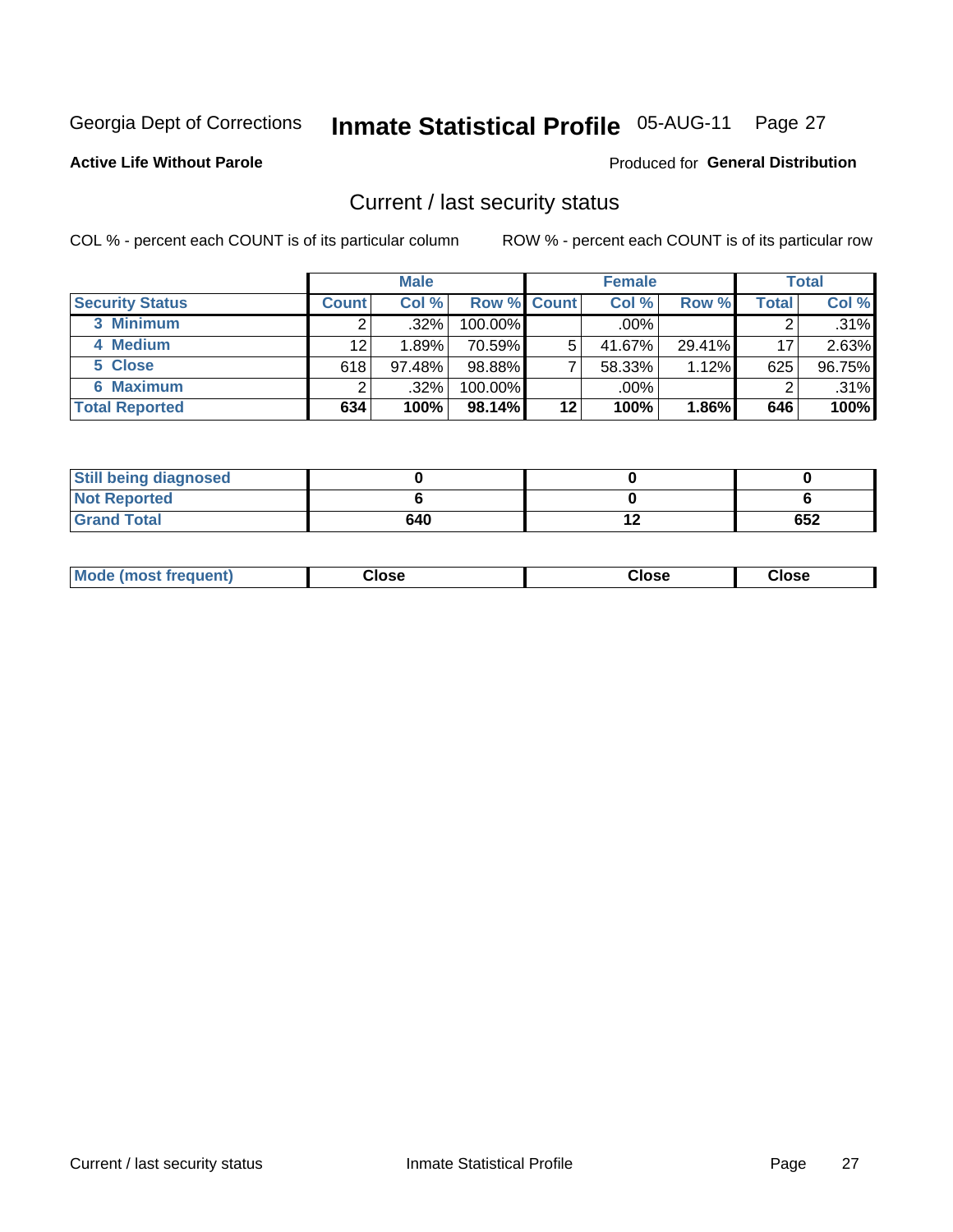### Inmate Statistical Profile 05-AUG-11 Page 28

**Active Life Without Parole** 

Produced for General Distribution

### Current / last type of institution

COL % - percent each COUNT is of its particular column

|                            |              | <b>Male</b> |                    |         | <b>Female</b> |          |       | <b>Total</b> |
|----------------------------|--------------|-------------|--------------------|---------|---------------|----------|-------|--------------|
| <b>Type of Institution</b> | <b>Count</b> | Col %       | <b>Row % Count</b> |         | Col %         | Row %    | Total | Col %        |
| <b>State Prison</b>        | 638          | $99.84\%$   | 98.15%             | 12      | 100.00%       | $1.85\%$ | 650   | 99.85%       |
| <b>Private Prison</b>      |              | 16%         | 100.00%            |         |               |          |       | .15% l       |
| <b>Total Reported</b>      | 639          | 100%        | 98.16%             | $12 \,$ | 100%          | 1.84%    | 651   | 100%         |

| المدافعة<br>rtea |     |                                 |           |
|------------------|-----|---------------------------------|-----------|
| <b>otal</b>      | 639 | . .<br>$\overline{\phantom{a}}$ | cЕ.<br>vv |

| <b>Mode (most frequent)</b> | <b>State Prison</b> | <b>State Prison</b> | <b>State Prison</b> |
|-----------------------------|---------------------|---------------------|---------------------|
|                             |                     |                     |                     |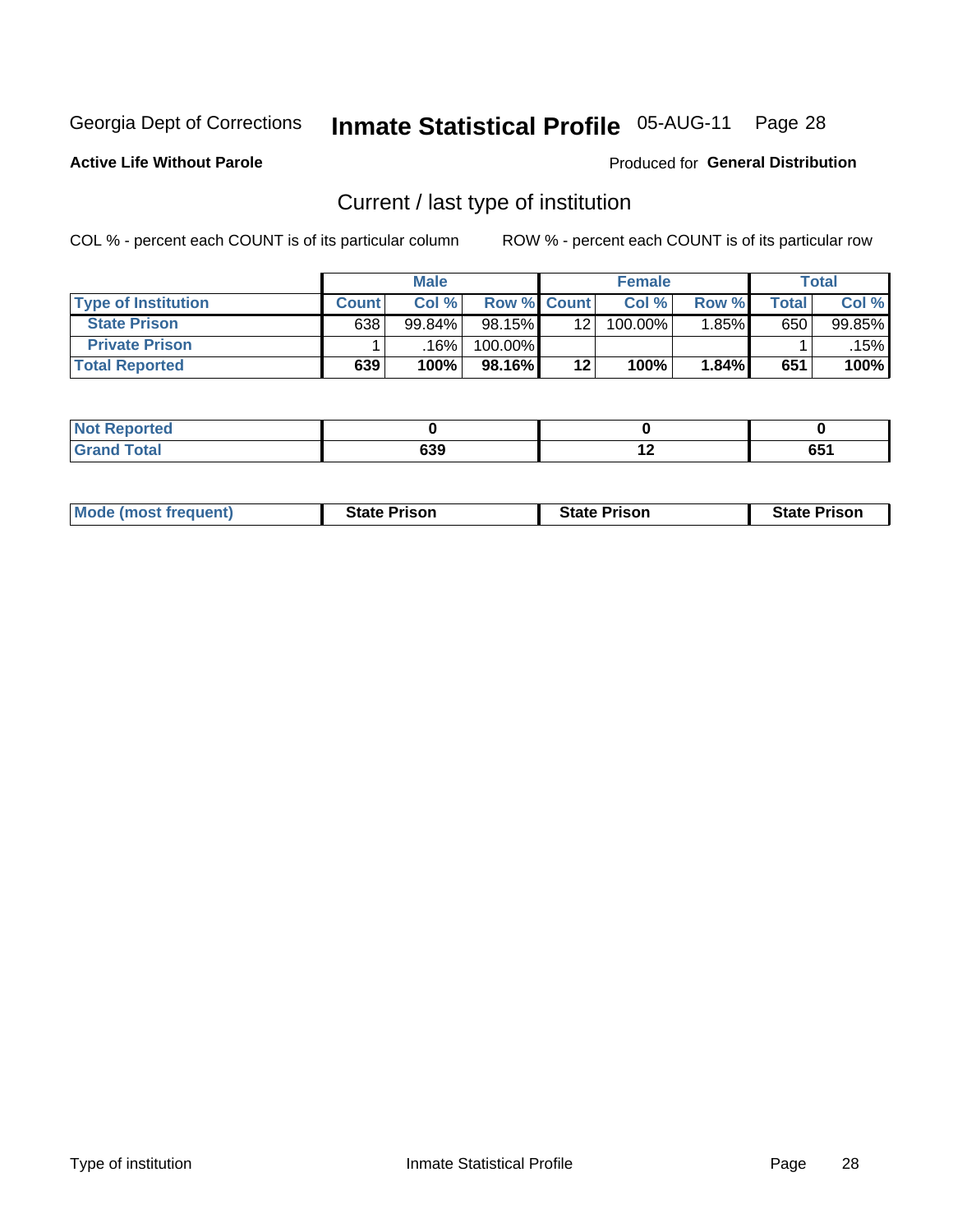### Inmate Statistical Profile 05-AUG-11 Page 29

#### **Active Life Without Parole**

#### Produced for General Distribution

### Institution type - transitional centers

COL % - percent each COUNT is of its particular column

|                                                | Male  |                    | <b>Female</b> |             | $\tau$ otal |
|------------------------------------------------|-------|--------------------|---------------|-------------|-------------|
| <b>Institution Type - Trans. Centers Count</b> | Col % | <b>Row % Count</b> | Col %         | Row % Total | Col %       |
| <b>Total Reported</b>                          |       |                    |               |             |             |

| <b>Reported</b><br><b>NOT</b><br>$\sim$            |  |  |
|----------------------------------------------------|--|--|
| $f$ $f \circ f \circ f$<br>$C = 1$<br><b>TULAI</b> |  |  |

| Mode (most frequent) | <b>Null</b> | <b>Null</b> | <b>Null</b> |
|----------------------|-------------|-------------|-------------|
|                      |             |             |             |
|                      |             |             |             |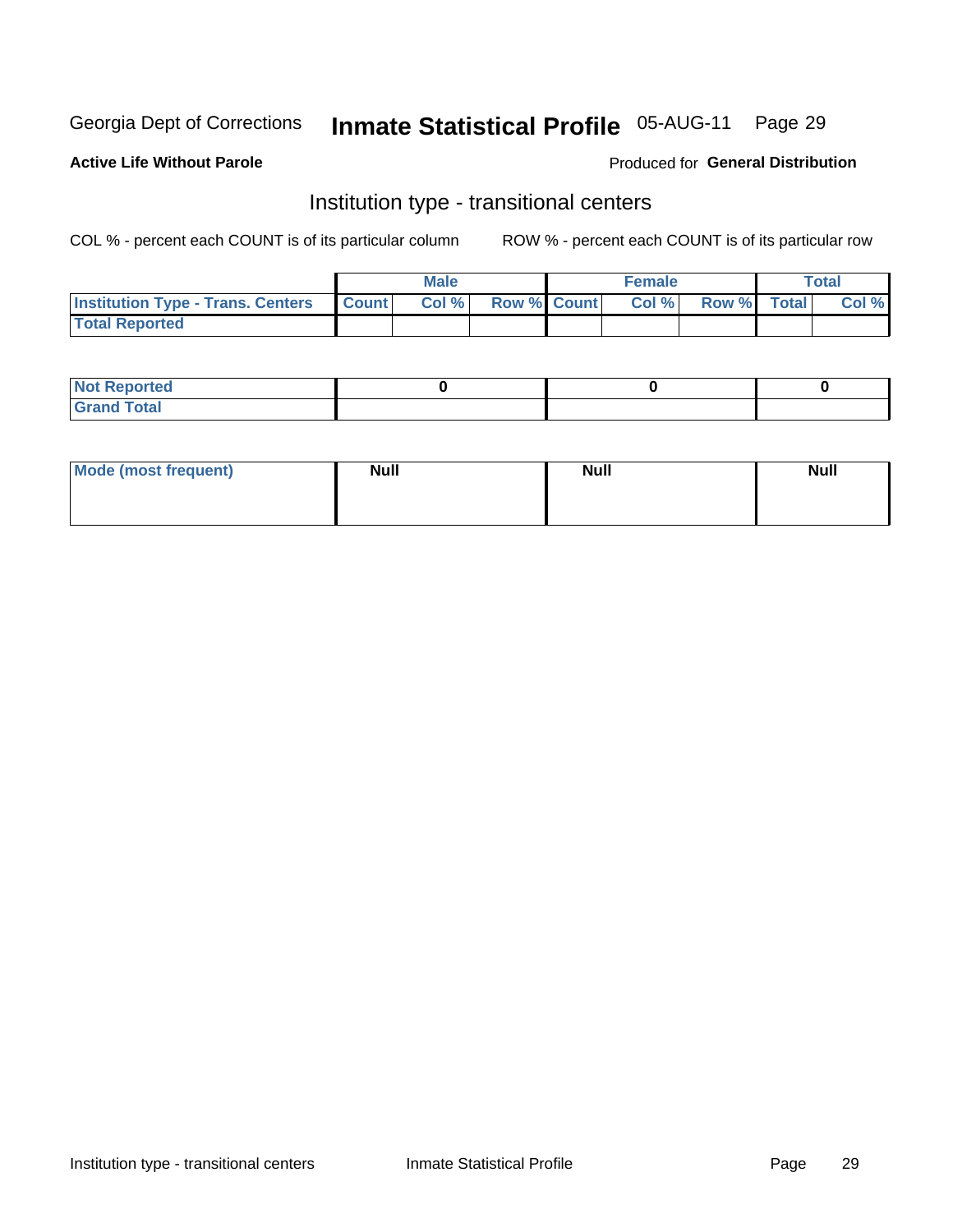#### **Inmate Statistical Profile** 05-AUG-11 Page 30

#### **Active Life Without Parole**

#### Produced for General Distribution

### Institution type - mental hospitals

COL % - percent each COUNT is of its particular column

|                                                  | <b>Male</b> |                    | <b>Female</b> |                   | Total |
|--------------------------------------------------|-------------|--------------------|---------------|-------------------|-------|
| <b>Institution Type - Mental Hospitals Count</b> | Col %       | <b>Row % Count</b> |               | Col % Row % Total | Col % |
| <b>Total Reported</b>                            |             |                    |               |                   |       |

| <b>Not Reported</b>                     |  |  |
|-----------------------------------------|--|--|
| <b>otal</b><br>C <sub>r</sub><br>______ |  |  |

| Mode.<br>frequent) | <b>Nul</b><br>_____ | <b>Null</b> | <b>Null</b> |
|--------------------|---------------------|-------------|-------------|
|                    |                     |             |             |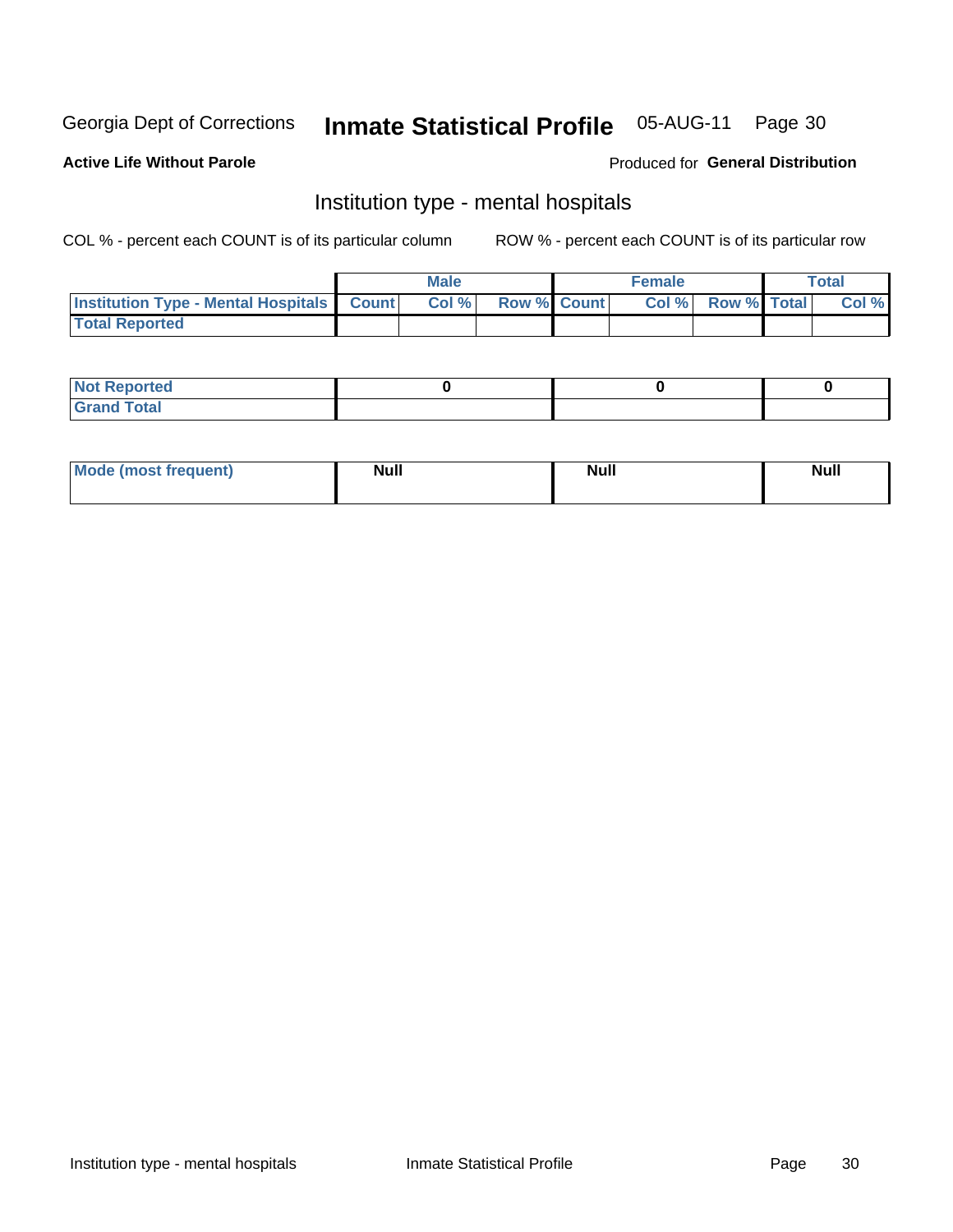### Inmate Statistical Profile 05-AUG-11 Page 31

**Active Life Without Parole** 

**Produced for General Distribution** 

#### Institution type - county prisons

COL % - percent each COUNT is of its particular column

|                                                    | <b>Male</b> |  | <b>Female</b>            |             | <b>Total</b> |
|----------------------------------------------------|-------------|--|--------------------------|-------------|--------------|
| <b>Institution Type - County Prisons   Count  </b> | Col %       |  | <b>Row % Count Col %</b> | Row % Total | Col %        |
| <b>Total Reported</b>                              |             |  |                          |             |              |

| <b>Not Reported</b>         |  |  |
|-----------------------------|--|--|
| <b>Total</b><br>-<br>______ |  |  |

| <b>Mode</b>      | <b>Null</b> | <b>Null</b> | <b>Null</b> |  |
|------------------|-------------|-------------|-------------|--|
| (most freauent). |             |             |             |  |
|                  |             |             |             |  |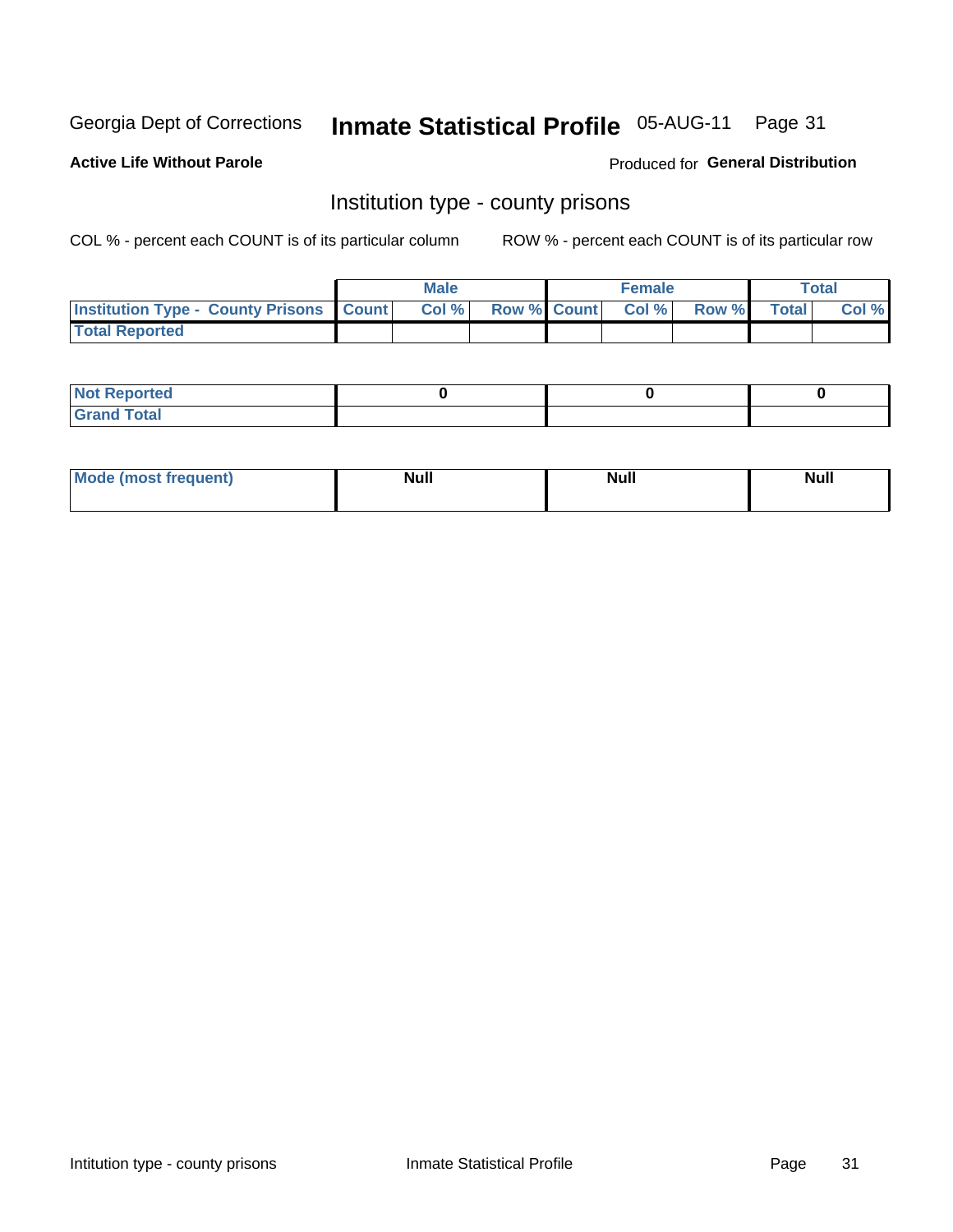#### Inmate Statistical Profile 05-AUG-11 Page 32

#### **Active Life Without Parole**

#### Produced for General Distribution

#### Institution type - state prisons

COL % - percent each COUNT is of its particular column

|                                         |              | <b>Male</b> |         |              | <b>Female</b> |         | <b>Total</b> |        |
|-----------------------------------------|--------------|-------------|---------|--------------|---------------|---------|--------------|--------|
| <b>Institution Type - State Prisons</b> | <b>Count</b> | Col %       | Row %   | <b>Count</b> | Col %         | Row %   | <b>Total</b> | Col %  |
| <b>Arrendale State Prison</b><br>508    |              |             |         | 8            | 66.67%        | 100.00% | 8            | 1.23%  |
| <b>Augusta State Med.</b><br>532        | 44           | 6.90%       | 100.00% |              |               |         | 44           | 6.77%  |
| <b>Prison</b>                           |              |             |         |              |               |         |              |        |
| <b>Baldwin State Prison</b><br>553      | 29           | 4.55%       | 100.00% |              |               |         | 29           | 4.46%  |
| <b>Central State Prison</b><br>531      |              | .16%        | 100.00% |              |               |         |              | .15%   |
| <b>Coastal State Prison</b><br>523      | 1            | .16%        | 100.00% |              |               |         |              | .15%   |
| <b>Ga Diag &amp; Class Pris</b><br>521  | 25           | 3.92%       | 100.00% |              |               |         | 25           | 3.85%  |
| <b>Ga State Prison</b><br>517           | 6            | .94%        | 100.00% |              |               |         | 6            | .92%   |
| <b>Hancock State Prison</b><br>541      | 67           | 10.50%      | 100.00% |              |               |         | 67           | 10.31% |
| <b>Hays State Prison</b><br>540         | 79           | 12.38%      | 100.00% |              |               |         | 79           | 12.15% |
| <b>Johnson State Prison</b><br>545      | 1            | .16%        | 100.00% |              |               |         |              | .15%   |
| <b>Macon State Prison</b><br>549        | 103          | 16.14%      | 100.00% |              |               |         | 103          | 15.85% |
| <b>Phillips State Prison</b><br>505     | 11           | 1.72%       | 100.00% |              |               |         | 11           | 1.69%  |
| <b>Pulaski State Prison (W)</b><br>557  |              |             |         | 4            | 33.33%        | 100.00% | 4            | .62%   |
| <b>Smith State Prison</b><br>550        | 73           | 11.44%      | 100.00% |              |               |         | 73           | 11.23% |
| <b>Telfair State Prison</b><br>542      | 71           | 11.13%      | 100.00% |              |               |         | 71           | 10.92% |
| <b>Valdosta State Prison</b><br>537     | 58           | 9.09%       | 100.00% |              |               |         | 58           | 8.92%  |
| <b>Ware State Prison</b><br>501         | 69           | 10.82%      | 100.00% |              |               |         | 69           | 10.62% |
| <b>Total Reported</b>                   | 638          | 100%        | 98.15%  | 12           | 100%          | 1.85%   | 650          | 100%   |

| <b>Not</b><br>المدافعات<br><b>Reported</b> |     |                          |     |
|--------------------------------------------|-----|--------------------------|-----|
| Total<br><b>Grand</b><br>$\sim$ .          | 638 | $\overline{\phantom{0}}$ | 650 |

| <b>Mode (most frequent)</b> | 1549 Macon State Prison | <b>508 Arrendale State Prison</b> | <b>549 Macon State</b><br>Prison |
|-----------------------------|-------------------------|-----------------------------------|----------------------------------|
|-----------------------------|-------------------------|-----------------------------------|----------------------------------|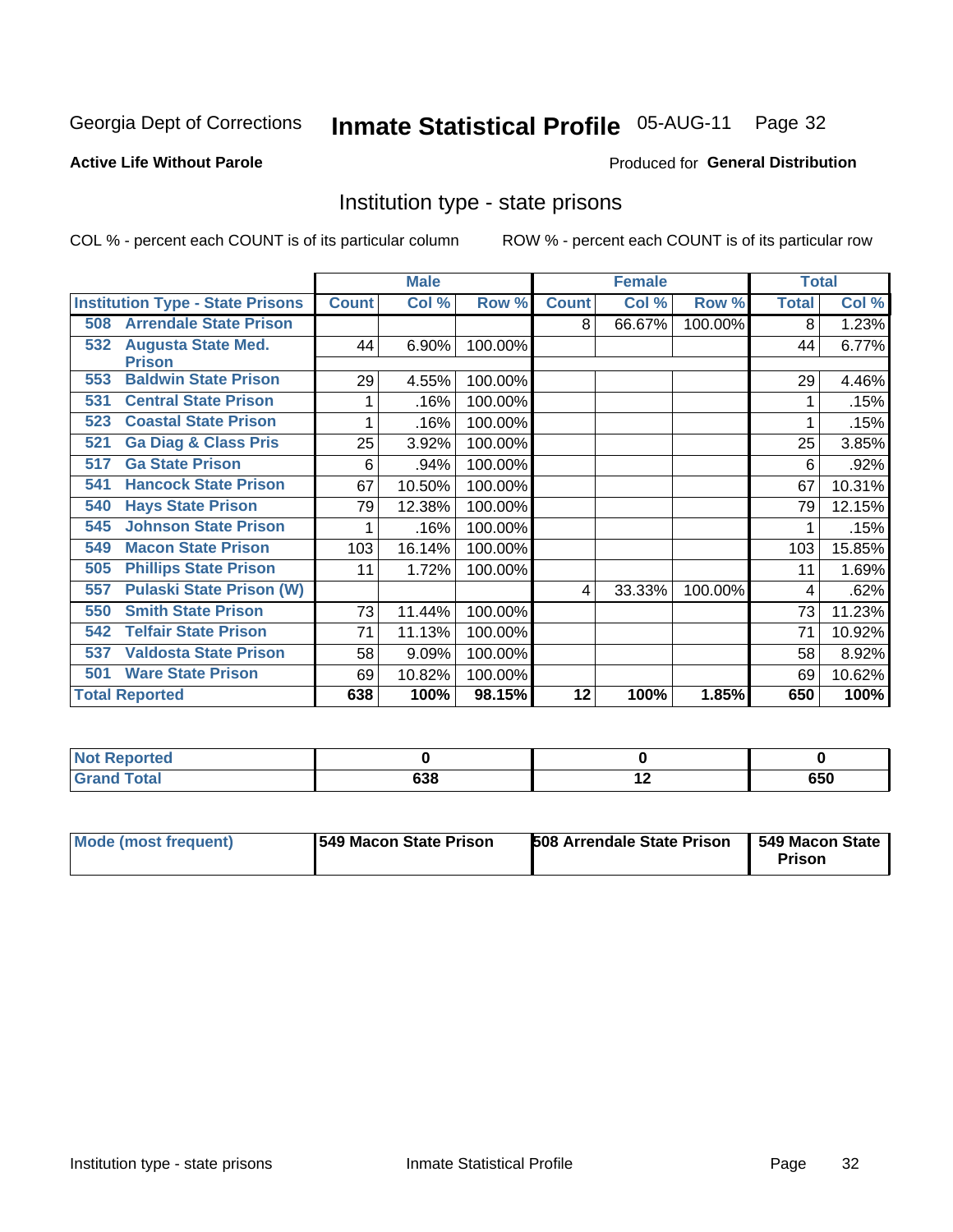### Inmate Statistical Profile 05-AUG-11 Page 33

**Active Life Without Parole** 

Produced for General Distribution

### Institution type - private prisons

COL % - percent each COUNT is of its particular column

|                                           |              | Male       |                    | <b>Female</b> |       |              | Total   |
|-------------------------------------------|--------------|------------|--------------------|---------------|-------|--------------|---------|
| <b>Institution Type - Private Prisons</b> | <b>Count</b> | Col%       | <b>Row % Count</b> | Col%          | Row % | <b>Total</b> | Col %   |
| 569<br><b>Coffee Corr Facility</b>        |              | $100.00\%$ | 100.00%            |               |       |              | 100.00% |
| <b>Total Reported</b>                     |              | $100\%$ .  | 100%               |               | %     |              | 100%    |

| Not Reported |  |  |
|--------------|--|--|
|              |  |  |

| Mode (most frequent) | <b>1569 Coffee Corr Facility</b> | Null | 569 Coffee Corr<br><b>Facility</b> |
|----------------------|----------------------------------|------|------------------------------------|
|----------------------|----------------------------------|------|------------------------------------|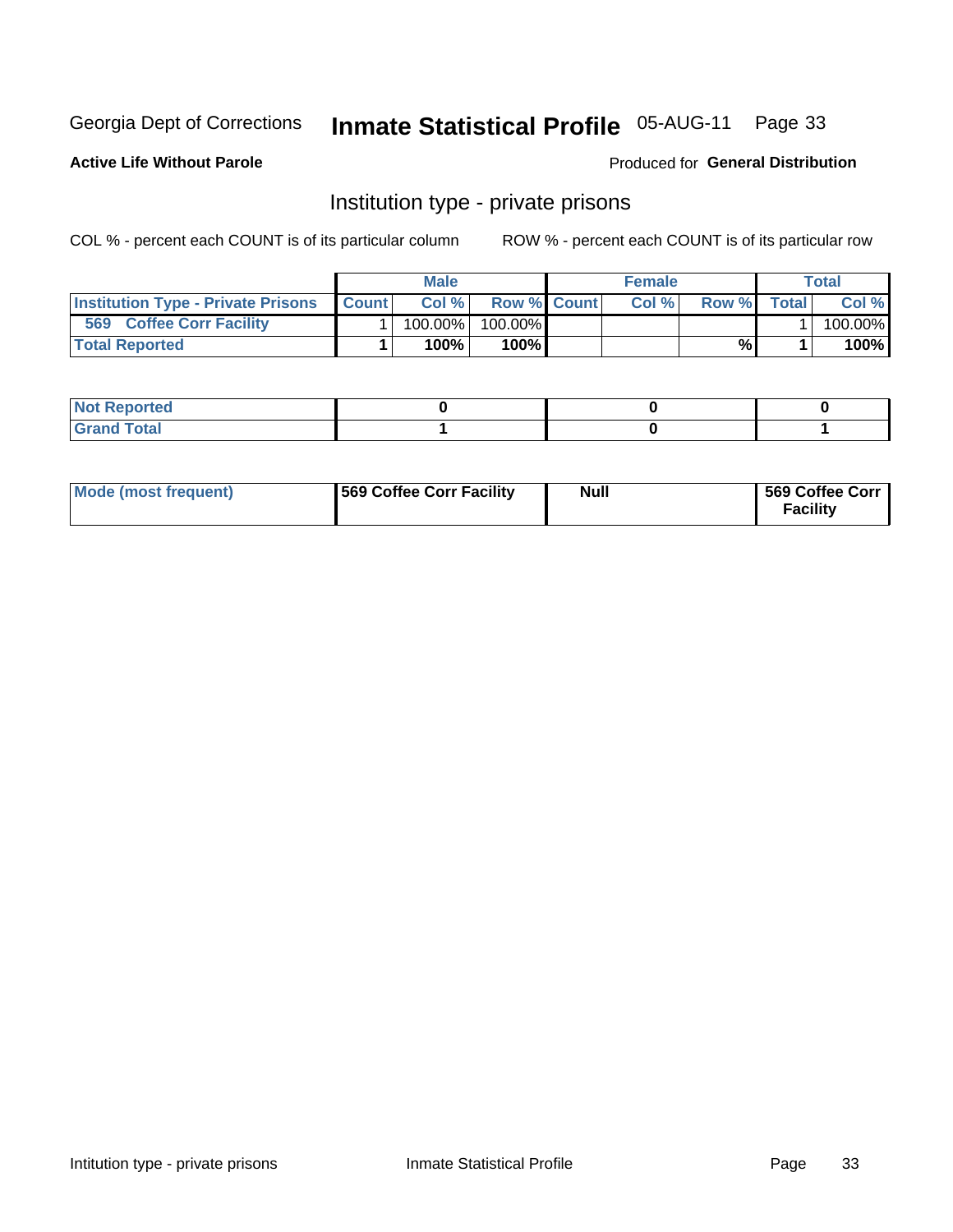# Inmate Statistical Profile 05-AUG-11 Page 34

**Active Life Without Parole** 

**Produced for General Distribution** 

### Institution type - pre-release centers

COL % - percent each COUNT is of its particular column

|                                                   | <b>Male</b> |              |       | <b>Female</b> |                    | <b>Total</b> |
|---------------------------------------------------|-------------|--------------|-------|---------------|--------------------|--------------|
| <b>Institution Type - Prison Annexe   Count  </b> | Col %       | <b>Row %</b> | Count | Col %         | <b>Row %</b> Total | Col %        |
| <b>Total Reported</b>                             |             |              |       |               |                    |              |

| <b>Reported</b><br>I NOT |  |  |
|--------------------------|--|--|
| <b>Total</b><br>$C$ ren  |  |  |

| $^{\prime}$ Mo <sub>t</sub><br>frequent)<br>⊥(most | <b>Null</b> | Noll<br><b>vull</b> | <b>Null</b> |
|----------------------------------------------------|-------------|---------------------|-------------|
|                                                    |             |                     |             |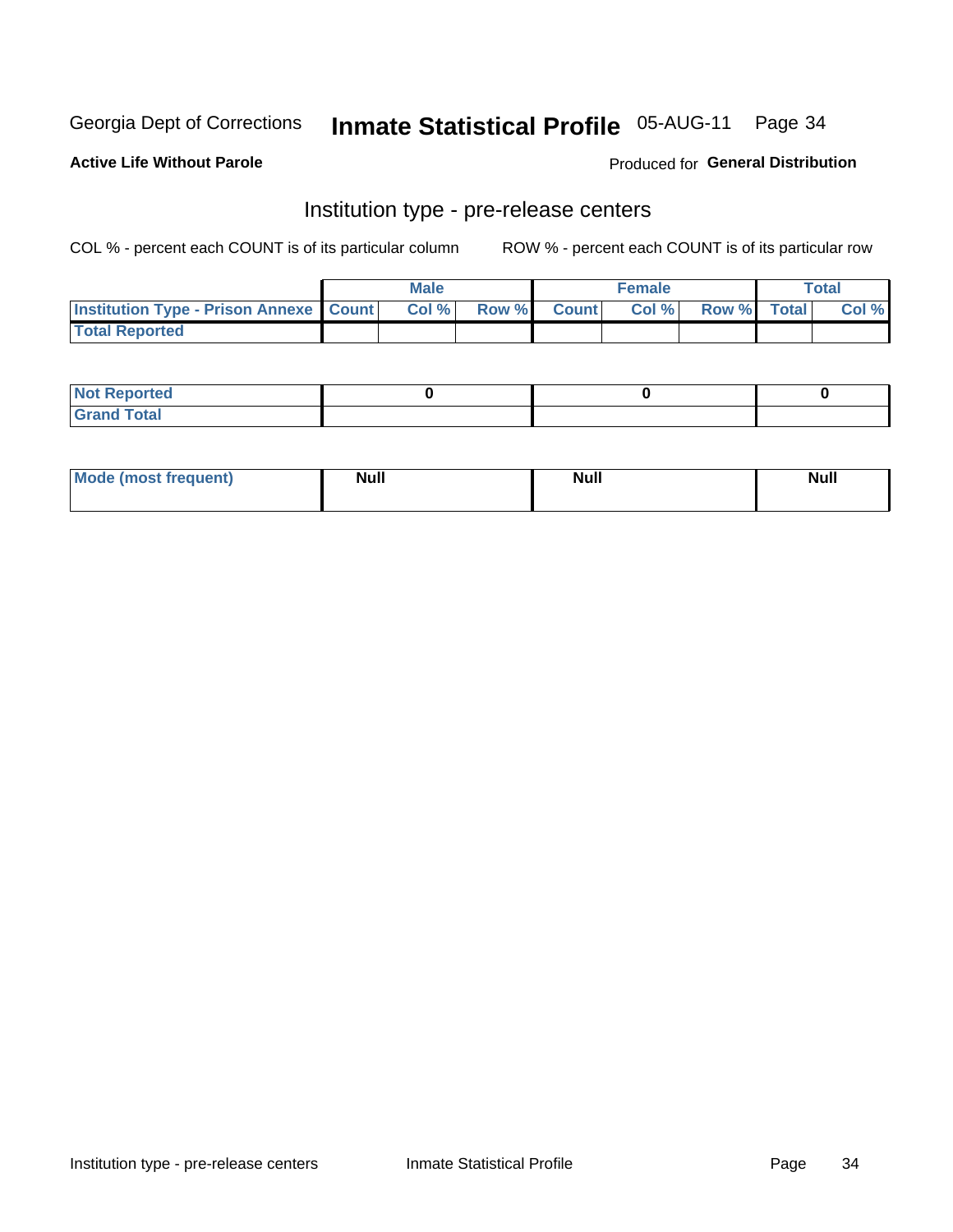# Inmate Statistical Profile 05-AUG-11 Page 35

#### **Active Life Without Parole**

#### Produced for General Distribution

### Institution type - inmate boot camp

COL % - percent each COUNT is of its particular column

|                                      |              | <b>Male</b> |               |              | <b>Female</b> |             | <b>Total</b> |
|--------------------------------------|--------------|-------------|---------------|--------------|---------------|-------------|--------------|
| <b>Institution Type - Boot Camps</b> | <b>Count</b> | Col %       | <b>Row %I</b> | <b>Count</b> | Col %         | Row % Total | Col %        |
| <b>Total Rported</b>                 |              |             |               |              |               |             |              |

| <b>Not Reported</b> |  |  |
|---------------------|--|--|
| <b>Total</b><br>Cro |  |  |

| <b>Mode (most frequent)</b> | <b>Null</b> | <b>Null</b> | <b>Null</b> |
|-----------------------------|-------------|-------------|-------------|
|                             |             |             |             |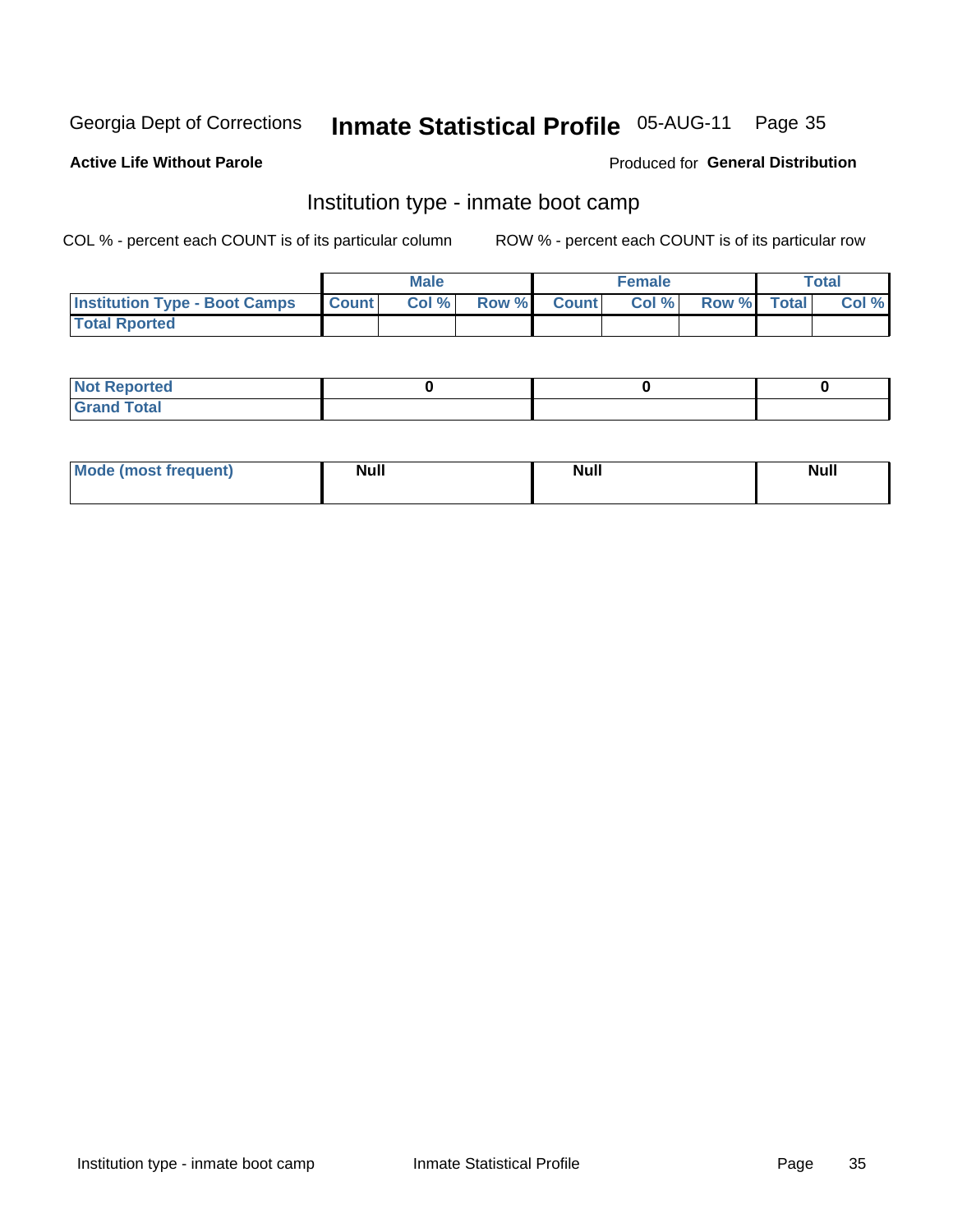# Inmate Statistical Profile 05-AUG-11 Page 36

**Active Life Without Parole** 

#### Produced for General Distribution

#### Number of disciplinary reports

COL % - percent each COUNT is of its particular column

|                                       |              | <b>Male</b> |             |    | <b>Female</b> |          |              | <b>Total</b> |
|---------------------------------------|--------------|-------------|-------------|----|---------------|----------|--------------|--------------|
| <b>Number of Disciplinary Reports</b> | <b>Count</b> | Col %       | Row % Count |    | Col %         | Row %    | <b>Total</b> | Col %        |
|                                       | 163          | 25.47%      | 98.19%      | 3  | 25.00%        | $1.81\%$ | 166          | 25.46%       |
|                                       | 73           | 11.41%      | 98.65%      |    | 8.33%         | 1.35%    | 74           | 11.35%       |
|                                       | 55           | 8.59%       | 96.49%      | 2  | 16.67%        | 3.51%    | 57           | 8.74%        |
| 3                                     | 32           | $5.00\%$    | 94.12%      | 2  | 16.67%        | 5.88%    | 34           | 5.21%        |
|                                       | 40           | 6.25%       | 100.00%     |    |               |          | 40           | 6.13%        |
| 5                                     | 29           | 4.53%       | 100.00%     |    |               |          | 29           | 4.45%        |
| <b>More Than 5</b>                    | 248          | 38.75%      | 98.41%      | 4  | 33.33%        | 1.59%    | 252          | 38.65%       |
| <b>Total Reported</b>                 | 640          | 100%        | 98.16%      | 12 | 100%          | 1.84%    | 652          | 100%         |

| Reported<br>NOT F |     |             |
|-------------------|-----|-------------|
| <b>Total</b>      | 640 | ---<br>ັບປ∠ |

| Mean (average)         | 8.54 | 7.67 | 8.52 |
|------------------------|------|------|------|
| <b>Median (middle)</b> |      | 2.J  |      |
| Mode (most frequent)   |      |      |      |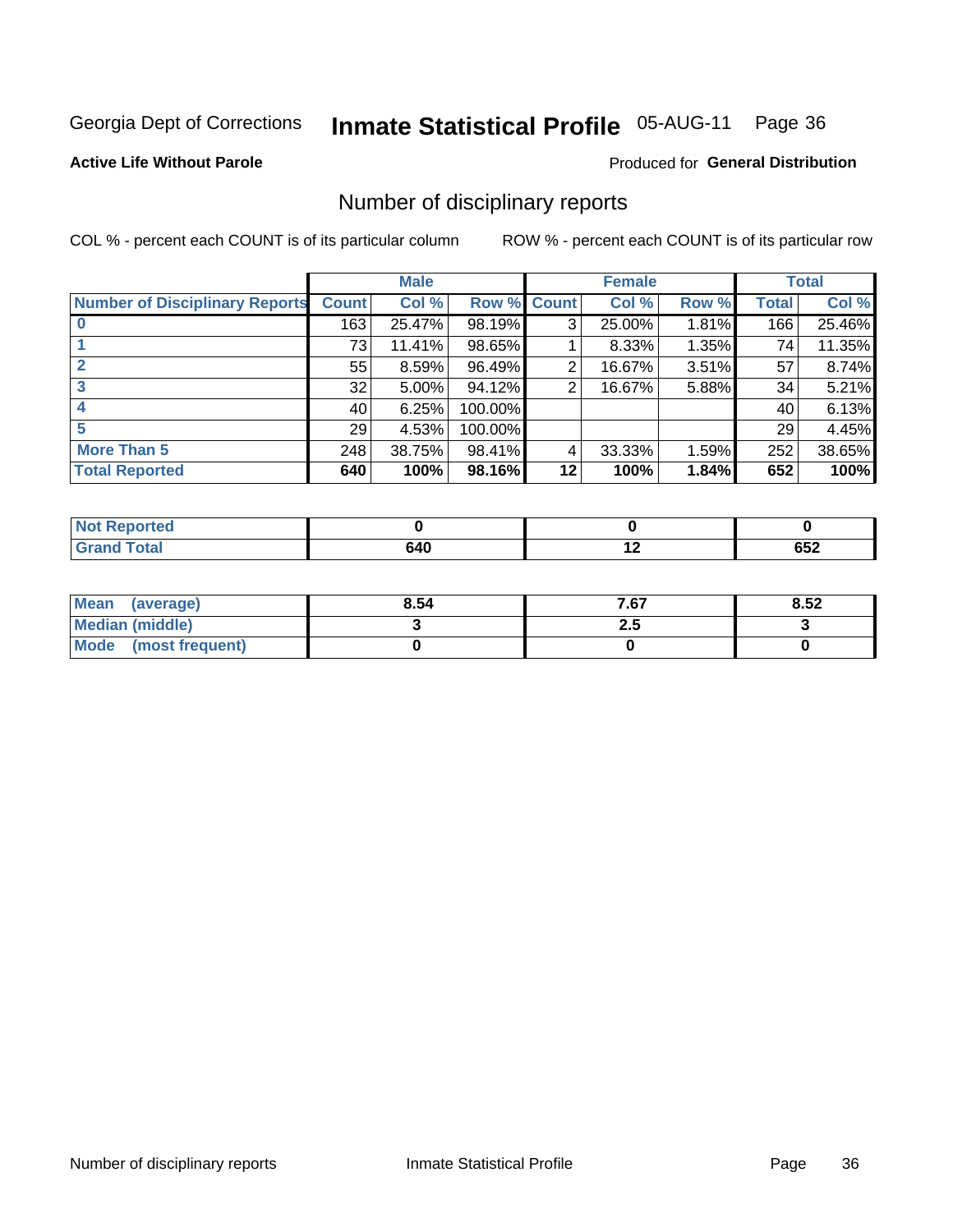### Inmate Statistical Profile 05-AUG-11 Page 37

#### **Active Life Without Parole**

#### **Produced for General Distribution**

### Number of transfers

COL % - percent each COUNT is of its particular column

|                            |              | <b>Male</b> |             |    | <b>Female</b> |       |              | <b>Total</b> |
|----------------------------|--------------|-------------|-------------|----|---------------|-------|--------------|--------------|
| <b>Number of Transfers</b> | <b>Count</b> | Col %       | Row % Count |    | Col %         | Row % | <b>Total</b> | Col %        |
|                            | 13           | 2.03%       | 92.86%      |    | 8.33%         | 7.14% | 14           | 2.15%        |
|                            | 102          | 15.94%      | 95.33%      | 5  | 41.67%        | 4.67% | 107          | 16.41%       |
| $\mathbf{2}$               | 120          | 18.75%      | 100.00%     |    |               |       | 120          | 18.40%       |
| 3                          | 114          | 17.81%      | 99.13%      |    | 8.33%         | 0.87% | 115          | 17.64%       |
|                            | 78           | 12.19%      | 93.98%      | 5  | 41.67%        | 6.02% | 83           | 12.73%       |
| 5                          | 48           | 7.50%       | 100.00%     |    |               |       | 48           | 7.36%        |
| <b>More Than 5</b>         | 165          | 25.78%      | 100.00%     |    |               |       | 165          | 25.31%       |
| <b>Total Reported</b>      | 640          | 100%        | 98.16%      | 12 | 100%          | 1.84% | 652          | 100%         |

| Reported<br>NOT F |     |             |
|-------------------|-----|-------------|
| <b>Total</b>      | 640 | ---<br>ັບປ∠ |

| Mean (average)       | 4.23 | 2.33 | 4.20 |
|----------------------|------|------|------|
| Median (middle)      |      |      |      |
| Mode (most frequent) |      |      |      |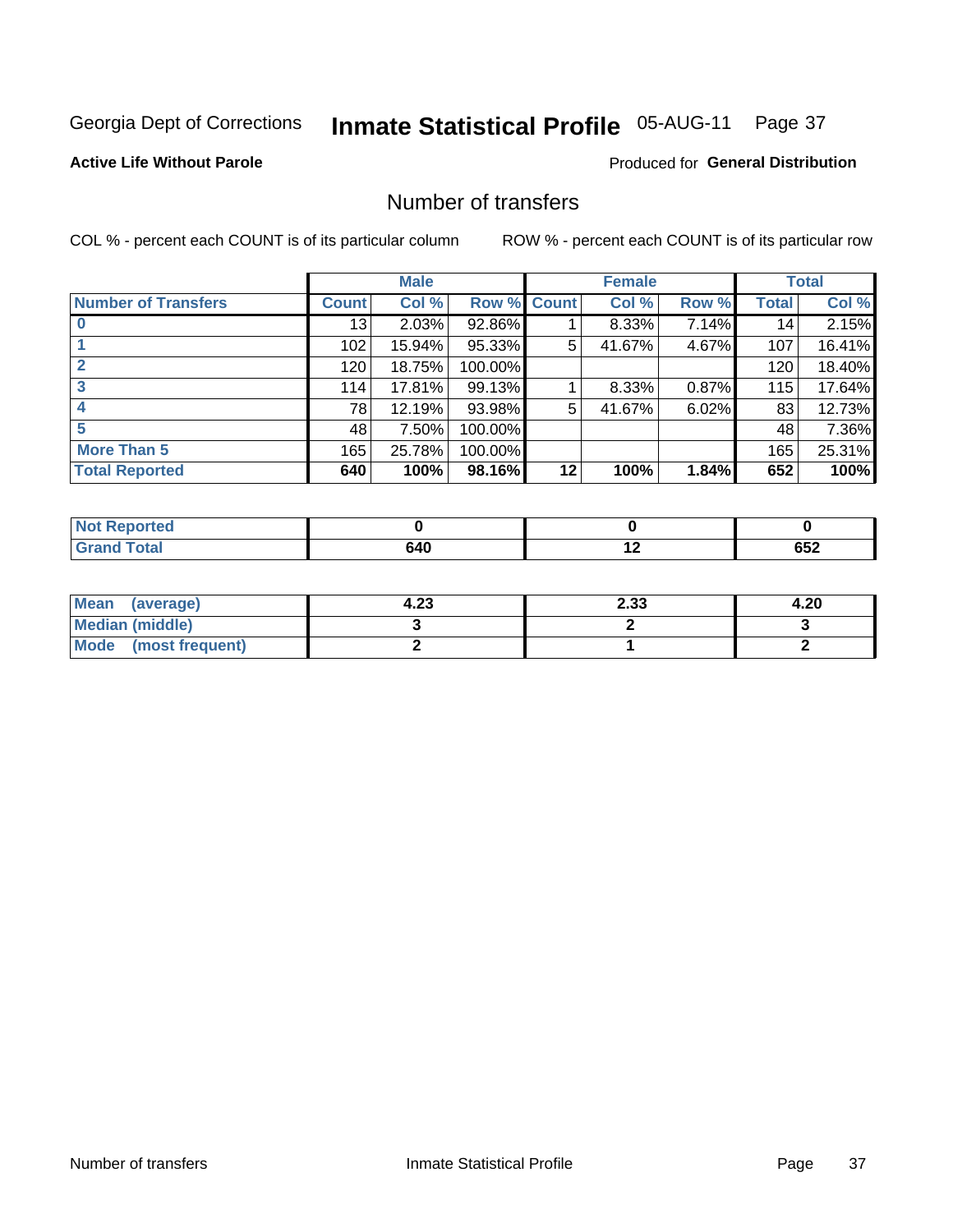### Inmate Statistical Profile 05-AUG-11 Page 38

**Active Life Without Parole** 

Produced for General Distribution

### Number of escapes

COL % - percent each COUNT is of its particular column

|                          |              | <b>Male</b> |                    |                 | <b>Female</b> |          |       | Total  |
|--------------------------|--------------|-------------|--------------------|-----------------|---------------|----------|-------|--------|
| <b>Number of Escapes</b> | <b>Count</b> | Col%        | <b>Row % Count</b> |                 | Col %         | Row %    | Total | Col %  |
|                          | 638          | $99.69\%$   | $98.15\%$          | 12 <sup>2</sup> | 100.00%       | $1.85\%$ | 650   | 99.69% |
|                          |              | 0.16%       | 100.00%            |                 |               |          |       | 0.15%  |
|                          |              | 0.16%       | $100.00\%$         |                 |               |          |       | 0.15%  |
| <b>Total Reported</b>    | 640          | 100%        | $98.16\%$          | 12              | 100%          | 1.84%    | 652   | 100%   |

| <b>Not Reported</b>  |     |     |            |
|----------------------|-----|-----|------------|
| Total<br><b>Grar</b> | 640 | . . | 26g<br>νυ∠ |

| Mean (average)       |  |  |
|----------------------|--|--|
| Median (middle)      |  |  |
| Mode (most frequent) |  |  |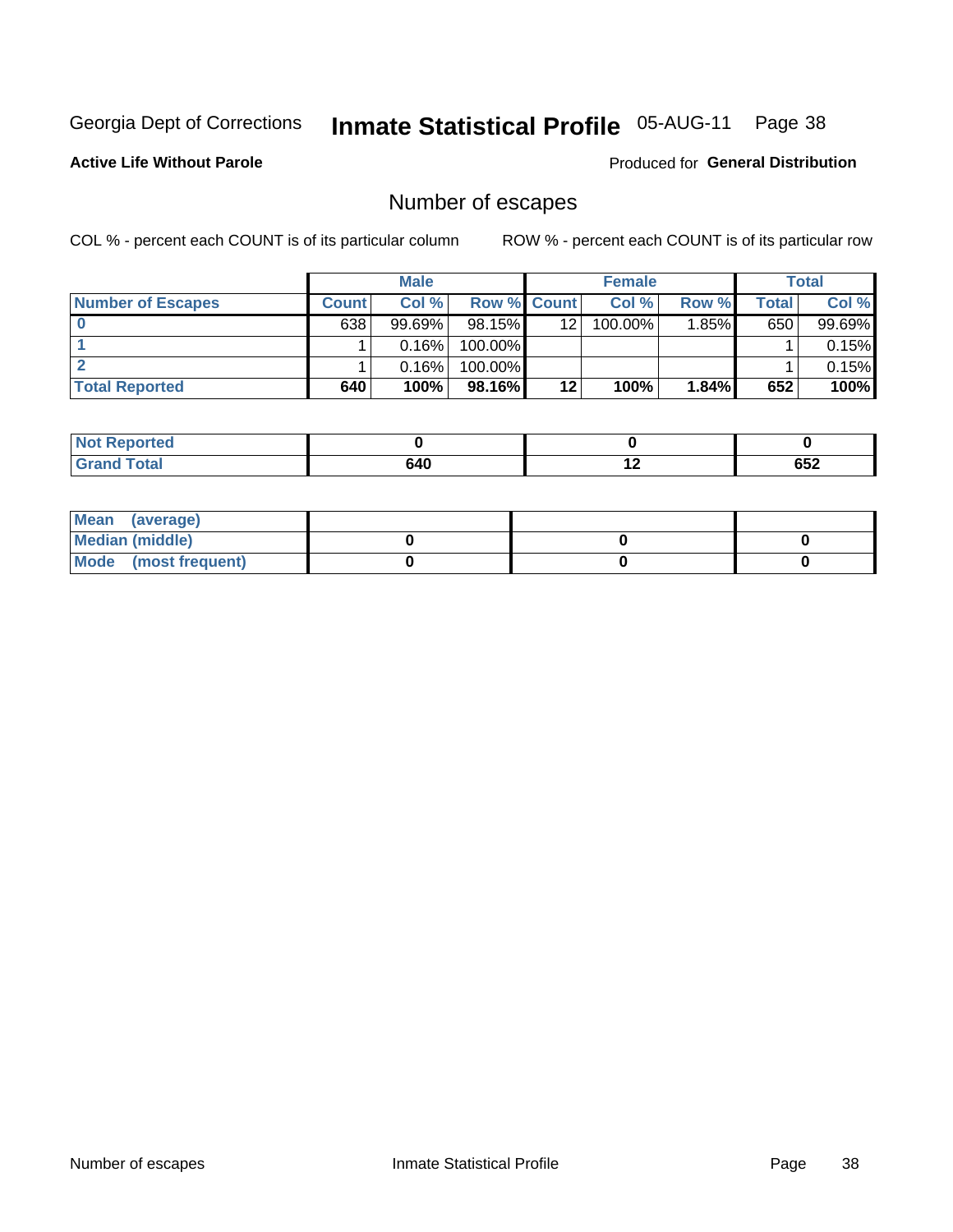### Inmate Statistical Profile 05-AUG-11 Page 39

#### **Active Life Without Parole**

#### **Produced for General Distribution**

#### Time served in current (or last) institution

COL % - percent each COUNT is of its particular column

|                            | <b>Male</b>  |        | <b>Female</b> |                |        | <b>Total</b> |              |        |
|----------------------------|--------------|--------|---------------|----------------|--------|--------------|--------------|--------|
| <b>Time In Institution</b> | <b>Count</b> | Col %  | Row %         | <b>Count</b>   | Col %  | Row %        | <b>Total</b> | Col %  |
| 0 to 3 months              | 71           | 11.09% | 98.61%        | 1              | 8.33%  | 1.39%        | 72           | 11.04% |
| 3.01 to 6 months           | 48           | 7.50%  | 84.21%        | 9              | 75.00% | 15.79%       | 57           | 8.74%  |
| 6.01 to 9 months           | 28           | 4.38%  | 100.00%       |                |        |              | 28           | 4.29%  |
| 9.01 to 12 months          | 47           | 7.34%  | 100.00%       |                |        |              | 47           | 7.21%  |
| 12.01 to 18 months         | 68           | 10.63% | 100.00%       |                |        |              | 68           | 10.43% |
| 18.01 to 24 months         | 45           | 7.03%  | 100.00%       |                |        |              | 45           | 6.90%  |
| $2.01$ to 3 years          | 103          | 16.09% | 100.00%       |                |        |              | 103          | 15.80% |
| $3.01$ to 4 years          | 61           | 9.53%  | 100.00%       |                |        |              | 61           | 9.36%  |
| 4.01 to 5 years            | 34           | 5.31%  | 100.00%       |                |        |              | 34           | 5.21%  |
| 5.01 to 6 years            | 35           | 5.47%  | 100.00%       |                |        |              | 35           | 5.37%  |
| 6.01 to 7 years            | 25           | 3.91%  | 92.59%        | $\overline{2}$ | 16.67% | 7.41%        | 27           | 4.14%  |
| 7.01 to 8 years            | 14           | 2.19%  | 100.00%       |                |        |              | 14           | 2.15%  |
| 8.01 to 9 years            | 20           | 3.13%  | 100.00%       |                |        |              | 20           | 3.07%  |
| 9.01 to 10 years           | 19           | 2.97%  | 100.00%       |                |        |              | 19           | 2.91%  |
| Over 10 years              | 22           | 3.44%  | 100.00%       |                |        |              | 22           | 3.37%  |
| <b>Total Reported</b>      | 640          | 100%   | 98.16%        | 12             | 100%   | 1.84%        | 652          | 100%   |

| Reported<br><b>NOT</b> |     |             |
|------------------------|-----|-------------|
| <i>i</i> otal          | 640 | 652<br>$ -$ |

| <b>Mean</b><br>(average) | 36 months | 17 months | 36 months |  |
|--------------------------|-----------|-----------|-----------|--|
| Median (middle)          | 25 months | 4 months  | 24 months |  |
| Mode (most frequent)     | 0 months  | 1 months  | 1 months  |  |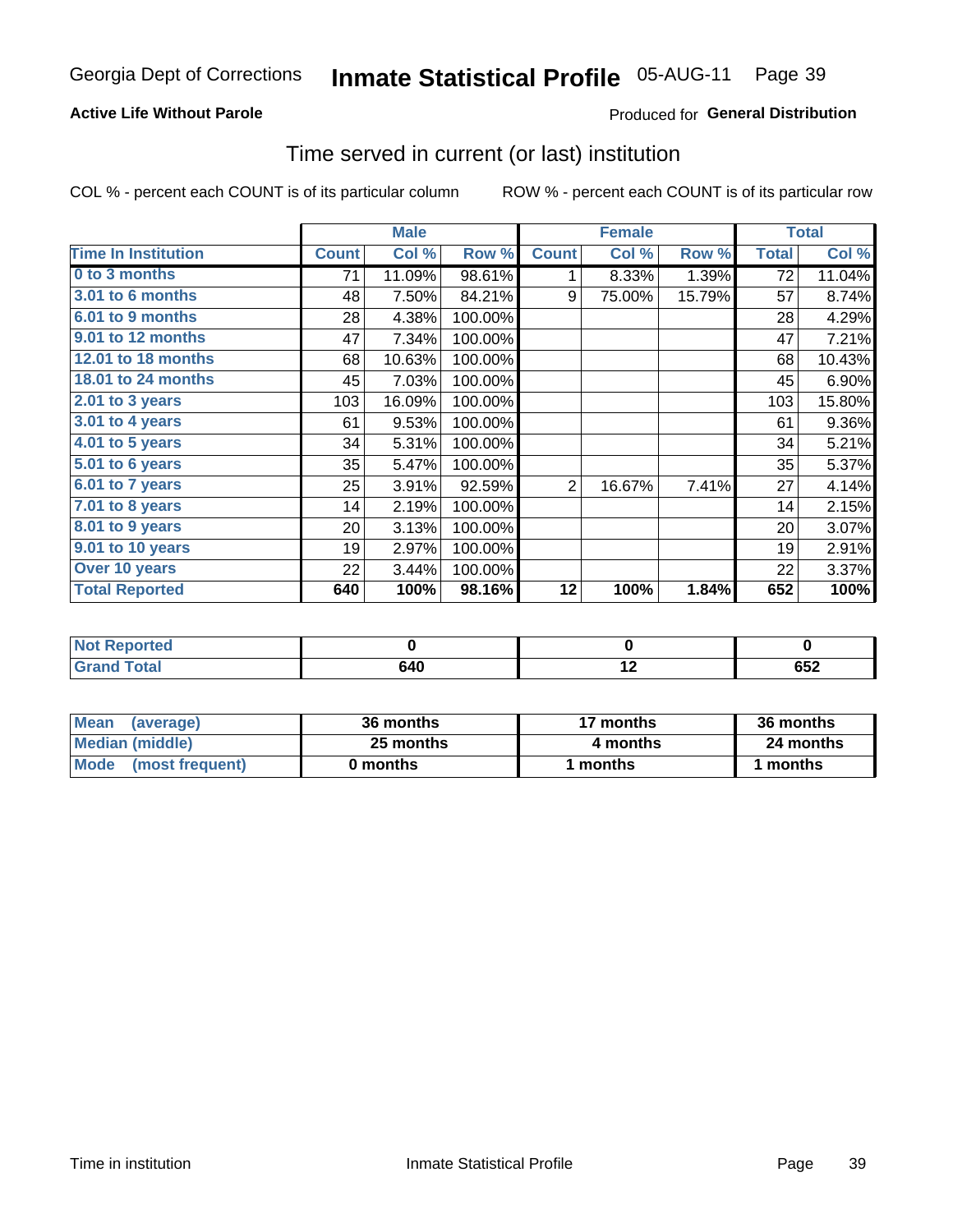# Inmate Statistical Profile 05-AUG-11 Page 40

### **Active Life Without Parole**

### Produced for General Distribution

# Highest grade level attained

COL % - percent each COUNT is of its particular column

|                              |              | <b>Male</b> |         |                 | <b>Female</b> |        |                | <b>Total</b> |
|------------------------------|--------------|-------------|---------|-----------------|---------------|--------|----------------|--------------|
| <b>Grade Level</b>           | <b>Count</b> | Col %       | Row %   | <b>Count</b>    | Col %         | Row %  | <b>Total</b>   | Col %        |
| No school at all             | 1            | 0.16%       | 100.00% |                 |               |        | 1              | 0.16%        |
| <b>Grade 1</b>               |              | 0.16%       | 100.00% |                 |               |        | 1              | 0.16%        |
| <b>Grade 2</b>               | 1            | 0.16%       | 100.00% |                 |               |        | 1              | 0.16%        |
| Grade 4                      | 4            | 0.65%       | 100.00% |                 |               |        | 4              | 0.63%        |
| Grade 5                      | 4            | 0.65%       | 100.00% |                 |               |        | 4              | 0.63%        |
| Grade 6                      | 5            | 0.81%       | 100.00% |                 |               |        | 5              | 0.79%        |
| <b>Grade 7</b>               | 22           | 3.55%       | 100.00% |                 |               |        | 22             | 3.49%        |
| <b>Grade 8</b>               | 50           | 8.08%       | 100.00% |                 |               |        | 50             | 7.92%        |
| <b>Grade 9</b>               | 74           | 11.95%      | 98.67%  | 1               | 8.33%         | 1.33%  | 75             | 11.89%       |
| Grade 10                     | 108          | 17.45%      | 99.08%  | 1               | 8.33%         | 0.92%  | 109            | 17.27%       |
| Grade 11                     | 91           | 14.70%      | 98.91%  | 1               | 8.33%         | 1.09%  | 92             | 14.58%       |
| <b>Grade 12 or GED</b>       | 153          | 24.72%      | 95.63%  | 7               | 58.33%        | 4.38%  | 160            | 25.36%       |
| <b>Some tech school</b>      | 8            | 1.29%       | 88.89%  | 1               | 8.33%         | 11.11% | 9              | 1.43%        |
| <b>Completed tech school</b> | 10           | 1.62%       | 100.00% |                 |               |        | 10             | 1.58%        |
| College, 1 year              | 22           | 3.55%       | 100.00% |                 |               |        | 22             | 3.49%        |
| College, 2 year              | 34           | 5.49%       | 97.14%  | 1               | 8.33%         | 2.86%  | 35             | 5.55%        |
| College, 3 year              | 12           | 1.94%       | 100.00% |                 |               |        | 12             | 1.90%        |
| <b>Bachelor's degree</b>     | 12           | 1.94%       | 100.00% |                 |               |        | 12             | 1.90%        |
| <b>Master's degree</b>       | 4            | 0.65%       | 100.00% |                 |               |        | 4              | 0.63%        |
| Ph.D. degree                 | 1            | 0.16%       | 100.00% |                 |               |        | 1              | 0.16%        |
| Law degree                   | 2            | 0.32%       | 100.00% |                 |               |        | $\overline{2}$ | 0.32%        |
| <b>Total Reported</b>        | 619          | 100%        | 98.10%  | $\overline{12}$ | 100%          | 1.90%  | 631            | 100%         |

| neo<br>N              | $ -$ |     | л.<br>- -  |
|-----------------------|------|-----|------------|
| $f \wedge f \wedge f$ | 640  | . . | ---<br>◡◡▵ |

| Mean<br>(average)    | 10.85           | 11.75           | 10.87                    |
|----------------------|-----------------|-----------------|--------------------------|
| Median (middle)      | Grade 11        | Grade 12 or GED | Grade 11                 |
| Mode (most frequent) | Grade 12 or GED | Grade 12 or GED | <b>I</b> Grade 12 or GED |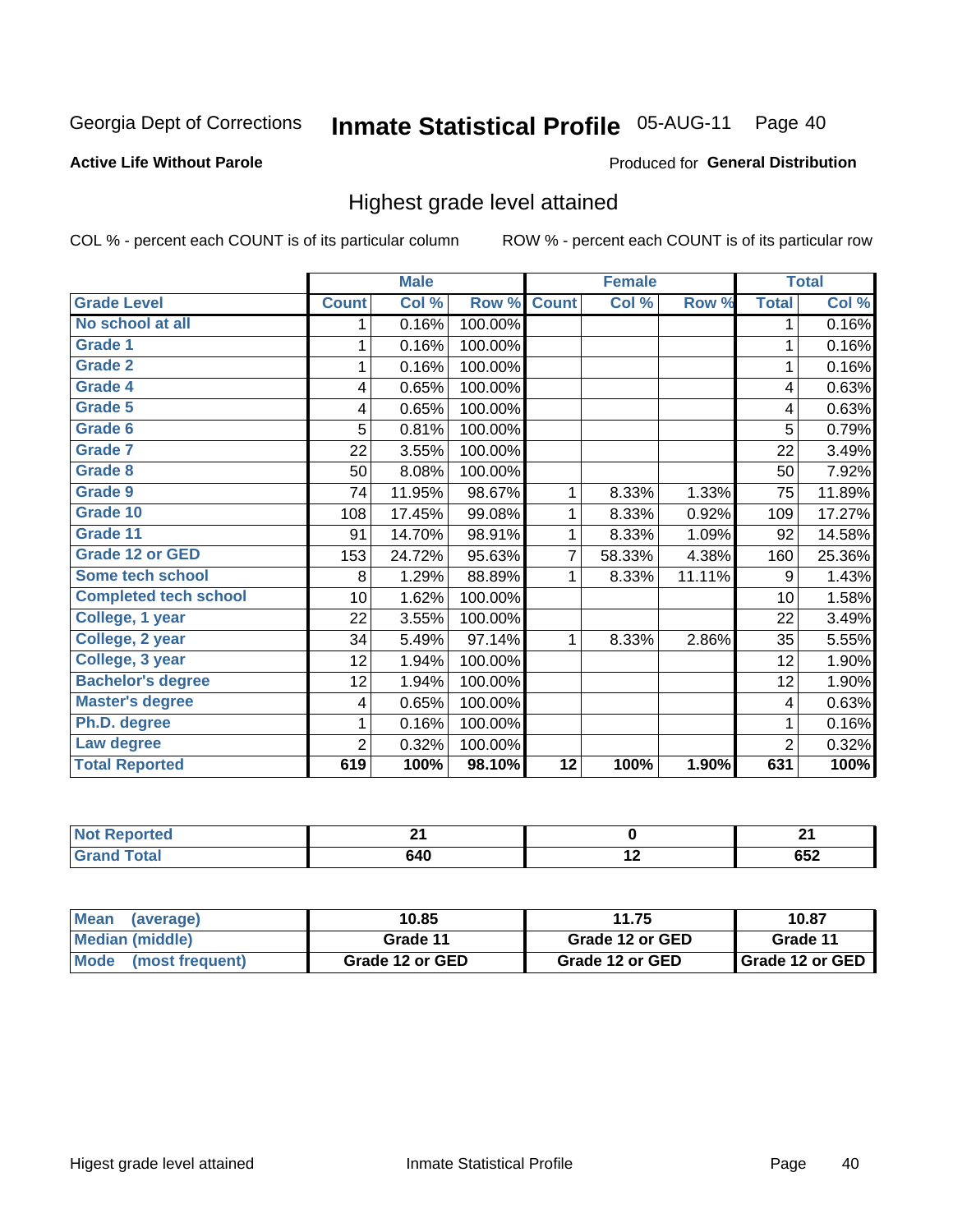# Inmate Statistical Profile 05-AUG-11 Page 41

## **Active Life Without Parole**

# **Produced for General Distribution**

# Culture fair IQ scores

COL % - percent each COUNT is of its particular column

|                       |              | <b>Male</b> |                    |                | <b>Female</b> |       |              | <b>Total</b> |
|-----------------------|--------------|-------------|--------------------|----------------|---------------|-------|--------------|--------------|
| <b>IQ Scores</b>      | <b>Count</b> | Col %       | <b>Row % Count</b> |                | Col %         | Row % | <b>Total</b> | Col %        |
| $60 - 69$             | 24           | 4.44%       | 100.00%            |                |               |       | 24           | 4.35%        |
| $70 - 79$             | 41           | 7.58%       | 97.62%             |                | 9.09%         | 2.38% | 42           | 7.61%        |
| $80 - 89$             | 86           | 15.90%      | 97.73%             | $\overline{2}$ | 18.18%        | 2.27% | 88           | 15.94%       |
| $90 - 99$             | 99           | 18.30%      | 97.06%             | 3              | 27.27%        | 2.94% | 102          | 18.48%       |
| $100 - 109$           | 149          | 27.54%      | 98.68%             | 2              | 18.18%        | 1.32% | 151          | 27.36%       |
| $110 - 119$           | 117          | 21.63%      | 98.32%             | $\overline{2}$ | 18.18%        | 1.68% | 119          | 21.56%       |
| $120 - 129$           | 25           | 4.62%       | 96.15%             |                | 9.09%         | 3.85% | 26           | 4.71%        |
| <b>Total Reported</b> | 541          | 100%        | 98.01%             | 11             | 100%          | 1.99% | 552          | 100.0%       |

| <b>Not Reported</b>         | 95  | 96  |
|-----------------------------|-----|-----|
| <b>Not Valid (under 60)</b> |     |     |
| <b>Grand Total</b>          | 640 | 652 |

| Mean (average)       | 98  | 100 | 98  |
|----------------------|-----|-----|-----|
| Median (middle)      | 101 | 96  | 101 |
| Mode (most frequent) | 110 | 96  | 110 |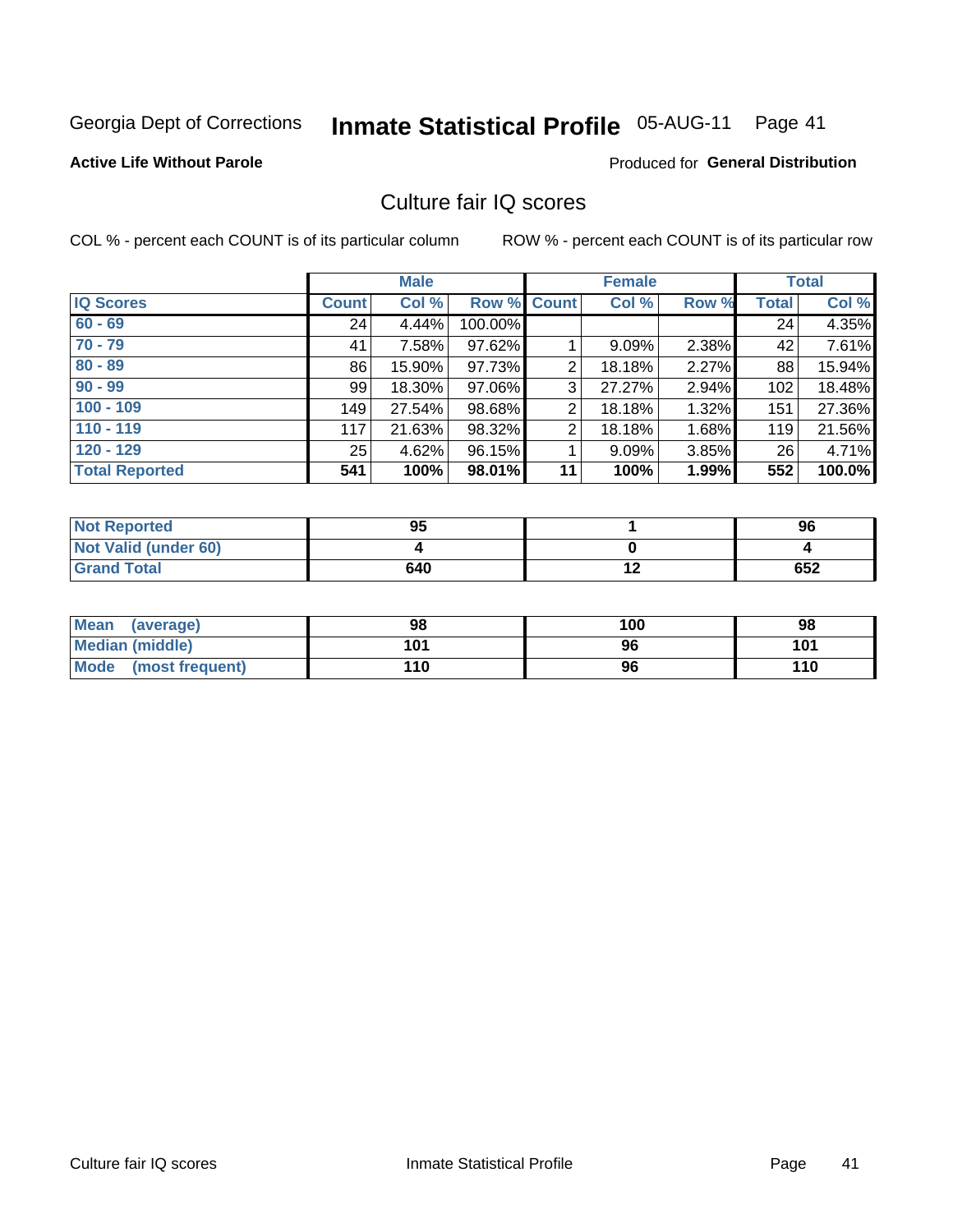#### **Inmate Statistical Profile 05-AUG-11** Page 42

### **Active Life Without Parole**

# **Produced for General Distribution**

# Wide Range Achievement Test (WRAT) reading score

COL % - percent each COUNT is of its particular column

|                           |              | <b>Male</b> |         |                | <b>Female</b> |       |              | <b>Total</b> |
|---------------------------|--------------|-------------|---------|----------------|---------------|-------|--------------|--------------|
| <b>WRAT Reading Score</b> | <b>Count</b> | Col %       | Row %   | <b>Count</b>   | Col %         | Row % | <b>Total</b> | Col %        |
| 0.1 to 0.9                | 14           | 2.55%       | 100.00% |                |               |       | 14           | 2.50%        |
| 1.0 to 1.9                | 17           | 3.09%       | 100.00% |                |               |       | 17           | 3.03%        |
| 2.0 to 2.9                | 28           | 5.09%       | 96.55%  | 1              | 9.09%         | 3.45% | 29           | 5.17%        |
| 3.0 to 3.9                | 33           | 6.00%       | 100.00% |                |               |       | 33           | 5.88%        |
| 4.0 to 4.9                | 40           | 7.27%       | 100.00% |                |               |       | 40           | 7.13%        |
| 5.0 to 5.9                | 48           | 8.73%       | 96.00%  | $\overline{2}$ | 18.18%        | 4.00% | 50           | 8.91%        |
| 6.0 to 6.9                | 47           | 8.55%       | 100.00% |                |               |       | 47           | 8.38%        |
| 7.0 to 7.9                | 19           | 3.45%       | 100.00% |                |               |       | 19           | 3.39%        |
| 8.0 to 8.9                | 41           | 7.45%       | 100.00% |                |               |       | 41           | 7.31%        |
| 9.0 to 9.9                | 43           | 7.82%       | 97.73%  | 1              | 9.09%         | 2.27% | 44           | 7.84%        |
| 10.0 to 10.9              | 13           | 2.36%       | 92.86%  | 1              | 9.09%         | 7.14% | 14           | 2.50%        |
| 11.0 to 11.9              | 33           | 6.00%       | 94.29%  | $\overline{2}$ | 18.18%        | 5.71% | 35           | 6.24%        |
| 12.0 to 12.9              | 116          | 21.09%      | 99.15%  | 1              | 9.09%         | 0.85% | 117          | 20.86%       |
| 13                        | 58           | 10.55%      | 95.08%  | 3              | 27.27%        | 4.92% | 61           | 10.87%       |
| <b>Total Reported</b>     | 550          | 100%        | 98.04%  | 11             | 100%          | 1.96% | 561          | 100.0%       |
|                           |              |             |         |                |               |       |              |              |

| <b>Not Reported</b> | 90  |     | יה  |
|---------------------|-----|-----|-----|
| <b>Grand Total</b>  | 640 | . . | 652 |

| <b>Mean</b><br>(average) | 8.37 | 9.76                 | 8.39 |
|--------------------------|------|----------------------|------|
| Median (middle)          | ช.ว  | 11 J<br>. <i>. .</i> | ၓ.ͻ  |
| Mode<br>(most frequent)  | . J  |                      | טו   |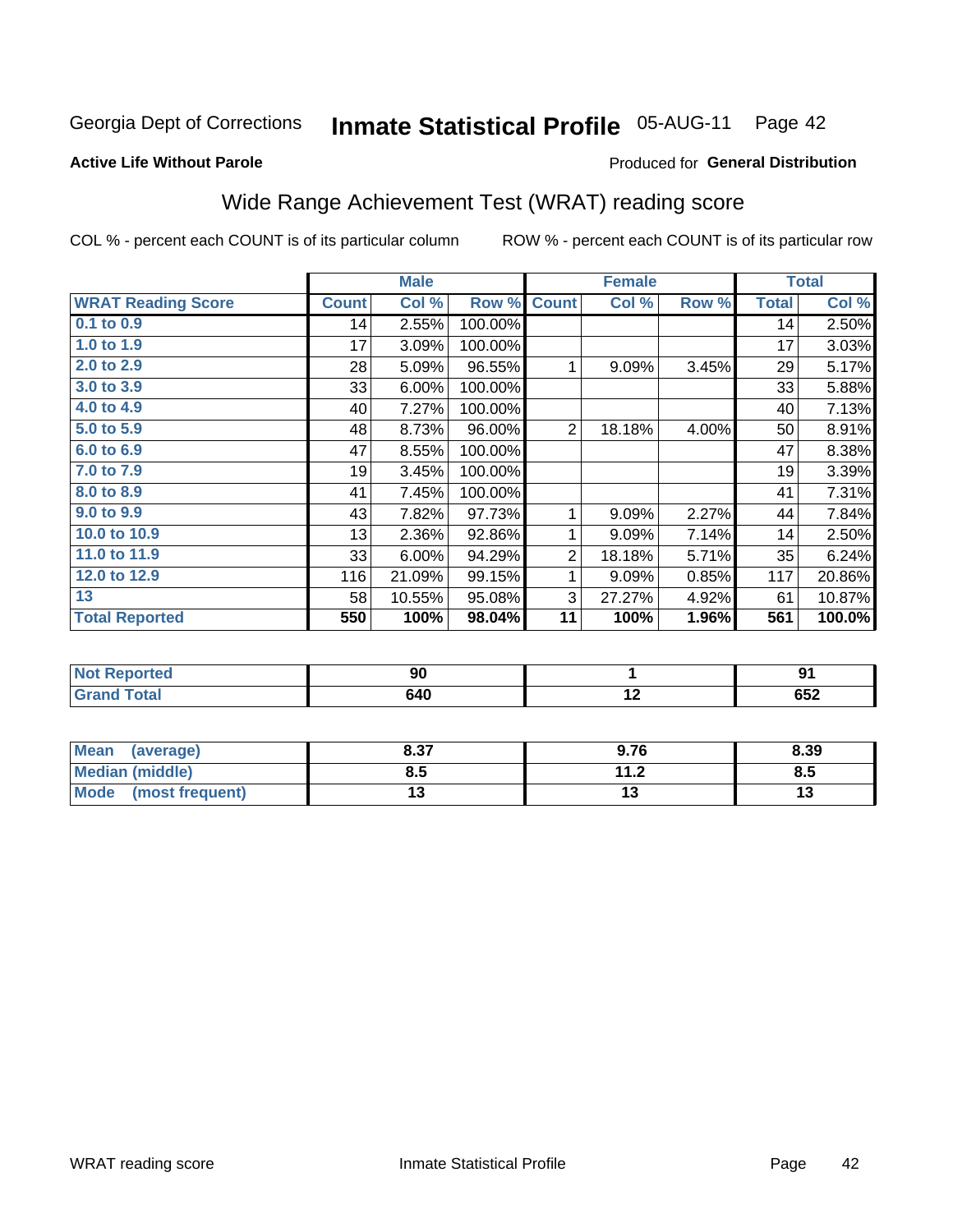# Inmate Statistical Profile 05-AUG-11 Page 43

## **Active Life Without Parole**

### Produced for General Distribution

# Wide Range Achievement Test (WRAT) math score

COL % - percent each COUNT is of its particular column

|                              |              | <b>Male</b> |         |                | <b>Female</b> |       |                | <b>Total</b> |
|------------------------------|--------------|-------------|---------|----------------|---------------|-------|----------------|--------------|
| <b>WRAT Mathematic Score</b> | <b>Count</b> | Col %       | Row %   | <b>Count</b>   | Col %         | Row % | <b>Total</b>   | Col %        |
| 0.1 to 0.9                   | 2            | 0.36%       | 100.00% |                |               |       | $\overline{2}$ | 0.36%        |
| 1.0 to 1.9                   | 4            | 0.73%       | 100.00% |                |               |       | 4              | 0.71%        |
| 2.0 to 2.9                   | 17           | 3.09%       | 100.00% |                |               |       | 17             | 3.03%        |
| 3.0 to 3.9                   | 37           | 6.73%       | 100.00% |                |               |       | 37             | 6.60%        |
| 4.0 to 4.9                   | 59           | 10.73%      | 96.72%  | $\overline{2}$ | 18.18%        | 3.28% | 61             | 10.87%       |
| 5.0 t0 5.9                   | 71           | 12.91%      | 98.61%  | 1              | 9.09%         | 1.39% | 72             | 12.83%       |
| 6.0 to 6.9                   | 109          | 19.82%      | 99.09%  | 1              | 9.09%         | 0.91% | 110            | 19.61%       |
| 7.0 to 7.9                   | 67           | 12.18%      | 98.53%  | 1              | 9.09%         | 1.47% | 68             | 12.12%       |
| 8.0 to 8.9                   | 40           | 7.27%       | 95.24%  | $\overline{2}$ | 18.18%        | 4.76% | 42             | 7.49%        |
| 9.0 to 9.9                   | 56           | 10.18%      | 96.55%  | $\overline{2}$ | 18.18%        | 3.45% | 58             | 10.34%       |
| 10.0 to 10.9                 | 26           | 4.73%       | 100.00% |                |               |       | 26             | 4.63%        |
| 11.0 to $11.9$               | 16           | 2.91%       | 100.00% |                |               |       | 16             | 2.85%        |
| 12.0 to 12.9                 | 36           | 6.55%       | 97.30%  | 1              | 9.09%         | 2.70% | 37             | 6.60%        |
| 13                           | 10           | 1.82%       | 90.91%  | 1              | 9.09%         | 9.09% | 11             | 1.96%        |
| <b>Total Reported</b>        | 550          | 100%        | 98.04%  | 11             | 100%          | 1.96% | 561            | 100%         |
|                              |              |             |         |                |               |       |                |              |
| <b>Not Reported</b>          |              | 90          |         |                | 1             |       |                | 91           |
| <b>Grand Total</b>           |              | 640         |         |                | 12            |       |                | 652          |

| Mean<br>(average)              | ר ה<br>$\cdot$ 22 $\cdot$ | 0.Z   | 7.24 |
|--------------------------------|---------------------------|-------|------|
| <b>Median (middle)</b>         | 6.9                       | o.z   | 6.9  |
| <b>Mode</b><br>(most frequent) | 6.9                       | . . 0 | 6.9  |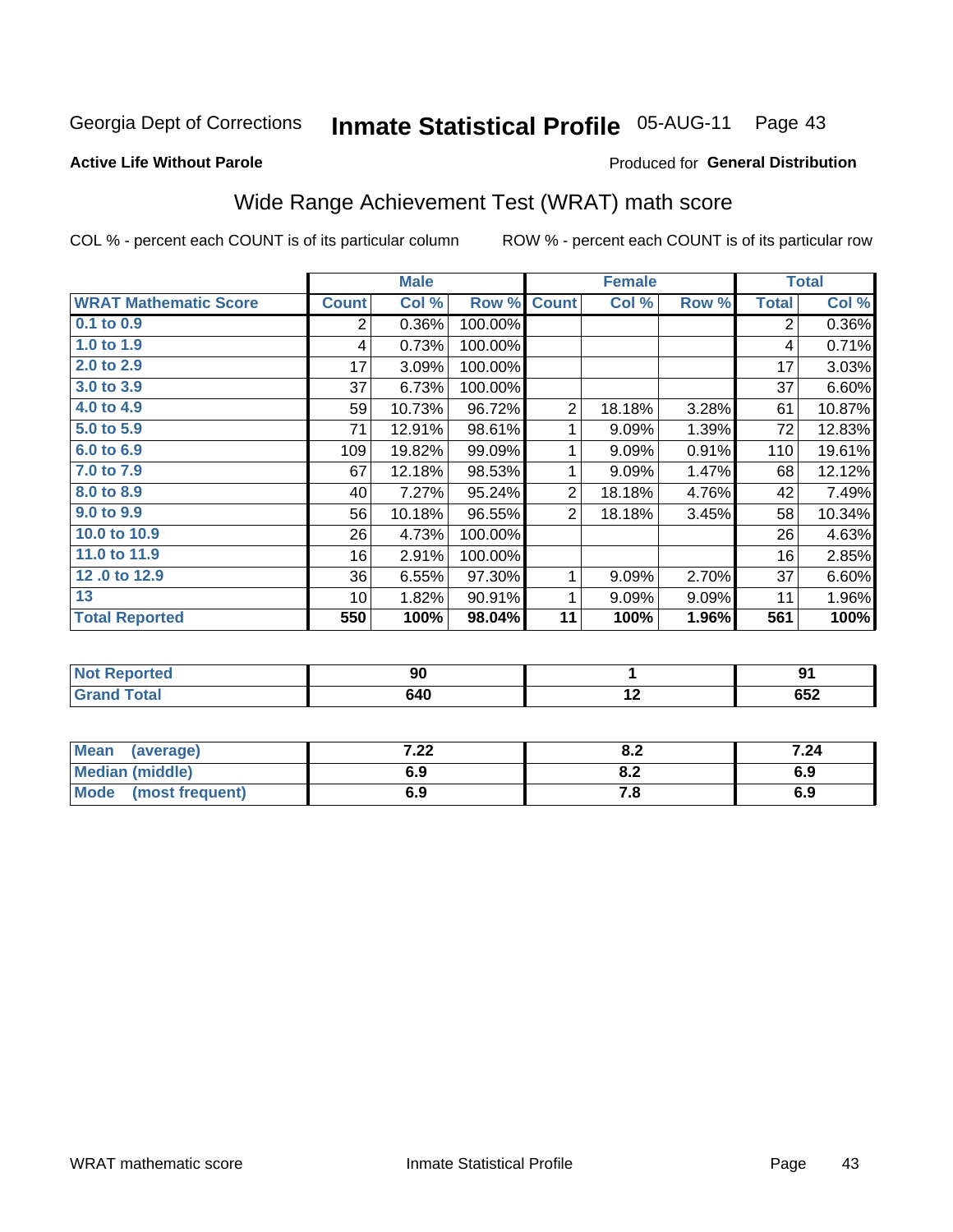#### **Inmate Statistical Profile 05-AUG-11** Page 44

### **Active Life Without Parole**

# **Produced for General Distribution**

# Wide Range Achievement Test (WRAT) spelling score

COL % - percent each COUNT is of its particular column

|                            |              | <b>Male</b> |         |              | <b>Female</b> | <b>Total</b> |              |        |
|----------------------------|--------------|-------------|---------|--------------|---------------|--------------|--------------|--------|
| <b>WRAT Spelling Score</b> | <b>Count</b> | Col %       | Row %   | <b>Count</b> | Col %         | Row %        | <b>Total</b> | Col %  |
| $0.1$ to $0.9$             | 7            | 1.28%       | 100.00% |              |               |              | 7            | 1.25%  |
| 1.0 to 1.9                 | 24           | 4.37%       | 100.00% |              |               |              | 24           | 4.29%  |
| 2.0 to 2.9                 | 41           | 7.47%       | 100.00% |              |               |              | 41           | 7.32%  |
| 3.0 to 3.9                 | 31           | 5.65%       | 100.00% |              |               |              | 31           | 5.54%  |
| 4.0 to 4.9                 | 46           | 8.38%       | 97.87%  | 1            | 9.09%         | 2.13%        | 47           | 8.39%  |
| 5.0 to 5.9                 | 54           | 9.84%       | 100.00% |              |               |              | 54           | 9.64%  |
| 6.0 to 6.9                 | 60           | 10.93%      | 98.36%  | 1            | 9.09%         | 1.64%        | 61           | 10.89% |
| 7.0 to 7.9                 | 45           | 8.20%       | 97.83%  | 1            | 9.09%         | 2.17%        | 46           | 8.21%  |
| 8.0 to 8.9                 | 40           | 7.29%       | 97.56%  | 1            | 9.09%         | 2.44%        | 41           | 7.32%  |
| 9.0 to 9.9                 | 39           | 7.10%       | 100.00% |              |               |              | 39           | 6.96%  |
| 10.0 to 10.9               | 35           | 6.38%       | 100.00% |              |               |              | 35           | 6.25%  |
| 11.0 to 11.9               | 36           | 6.56%       | 92.31%  | 3            | 27.27%        | 7.69%        | 39           | 6.96%  |
| 12.0 to 12.9               | 63           | 11.48%      | 95.45%  | 3            | 27.27%        | 4.55%        | 66           | 11.79% |
| 13                         | 28           | 5.10%       | 96.55%  | 1            | 9.09%         | 3.45%        | 29           | 5.18%  |
| <b>Total Reported</b>      | 549          | 100%        | 98.04%  | 11           | 100%          | 1.96%        | 560          | 100%   |
|                            |              |             |         |              |               |              |              |        |
| <b>Not Reported</b>        |              | 91          |         |              | 1             |              |              | 92     |
| <b>Grand Total</b>         |              | 640         |         |              | 12            |              |              | 652    |

| Mean (average)         | 7.51 | 10.12 | 7.56 |
|------------------------|------|-------|------|
| <b>Median (middle)</b> | ن. ا | 11.3  | ن. ا |
| Mode (most frequent)   | 8.5  | 12.3  | 8.5  |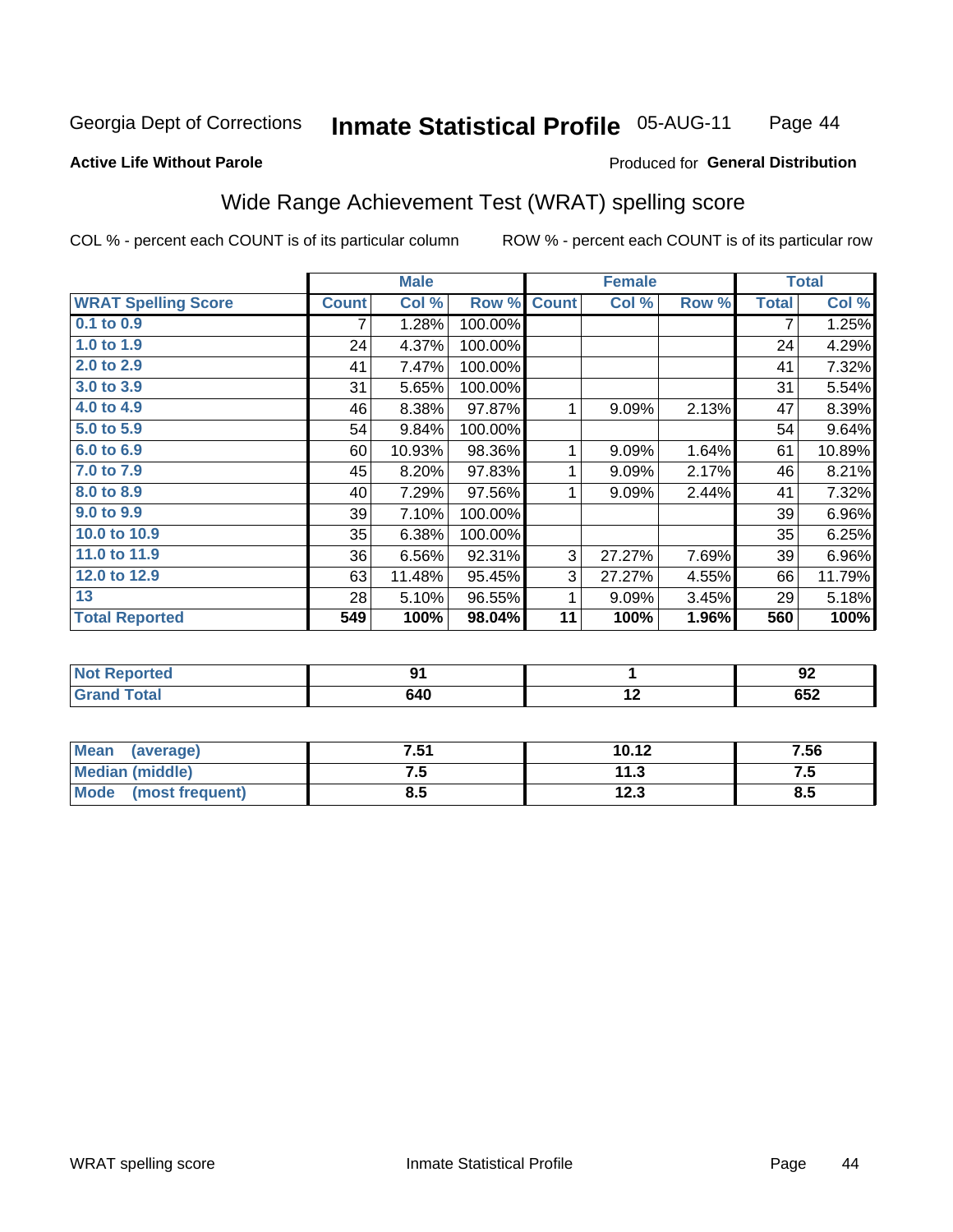## **Active Life Without Parole**

# **Produced for General Distribution**

# Scope of substance abuse - summary

COL % - percent each COUNT is of its particular column

|                        |              | <b>Male</b> |         |              | <b>Female</b> |       |              | <b>Total</b> |
|------------------------|--------------|-------------|---------|--------------|---------------|-------|--------------|--------------|
| <b>Substance Abuse</b> | <b>Count</b> | Col %       | Row %   | <b>Count</b> | Col %         | Row % | <b>Total</b> | Col %        |
| <b>None</b>            | 279          | 43.59%      | 97.89%  |              | $50.00\%$     | 2.11% | 285          | 43.71%       |
| <b>Drugs only</b>      | 208          | $32.50\%$   | 98.58%  |              | 25.00%        | 1.42% | 211          | 32.36%       |
| <b>Alcohol only</b>    | 35           | 5.47%       | 100.00% |              |               |       | 35           | 5.37%        |
| Drugs and alcohol      | 118          | $18.44\%$   | 97.52%  |              | $25.00\%$     | 2.48% | 121          | 18.56%       |
| <b>Total Reported</b>  | 640          | 100%        | 98.16%  | 12           | 100%          | 1.84% | 652          | 100%         |

| Not<br>Reported    |     |             |
|--------------------|-----|-------------|
| <b>Grand Total</b> | 640 | ים ה<br>∠כס |

| <b>Mod</b><br>'one<br>None<br><b>None</b> |
|-------------------------------------------|
|-------------------------------------------|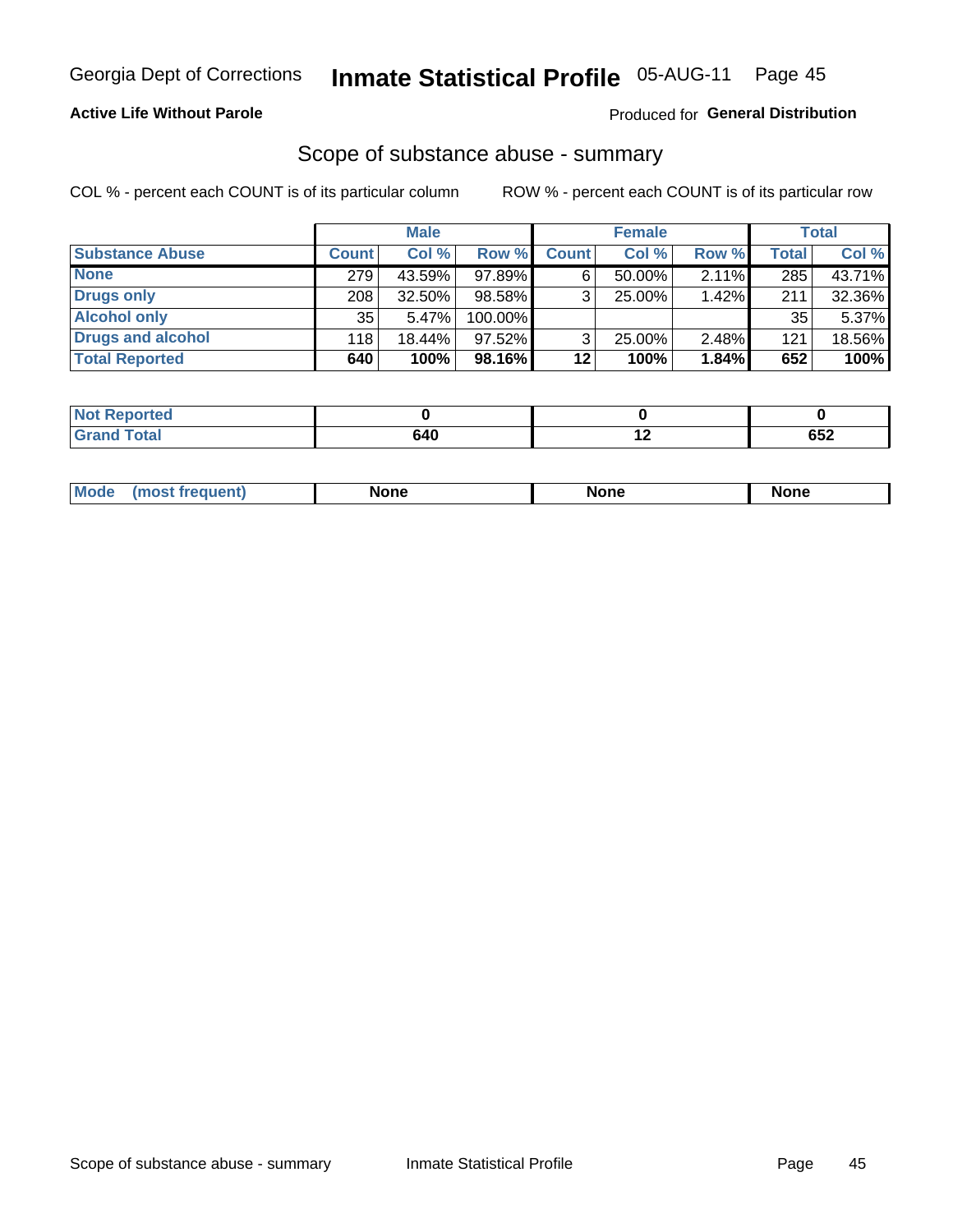## **Active Life Without Parole**

# **Produced for General Distribution**

# Scope of substance abuse - detail

COL % - percent each COUNT is of its particular column

|                                         |              | <b>Male</b> |         |              | <b>Female</b> |        |                | <b>Total</b> |
|-----------------------------------------|--------------|-------------|---------|--------------|---------------|--------|----------------|--------------|
| <b>Substance Abuse</b>                  | <b>Count</b> | Col %       | Row %   | <b>Count</b> | Col %         | Row %  | <b>Total</b>   | Col %        |
| No drug or alcohol problems             | 279          | 43.59%      | 97.89%  | 6            | 50.00%        | 2.11%  | 285            | 43.71%       |
| Drug addiction but no alcohol           | 3            | 0.47%       | 100.00% |              |               |        | 3              | 0.46%        |
| <b>Drug addiction and alcohol</b>       | 3            | 0.47%       | 100.00% |              |               |        | 3              | 0.46%        |
| abuse                                   |              |             |         |              |               |        |                |              |
| <b>Drug addiction and alcoholism</b>    | 2            | 0.31%       | 100.00% |              |               |        | $\overline{2}$ | 0.31%        |
| No drug problem but alcohol             | 29           | 4.53%       | 100.00% |              |               |        | 29             | 4.45%        |
| abuse                                   |              |             |         |              |               |        |                |              |
| No drug problem but alcoholism          | 6            | 0.94%       | 100.00% |              |               |        | 6              | 0.92%        |
| Drug experiment but no alcohol          | 119          | 18.59%      | 99.17%  |              | 8.33%         | 0.83%  | 120            | 18.40%       |
| <b>Drug experiment &amp; alcohol</b>    | 14           | 2.19%       | 100.00% |              |               |        | 14             | 2.15%        |
| abuse                                   |              |             |         |              |               |        |                |              |
| <b>Drug experiment &amp; alcoholism</b> | 10           | 1.56%       | 100.00% |              |               |        | 10             | 1.53%        |
| Drug abuse but no alcohol               | 86           | 13.44%      | 97.73%  | 2            | 16.67%        | 2.27%  | 88             | 13.50%       |
| Drug abuse and alcohol abuse            | 74           | 11.56%      | 98.67%  |              | 8.33%         | 1.33%  | 75             | 11.50%       |
| <b>Drug abuse and alcoholism</b>        | 15           | 2.34%       | 88.24%  | 2            | 16.67%        | 11.76% | 17             | 2.61%        |
| <b>Total Reported</b>                   | 640          | 100%        | 98.16%  | 12           | 100%          | 1.84%  | 652            | 100%         |

| Reported<br><b>NOT</b> |     |     |     |
|------------------------|-----|-----|-----|
| <b>otal</b>            | 640 | . . | 652 |

| Mode (most frequent) | No drug or alcohol problems No drug or alcohol problems No drug or alcohol |          |
|----------------------|----------------------------------------------------------------------------|----------|
|                      |                                                                            | problems |
|                      |                                                                            |          |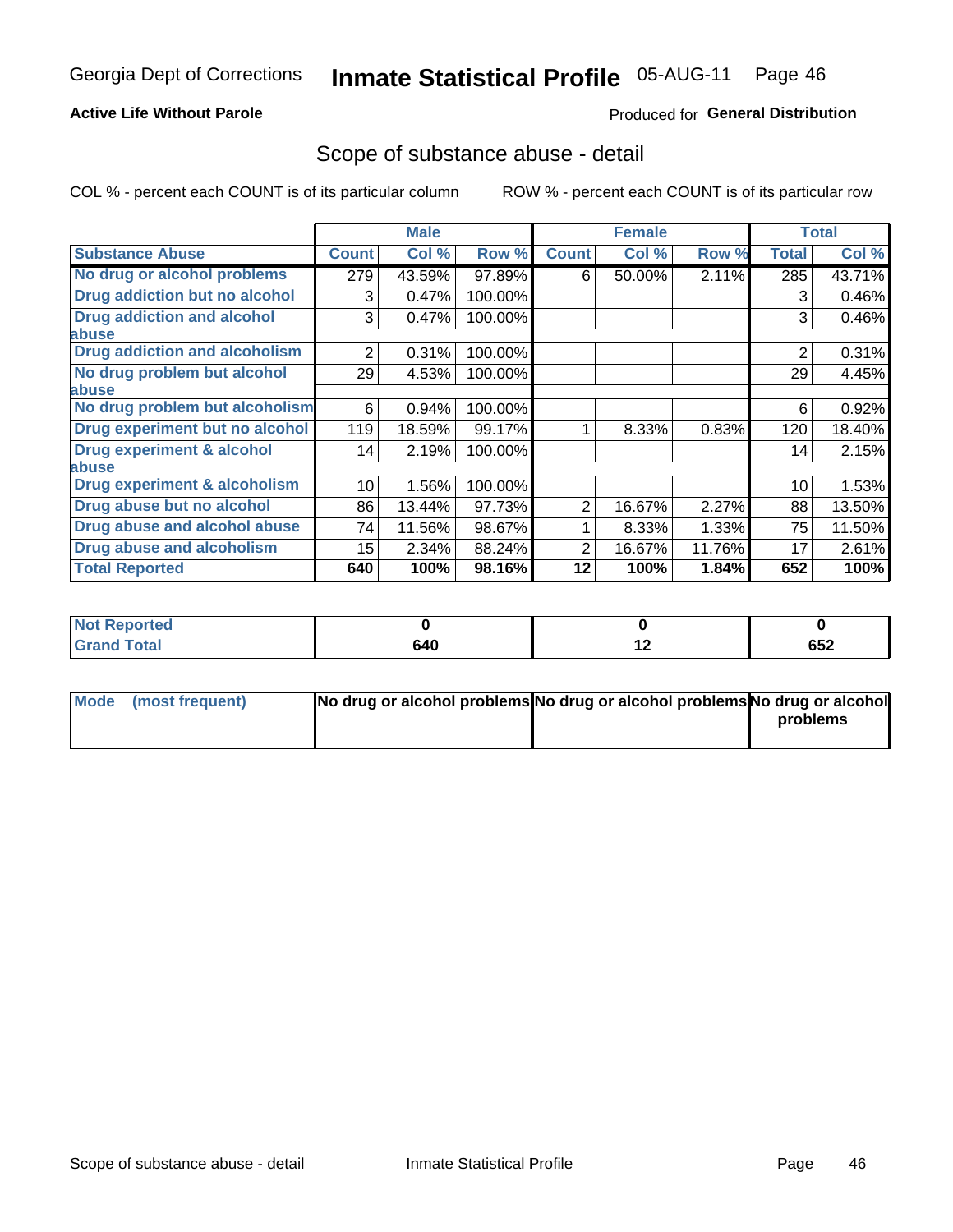# Inmate Statistical Profile 05-AUG-11 Page 47

### **Active Life Without Parole**

# **Produced for General Distribution**

# Current / last mental health treatment level

COL % - percent each COUNT is of its particular column

|                                    |              | <b>Male</b> |         |              | <b>Female</b> |       |              | <b>Total</b> |
|------------------------------------|--------------|-------------|---------|--------------|---------------|-------|--------------|--------------|
| <b>Mental Health Treatment Lev</b> | <b>Count</b> | Col %       | Row %   | <b>Count</b> | Col %         | Row % | <b>Total</b> | Col %        |
| 1 No problem at current time       | 61           | 25.63%      | 98.39%  |              | 10.00%        | 1.61% | 62           | 25.00%       |
| 2 Receiving outpatient             | 133          | 55.88%      | 93.66%  | 9            | 90.00%        | 6.34% | 142          | 57.26%       |
| <b>Treatment</b>                   |              |             |         |              |               |       |              |              |
| 3 Inpatient, moderate              | 34           | 14.29%      | 100.00% |              |               |       | 34           | 13.71%       |
| Treatment                          |              |             |         |              |               |       |              |              |
| 4 Inpatient, intensive             | 9            | 3.78%       | 100.00% |              |               |       | 9            | 3.63%        |
| Treatment                          |              |             |         |              |               |       |              |              |
| <b>5 Undergoing crisis</b>         |              | 0.42%       | 100.00% |              |               |       |              | 0.40%        |
| <b>stabilization</b>               |              |             |         |              |               |       |              |              |
| <b>Total Evaluated</b>             | 238          | 100%        | 95.97%  | 10           | 100%          | 4.03% | 248          | 100%         |

| had MH<br>uation<br>$\triangle$ Va<br>' NAVAI | れへつ<br>tvz<br>___ |                          | . .<br>. .<br>ŀU∸<br>$ -$      |
|-----------------------------------------------|-------------------|--------------------------|--------------------------------|
|                                               | 640               | $\overline{\phantom{0}}$ | $- - -$<br>JJ <i>l</i><br>$ -$ |

| <b>Median (middle)</b>         | <b>Receiving outpatient</b><br>treatment | <b>Receiving outpatient</b><br>treatment | <b>Receiving</b><br>outpatient<br>treatment |  |  |
|--------------------------------|------------------------------------------|------------------------------------------|---------------------------------------------|--|--|
| <b>Mode</b><br>(most frequent) | <b>Receiving outpatient</b><br>treatment | <b>Receiving outpatient</b><br>treatment | Receiving<br>outpatient<br>treatment        |  |  |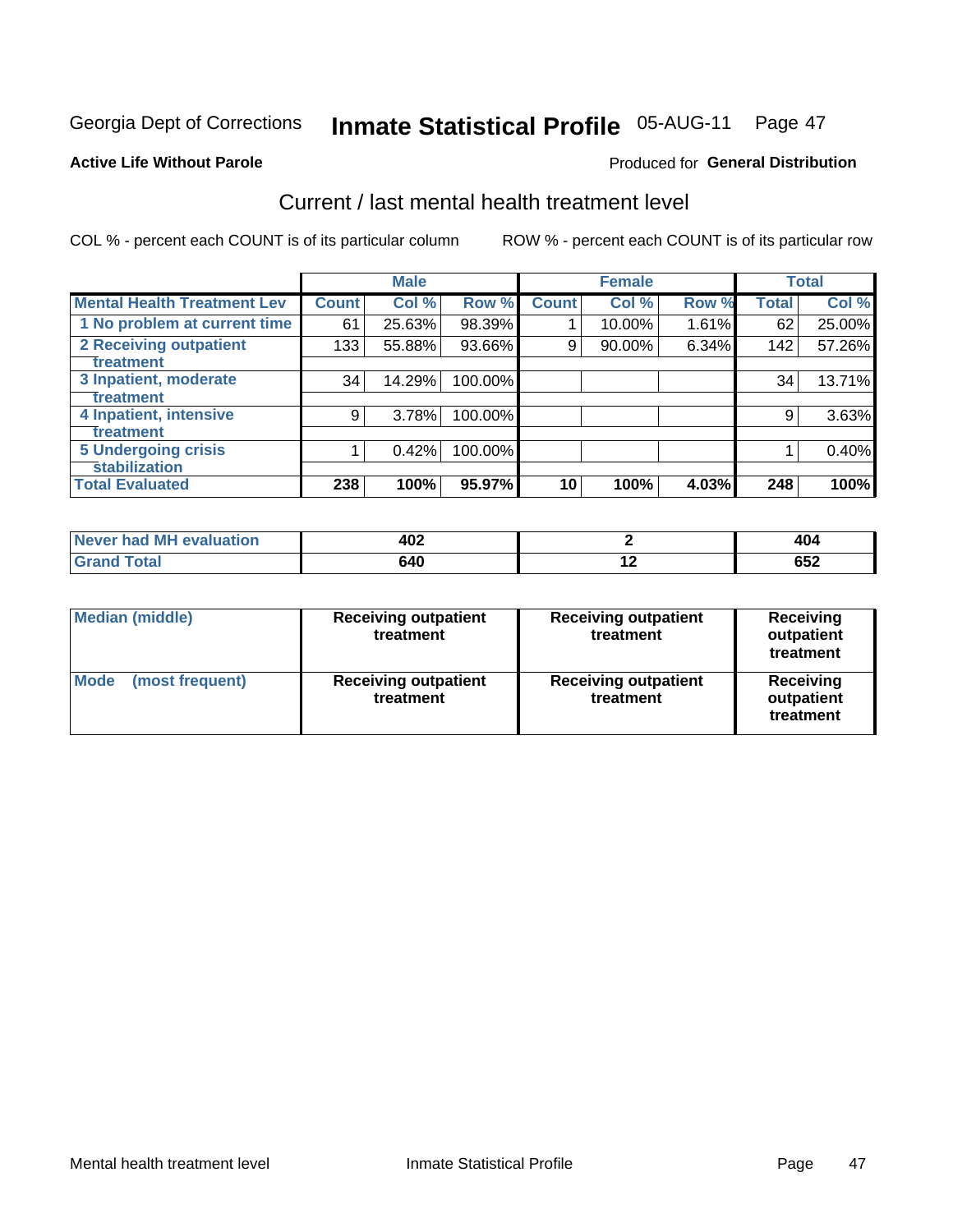#### Inmate Statistical Profile 05-AUG-11 Page 48

# **Active Life Without Parole**

# Produced for General Distribution

# PULHESDWIT medical scale - 'P' overall condition ('P'hysical)

COL % - percent each COUNT is of its particular column

|                                  |         | <b>Male</b> |             |         | <b>Female</b> |       |              | <b>Total</b> |
|----------------------------------|---------|-------------|-------------|---------|---------------|-------|--------------|--------------|
| 'P' Overall Condition            | Count l | Col %       | Row % Count |         | Col %         | Row % | <b>Total</b> | Col %        |
| 1 No medical illness             | 429     | 71.86%      | 98.85%      | 5       | 41.67%        | 1.15% | 434          | 71.26%       |
| 2 Well-controlled chronic        | 138     | 23.12%      | 95.17%      |         | 58.33%        | 4.83% | 145          | 23.81%       |
| <b>illness</b>                   |         |             |             |         |               |       |              |              |
| 3 Poorly-controlled chronic      | 28      | 4.69%       | 100.00%     |         |               |       | 28           | 4.60%        |
| <b>illness</b>                   |         |             |             |         |               |       |              |              |
| 4 Significant problems requiring | ົ       | 0.34%       | 100.00%     |         |               |       | 2            | 0.33%        |
| special housing                  |         |             |             |         |               |       |              |              |
| <b>Total Reported</b>            | 597     | 100%        | 98.03%      | $12 \,$ | 100%          | 1.97% | 609          | 100%         |

| rtea          | -- | л<br>᠇            |
|---------------|----|-------------------|
| <u>i vtal</u> |    | CEC<br><b>UJZ</b> |

| Mode | (most frequent) | <sup>1</sup> No medical illness | 2 Well-controlled chronic<br>illness | 1 No medical<br>illness |
|------|-----------------|---------------------------------|--------------------------------------|-------------------------|
|------|-----------------|---------------------------------|--------------------------------------|-------------------------|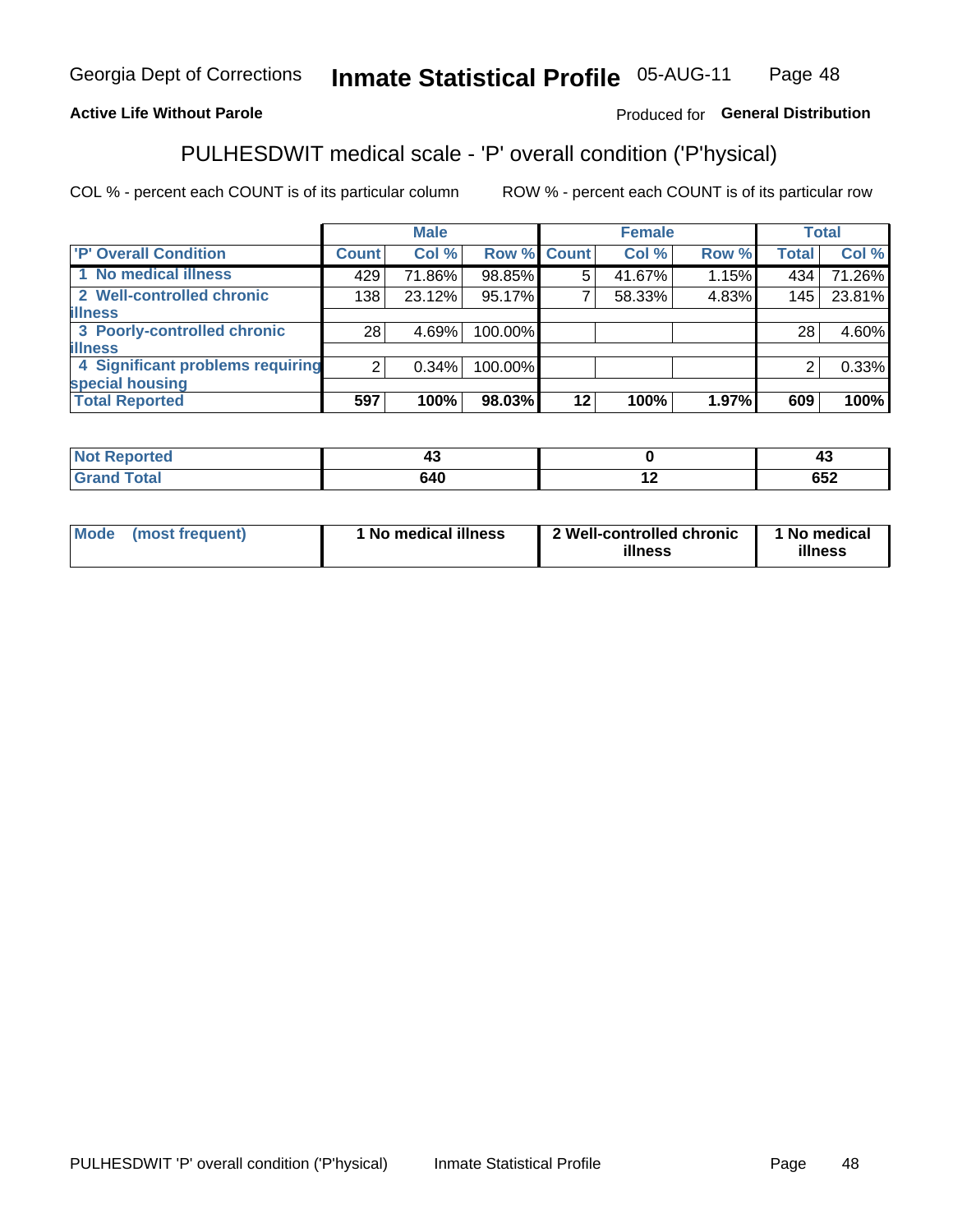## **Active Life Without Parole**

## Produced for General Distribution

# PULHESDWIT medical scale - 'U' upper body

COL % - percent each COUNT is of its particular column

|                              |              | <b>Male</b> |         |              | <b>Female</b> |       |              | <b>Total</b> |
|------------------------------|--------------|-------------|---------|--------------|---------------|-------|--------------|--------------|
| <b>U' Upper Body</b>         | <b>Count</b> | Col %       | Row %   | <b>Count</b> | Col %         | Row % | <b>Total</b> | Col %        |
| 1 Upper bones, joints,       | 563          | 94.46%      | 98.25%  | 10           | 83.33%        | 1.75% | 573          | 94.24%       |
| muscles all OK               |              |             |         |              |               |       |              |              |
| 2 One or both arms minimally | 27           | 4.53%       | 93.10%  | 2            | 16.67%        | 6.90% | 29           | 4.77%        |
| limited                      |              |             |         |              |               |       |              |              |
| 3 One or both arms           | 5            | 0.84%       | 100.00% |              |               |       | 5            | 0.82%        |
| moderately limited           |              |             |         |              |               |       |              |              |
| 4 One arm disabled,          |              | 0.17%       | 100.00% |              |               |       |              | 0.16%        |
| paralyzed, or amputated      |              |             |         |              |               |       |              |              |
| <b>Total Reported</b>        | 596          | 100%        | 98.03%  | $12 \,$      | 100%          | 1.97% | 608          | 100%         |

| <b>Not Reported</b>              |     |     | 44         |
|----------------------------------|-----|-----|------------|
| <b>Total</b><br>Grar<br>ا الله ا | 640 | . . | 269<br>⊿כס |

| Mode | (most frequent) | 1 Upper bones, joints,<br>muscles all OK | 1 Upper bones, joints,<br>muscles all OK | 1 Upper bones,<br>ljoints, muscles all<br>OK |
|------|-----------------|------------------------------------------|------------------------------------------|----------------------------------------------|
|------|-----------------|------------------------------------------|------------------------------------------|----------------------------------------------|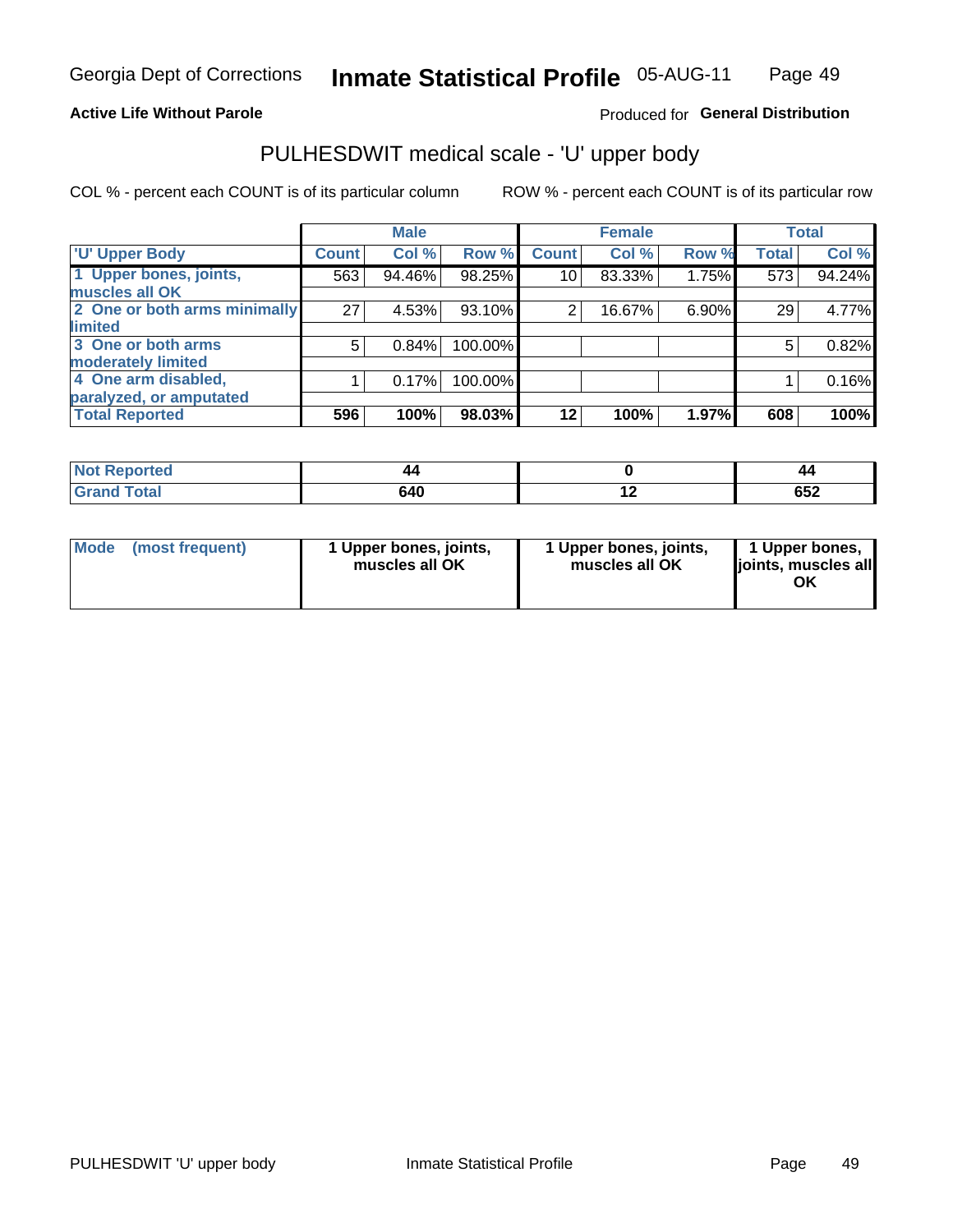## **Active Life Without Parole**

# Produced for General Distribution

# PULHESDWIT medical scale - 'L' lower body

COL % - percent each COUNT is of its particular column

|                                |                 | <b>Male</b> |           |              | <b>Female</b> |       |              | <b>Total</b> |
|--------------------------------|-----------------|-------------|-----------|--------------|---------------|-------|--------------|--------------|
| 'L' Lower Body                 | <b>Count</b>    | Col %       | Row %     | <b>Count</b> | Col %         | Row % | <b>Total</b> | Col %        |
| 1 Lower bones, joints,         | 509             | 85.40%      | $98.45\%$ | 8            | 66.67%        | 1.55% | 517          | 85.03%       |
| muscles all OK                 |                 |             |           |              |               |       |              |              |
| 2 One or both legs minimally   | 74              | 12.42%      | 94.87%    | 4            | 33.33%        | 5.13% | 78           | 12.83%       |
| limited                        |                 |             |           |              |               |       |              |              |
| 3 One or both legs             | 12 <sub>1</sub> | 2.01%       | 100.00%   |              |               |       | 12           | 1.97%        |
| moderately limited             |                 |             |           |              |               |       |              |              |
| 4 One leg disabled, paralyzed, |                 | 0.17%       | 100.00%   |              |               |       |              | 0.16%        |
| or amputated                   |                 |             |           |              |               |       |              |              |
| <b>Total Reported</b>          | 596             | 100%        | 98.03%    | $12 \,$      | 100%          | 1.97% | 608          | 100%         |

| <b>Not Reported</b>   |     | 44          |
|-----------------------|-----|-------------|
| <b>Total</b><br>Grand | 640 | r E A<br>⊿ט |

| Mode | (most frequent) | 1 Lower bones, joints,<br>muscles all OK | 1 Lower bones, joints,<br>muscles all OK | 1 Lower bones,<br>ljoints, muscles all<br>OK |
|------|-----------------|------------------------------------------|------------------------------------------|----------------------------------------------|
|------|-----------------|------------------------------------------|------------------------------------------|----------------------------------------------|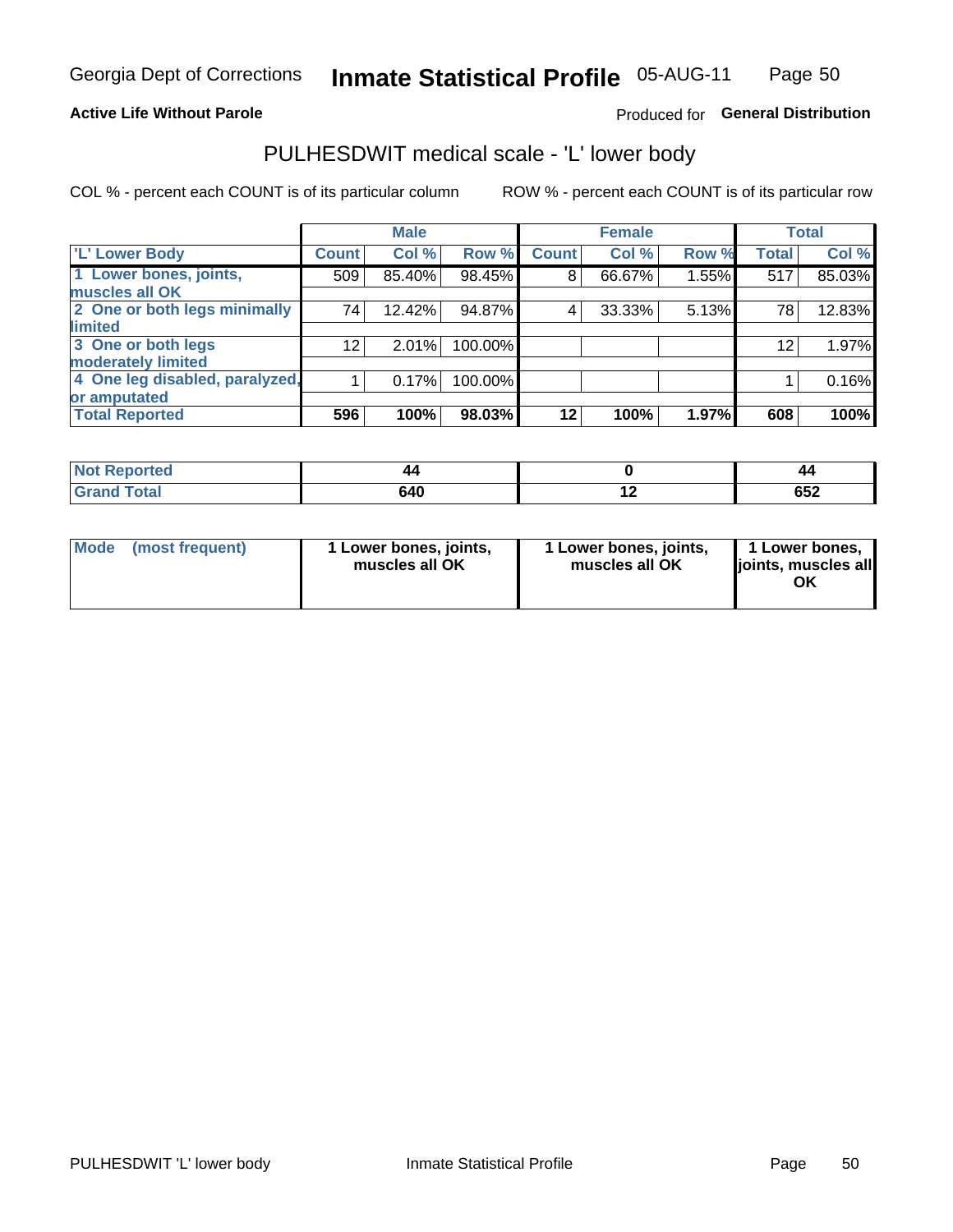**Active Life Without Parole** 

Produced for General Distribution

# PULHESDWIT medical scale - 'H' hearing

COL % - percent each COUNT is of its particular column

|                                |                 | <b>Male</b> |                    | <b>Female</b> |            |       | Total        |        |
|--------------------------------|-----------------|-------------|--------------------|---------------|------------|-------|--------------|--------|
| <b>H' Hearing</b>              | <b>Count</b>    | Col%        | <b>Row % Count</b> |               | Col%       | Row % | <b>Total</b> | Col %  |
| 1 Normal hearing both ears     | 585             | 98.32%      | 97.99%             | 12            | $100.00\%$ | 2.01% | 597          | 98.35% |
| 2 Some loss in one ear with    | 10 <sup>1</sup> | 1.68%       | 100.00%            |               |            |       | 10           | 1.65%  |
| other OK, or mild loss in both |                 |             |                    |               |            |       |              |        |
| <b>Total Reported</b>          | 595             | 100%        | 98.02%             | $12 \,$       | 100%       | 1.98% | 607          | 100%   |

| rш<br>. | - -<br>л.<br>$-$ |                          | - 1<br>$\sim$ |
|---------|------------------|--------------------------|---------------|
|         | .<br>$ -$        | $\overline{\phantom{a}}$ | よいつ<br>ΩΩ     |

|  | Mode (most frequent) | 1 Normal hearing both ears 1 Normal hearing both ears 1 Normal hearing |  | both ears |
|--|----------------------|------------------------------------------------------------------------|--|-----------|
|--|----------------------|------------------------------------------------------------------------|--|-----------|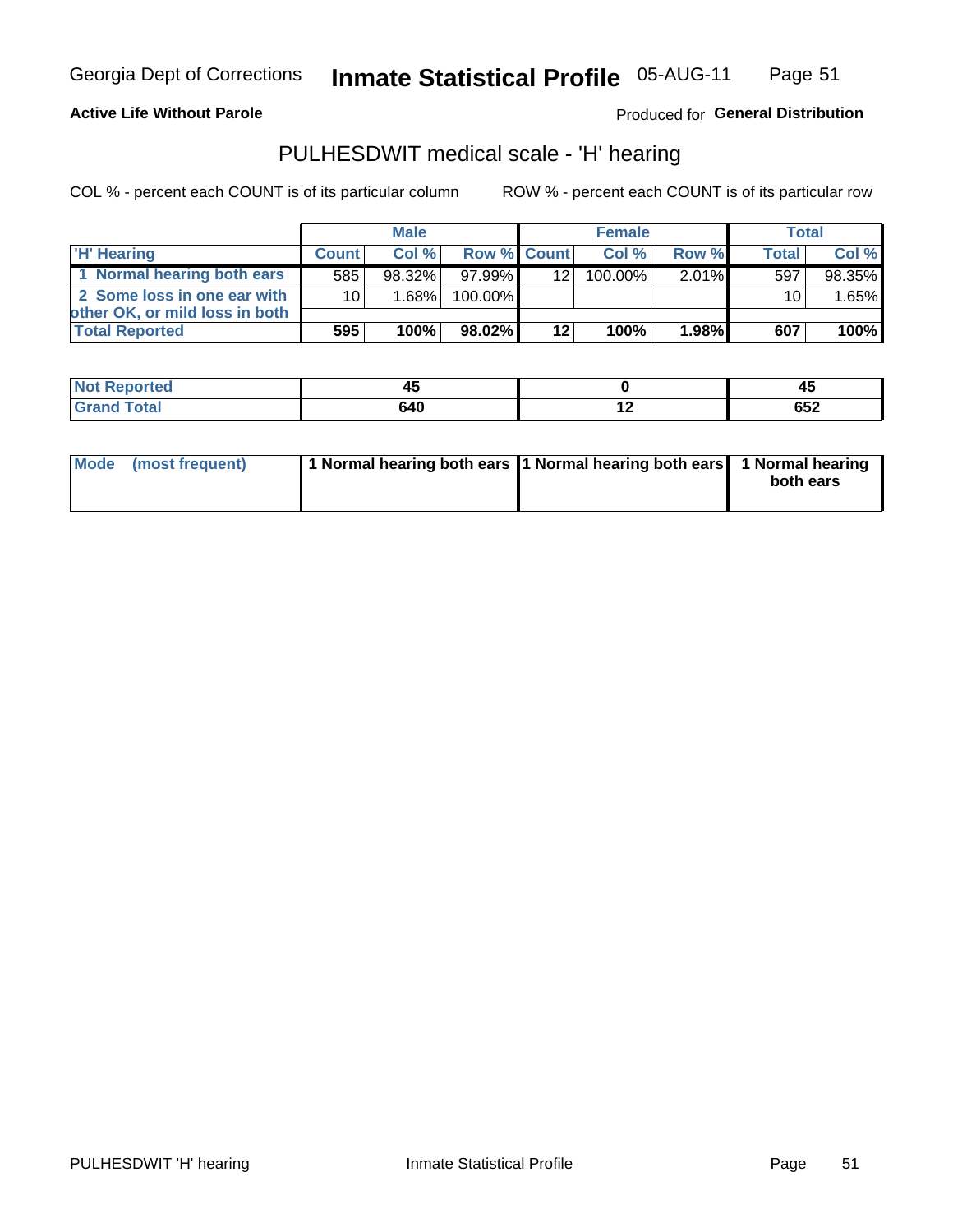## **Active Life Without Parole**

## Produced for General Distribution

# PULHESDWIT medical scale - 'E' vision

COL % - percent each COUNT is of its particular column

|                                |                 | <b>Male</b> |             |    | <b>Female</b> |       |              | <b>Total</b> |
|--------------------------------|-----------------|-------------|-------------|----|---------------|-------|--------------|--------------|
| <b>E' Vision</b>               | <b>Count</b>    | Col %       | Row % Count |    | Col %         | Row % | <b>Total</b> | Col %        |
| 1 Correctable to 20/40 in both | 444             | 80.58%      | 98.45%      |    | 58.33%        | 1.55% | 451          | 80.11%       |
| eyes                           |                 |             |             |    |               |       |              |              |
| 2 Correctable to 20/70 in one  | 91              | 16.52%      | 94.79%      | 5  | 41.67%        | 5.21% | 96           | 17.05%       |
| eye, may be blind in other     |                 |             |             |    |               |       |              |              |
| 3 Correctable to 20/200 in one | 13 <sub>1</sub> | $2.36\%$    | 100.00%     |    |               |       | 13           | 2.31%        |
| eye, may be blind in other     |                 |             |             |    |               |       |              |              |
| 4 One eye not correctable to   | 3               | 0.54%       | 100.00%     |    |               |       | 3            | 0.53%        |
| 20/200, other may be blind     |                 |             |             |    |               |       |              |              |
| <b>Total Reported</b>          | 551             | 100%        | 97.87%      | 12 | 100%          | 2.13% | 563          | 100%         |

| <b>Not Reported</b><br>$\cdots$ | $\mathbf{C}$<br>໐ະ |     | 89   |
|---------------------------------|--------------------|-----|------|
| <b>Total</b>                    | 640                | . . | ັ∪ລ∠ |

| Mode (most frequent) | <sup>1</sup> Correctable to 20/40 in both 1 Correctable to 20/40 in 1 Correctable to<br>eves | both eyes | 20/40 in both eyes |
|----------------------|----------------------------------------------------------------------------------------------|-----------|--------------------|
|                      |                                                                                              |           |                    |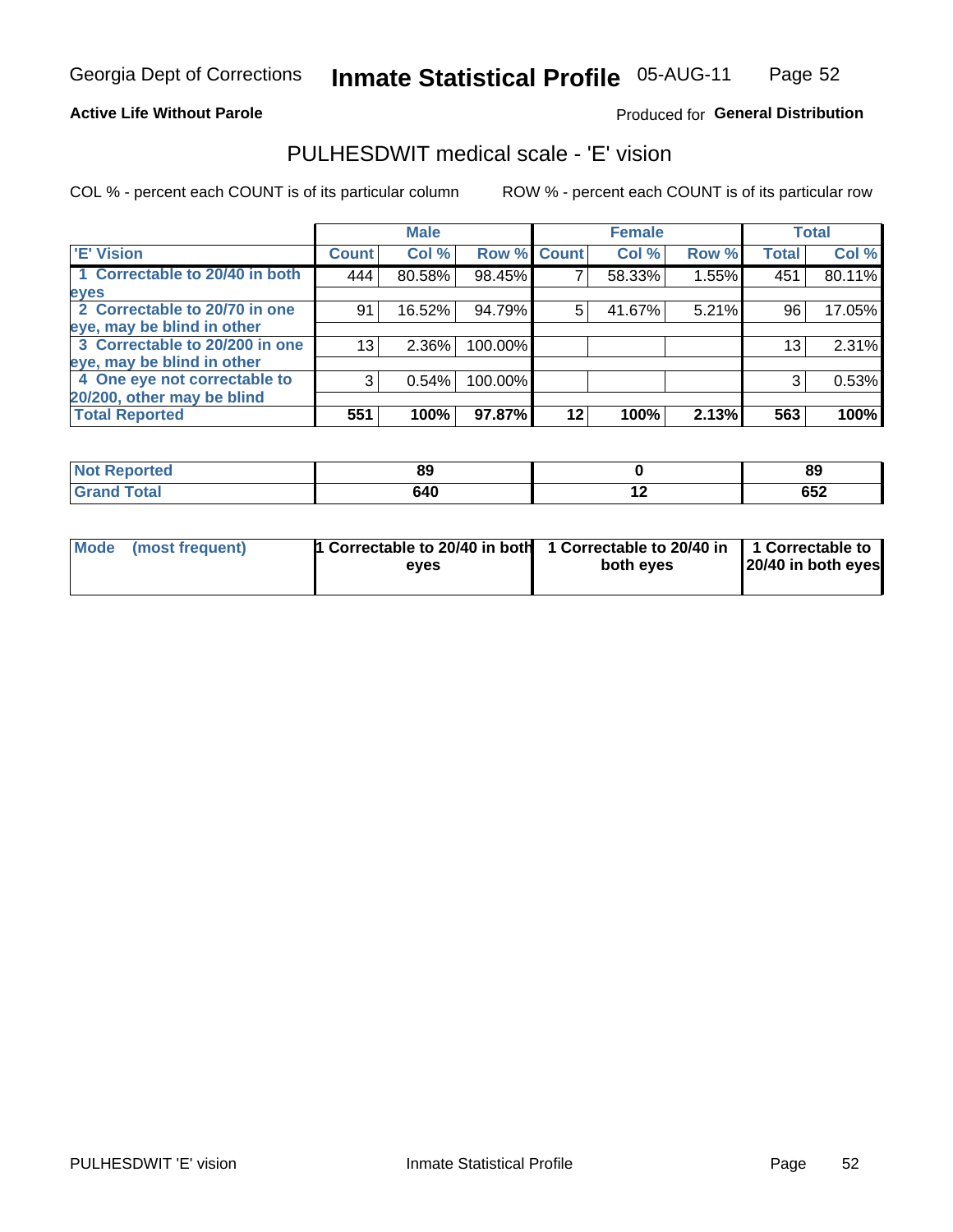## **Active Life Without Parole**

# Produced for General Distribution

# PULHESDWIT medical scale - 'S' pSychiatric

COL % - percent each COUNT is of its particular column

|                                |              | <b>Male</b> |                    |    | <b>Female</b> |       |              | Total  |
|--------------------------------|--------------|-------------|--------------------|----|---------------|-------|--------------|--------|
| 'S' pSychiatric                | <b>Count</b> | Col %       | <b>Row % Count</b> |    | Col %         | Row % | <b>Total</b> | Col %  |
| 1 No impairment or disorders   | 476          | 82.07%      | 98.96%             | 5  | 45.45%        | 1.04% | 481          | 81.39% |
| 2 Stable, or in remission, or  | 65           | 11.21%      | 91.55%             | 6  | 54.55%        | 8.45% | 71           | 12.01% |
| mild impairment or retardation |              |             |                    |    |               |       |              |        |
| 3 Requires moderate inpatient  | 33           | 5.69%       | 100.00%            |    |               |       | 33           | 5.58%  |
| treatment                      |              |             |                    |    |               |       |              |        |
| 4 Requires intensive inpatient | 6            | 1.03%       | 100.00%            |    |               |       | 6            | 1.02%  |
| treatment                      |              |             |                    |    |               |       |              |        |
| <b>Total Reported</b>          | 580          | 100%        | 98.14%             | 11 | 100%          | 1.86% | 591          | 100%   |

| теа | υι                          |                          |     |
|-----|-----------------------------|--------------------------|-----|
|     | <b>0.40</b><br>U4 U<br>$ -$ | $\overline{\phantom{0}}$ | 652 |

| Mode (most frequent) | <sup>1</sup> No impairment or disorders 2 Stable, or in remission, <sup>1</sup> No impairment or |                       |           |
|----------------------|--------------------------------------------------------------------------------------------------|-----------------------|-----------|
|                      |                                                                                                  | or mild impairment or | disorders |
|                      |                                                                                                  | retardation           |           |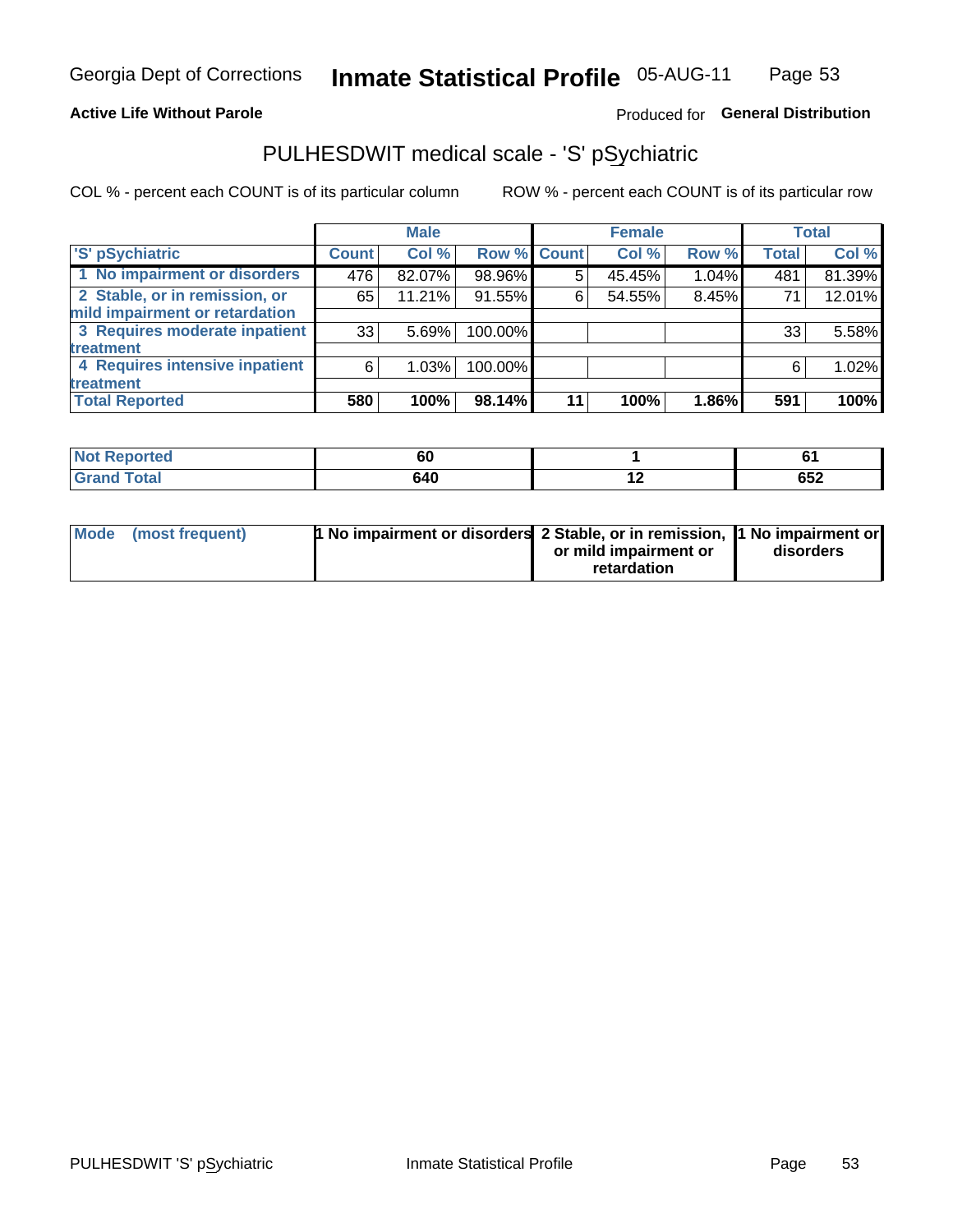## **Active Life Without Parole**

# Produced for General Distribution

# PULHESDWIT medical scale - 'D' dental

COL % - percent each COUNT is of its particular column

|                                 |              | <b>Male</b> |             |    | <b>Female</b> |       |              | <b>Total</b> |
|---------------------------------|--------------|-------------|-------------|----|---------------|-------|--------------|--------------|
| 'D' Dental                      | <b>Count</b> | Col %       | Row % Count |    | Col %         | Row % | <b>Total</b> | Col %        |
| 1 Minimal routine dental health | 408          | 74.18%      | 98.08%      | 8  | 72.73%        | 1.92% | 416          | 74.15%       |
| <b>needs</b>                    |              |             |             |    |               |       |              |              |
| 2 Moderate cavities and/or gum  | 110          | 20.00%      | 97.35%      | 3  | 27.27%        | 2.65% | 113          | 20.14%       |
| disease                         |              |             |             |    |               |       |              |              |
| 3 Extensive gum disease         | 31           | 5.64%       | 100.00%     |    |               |       | 31           | 5.53%        |
| and/or widespread decay         |              |             |             |    |               |       |              |              |
| 4 Urgent need for dental        |              | 0.18%       | 100.00%     |    |               |       |              | 0.18%        |
| <b>services</b>                 |              |             |             |    |               |       |              |              |
| <b>Total Reported</b>           | 550          | 100%        | $98.04\%$   | 11 | 100%          | 1.96% | 561          | 100%         |

| a construction of the construction<br>rtea<br>N<br>. | ◡   |                          |         |
|------------------------------------------------------|-----|--------------------------|---------|
| $F \wedge f \wedge f$                                | 28N | $\overline{\phantom{0}}$ | <b></b> |
| <u>i</u> Utal                                        | ソート |                          | ບປ∠     |

| <b>Mode</b> | (most frequent) | <b>Minimal routine dental</b><br>health needs | 1 Minimal routine dental<br>health needs | <b>11 Minimal routine I</b><br>dental health<br>needs |
|-------------|-----------------|-----------------------------------------------|------------------------------------------|-------------------------------------------------------|
|-------------|-----------------|-----------------------------------------------|------------------------------------------|-------------------------------------------------------|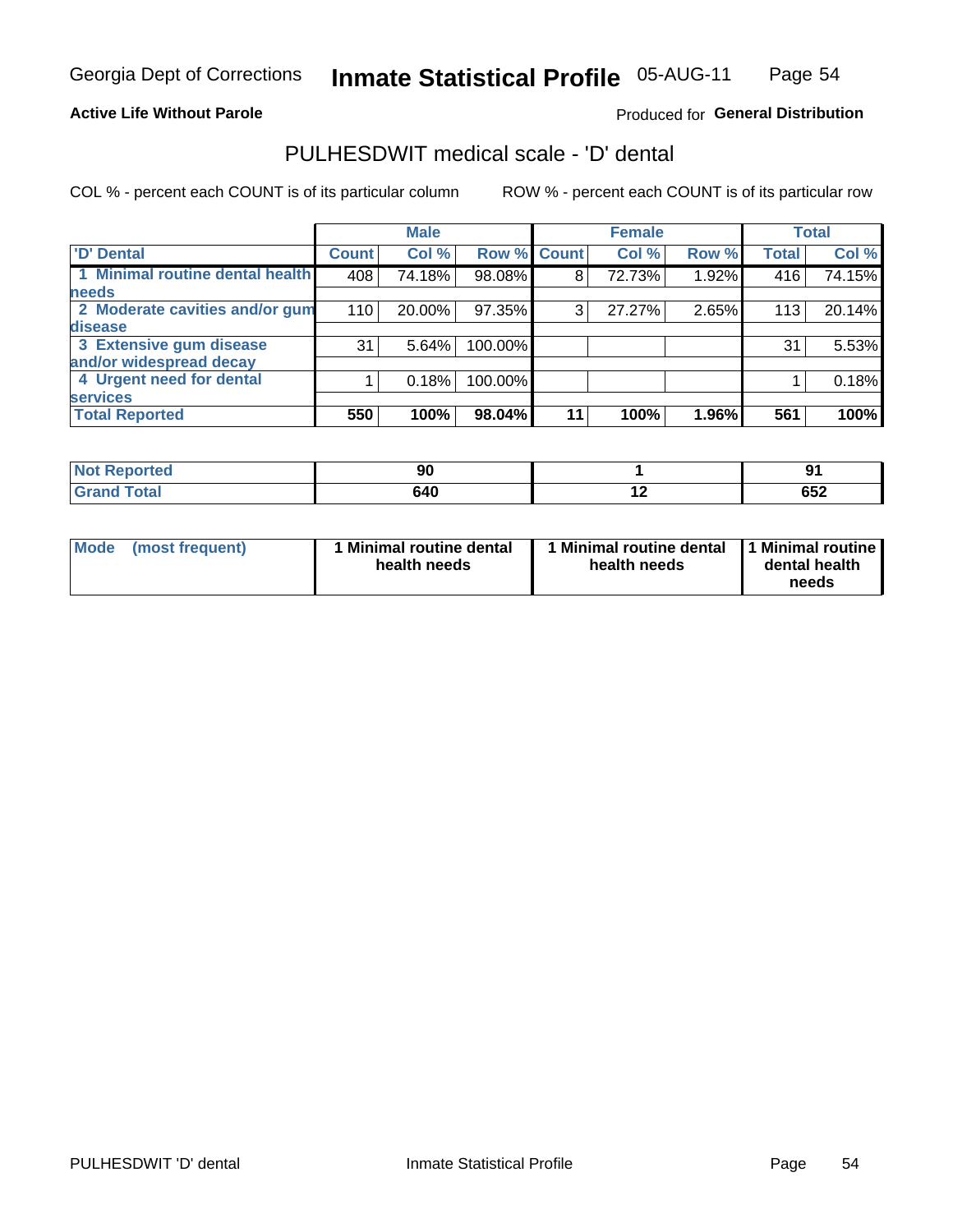## **Active Life Without Parole**

# Produced for General Distribution

# PULHESDWIT medical scale - 'W' work ability

COL % - percent each COUNT is of its particular column

|                                 |              | <b>Male</b> |         |             | <b>Female</b> |       |              | <b>Total</b> |
|---------------------------------|--------------|-------------|---------|-------------|---------------|-------|--------------|--------------|
| <b>W' work ability</b>          | <b>Count</b> | Col %       |         | Row % Count | Col %         | Row % | <b>Total</b> | Col %        |
| 1 Unrestricted work or activity | 468          | 78.39%      | 98.11%  | 9           | 75.00%        | 1.89% | 477          | 78.33%       |
| 2 Minor restrictions on type of | 101          | 16.92%      | 97.12%  | 3           | 25.00%        | 2.88% | 104          | 17.08%       |
| <b>work</b>                     |              |             |         |             |               |       |              |              |
| 3 Moderate restrictions on type | 18           | $3.02\%$    | 100.00% |             |               |       | 18           | 2.96%        |
| lof work                        |              |             |         |             |               |       |              |              |
| 4 Major restrictions on type of | 8            | $1.34\%$    | 100.00% |             |               |       | 8            | 1.31%        |
| <b>work</b>                     |              |             |         |             |               |       |              |              |
| 5 Cannot work under any         |              | 0.34%       | 100.00% |             |               |       | 2            | 0.33%        |
| <b>circumstances</b>            |              |             |         |             |               |       |              |              |
| <b>Total Reported</b>           | 597          | 100%        | 98.03%  | 12          | 100%          | 1.97% | 609          | 100.0%       |

| <b>Not Reported</b>  | ∼   |     | ≖∾  |
|----------------------|-----|-----|-----|
| <b>Total</b><br>Cron | 640 | . . | 652 |

| Mode (most frequent) | 1 Unrestricted work or | 1 Unrestricted work or | 1 Unrestricted   |
|----------------------|------------------------|------------------------|------------------|
|                      | activity               | activity               | work or activity |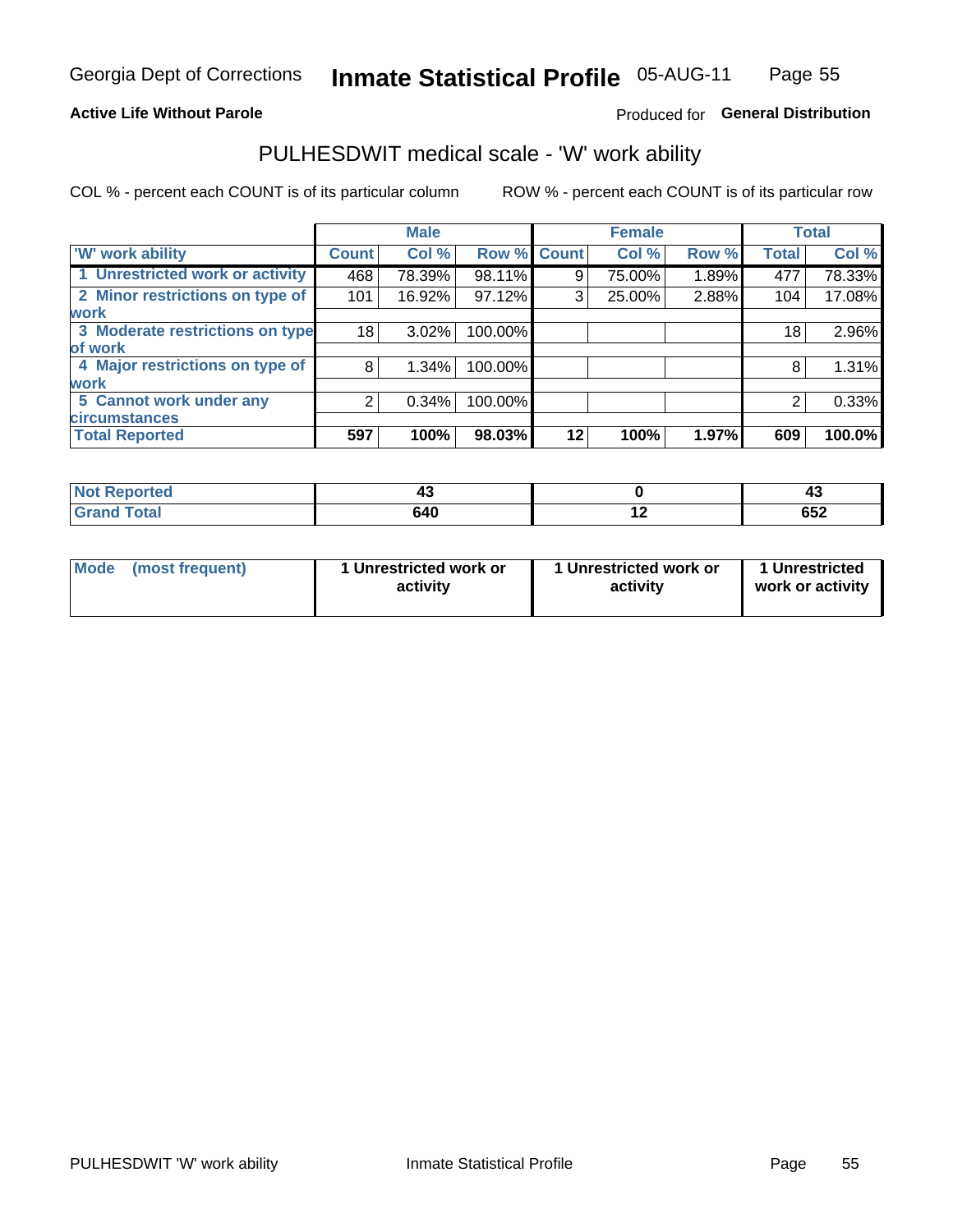## **Active Life Without Parole**

Produced for General Distribution

# PULHESDWIT medical scale - 'I' impairment

|                          |              | <b>Male</b> |                    |                 | <b>Female</b> |          |       | <b>Total</b> |
|--------------------------|--------------|-------------|--------------------|-----------------|---------------|----------|-------|--------------|
| 'I' Impairment           | <b>Count</b> | Col %       | <b>Row % Count</b> |                 | Col %         | Row %    | Total | Col %        |
| 1 No impairments or      | 587          | 98.49%      | 98.00%             | 12              | 100.00%       | $2.00\%$ | 599   | 98.52%       |
| disabilities             |              |             |                    |                 |               |          |       |              |
| 2 Wheelchair-bound but   | 8            | 1.34%       | 100.00%            |                 |               |          |       | 1.32%        |
| otherwise OK             |              |             |                    |                 |               |          |       |              |
| 5 Needs maximal Assisted |              | 0.17%       | 100.00%            |                 |               |          |       | 0.16%        |
| Living (level III)       |              |             |                    |                 |               |          |       |              |
| <b>Total Reported</b>    | 596          | 100%        | 98.03%             | 12 <sup>2</sup> | 100%          | 1.97%    | 608   | 100%         |
|                          |              |             |                    |                 |               |          |       |              |

| <b>Not Reported</b> | 44  |                          | 44         |
|---------------------|-----|--------------------------|------------|
| Total               | 640 | $\overline{\phantom{0}}$ | CE'<br>שטב |

| <b>Mode</b>     | 1 No impairments or | 1 No impairments or | 1 1 No impairments |
|-----------------|---------------------|---------------------|--------------------|
| (most frequent) | disabilities        | disabilities        | or disabilities    |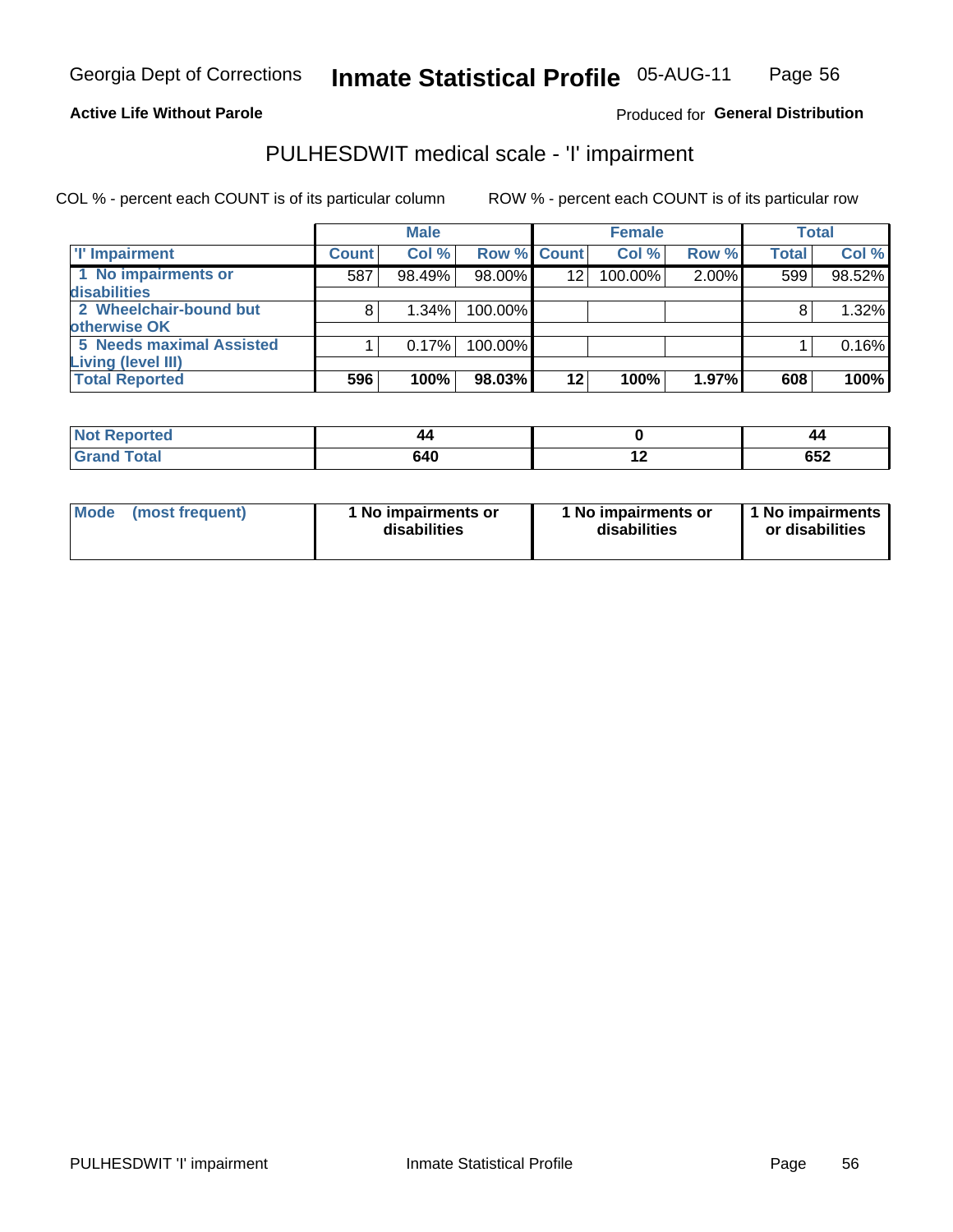## **Active Life Without Parole**

## Produced fo General Distribution

# PULHESDWIT medical scale - 'T' transportability

COL % - percent each COUNT is of its particular column

|                              |              | <b>Male</b> |         |                 | <b>Female</b> |       |              | <b>Total</b> |
|------------------------------|--------------|-------------|---------|-----------------|---------------|-------|--------------|--------------|
| <b>T' Transportability</b>   | <b>Count</b> | Col %       |         | Row % Count     | Col %         | Row % | <b>Total</b> | Col %        |
| 1 Can be transported in any  | 595          | 99.33%      | 98.02%  | 12              | 100.00%       | 1.98% | 607          | 99.35%       |
| ordinary approved vehicle    |              |             |         |                 |               |       |              |              |
| 2 Wheelchair-bound, not      |              | 0.33%       | 100.00% |                 |               |       |              | 0.33%        |
| needing special vehicle      |              |             |         |                 |               |       |              |              |
| 3 Wheelchair-bound, requires |              | 0.17%       | 100.00% |                 |               |       |              | 0.16%        |
| special vehicle              |              |             |         |                 |               |       |              |              |
| 5 Requires ambulance         |              | 0.17%       | 100.00% |                 |               |       |              | 0.16%        |
| transport                    |              |             |         |                 |               |       |              |              |
| <b>Total Reported</b>        | 599          | 100%        | 98.04%  | 12 <sub>1</sub> | 100%          | 1.96% | 611          | 100%         |

| orted       |     |     |            |
|-------------|-----|-----|------------|
| <b>otal</b> | 640 | . . | CE'<br>◡◡∠ |

| <b>Mode</b> | (most frequent) | 1 Can be transported in any 1 Can be transported in any | ordinary approved vehicle   ordinary approved vehicle   transported in any | 1 Can be<br>  ordinary approved  <br>vehicle |
|-------------|-----------------|---------------------------------------------------------|----------------------------------------------------------------------------|----------------------------------------------|
|-------------|-----------------|---------------------------------------------------------|----------------------------------------------------------------------------|----------------------------------------------|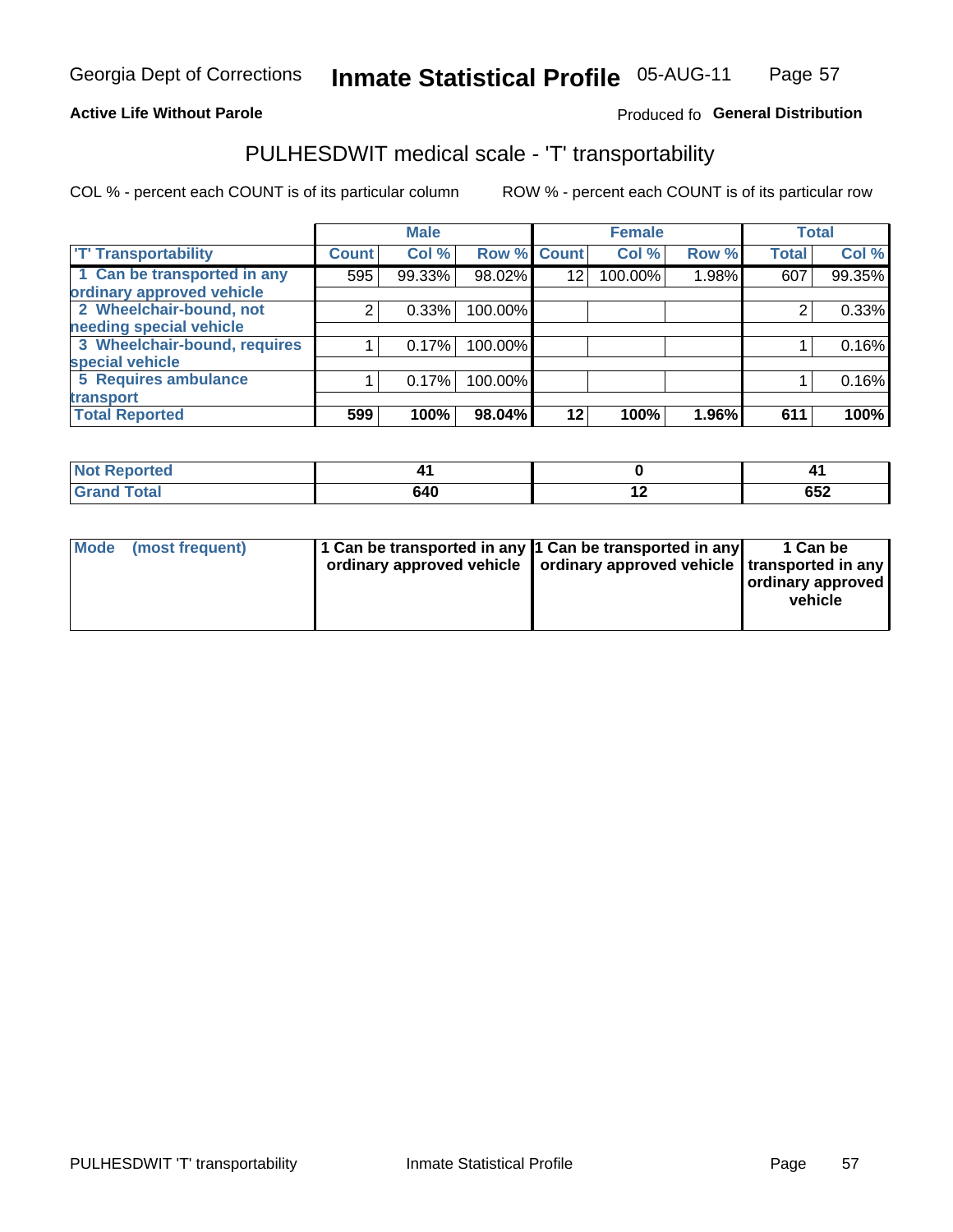## **Active Life Without Parole**

# Produced for General Distribution

# Criminality in family, self-reported

COL % - percent each COUNT is of its particular column

|                              |              | <b>Male</b> |        |              | <b>Female</b> |          |       | Total  |
|------------------------------|--------------|-------------|--------|--------------|---------------|----------|-------|--------|
| <b>Criminality In Family</b> | <b>Count</b> | Col %       | Row %  | <b>Count</b> | Col %         | Row %    | Total | Col %  |
| Yes, criminality in family   | 159          | 28.70%      | 96.95% | 5            | 50.00%        | $3.05\%$ | 164   | 29.08% |
| No criminality in family     | 395          | 71.30%      | 98.75% | 5            | 50.00%        | 1.25%    | 400'  | 70.92% |
| <b>Total Reported</b>        | 554          | 100%        | 98.23% | 10           | 100%          | 1.77%    | 564   | 100%   |

| <b>Not Reported</b> | $\alpha$<br>ou |     | 88      |
|---------------------|----------------|-----|---------|
| <b>Total</b>        | 640            | . . | <b></b> |
| <b>Grano</b>        |                |     | ດລ≖     |

|  | Mode (most frequent) | No criminality in family | Yes, criminality in family | No criminality in<br>family |
|--|----------------------|--------------------------|----------------------------|-----------------------------|
|--|----------------------|--------------------------|----------------------------|-----------------------------|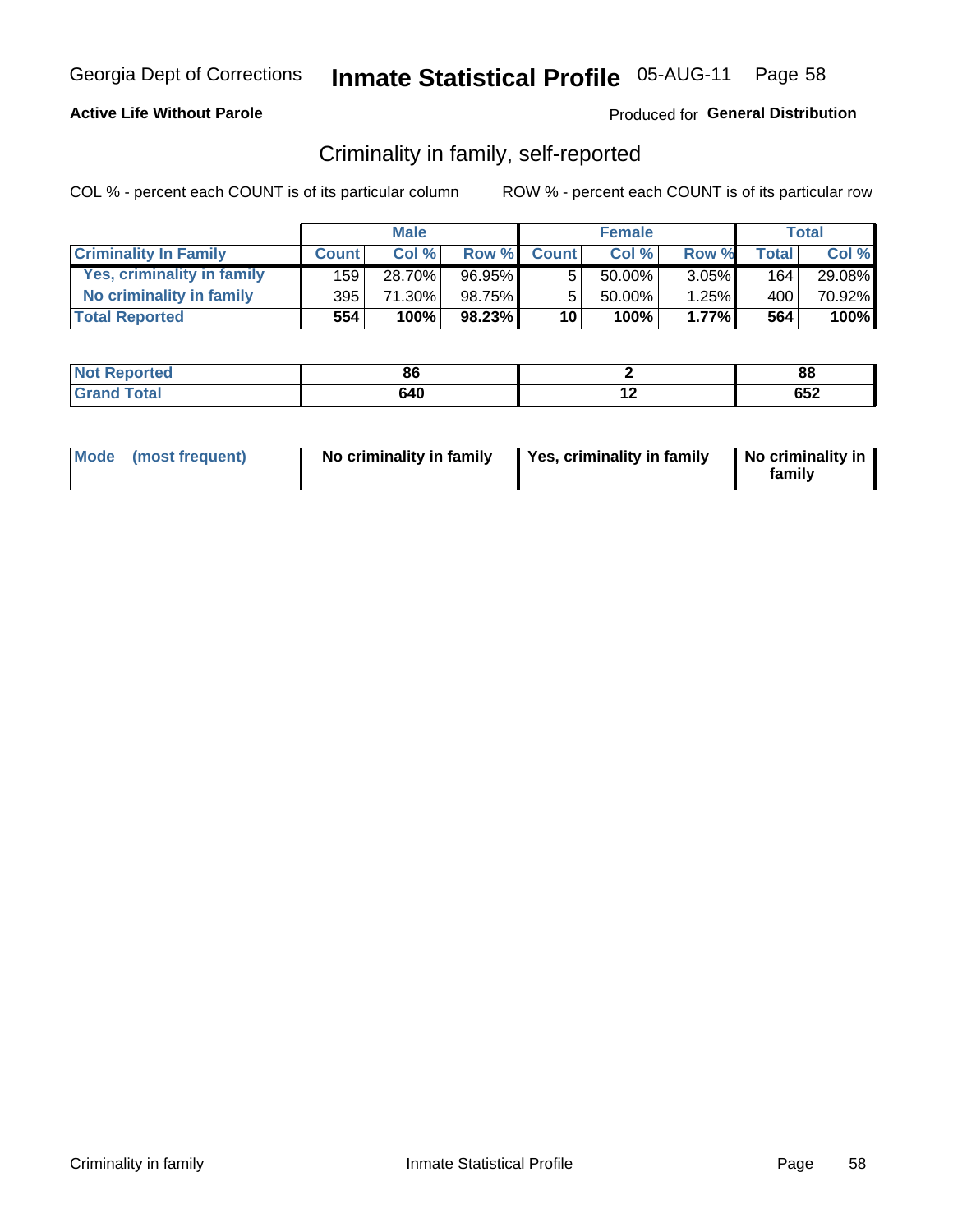# **Active Life Without Parole**

## Produced for General Distribution

# Alcoholism in family, self-reported

COL % - percent each COUNT is of its particular column

|                             |              | <b>Male</b> |           |                 | <b>Female</b> |          |              | Total   |
|-----------------------------|--------------|-------------|-----------|-----------------|---------------|----------|--------------|---------|
| <b>Alcoholism In Family</b> | <b>Count</b> | Col%        | Row %     | <b>Count</b>    | Col%          | Row %    | <b>Total</b> | Col %   |
| Yes, alcoholism in family   | 108          | 19.49%      | 97.30%    | 3 <sub>1</sub>  | $30.00\%$     | $2.70\%$ | 111          | 19.68%  |
| No alcoholism in family     | 446          | $80.51\%$   | 98.45%    |                 | 70.00%        | $1.55\%$ | 453          | 80.32%  |
| <b>Total Reported</b>       | 554          | 100%        | $98.23\%$ | 10 <sub>1</sub> | 100%          | 1.77%    | 564          | $100\%$ |

| <b>Not Reported</b> | ou  |     | 88  |
|---------------------|-----|-----|-----|
| "otal<br>l Gran     | 640 | . . | ບວ∠ |

|  | Mode (most frequent) | No alcoholism in family | No alcoholism in family | No alcoholism in<br>family |
|--|----------------------|-------------------------|-------------------------|----------------------------|
|--|----------------------|-------------------------|-------------------------|----------------------------|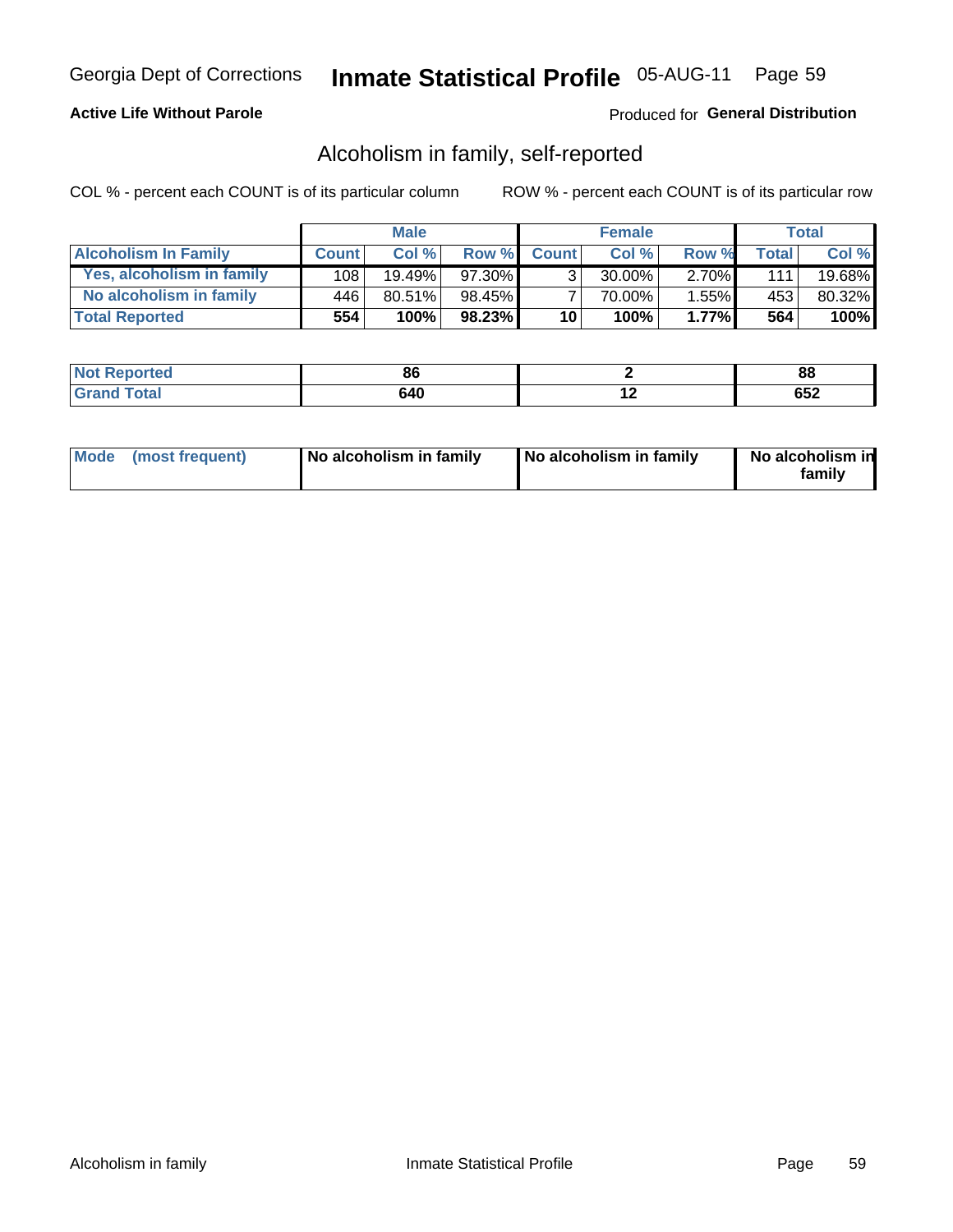# **Active Life Without Parole**

# Produced for General Distribution

# Drug abuse in family, self-reported

COL % - percent each COUNT is of its particular column

|                           |              | <b>Male</b> |           |                 | <b>Female</b> |          |              | Total   |
|---------------------------|--------------|-------------|-----------|-----------------|---------------|----------|--------------|---------|
| Drug Abuse In Family      | <b>Count</b> | Col%        | Row %     | <b>Count</b>    | Col%          | Row %    | <b>Total</b> | Col %   |
| Yes, drug abuse in family | 64           | $11.55\%$   | $95.52\%$ | 3 <sub>1</sub>  | $30.00\%$     | $4.48\%$ | 67           | 11.88%  |
| No drug abuse in family   | 490          | 88.45%      | 98.59%    |                 | 70.00%        | $1.41\%$ | 497          | 88.12%  |
| <b>Total Reported</b>     | 554          | 100%        | $98.23\%$ | 10 <sub>1</sub> | 100%          | $1.77\%$ | 564          | $100\%$ |

| Reported     | or  |     | o٥                 |
|--------------|-----|-----|--------------------|
| <b>NOT</b>   | ೲ   |     | oo                 |
| <b>Total</b> | 640 | . . | ים ה<br><b>OJZ</b> |

|  | Mode (most frequent) | No drug abuse in family | No drug abuse in family | No drug abuse in<br>family |
|--|----------------------|-------------------------|-------------------------|----------------------------|
|--|----------------------|-------------------------|-------------------------|----------------------------|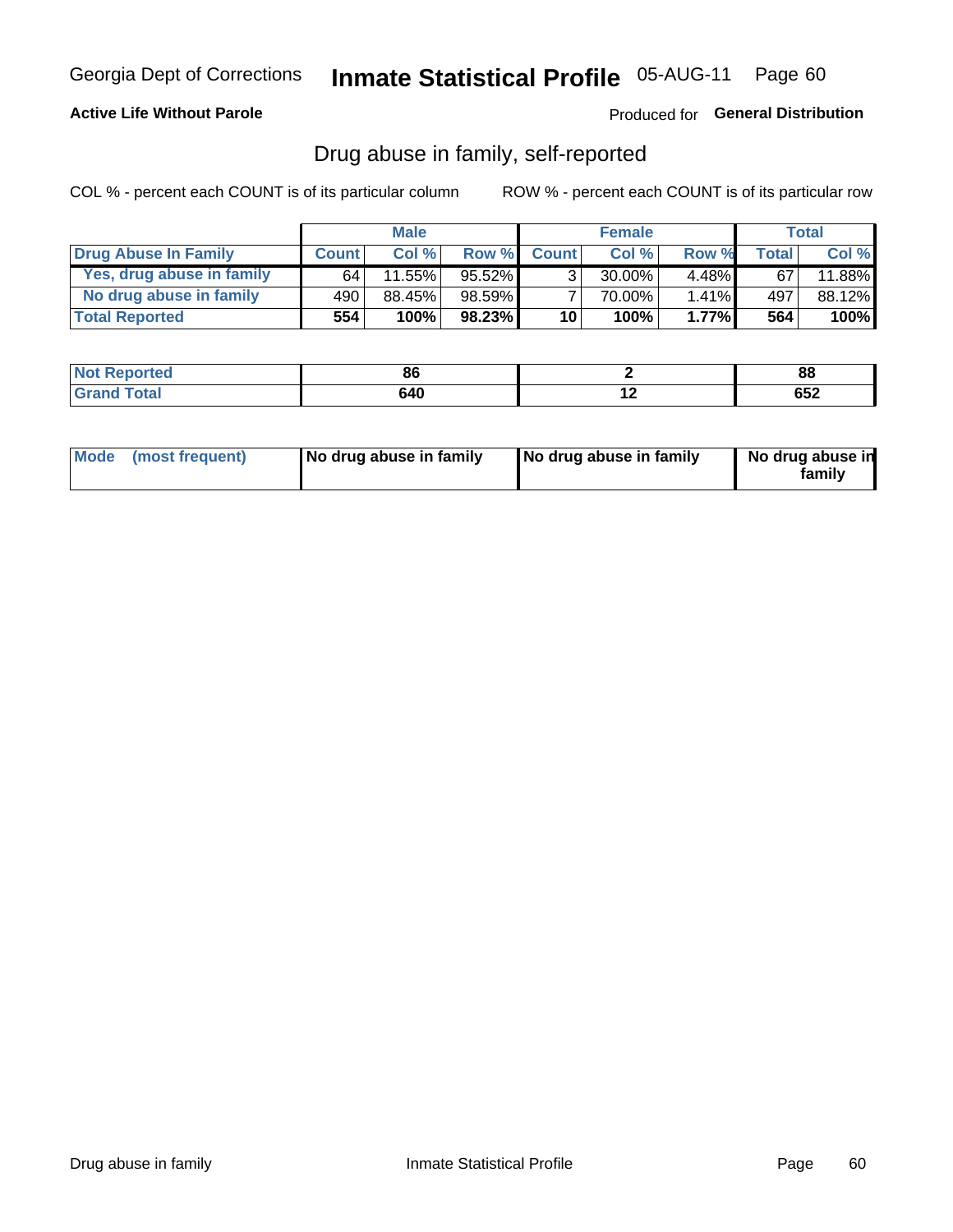## **Active Life Without Parole**

## Produced for General Distribution

# Subjected to frequent beatings, self-reported

COL % - percent each COUNT is of its particular column

|                                   |                 | <b>Male</b> |           |              | <b>Female</b> |       |       | Total  |
|-----------------------------------|-----------------|-------------|-----------|--------------|---------------|-------|-------|--------|
| <b>Frequent beatings</b>          | <b>Count</b>    | Col %       | Row %     | <b>Count</b> | Col %         | Row % | Total | Col %  |
| <b>Yes, subjected to frequent</b> | 34 <sub>1</sub> | 6.14%       | 97.14%    |              | 10.00%        | 2.86% | 35    | 6.21%  |
| <b>beatings</b>                   |                 |             |           |              |               |       |       |        |
| Not subjected to frequent         | 520             | 93.86%      | 98.30%    | 9            | 90.00%        | 1.70% | 529   | 93.79% |
| <b>beatings</b>                   |                 |             |           |              |               |       |       |        |
| <b>Total Reported</b>             | 554             | 100%        | $98.23\%$ | 10           | 100%          | 1.77% | 564   | 100%   |

| <b>Not Reported</b> | 86  |     | 88  |
|---------------------|-----|-----|-----|
| <b>Grand Total</b>  | 640 | . . | 652 |

| Mode (most frequent) | Not subjected to frequent<br>beatings | Not subjected to frequent<br>beatings | Not subjected to<br><b>frequent beatings</b> |
|----------------------|---------------------------------------|---------------------------------------|----------------------------------------------|
|                      |                                       |                                       |                                              |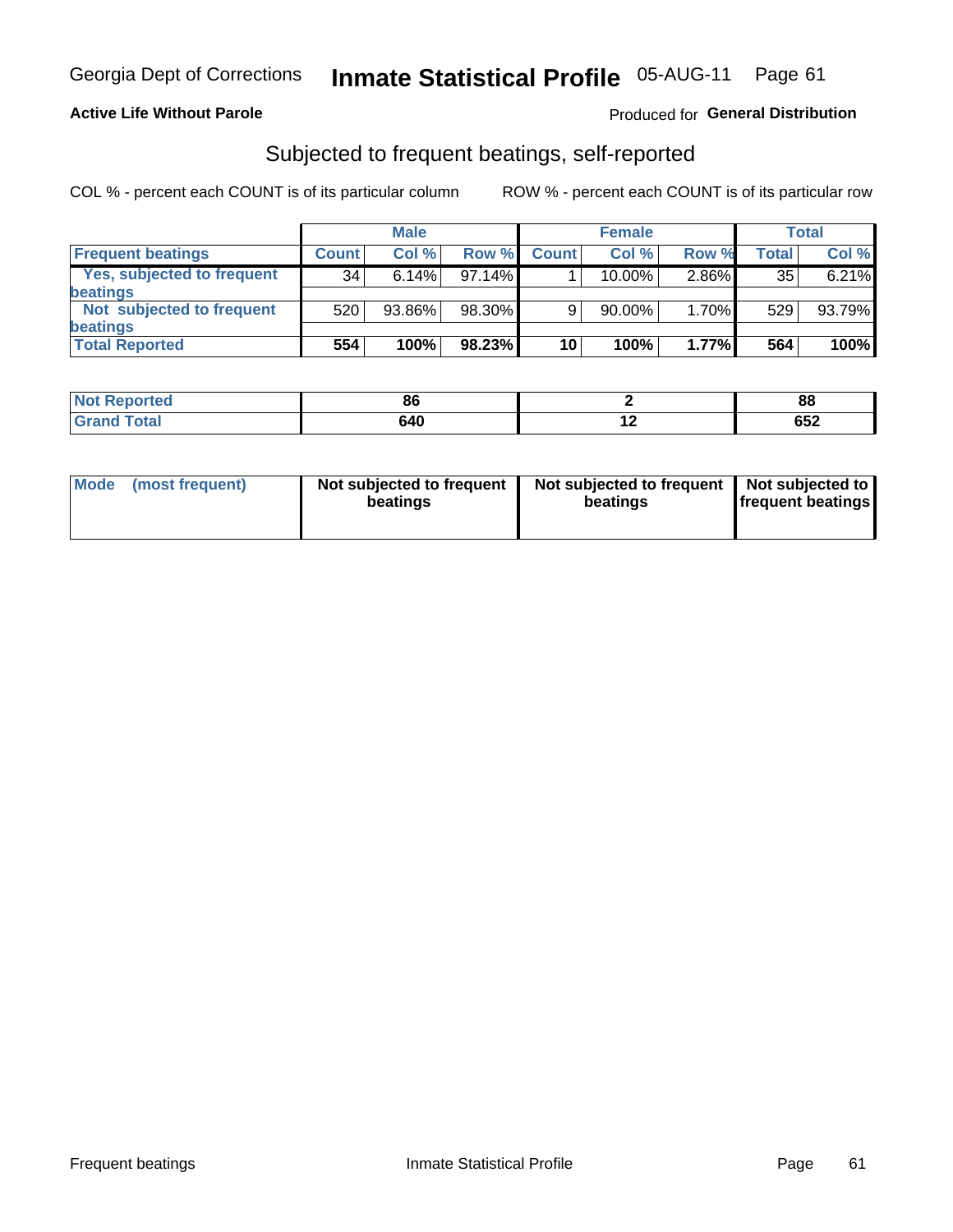# **Active Life Without Parole**

# Produced for General Distribution

# Father absent during inmate's childhood

COL % - percent each COUNT is of its particular column

|                           |              | <b>Male</b> |           |              | <b>Female</b> |          |         | <b>Total</b> |
|---------------------------|--------------|-------------|-----------|--------------|---------------|----------|---------|--------------|
| <b>Father Absent</b>      | <b>Count</b> | Col%        | Row %     | <b>Count</b> | Col %         | Row %    | Total I | Col %        |
| Yes, father was absent    | 275          | $49.64\%$   | 98.92%    | 3            | $30.00\%$     | $1.08\%$ | 278     | 49.29%       |
| No, father was not absent | 279          | $50.36\%$   | $97.55\%$ |              | 70.00%        | $2.45\%$ | 286     | 50.71%       |
| <b>Total Reported</b>     | 554          | 100%        | $98.23\%$ | 10           | 100%          | 1.77%    | 564     | 100%         |

| <b>Not Reported</b> | $\alpha$<br>ou |     | 88      |
|---------------------|----------------|-----|---------|
| <b>Total</b>        | 640            | . . | <b></b> |
| <b>Grano</b>        |                |     | ດລ≖     |

| Mode (most frequent) |  | No, father was not absent No, father was not absent No, father was not | absent |
|----------------------|--|------------------------------------------------------------------------|--------|
|----------------------|--|------------------------------------------------------------------------|--------|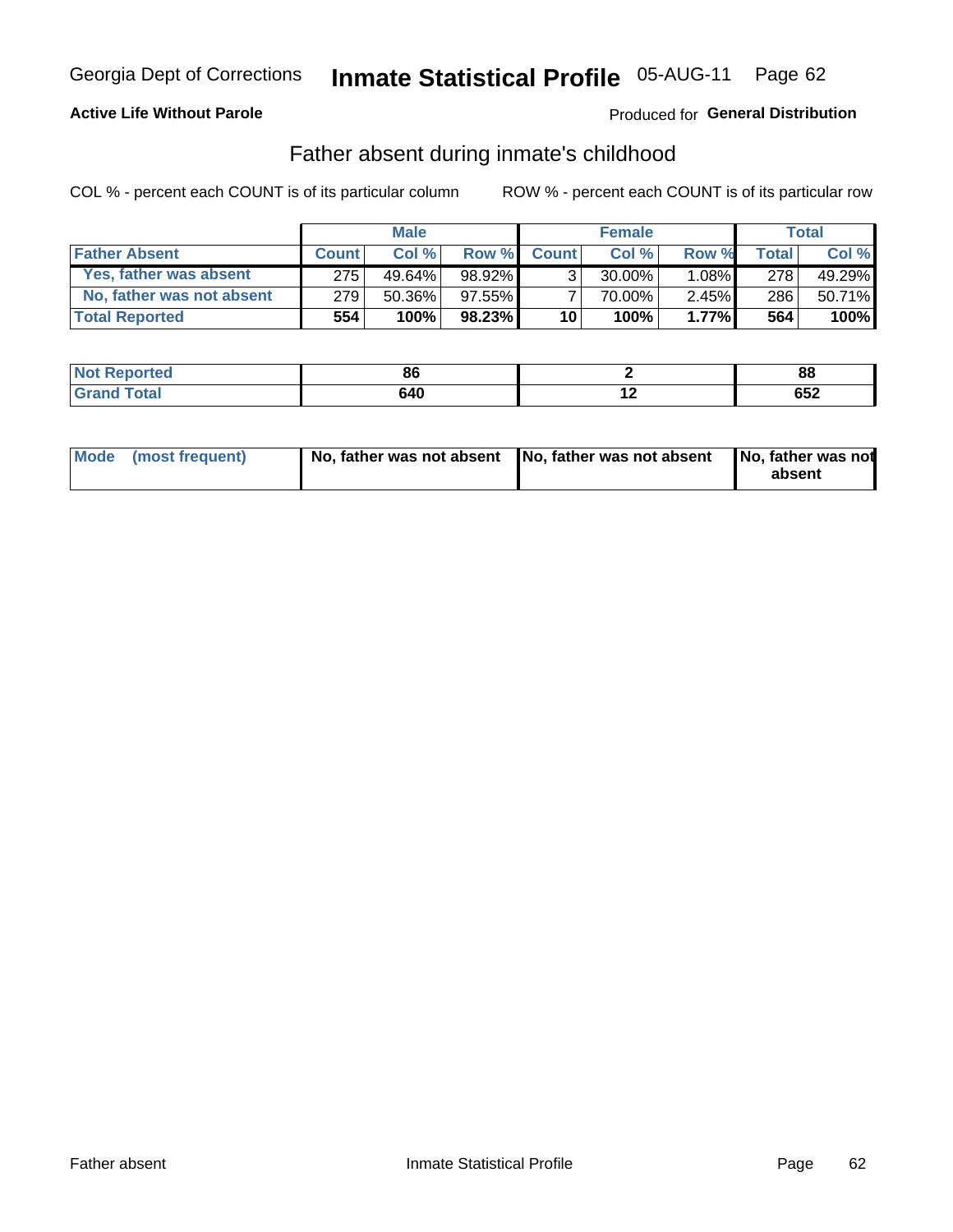# **Active Life Without Parole**

# Produced for General Distribution

# Mother absent during inmate's childhood

COL % - percent each COUNT is of its particular column

|                           |              | <b>Male</b> |           |                 | <b>Female</b> |          |              | Total   |
|---------------------------|--------------|-------------|-----------|-----------------|---------------|----------|--------------|---------|
| <b>Mother Absent</b>      | <b>Count</b> | Col%        | Row %     | <b>Count</b>    | Col%          | Row %    | <b>Total</b> | Col %   |
| Yes, mother was absent    | 761          | 13.72%      | $97.44\%$ | ົ               | $20.00\%$     | $2.56\%$ | 78           | 13.83%  |
| No. mother was not absent | 478          | 86.28%      | 98.35%    | 8 <sub>1</sub>  | 80.00%        | $1.65\%$ | 486          | 86.17%  |
| <b>Total Reported</b>     | 554          | 100%        | $98.23\%$ | 10 <sup>1</sup> | 100%          | $1.77\%$ | 564          | $100\%$ |

| <b>Not Reported</b> | oc<br>ou |     | 88      |
|---------------------|----------|-----|---------|
| ſotal               | 640      | . . | <b></b> |
| <b>Grand</b>        |          |     | ⊾כס     |

| Mode (most frequent) | No, mother was not absent   No, mother was not absent   No, mother was | not absent |
|----------------------|------------------------------------------------------------------------|------------|
|----------------------|------------------------------------------------------------------------|------------|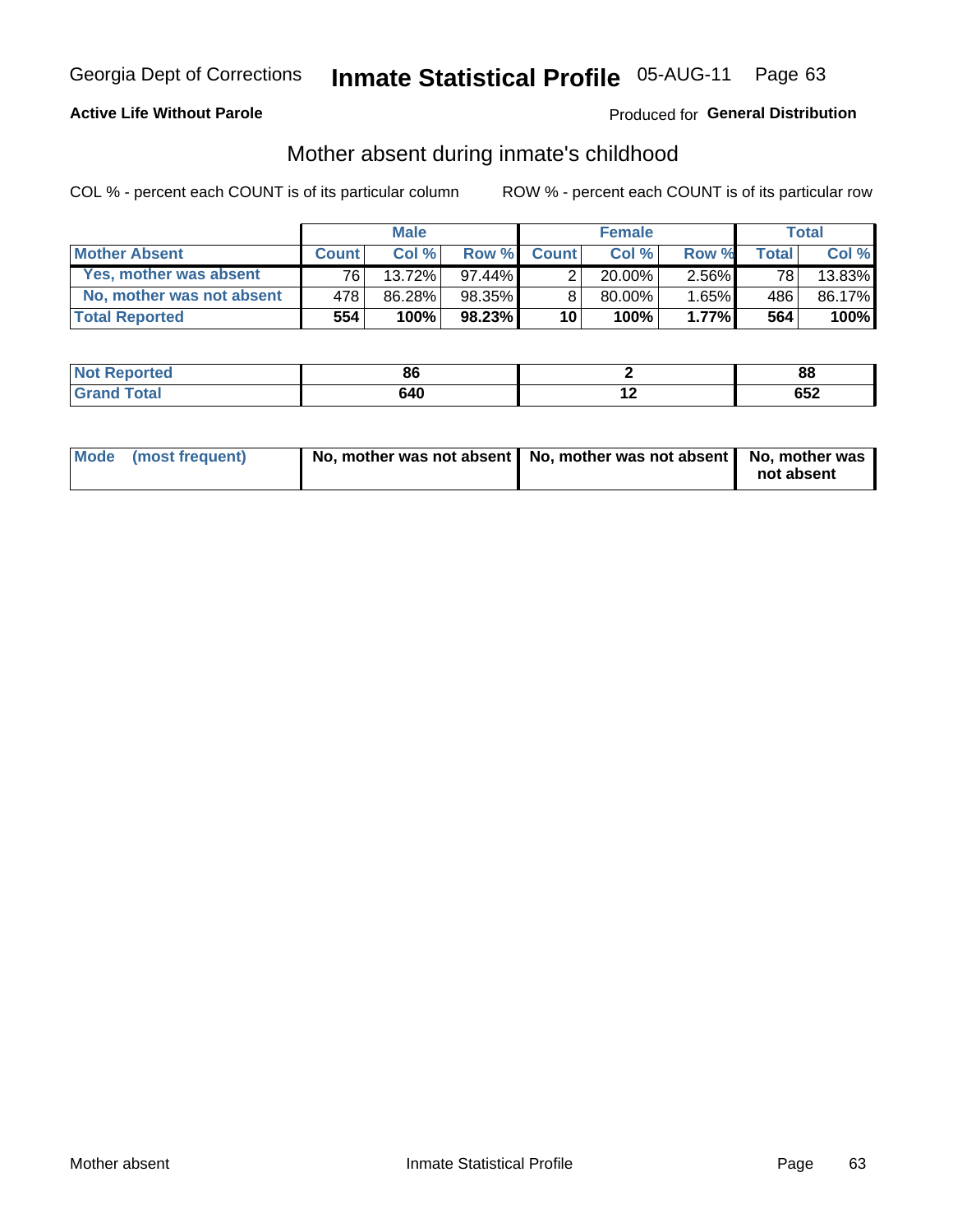# **Active Life Without Parole**

## Produced for General Distribution

# Inmate diagnosed as manipulative

COL % - percent each COUNT is of its particular column

|                       |              | <b>Male</b> |        |              | <b>Female</b> |          |       | Total  |
|-----------------------|--------------|-------------|--------|--------------|---------------|----------|-------|--------|
| <b>Manipulative</b>   | <b>Count</b> | Col %       | Row %  | <b>Count</b> | Col %         | Row %    | Total | Col %  |
| Yes, manipulative     | 130          | 23.64%      | 99.24% |              | 10.00%        | $0.76\%$ | 131   | 23.39% |
| No, not manipulative  | 420          | 76.36%      | 97.90% | 9            | $90.00\%$     | $2.10\%$ | 429   | 76.61% |
| <b>Total Reported</b> | 550          | 100%        | 98.21% | 10           | 100%          | 1.79%    | 560   | 100%   |

| <b>Not</b><br>Reported | IJW           |             | JZ  |
|------------------------|---------------|-------------|-----|
| <b>otal</b><br>Grar    | 9 A C<br>94 U | $\cdot$ $-$ | 652 |

|  | Mode (most frequent) | No, not manipulative | No, not manipulative | No. not<br><b>I</b> manipulative |
|--|----------------------|----------------------|----------------------|----------------------------------|
|--|----------------------|----------------------|----------------------|----------------------------------|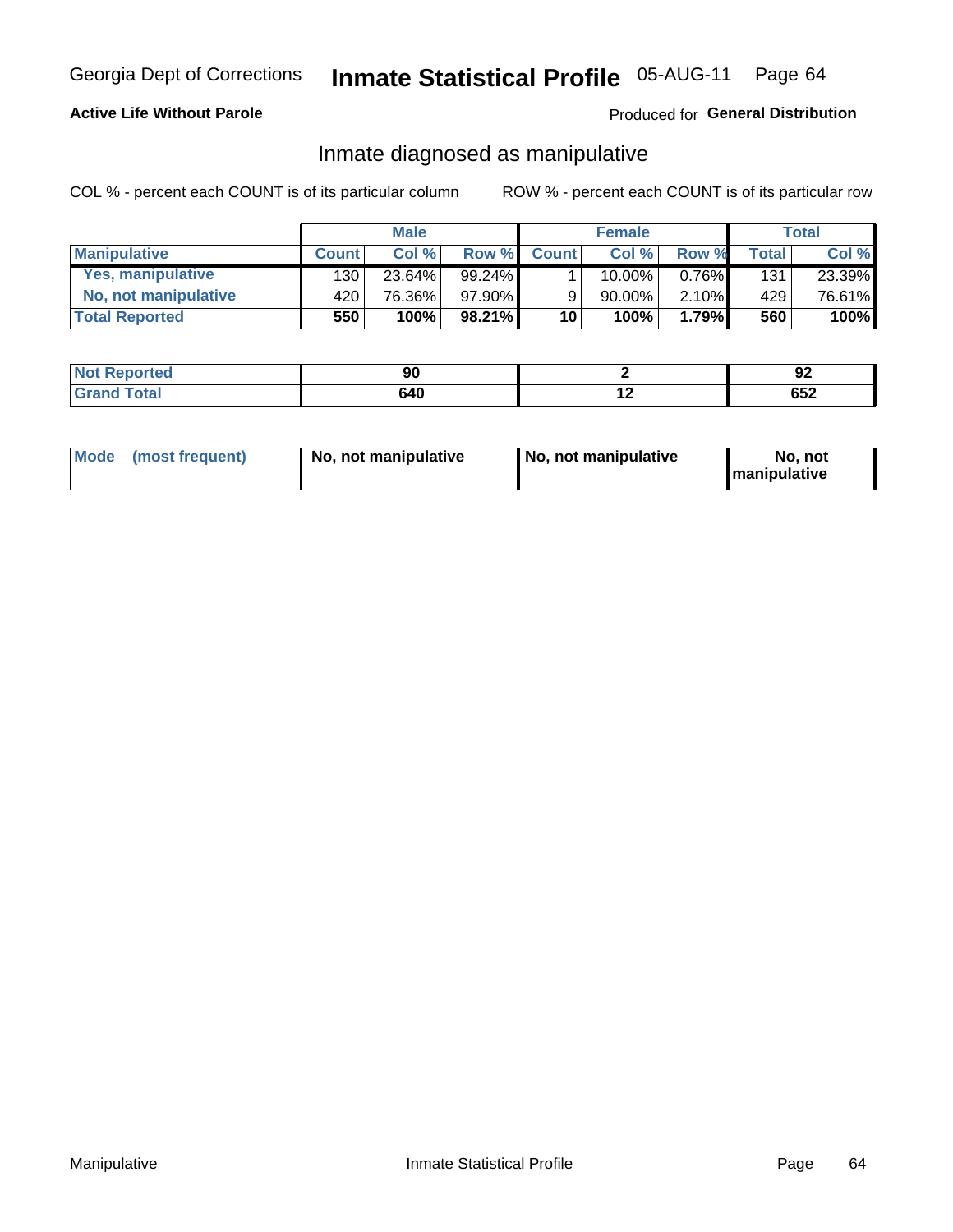# Inmate Statistical Profile 05-AUG-11 Page 65

# **Active Life Without Parole**

Produced for General Distribution

# Inmate diagnosed as assaultive

COL % - percent each COUNT is of its particular column

|                       | <b>Male</b>  |        | <b>Female</b> |              |        | Total    |       |        |
|-----------------------|--------------|--------|---------------|--------------|--------|----------|-------|--------|
| <b>Assaultive</b>     | <b>Count</b> | Col%   | Row %         | <b>Count</b> | Col %  | Row %    | Total | Col %  |
| Yes, assaultive       | 432          | 78.55% | 97.96%        | 9            | 90.00% | $2.04\%$ | 441   | 78.75% |
| No, not assaultive    | 118          | 21.45% | 99.16%        |              | 10.00% | $0.84\%$ | 119   | 21.25% |
| <b>Total Reported</b> | 550          | 100%   | 98.21%)       | 10           | 100%   | 1.79%    | 560   | 100%   |

| <b>Reported</b><br>' NOT | Ju  |     | ი.<br>JŁ. |
|--------------------------|-----|-----|-----------|
| <b>otal</b>              | 640 | . . | <br>р⊃∠   |

| Mode (most frequent)<br>Yes, assaultive | Yes, assaultive | <b>Yes, assaultive</b> |
|-----------------------------------------|-----------------|------------------------|
|-----------------------------------------|-----------------|------------------------|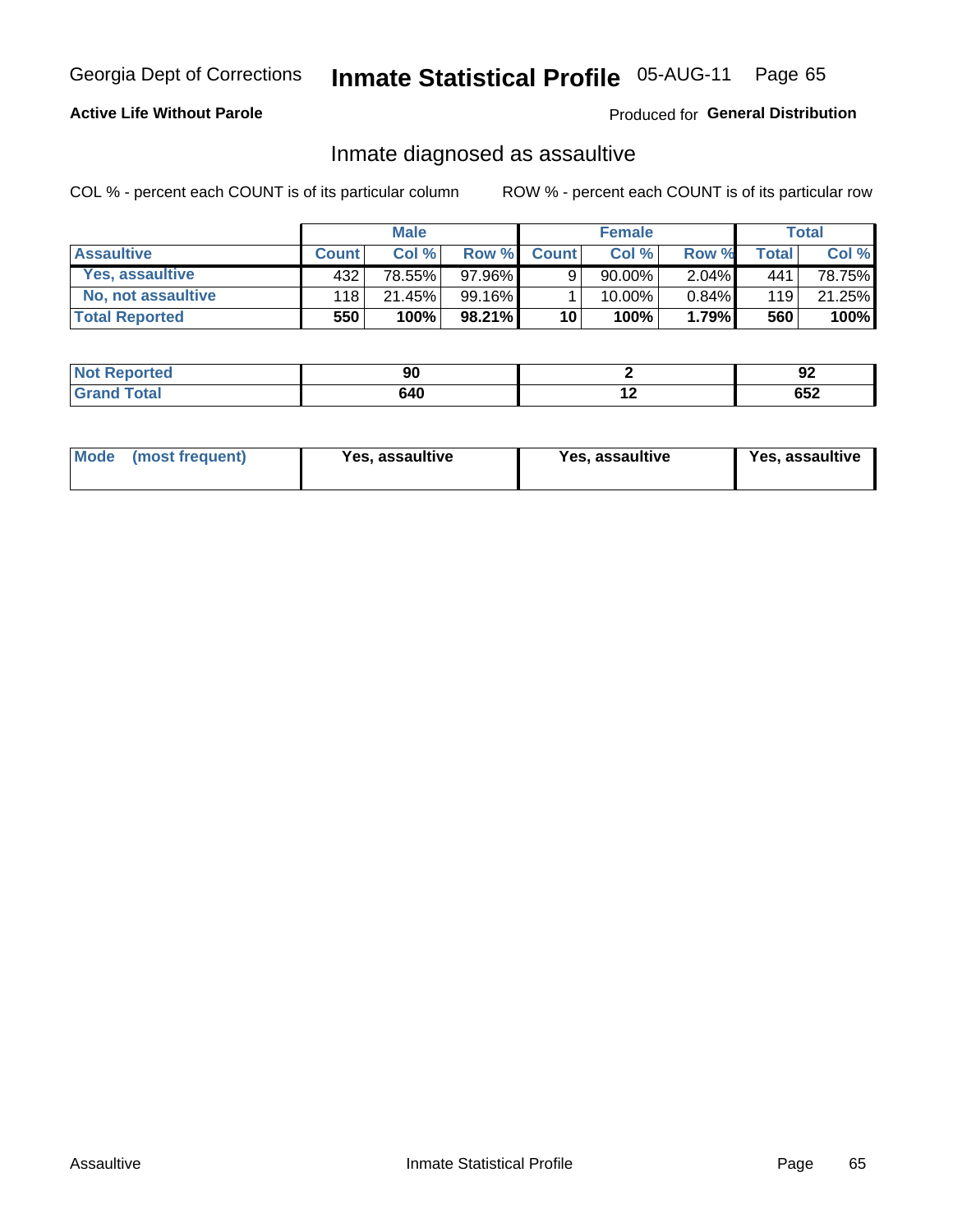#### Inmate Statistical Profile 05-AUG-11 Page 66

### **Active Life Without Parole**

# **Produced for General Distribution**

# Number of prior Georgia incarcerations

COL % - percent each COUNT is of its particular column

|                                       |              | <b>Male</b> |                    |    | <b>Female</b> | <b>Total</b> |       |        |
|---------------------------------------|--------------|-------------|--------------------|----|---------------|--------------|-------|--------|
| <b>Num of Prior GA Incarcerations</b> | <b>Count</b> | Col %       | <b>Row % Count</b> |    | Col %         | Row %        | Total | Col %  |
|                                       | 304          | 47.50%      | 96.82%             | 10 | 83.33%        | 3.18%        | 314   | 48.16% |
|                                       | 133          | 20.78%      | 100.00%            |    |               |              | 133   | 20.40% |
|                                       | 76           | 11.88%      | 100.00%            |    |               |              | 76    | 11.66% |
| 3                                     | 61           | 9.53%       | 98.39%             |    | 8.33%         | 1.61%        | 62    | 9.51%  |
|                                       | 32           | 5.00%       | 100.00%            |    |               |              | 32    | 4.91%  |
| 5                                     | 17           | 2.66%       | 100.00%            |    |               |              | 17    | 2.61%  |
| <b>More Than 5</b>                    | 17           | 2.66%       | 94.44%             |    | 8.33%         | 5.56%        | 18    | 2.76%  |
| <b>Total Reported</b>                 | 640          | 100%        | 98.16%             | 12 | 100%          | 1.84%        | 652   | 100.0% |

| A (÷IO)     |                 |                  |
|-------------|-----------------|------------------|
| <b>otal</b> | .<br><b>546</b> | <b>CEO</b><br>פט |

| Mean (average)       | .24 | ده. | 1.23 |
|----------------------|-----|-----|------|
| Median (middle)      |     |     |      |
| Mode (most frequent) |     |     |      |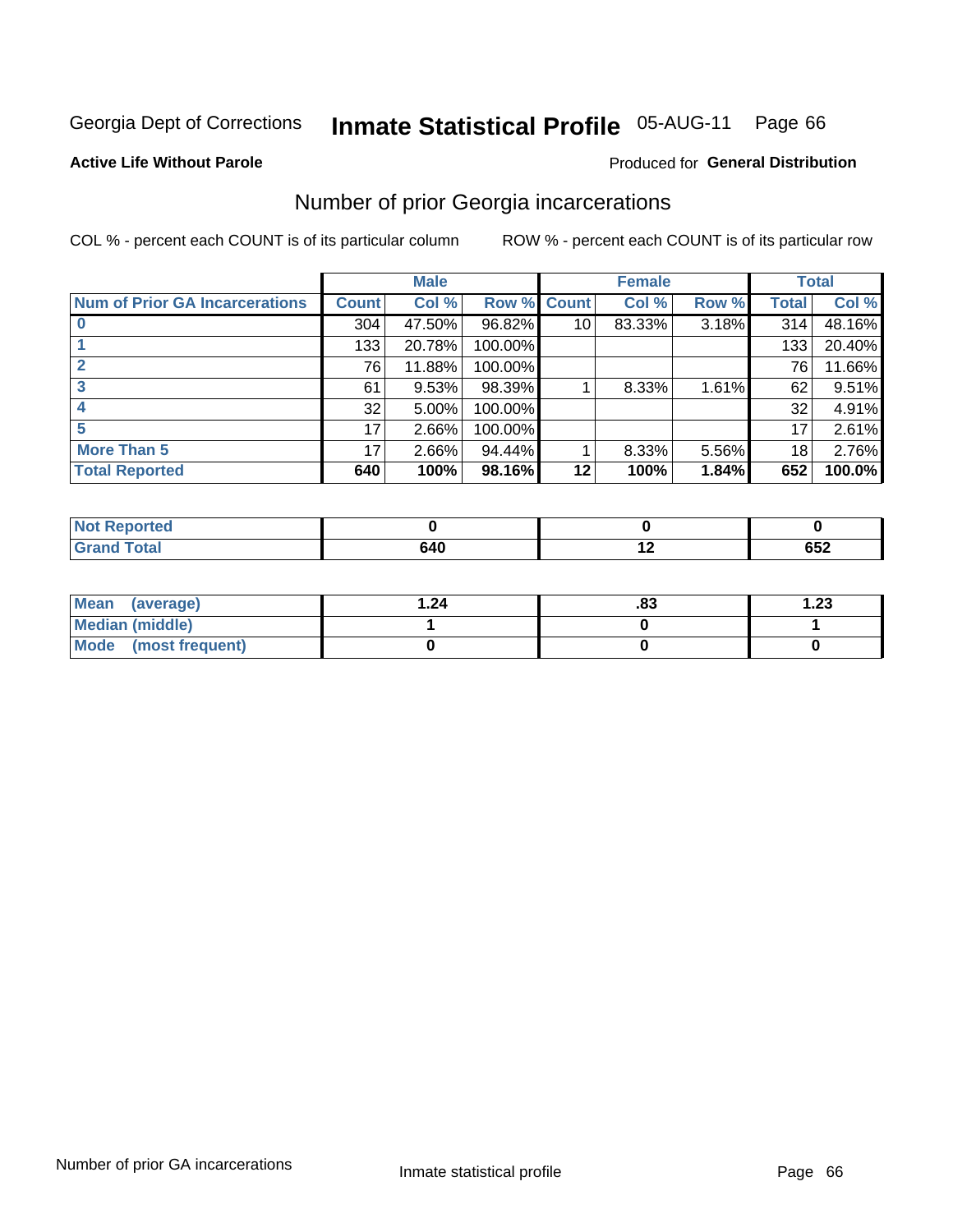#### **Inmate Statistical Profile 05-AUG-11** Page 67

**Active Life Without Parole** 

Produced for General Distribution

# Prison sentence in years

COL % - percent each COUNT is of its particular column

ROW % - percent each COUNT is of its particular row

|                                 |         | <b>Male</b> |                    | <b>Female</b>   |            | Total |             |         |
|---------------------------------|---------|-------------|--------------------|-----------------|------------|-------|-------------|---------|
| <b>Prison Sentence In Years</b> | Count l | Col %       | <b>Row % Count</b> |                 | Col %      | Row % | $\tau$ otal | Col %   |
| <b>Life Without Parole</b>      | 640     | $100.00\%$  | 98.16%             |                 | $100.00\%$ | 1.84% | 652         | 100.00% |
| <b>Total Reported</b>           | 640     | 100%        | 98.16%             | 12 <sub>1</sub> | 100%       | 1.84% | 652         | 100%    |

| Not Reported |     |     |     |
|--------------|-----|-----|-----|
| <b>otal</b>  | 640 | . . | 652 |

### **Determinate (numeric) sentences only**

| <b>Mean</b> | <i>(average)</i> |  |  |
|-------------|------------------|--|--|
|             |                  |  |  |

All sentences (including determinate), with life, life without parole, and death sentences figured at 45 years

| l Mea<br>апе<br>. | -⊷ |  |
|-------------------|----|--|
|                   |    |  |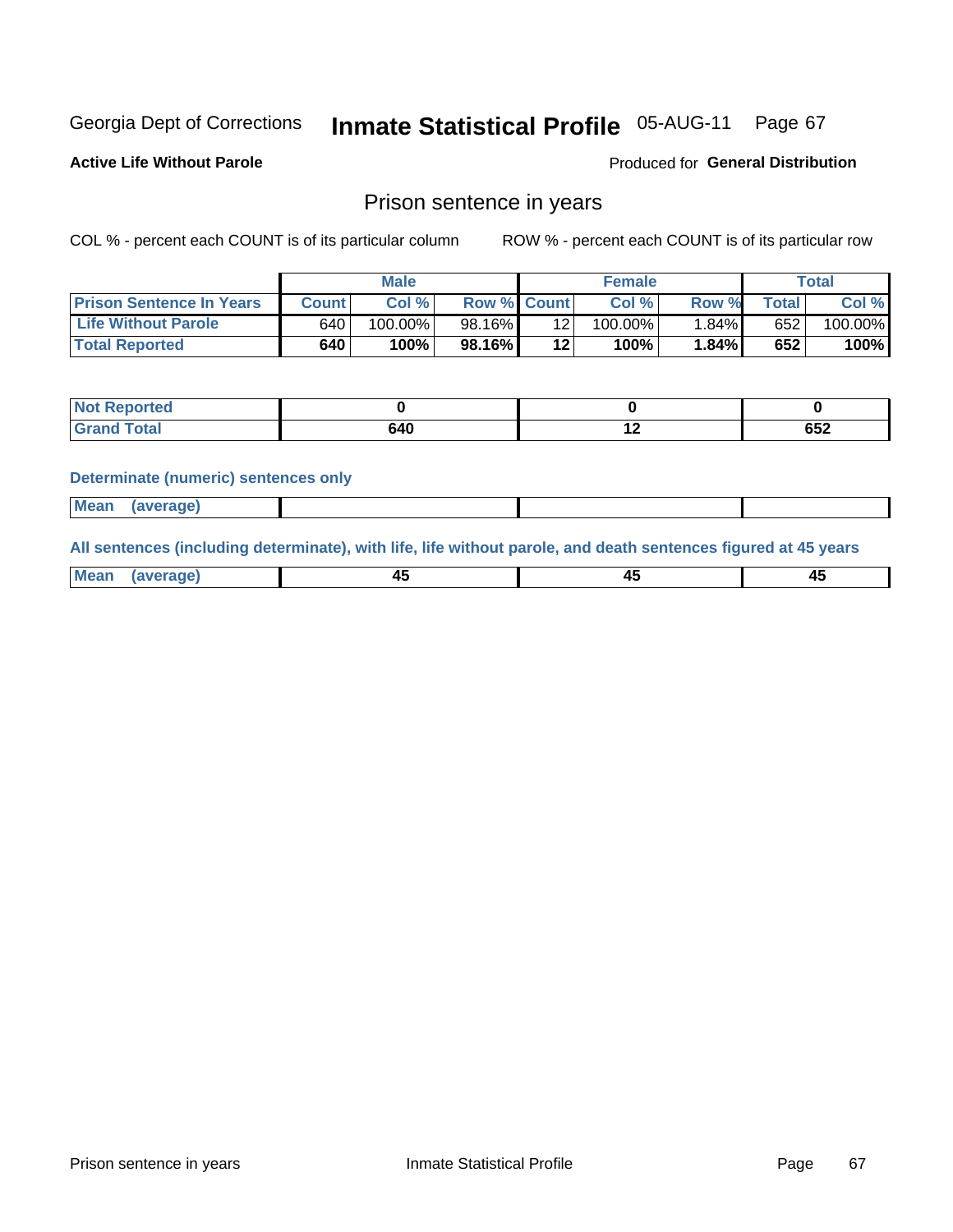### **Active Life Without Parole**

### Produced for General Distribution

# Primary offense, broken out into felonies vs misdemeanors

COL % - percent each COUNT is of its particular column

|                                  | <b>Male</b>  |         | <b>Female</b>      |                 |         | Total    |              |         |
|----------------------------------|--------------|---------|--------------------|-----------------|---------|----------|--------------|---------|
| <b>Felonies and Misdemeanors</b> | <b>Count</b> | Col%    | <b>Row % Count</b> |                 | Col%    | Row %    | <b>Total</b> | Col %   |
| <b>Felonies</b>                  | 639          | 100.00% | 98.16%             | 12 <sub>1</sub> | 100.00% | $1.84\%$ | 651          | 100.00% |
| <b>Total Reported</b>            | 639          | 100%    | 98.16% I           | 12'             | 100%    | 1.84%    | 651          | 100%    |

| <b>Not Reported</b>          |     |               |     |
|------------------------------|-----|---------------|-----|
| <b>Total</b><br>Grand<br>uuu | טדי | $\sim$<br>ხაყ | 652 |

| $Mc$<br>equent)<br>нез<br>$\sim$<br>. | onies<br>. | <b>onies</b><br>. |
|---------------------------------------|------------|-------------------|
|---------------------------------------|------------|-------------------|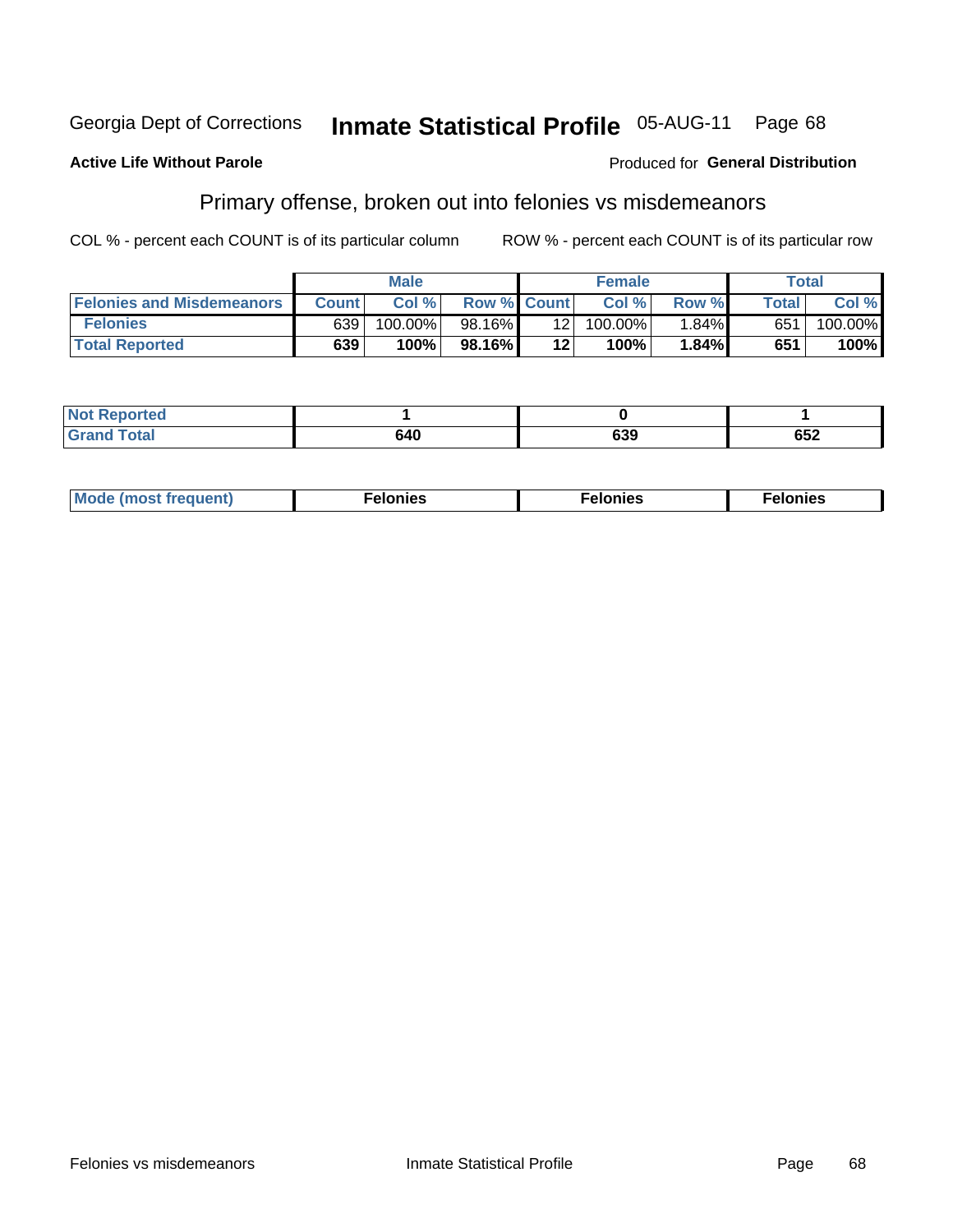#### **Inmate Statistical Profile 05-AUG-11** Page 69

## **Active Life Without Parole**

### Produced for General Distribution

# Primary offense, broken out into six broad crime categories

COL % - percent each COUNT is of its particular column

|                         |              | <b>Male</b> |         |                    | <b>Female</b> |        |              | <b>Total</b> |
|-------------------------|--------------|-------------|---------|--------------------|---------------|--------|--------------|--------------|
| <b>Crime Categories</b> | <b>Count</b> | Col %       |         | <b>Row % Count</b> | Col %         | Row %  | <b>Total</b> | Col %        |
| <b>Violent</b>          | 520          | 81.38%      | 97.93%  | 11                 | 91.67%        | 2.07%  | 531          | 81.57%       |
| <b>Sex Crime</b>        | 99           | 15.49%      | 100.00% |                    | .00%          |        | 99           | 15.21%       |
| <b>Property</b><br>3    | 3            | .47%        | 75.00%  |                    | 8.33%         | 25.00% |              | .61%         |
| <b>Drug</b><br>4        | 16           | 2.50%       | 100.00% |                    | .00%          |        | 16           | 2.46%        |
| <b>Other</b><br>6       |              | .16%        | 100.00% |                    | .00%          |        |              | .15%         |
| <b>Total Reported</b>   | 639          | 100%        | 98.16%  | $12 \,$            | 100%          | 1.84%  | 651          | 100%         |

| <b>Not Reported</b> |     |     |     |
|---------------------|-----|-----|-----|
| <b>Total</b>        | 640 | . . | 652 |

| M | . | 40 O |
|---|---|------|
|   |   |      |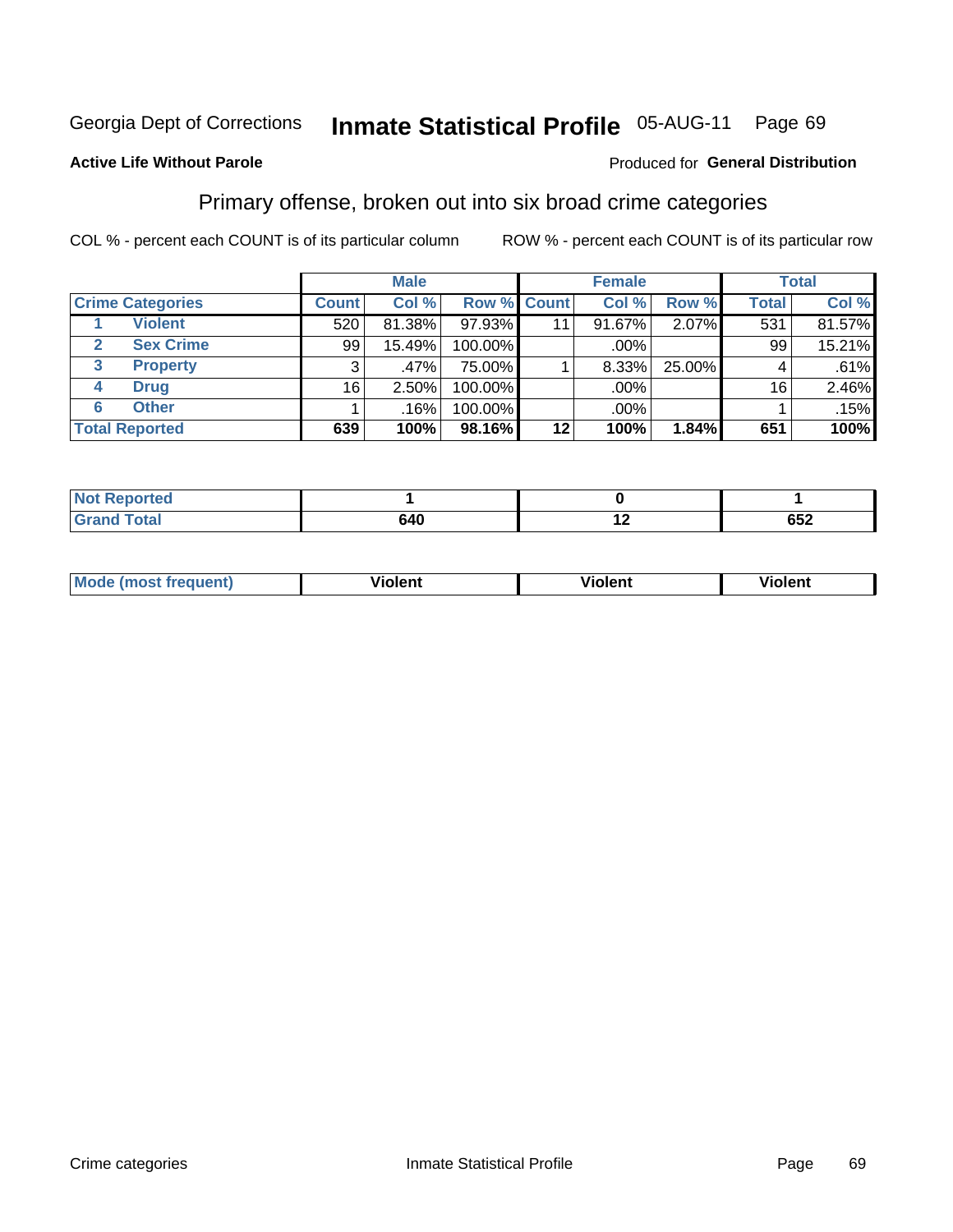### **Active Life Without Parole**

# Produced for **General Distribution**

# Primary offense, detailed offense code

|                      |                                    |                | <b>Male</b> |         |                 | <b>Female</b> |         |                  | <b>Total</b> |
|----------------------|------------------------------------|----------------|-------------|---------|-----------------|---------------|---------|------------------|--------------|
|                      | <b>Primary Offense</b>             | <b>Count</b>   | Col%        | Row %   | <b>Count</b>    | Col %         | Row %   | <b>Total</b>     | Col %        |
| 1101                 | <b>Murder</b>                      | 357            | 55.87%      | 97.28%  | 10              | 83.33%        | 2.72%   | $\overline{367}$ | 56.37%       |
| 1311                 | <b>Kidnapping</b>                  | 63             | 9.86%       | 100.00% |                 |               |         | 63               | 9.68%        |
| 1601                 | <b>Burglary</b>                    | 3              | .47%        | 100.00% |                 |               |         | $\mathfrak{B}$   | .46%         |
| 1821                 | <b>Theft By Shoplifting</b>        |                |             |         | $\mathbf 1$     | 8.33%         | 100.00% | $\mathbf{1}$     | .15%         |
| 1902                 | <b>Armed Robbery</b>               | 98             | 15.34%      | 98.99%  | 1               | 8.33%         | 1.01%   | 99               | 15.21%       |
| 1911                 | <b>Hijacking Motor Vehicle</b>     |                | .16%        | 100.00% |                 |               |         | 1                | .15%         |
| 2001                 | <b>Rape</b>                        | 70             | 10.95%      | 100.00% |                 |               |         | 70               | 10.75%       |
| 2003                 | <b>Aggrav Sodomy</b>               | 7              | 1.10%       | 100.00% |                 |               |         | $\overline{7}$   | 1.08%        |
| 2009                 | <b>Aggrav Sexual Battery</b>       | 5              | .78%        | 100.00% |                 |               |         | $\overline{5}$   | .77%         |
| 2019                 | <b>Child Molestation</b>           | 3              | .47%        | 100.00% |                 |               |         | 3                | .46%         |
| 2021                 | <b>Aggrav Child Molestation</b>    | 14             | 2.19%       | 100.00% |                 |               |         | 14               | 2.15%        |
| 2801                 | <b>Cruelty To Children</b>         |                | .16%        | 100.00% |                 |               |         | 1                | .15%         |
| 2912                 | <b>Poss Of Certain</b>             | 1              | .16%        | 100.00% |                 |               |         | 1                | .15%         |
|                      | <b>Weapons</b>                     |                |             |         |                 |               |         |                  |              |
| 4012                 | <b>Viol Ga Cntrl Sbst Act</b>      |                | .16%        | 100.00% |                 |               |         | 1                | .15%         |
| 4018                 | <b>S/D Cont Sub School</b>         | 1              | .16%        | 100.00% |                 |               |         | $\mathbf{1}$     | .15%         |
| 4021                 | <b>S/D Cocaine</b>                 | 4              | .63%        | 100.00% |                 |               |         | 4                | .61%         |
| 4022                 | <b>Poss Of Cocaine</b>             | 3              | .47%        | 100.00% |                 |               |         | 3                | .46%         |
| 4050                 | <b>Poss W Int Dist Cocaine</b>     | 1              | .16%        | 100.00% |                 |               |         | $\mathbf{1}$     | .15%         |
| 4101                 | <b>Traf Cocaine Less 200</b><br>Gm | $\overline{2}$ | .31%        | 100.00% |                 |               |         | $\overline{2}$   | .31%         |
| 4103                 | <b>Traf Cocaine 401+ Gm</b>        | 2              | .31%        | 100.00% |                 |               |         | 2                | .31%         |
| 4134                 | <b>Att/Consprcy Commt</b>          | 1              | .16%        | 100.00% |                 |               |         | $\mathbf{1}$     | .15%         |
|                      | C/S/Of                             |                |             |         |                 |               |         |                  |              |
| 4140                 | <b>Traf Methamph 28-199</b>        | $\mathbf 1$    | .16%        | 100.00% |                 |               |         | 1                | .15%         |
| <b>Total Rported</b> | Gm                                 | 639            | 100%        | 98.16%  | $\overline{12}$ | 100%          | 1.84%   | 651              | 100%         |
|                      |                                    |                |             |         |                 |               |         |                  |              |

| eported<br>n n |     |                          |            |
|----------------|-----|--------------------------|------------|
| <b>Total</b>   | 640 | $\overline{\phantom{0}}$ | 050<br>65Z |

| <b>Mode (most frequent)</b> | 1101 Murder | 1101 Murder | 1101 Murder |
|-----------------------------|-------------|-------------|-------------|
|                             |             |             |             |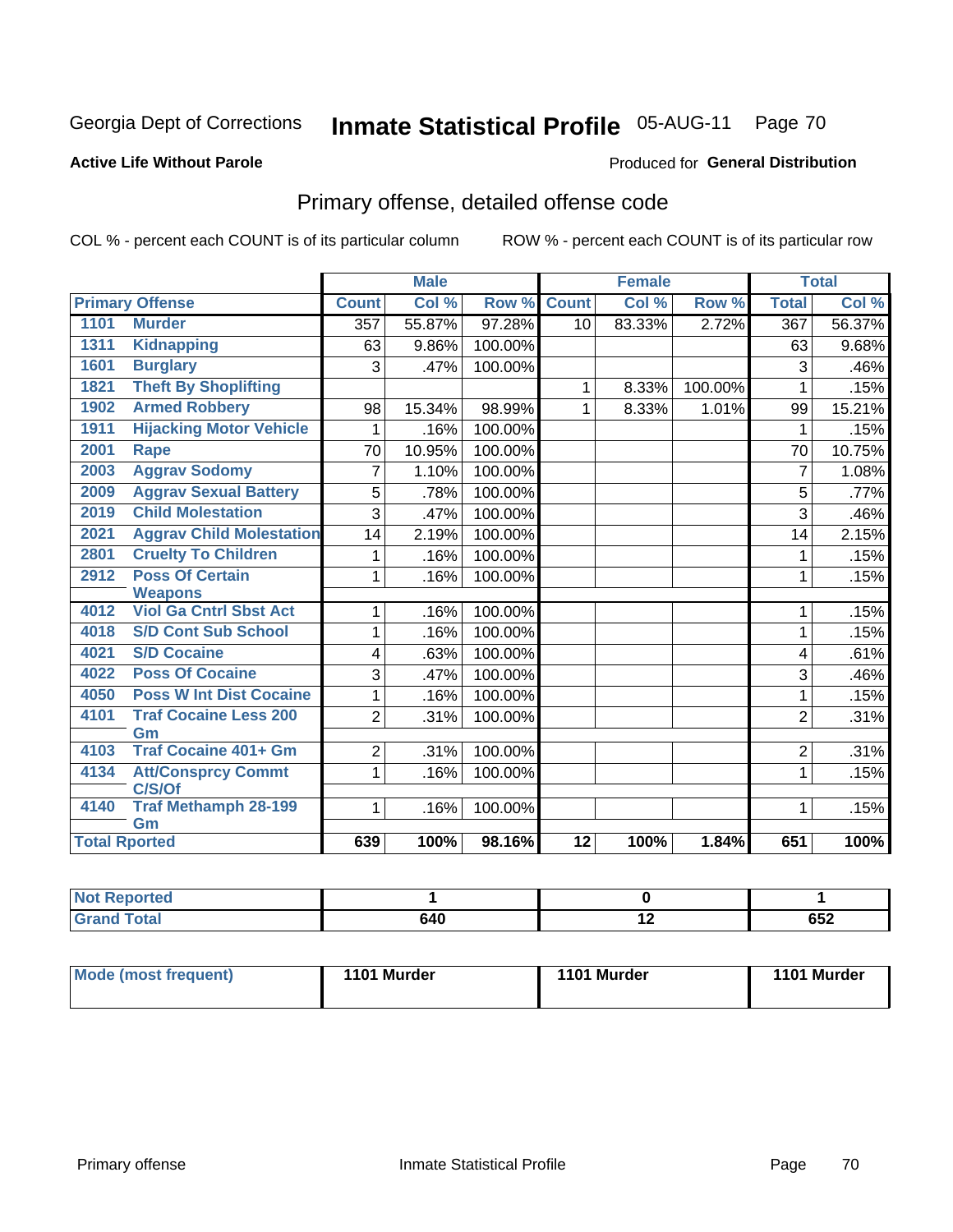Produced for **General Distribution**

# **Active Life Without Parole**

# County of conviction of primary offense

|                                |                | <b>Male</b> |         |              | <b>Female</b> |        |                | <b>Total</b> |
|--------------------------------|----------------|-------------|---------|--------------|---------------|--------|----------------|--------------|
| <b>County of Conviction</b>    | <b>Count</b>   | Col %       | Row %   | <b>Count</b> | Col %         | Row %  | <b>Total</b>   | Col %        |
| <b>Appling County</b><br>001   | 2              | .31%        | 100.00% |              |               |        | $\overline{2}$ | .31%         |
| <b>Atkinson County</b><br>002  | $\overline{2}$ | .31%        | 100.00% |              |               |        | $\overline{2}$ | .31%         |
| <b>Bacon County</b><br>003     | 1              | .16%        | 100.00% |              |               |        | $\mathbf{1}$   | .15%         |
| <b>Baldwin County</b><br>005   | 5              | .78%        | 100.00% |              |               |        | 5              | .77%         |
| <b>Banks County</b><br>006     | 1              | .16%        | 100.00% |              |               |        | $\mathbf{1}$   | .15%         |
| <b>Barrow County</b><br>007    | 4              | .63%        | 100.00% |              |               |        | 4              | .61%         |
| <b>Bartow County</b><br>008    | 4              | .63%        | 100.00% |              |               |        | 4              | .61%         |
| <b>Ben Hill County</b><br>009  | 4              | .63%        | 100.00% |              |               |        | 4              | .61%         |
| <b>Berrien County</b><br>010   | 1              | .16%        | 100.00% |              |               |        | 1              | .15%         |
| <b>Bibb County</b><br>011      | 21             | 3.29%       | 100.00% |              |               |        | 21             | 3.23%        |
| <b>Bleckley County</b><br>012  | 1              | .16%        | 100.00% |              |               |        | 1              | .15%         |
| <b>Brantley County</b><br>013  | 1              | .16%        | 100.00% |              |               |        | $\mathbf{1}$   | .15%         |
| <b>Brooks County</b><br>014    | 1              | .16%        | 100.00% |              |               |        | $\mathbf{1}$   | .15%         |
| <b>Bulloch County</b><br>016   | 4              | .63%        | 80.00%  | 1            | 8.33%         | 20.00% | 5              | .77%         |
| <b>Burke County</b><br>017     | 6              | .94%        | 100.00% |              |               |        | 6              | .92%         |
| <b>Butts County</b><br>018     | 4              | .63%        | 100.00% |              |               |        | 4              | .61%         |
| <b>Camden County</b><br>020    | 4              | .63%        | 100.00% |              |               |        | 4              | .61%         |
| <b>Carroll County</b><br>022   | 2              | .31%        | 100.00% |              |               |        | $\overline{2}$ | .31%         |
| <b>Catoosa County</b><br>023   | $\overline{2}$ | .31%        | 100.00% |              |               |        | $\overline{2}$ | .31%         |
| <b>Charlton County</b><br>024  | 1              | .16%        | 100.00% |              |               |        | $\mathbf{1}$   | .15%         |
| <b>Chatham County</b><br>025   | 28             | 4.38%       | 100.00% |              |               |        | 28             | 4.30%        |
| <b>Chattooga County</b><br>027 | 1              | .16%        | 100.00% |              |               |        | $\mathbf{1}$   | .15%         |
| <b>Cherokee County</b><br>028  | 3              | .47%        | 100.00% |              |               |        | 3              | .46%         |
| <b>Clarke County</b><br>029    | 13             | 2.03%       | 100.00% |              |               |        | 13             | 2.00%        |
| <b>Clayton County</b><br>031   | 25             | 3.91%       | 100.00% |              |               |        | 25             | 3.84%        |
| <b>Cobb County</b><br>033      | 19             | 2.97%       | 95.00%  | 1            | 8.33%         | 5.00%  | 20             | 3.07%        |
| <b>Coffee County</b><br>034    | 4              | .63%        | 100.00% |              |               |        | 4              | .61%         |
| <b>Colquitt County</b><br>035  | 4              | .63%        | 100.00% |              |               |        | 4              | .61%         |
| <b>Columbia County</b><br>036  | 5              | .78%        | 100.00% |              |               |        | 5              | .77%         |
| <b>Cook County</b><br>037      | 4              | .63%        | 100.00% |              |               |        | 4              | .61%         |
| <b>Coweta County</b><br>038    | 4              | .63%        | 100.00% |              |               |        | 4              | .61%         |
| 040<br><b>Crisp County</b>     | 3              | .47%        | 100.00% |              |               |        | 3              | .46%         |
| <b>Dade County</b><br>041      | 1              | .16%        | 100.00% |              |               |        | $\mathbf{1}$   | .15%         |
| <b>Dawson County</b><br>042    | 1              | .16%        | 100.00% |              |               |        | $\mathbf{1}$   | .15%         |
| <b>Decatur County</b><br>043   | $\overline{2}$ | .31%        | 100.00% |              |               |        | $\overline{2}$ | .31%         |
| <b>Dekalb County</b><br>044    | 49             | 7.67%       | 98.00%  | 1            | 8.33%         | 2.00%  | 50             | 7.68%        |
| <b>Dodge County</b><br>045     | $\mathbf{1}$   | .16%        | 100.00% |              |               |        | $\mathbf{1}$   | .15%         |
| <b>Dooly County</b><br>046     | $\overline{2}$ | .31%        | 100.00% |              |               |        | $\overline{2}$ | .31%         |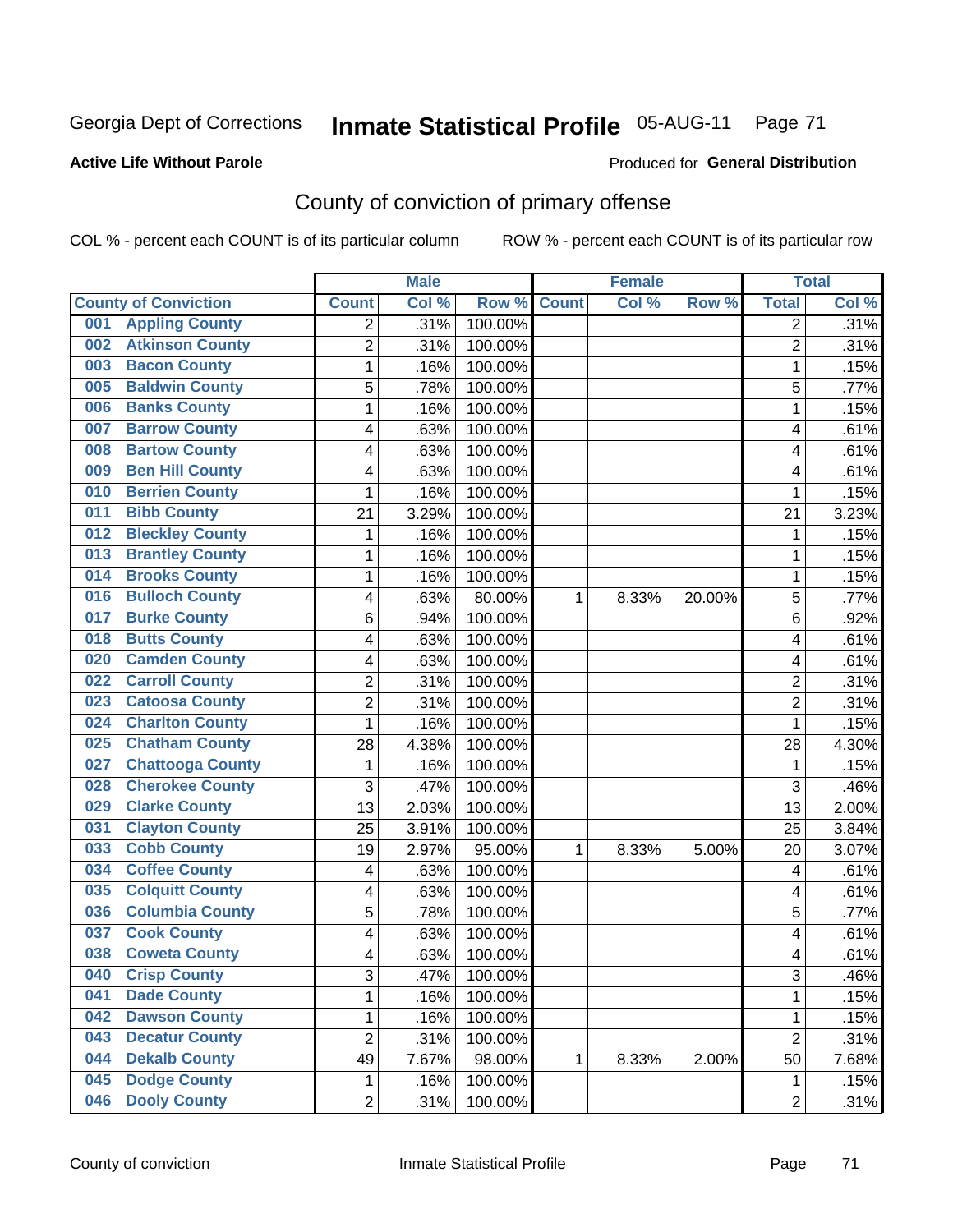### **Active Life Without Parole**

### Produced for **General Distribution**

# County of conviction of primary offense

|     |                             |                  | <b>Male</b> |         |              | <b>Female</b> |        |                | <b>Total</b> |
|-----|-----------------------------|------------------|-------------|---------|--------------|---------------|--------|----------------|--------------|
|     | <b>County of Conviction</b> | <b>Count</b>     | Col %       | Row %   | <b>Count</b> | Col %         | Row %  | <b>Total</b>   | Col %        |
| 047 | <b>Dougherty County</b>     | $\overline{22}$  | 3.44%       | 95.65%  | 1            | 8.33%         | 4.35%  | 23             | 3.53%        |
| 048 | <b>Douglas County</b>       | 21               | 3.29%       | 95.45%  | 1            | 8.33%         | 4.55%  | 22             | 3.38%        |
| 049 | <b>Early County</b>         | 1                | .16%        | 100.00% |              |               |        | 1              | .15%         |
| 051 | <b>Effingham County</b>     | 4                | .63%        | 100.00% |              |               |        | 4              | .61%         |
| 052 | <b>Elbert County</b>        | 2                | .31%        | 100.00% |              |               |        | $\overline{2}$ | .31%         |
| 053 | <b>Emanuel County</b>       | 3                | .47%        | 100.00% |              |               |        | $\overline{3}$ | .46%         |
| 056 | <b>Fayette County</b>       | 3                | .47%        | 100.00% |              |               |        | 3              | .46%         |
| 057 | <b>Floyd County</b>         | 10               | 1.56%       | 100.00% |              |               |        | 10             | 1.54%        |
| 058 | <b>Forsyth County</b>       | $\overline{2}$   | .31%        | 100.00% |              |               |        | $\overline{2}$ | .31%         |
| 059 | <b>Franklin County</b>      | $\overline{2}$   | .31%        | 100.00% |              |               |        | $\overline{2}$ | .31%         |
| 060 | <b>Fulton County</b>        | 71               | 11.11%      | 98.61%  | 1            | 8.33%         | 1.39%  | 72             | 11.06%       |
| 061 | <b>Gilmer County</b>        | 1                | .16%        | 100.00% |              |               |        | 1              | .15%         |
| 063 | <b>Glynn County</b>         | 15               | 2.35%       | 100.00% |              |               |        | 15             | 2.30%        |
| 066 | <b>Greene County</b>        | $\mathbf{1}$     | .16%        | 100.00% |              |               |        | $\mathbf{1}$   | .15%         |
| 067 | <b>Gwinnett County</b>      | $\boldsymbol{9}$ | 1.41%       | 90.00%  | 1            | 8.33%         | 10.00% | 10             | 1.54%        |
| 068 | <b>Habersham County</b>     | 3                | .47%        | 100.00% |              |               |        | 3              | .46%         |
| 069 | <b>Hall County</b>          | 11               | 1.72%       | 100.00% |              |               |        | 11             | 1.69%        |
| 071 | <b>Haralson County</b>      | $\overline{2}$   | .31%        | 100.00% |              |               |        | $\overline{2}$ | .31%         |
| 072 | <b>Harris County</b>        | $\mathbf 1$      | .16%        | 100.00% |              |               |        | $\mathbf{1}$   | .15%         |
| 073 | <b>Hart County</b>          | 3                | .47%        | 100.00% |              |               |        | $\overline{3}$ | .46%         |
| 075 | <b>Henry County</b>         | 10               | 1.56%       | 100.00% |              |               |        | 10             | 1.54%        |
| 076 | <b>Houston County</b>       | $\overline{7}$   | 1.10%       | 100.00% |              |               |        | $\overline{7}$ | 1.08%        |
| 077 | <b>Irwin County</b>         | $\mathbf 1$      | .16%        | 100.00% |              |               |        | 1              | .15%         |
| 078 | <b>Jackson County</b>       | 11               | 1.72%       | 100.00% |              |               |        | 11             | 1.69%        |
| 079 | <b>Jasper County</b>        | $\mathbf{1}$     | .16%        | 100.00% |              |               |        | 1              | .15%         |
| 080 | <b>Jeff Davis County</b>    | $\mathbf{1}$     | .16%        | 100.00% |              |               |        | $\mathbf{1}$   | .15%         |
| 081 | <b>Jefferson County</b>     | $\mathbf 1$      | .16%        | 100.00% |              |               |        | 1              | .15%         |
| 084 | <b>Jones County</b>         | $\overline{c}$   | .31%        | 100.00% |              |               |        | $\overline{c}$ | .31%         |
| 087 | <b>Laurens County</b>       | 3                | .47%        | 100.00% |              |               |        | 3              | .46%         |
| 088 | <b>Lee County</b>           | $\overline{2}$   | .31%        | 100.00% |              |               |        | $\overline{2}$ | .31%         |
| 089 | <b>Liberty County</b>       | 6                | .94%        | 100.00% |              |               |        | 6              | .92%         |
| 091 | <b>Long County</b>          | 3                | .47%        | 100.00% |              |               |        | 3              | .46%         |
| 092 | <b>Lowndes County</b>       | 4                | .63%        | 100.00% |              |               |        | 4              | .61%         |
| 095 | <b>Madison County</b>       | 1                | .16%        | 100.00% |              |               |        | $\mathbf{1}$   | .15%         |
| 096 | <b>Marion County</b>        | 1                | .16%        | 100.00% |              |               |        | 1              | .15%         |
| 097 | <b>Mcduffie County</b>      | 1                | .16%        | 100.00% |              |               |        | 1              | .15%         |
| 098 | <b>Mcintosh County</b>      | 1                | .16%        | 100.00% |              |               |        | $\mathbf{1}$   | .15%         |
| 100 | <b>Miller County</b>        | $\mathbf 1$      | .16%        | 100.00% |              |               |        | 1              | .15%         |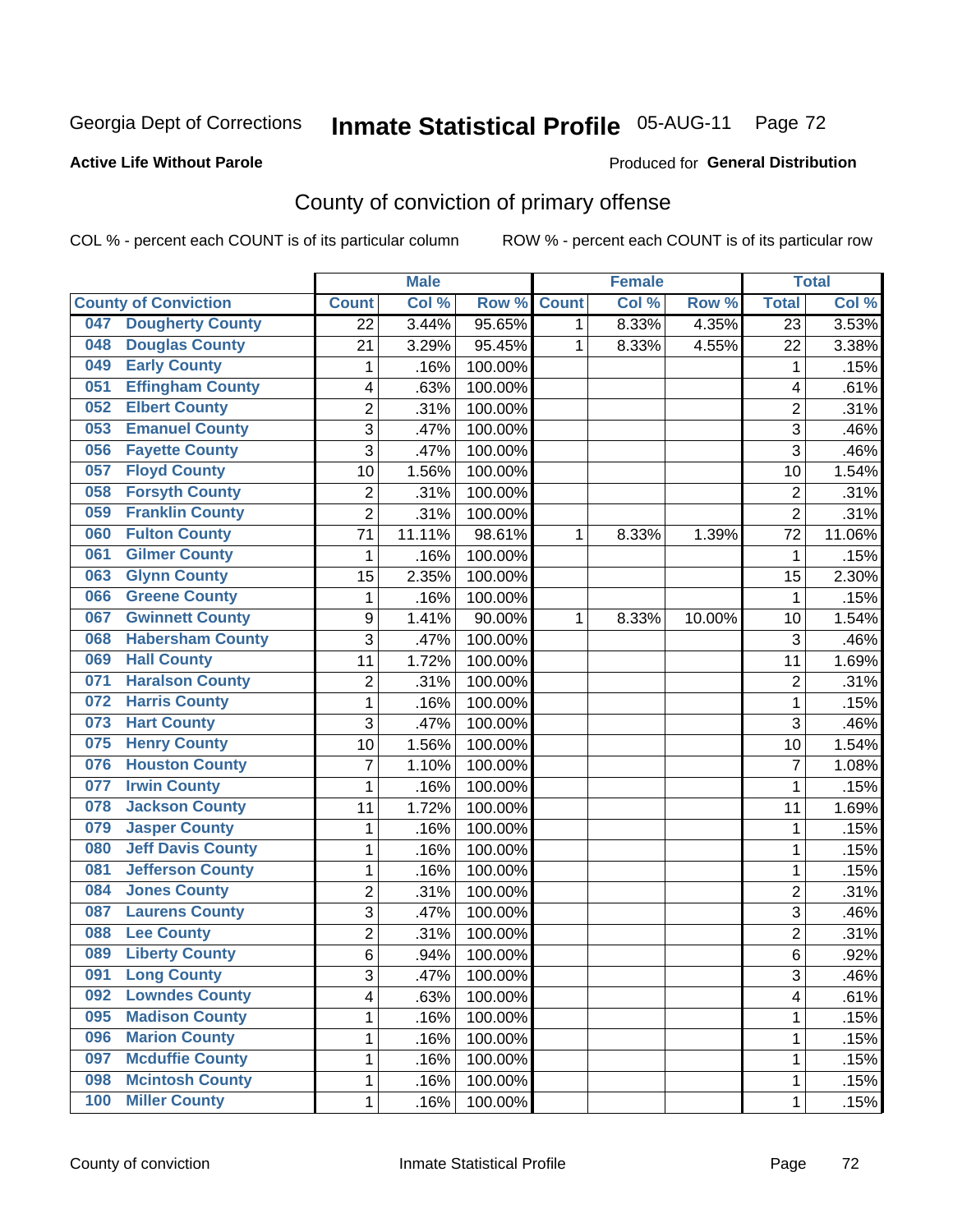### **Active Life Without Parole**

# Produced for **General Distribution**

# County of conviction of primary offense

|                                 |                | <b>Male</b> |         |                | <b>Female</b> |        |                | <b>Total</b>        |
|---------------------------------|----------------|-------------|---------|----------------|---------------|--------|----------------|---------------------|
| <b>County of Conviction</b>     | <b>Count</b>   | Col %       | Row %   | <b>Count</b>   | Col %         | Row %  | <b>Total</b>   | Col %               |
| <b>Monroe County</b><br>102     | 3              | .47%        | 100.00% |                |               |        | 3              | .46%                |
| <b>Morgan County</b><br>104     | $\mathbf{1}$   | .16%        | 100.00% |                |               |        | $\mathbf{1}$   | .15%                |
| <b>Muscogee County</b><br>106   | 19             | 2.97%       | 100.00% |                |               |        | 19             | 2.92%               |
| <b>Newton County</b><br>107     | 4              | .63%        | 80.00%  | 1              | 8.33%         | 20.00% | 5              | .77%                |
| <b>Oglethorpe County</b><br>109 | 1              | .16%        | 100.00% |                |               |        | $\mathbf{1}$   | .15%                |
| <b>Paulding County</b><br>110   | $\overline{2}$ | .31%        | 100.00% |                |               |        | $\overline{2}$ | .31%                |
| <b>Pierce County</b><br>113     | 3              | .47%        | 100.00% |                |               |        | 3              | .46%                |
| <b>Pike County</b><br>114       | 4              | .63%        | 80.00%  | 1              | 8.33%         | 20.00% | 5              | .77%                |
| <b>Polk County</b><br>115       | $\overline{2}$ | .31%        | 100.00% |                |               |        | $\overline{2}$ | .31%                |
| <b>Pulaski County</b><br>116    | $\mathbf{1}$   | .16%        | 100.00% |                |               |        | $\mathbf{1}$   | .15%                |
| <b>Putnam County</b><br>117     | 6              | .94%        | 100.00% |                |               |        | 6              | .92%                |
| <b>Rabun County</b><br>119      | 1              | .16%        | 100.00% |                |               |        | 1              | .15%                |
| <b>Randolph County</b><br>120   | $\mathbf{1}$   | .16%        | 100.00% |                |               |        | 1              | .15%                |
| <b>Richmond County</b><br>121   | 27             | 4.23%       | 93.10%  | $\overline{2}$ | 16.67%        | 6.90%  | 29             | 4.45%               |
| <b>Rockdale County</b><br>122   | 4              | .63%        | 100.00% |                |               |        | 4              | .61%                |
| <b>Spalding County</b><br>126   | 6              | .94%        | 100.00% |                |               |        | 6              | .92%                |
| <b>Stephens County</b><br>127   | 2              | .31%        | 100.00% |                |               |        | $\overline{2}$ | .31%                |
| <b>Sumter County</b><br>129     | $\mathbf{1}$   | .16%        | 100.00% |                |               |        | $\mathbf{1}$   | .15%                |
| <b>Taliaferro County</b><br>131 | $\mathbf 1$    | .16%        | 100.00% |                |               |        | 1              | .15%                |
| <b>Tattnall County</b><br>132   | $\overline{c}$ | .31%        | 100.00% |                |               |        | $\overline{c}$ | .31%                |
| <b>Terrell County</b><br>135    | $\mathbf{1}$   | .16%        | 100.00% |                |               |        | $\mathbf{1}$   | .15%                |
| <b>Thomas County</b><br>136     | 4              | .63%        | 100.00% |                |               |        | 4              | .61%                |
| <b>Tift County</b><br>137       | 6              | .94%        | 100.00% |                |               |        | 6              | .92%                |
| <b>Toombs County</b><br>138     | 9              | 1.41%       | 100.00% |                |               |        | 9              | 1.38%               |
| <b>Towns County</b><br>139      | 1              | .16%        | 100.00% |                |               |        | 1              | .15%                |
| <b>Treutlen County</b><br>140   | 1              | .16%        | 100.00% |                |               |        | 1              | .15%                |
| <b>Troup County</b><br>141      | $\mathbf{1}$   | .16%        | 100.00% |                |               |        | 1              | .15%                |
| <b>Turner County</b><br>142     | 1              | .16%        | 100.00% |                |               |        | 1              | .15%                |
| <b>Union County</b><br>144      | 1              | .16%        | 100.00% |                |               |        | $\mathbf{1}$   | .15%                |
| <b>Upson County</b><br>145      | 3              | .47%        | 100.00% |                |               |        | 3              | .46%                |
| <b>Walker County</b><br>146     | 4              | .63%        | 80.00%  | 1              | 8.33%         | 20.00% | 5              | .77%                |
| 147<br><b>Walton County</b>     | 8              | 1.25%       | 100.00% |                |               |        | 8              | 1.23%               |
| <b>Ware County</b><br>148       | 10             | 1.56%       | 100.00% |                |               |        | 10             | $\overline{1.54\%}$ |
| <b>Washington County</b><br>150 | 3              | .47%        | 100.00% |                |               |        | 3              | .46%                |
| <b>Wayne County</b><br>151      | $\overline{3}$ | .47%        | 100.00% |                |               |        | $\overline{3}$ | .46%                |
| <b>Whitfield County</b><br>155  | 6              | .94%        | 100.00% |                |               |        | 6              | .92%                |
| <b>Wilkes County</b><br>157     | 1              | .16%        | 100.00% |                |               |        | $\mathbf{1}$   | .15%                |
| <b>Worth County</b><br>159      | $\mathbf 1$    | .16%        | 100.00% |                |               |        | 1              | .15%                |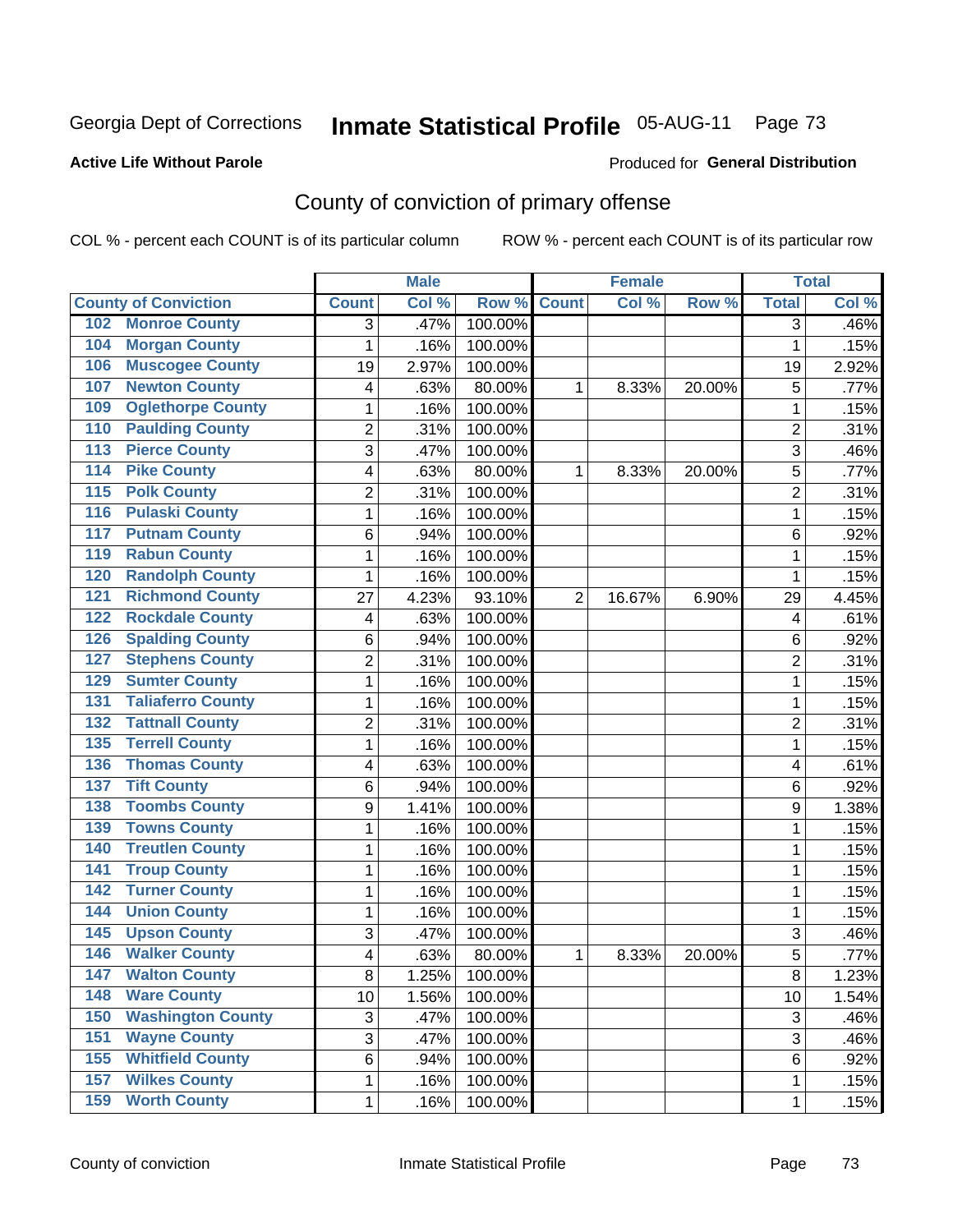## **Active Life Without Parole**

### Produced for **General Distribution**

# County of conviction of primary offense

|                             |              | <b>Male</b> |                    |    | <b>Female</b> |          |       | Total |
|-----------------------------|--------------|-------------|--------------------|----|---------------|----------|-------|-------|
| <b>County of Conviction</b> | <b>Count</b> | Col %       | <b>Row % Count</b> |    | Col %         | Row %    | Total | Col % |
| <b>Total Rported</b>        | 639          | ا 100%      | 98.16% <b> </b>    | 12 | $100\%$       | $1.84\%$ | 651   | 100%  |

| <b>Reported</b><br>- IN 4 |     |     |      |  |
|---------------------------|-----|-----|------|--|
| <b>cotal</b>              | 639 | . . | re 1 |  |
| $\mathbf{v}$ and          |     | . . | vv i |  |

| Mode (most frequent) | <b>Fulton County</b> | <b>Richmond County</b> | <b>Fulton County</b> |
|----------------------|----------------------|------------------------|----------------------|
|----------------------|----------------------|------------------------|----------------------|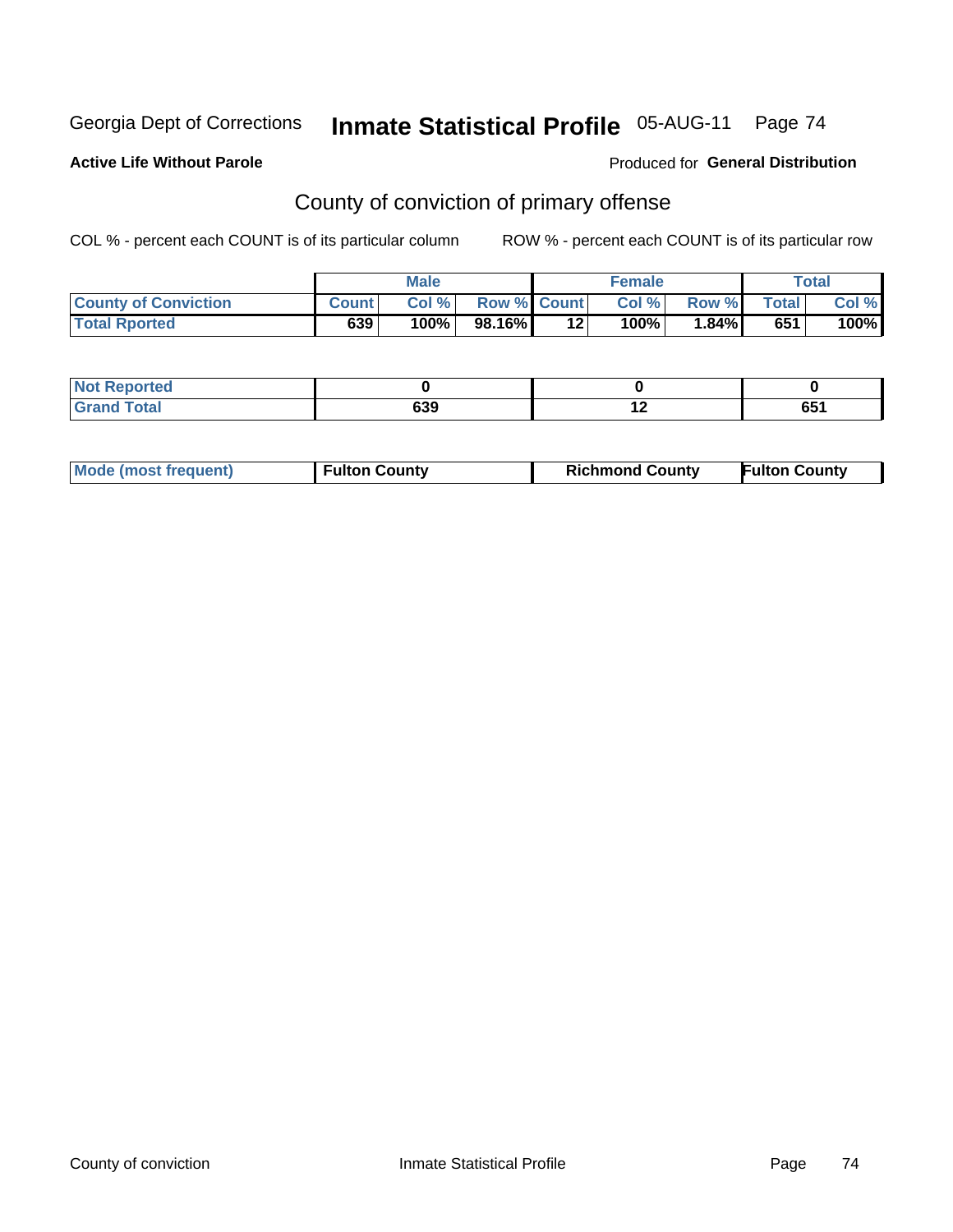## **Active Life Without Parole**

### Produced for **General Distribution**

# Circuit of conviction of primary offense

|                         |                                 | <b>Male</b>             |        | <b>Female</b>      |                |        | <b>Total</b> |                         |        |
|-------------------------|---------------------------------|-------------------------|--------|--------------------|----------------|--------|--------------|-------------------------|--------|
|                         | <b>Circuit of Conviction</b>    | <b>Count</b>            | Col %  | <b>Row % Count</b> |                | Col %  | Row %        | <b>Total</b>            | Col %  |
| $\overline{1}$          | <b>Alapaha Circuit</b>          | $\overline{7}$          | 1.10%  | 100.00%            |                |        |              | $\overline{7}$          | 1.08%  |
| $\overline{2}$          | <b>Alcovy Circuit</b>           | 12                      | 1.88%  | 92.31%             | 1              | 8.33%  | 7.69%        | 13                      | 2.00%  |
| $\overline{\mathbf{3}}$ | <b>Atlanta Circuit</b>          | 71                      | 11.11% | 98.61%             | $\mathbf{1}$   | 8.33%  | 1.39%        | 72                      | 11.06% |
| 4                       | <b>Atlantic Circuit</b>         | 12                      | 1.88%  | 100.00%            |                |        |              | 12                      | 1.84%  |
| $\overline{5}$          | <b>Augusta Circuit</b>          | 38                      | 5.95%  | 95.00%             | $\overline{2}$ | 16.67% | 5.00%        | 40                      | 6.14%  |
| $\overline{6}$          | <b>Blue Ridge Circuit</b>       | 3                       | .47%   | 100.00%            |                |        |              | 3                       | .46%   |
| 7                       | <b>Brunswick Circuit</b>        | 25                      | 3.91%  | 100.00%            |                |        |              | 25                      | 3.84%  |
| $\overline{\mathbf{8}}$ | <b>Chattahoochee Circuit</b>    | 21                      | 3.29%  | 100.00%            |                |        |              | 21                      | 3.23%  |
| $\overline{9}$          | <b>Cherokee Circuit</b>         | 4                       | .63%   | 100.00%            |                |        |              | $\overline{\mathbf{4}}$ | .61%   |
| 10                      | <b>Clayton Circuit</b>          | 25                      | 3.91%  | 100.00%            |                |        |              | 25                      | 3.84%  |
| 11                      | <b>Cobb Circuit</b>             | 19                      | 2.97%  | 95.00%             | 1              | 8.33%  | 5.00%        | 20                      | 3.07%  |
| 12                      | <b>Conasauga Circuit</b>        | 6                       | .94%   | 100.00%            |                |        |              | 6                       | .92%   |
| $\overline{13}$         | <b>Cordele Circuit</b>          | 9                       | 1.41%  | 100.00%            |                |        |              | 9                       | 1.38%  |
| $\overline{14}$         | <b>Coweta Circuit</b>           | $\overline{7}$          | 1.10%  | 100.00%            |                |        |              | $\overline{7}$          | 1.08%  |
| 15                      | <b>Dougherty Circuit</b>        | 22                      | 3.44%  | 95.65%             | 1              | 8.33%  | 4.35%        | 23                      | 3.53%  |
| 16                      | <b>Dublin Circuit</b>           | 4                       | .63%   | 100.00%            |                |        |              | $\overline{\mathbf{4}}$ | .61%   |
| $\overline{17}$         | <b>Eastern Circuit</b>          | 28                      | 4.38%  | 100.00%            |                |        |              | 28                      | 4.30%  |
| 18                      | <b>Flint Circuit</b>            | 10                      | 1.56%  | 100.00%            |                |        |              | 10                      | 1.54%  |
| 19                      | <b>Griffin Circuit</b>          | 16                      | 2.50%  | 94.12%             | 1              | 8.33%  | 5.88%        | 17                      | 2.61%  |
| 20                      | <b>Gwinnett Circuit</b>         | 9                       | 1.41%  | 90.00%             | 1              | 8.33%  | 10.00%       | 10                      | 1.54%  |
| $\overline{21}$         | <b>Houston Circuit</b>          | $\overline{7}$          | 1.10%  | 100.00%            |                |        |              | $\overline{7}$          | 1.08%  |
| $\overline{22}$         | <b>Lookout Mountain Circuit</b> | $\overline{8}$          | 1.25%  | 88.89%             | 1              | 8.33%  | 11.11%       | 9                       | 1.38%  |
| 23                      | <b>Macon Circuit</b>            | 21                      | 3.29%  | 100.00%            |                |        |              | 21                      | 3.23%  |
| $\overline{24}$         | <b>Middle Circuit</b>           | 16                      | 2.50%  | 100.00%            |                |        |              | 16                      | 2.46%  |
| $\overline{25}$         | <b>Mountain Circuit</b>         | 6                       | .94%   | 100.00%            |                |        |              | 6                       | .92%   |
| 26                      | <b>Northeastern Circuit</b>     | 12                      | 1.88%  | 100.00%            |                |        |              | 12                      | 1.84%  |
| $\overline{27}$         | <b>Northern Circuit</b>         | $\boldsymbol{9}$        | 1.41%  | 100.00%            |                |        |              | $\boldsymbol{9}$        | 1.38%  |
| 28                      | <b>Ocmulgee Circuit</b>         | 16                      | 2.50%  | 100.00%            |                |        |              | 16                      | 2.46%  |
| 29                      | <b>Oconee Circuit</b>           | 3                       | .47%   | 100.00%            |                |        |              | 3                       | .46%   |
| 30                      | <b>Ogeechee Circuit</b>         | 8                       | 1.25%  | 88.89%             | 1              | 8.33%  | 11.11%       | 9                       | 1.38%  |
| $\overline{31}$         | <b>Pataula Circuit</b>          | 4                       | .63%   | 100.00%            |                |        |              | 4                       | .61%   |
| 32                      | <b>Piedmont Circuit</b>         | 16                      | 2.50%  | 100.00%            |                |        |              | 16                      | 2.46%  |
| 33                      | <b>Rome Circuit</b>             | 10                      | 1.56%  | 100.00%            |                |        |              | 10                      | 1.54%  |
| 34                      | <b>South Georgia Circuit</b>    | $\overline{2}$          | .31%   | 100.00%            |                |        |              | $\overline{2}$          | .31%   |
| 35                      | <b>Southern Circuit</b>         | 13                      | 2.03%  | 100.00%            |                |        |              | 13                      | 2.00%  |
| 36                      | <b>Southwestern Circuit</b>     | 3                       | .47%   | 100.00%            |                |        |              | 3                       | .46%   |
| 37                      | <b>Stone Mountain Circuit</b>   | 49                      | 7.67%  | 98.00%             | 1              | 8.33%  | 2.00%        | 50                      | 7.68%  |
| 38                      | <b>Tallapoosa Circuit</b>       | $\overline{\mathbf{4}}$ | .63%   | 100.00%            |                |        |              | $\overline{4}$          | .61%   |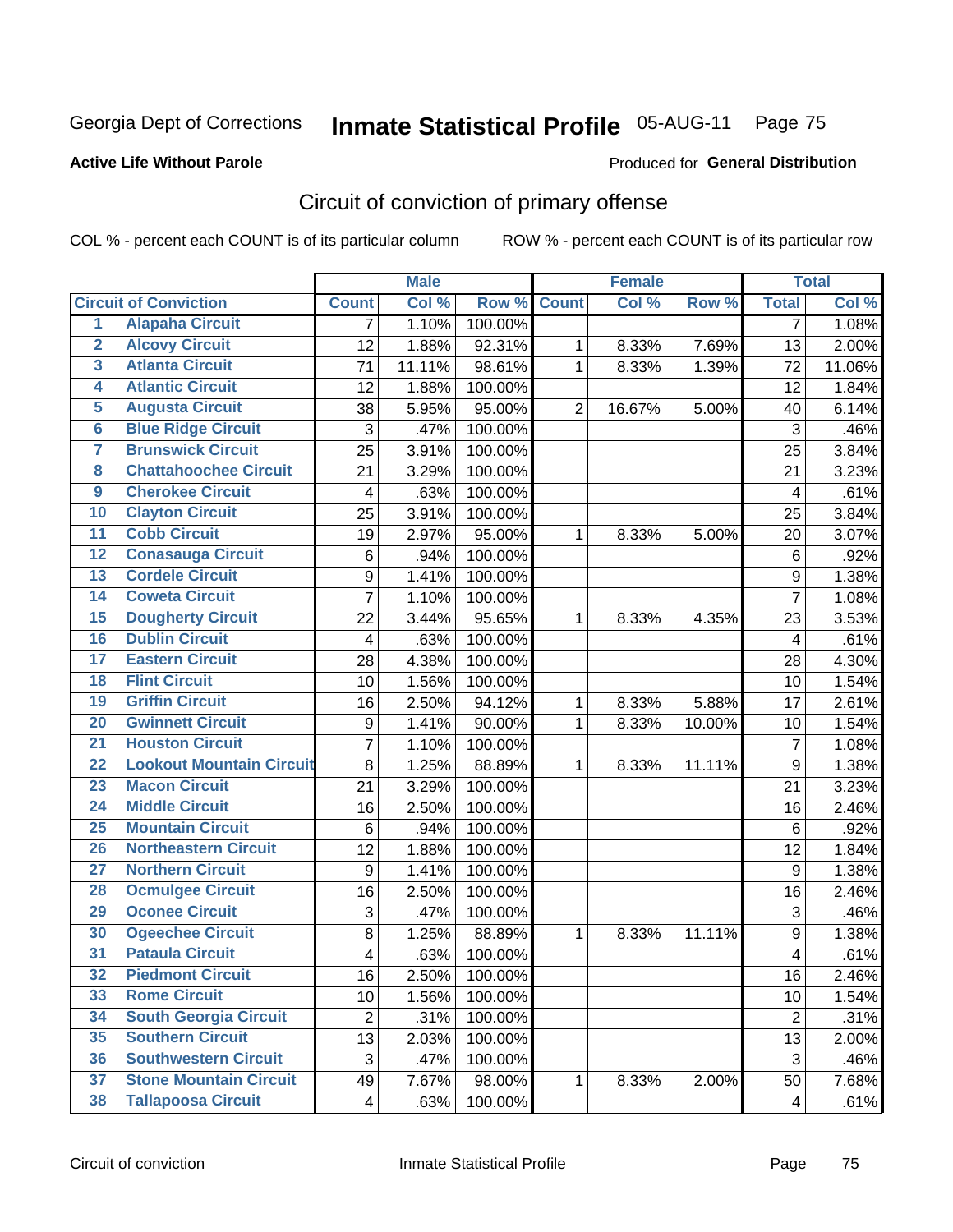#### **Active Life Without Parole**

#### Produced for **General Distribution**

## Circuit of conviction of primary offense

|    |                              |                 | <b>Male</b> |         |              | <b>Female</b> |       |                | <b>Total</b> |
|----|------------------------------|-----------------|-------------|---------|--------------|---------------|-------|----------------|--------------|
|    | <b>Circuit of Conviction</b> | <b>Count</b>    | Col %       | Row %   | <b>Count</b> | Col %         | Row % | <b>Total</b>   | Col %        |
| 39 | <b>Tifton Circuit</b>        | 9               | 1.41%       | 100.00% |              |               |       | 9              | 1.38%        |
| 40 | <b>Toombs Circuit</b>        | 3               | .47%        | 100.00% |              |               |       | 3              | .46%         |
| 41 | <b>Waycross Circuit</b>      | 20 <sub>1</sub> | 3.13%       | 100.00% |              |               |       | 20             | 3.07%        |
| 42 | <b>Western Circuit</b>       | 13              | 2.03%       | 100.00% |              |               |       | 13             | 2.00%        |
| 43 | <b>Rockdale Circuit</b>      | 4               | .63%        | 100.00% |              |               |       | 4              | .61%         |
| 44 | <b>Douglas Circuit</b>       | 21              | 3.29%       | 95.45%  |              | 8.33%         | 4.55% | 22             | 3.38%        |
| 45 | <b>Appalachian Circuit</b>   |                 | .16%        | 100.00% |              |               |       |                | .15%         |
| 46 | <b>Enotah Circuit</b>        | 2               | .31%        | 100.00% |              |               |       | 2              | .31%         |
| 47 | <b>Bell-Forsyth Circuit</b>  | 2               | .31%        | 100.00% |              |               |       | $\overline{2}$ | .31%         |
| 48 | <b>Towaliga Circuit</b>      |                 | 1.10%       | 100.00% |              |               |       |                | 1.08%        |
| 49 | <b>Paulding Circuit</b>      | ◠               | .31%        | 100.00% |              |               |       | 2              | .31%         |
|    | <b>Total Rported</b>         | 639             | 100%        | 98.16%  | 12           | 100%          | 1.84% | 651            | 100%         |

| <b>eported</b><br><b>N</b> |     |     |     |
|----------------------------|-----|-----|-----|
| <b>Total</b>               | 640 | . . | いいつ |
| $\mathbf{v}$ and           |     |     | OJ∠ |

| М<br>. Innás<br>.<br>.<br>wanta<br>Πū<br>31.<br>$\sim$ $\sim$ $\sim$ |
|----------------------------------------------------------------------|
|----------------------------------------------------------------------|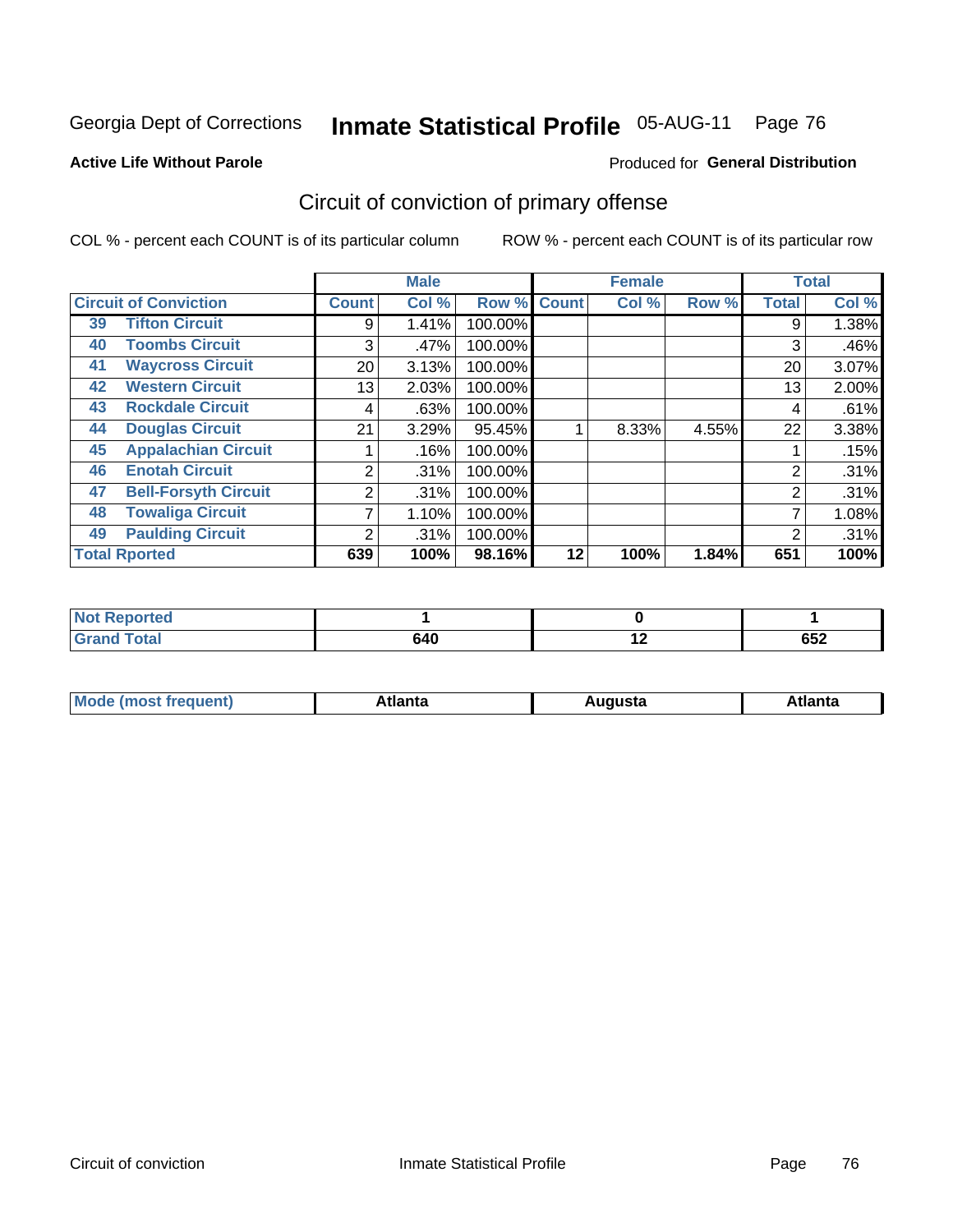### **Active Life Without Parole**

#### Produced for **General Distribution**

### Years served (jail + prison) in this incarceration

|                       | <b>Male</b>    |       |         | <b>Female</b>   |        |        | <b>Total</b>            |       |
|-----------------------|----------------|-------|---------|-----------------|--------|--------|-------------------------|-------|
| <b>Years Served</b>   | <b>Count</b>   | Col % | Row %   | <b>Count</b>    | Col %  | Row %  | <b>Total</b>            | Col % |
| Less than one year    | 11             | 1.72% | 91.67%  | 1               | 8.33%  | 8.33%  | $\overline{12}$         | 1.84% |
| 1 to 1.99 years       | 28             | 4.38% | 100.00% |                 |        |        | 28                      | 4.29% |
| 2 to 2.99 years       | 37             | 5.78% | 97.37%  | 1               | 8.33%  | 2.63%  | 38                      | 5.83% |
| 3 to 3.99 years       | 43             | 6.72% | 100.00% |                 |        |        | 43                      | 6.60% |
| 4 to 4.99 years       | 33             | 5.16% | 97.06%  | 1               | 8.33%  | 2.94%  | 34                      | 5.21% |
| 5 to 5.99 years       | 20             | 3.13% | 90.91%  | $\overline{2}$  | 16.67% | 9.09%  | 22                      | 3.37% |
| 6 to 6.99 years       | 30             | 4.69% | 100.00% |                 |        |        | 30                      | 4.60% |
| 7 to 7.99 years       | 33             | 5.16% | 100.00% |                 |        |        | 33                      | 5.06% |
| 8 to 8.99 years       | 36             | 5.63% | 90.00%  | 4               | 33.33% | 10.00% | 40                      | 6.13% |
| 9 to 9.99 years       | 40             | 6.25% | 97.56%  | $\mathbf{1}$    | 8.33%  | 2.44%  | 41                      | 6.29% |
| 10 to 10.99 years     | 43             | 6.72% | 100.00% |                 |        |        | 43                      | 6.60% |
| 11 to 11.99 years     | 47             | 7.34% | 100.00% |                 |        |        | 47                      | 7.21% |
| 12 to 12.99 years     | 27             | 4.22% | 96.43%  | 1               | 8.33%  | 3.57%  | 28                      | 4.29% |
| 13 to 13.99 years     | 48             | 7.50% | 100.00% |                 |        |        | 48                      | 7.36% |
| 14 to 14.99 years     | 47             | 7.34% | 97.92%  | 1               | 8.33%  | 2.08%  | 48                      | 7.36% |
| 15 to 15.99 years     | 35             | 5.47% | 100.00% |                 |        |        | 35                      | 5.37% |
| 16 to 16.99 years     | 23             | 3.59% | 100.00% |                 |        |        | 23                      | 3.53% |
| 17 to 17.99 years     | 21             | 3.28% | 100.00% |                 |        |        | 21                      | 3.22% |
| 18 to 18.99 years     | 12             | 1.88% | 100.00% |                 |        |        | 12                      | 1.84% |
| 19 to 19.99 years     | 3              | 0.47% | 100.00% |                 |        |        | 3                       | 0.46% |
| 20 to 20.99 years     | 6              | 0.94% | 100.00% |                 |        |        | $\,6$                   | 0.92% |
| 21 to 21.99 years     | $\overline{c}$ | 0.31% | 100.00% |                 |        |        | $\overline{2}$          | 0.31% |
| 22 to 22.99 years     | 5              | 0.78% | 100.00% |                 |        |        | 5                       | 0.77% |
| 23 to 23.99 years     | 1              | 0.16% | 100.00% |                 |        |        | 1                       | 0.15% |
| 24 to 24.99 years     | 3              | 0.47% | 100.00% |                 |        |        | 3                       | 0.46% |
| 27 to 27.99 years     | $\overline{c}$ | 0.31% | 100.00% |                 |        |        | $\overline{2}$          | 0.31% |
| Thirty $+$ years      | 4              | 0.63% | 100.00% |                 |        |        | $\overline{\mathbf{4}}$ | 0.61% |
| <b>Total Reported</b> | 640            | 100%  | 98.16%  | $\overline{12}$ | 100%   | 1.84%  | 652                     | 100%  |

| τeα |     |                          |                |
|-----|-----|--------------------------|----------------|
|     | 640 | $\overline{\phantom{0}}$ | $- - -$<br>υυ∠ |

| <b>Mean</b><br>(average)       | 10.11           | 7.43               | 10.06             |
|--------------------------------|-----------------|--------------------|-------------------|
| Median (middle)                | 10.275          | 8.34               | 10.225            |
| <b>Mode</b><br>(most frequent) | 3 to 3.99 years | Less than one year | $3$ to 3.99 years |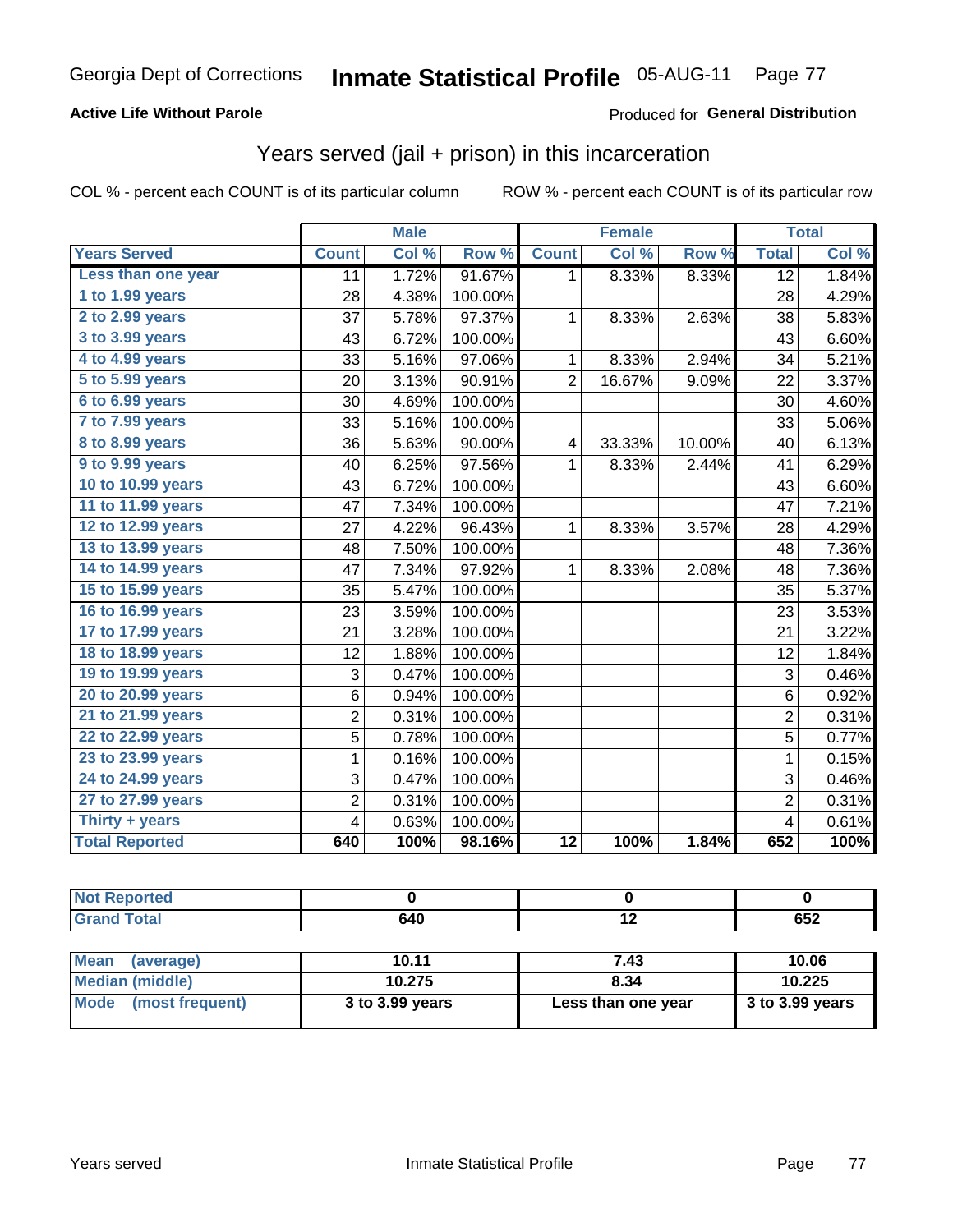### **Active Life Without Parole**

Produced for **General Distribution**

### Results of most recent HIV tests

|                         |              | <b>Male</b> |        |              | <b>Female</b> |          |         | Total  |
|-------------------------|--------------|-------------|--------|--------------|---------------|----------|---------|--------|
| <b>HIV Test Results</b> | <b>Count</b> | Col%        | Row %I | <b>Count</b> | Col %         | Row %    | ⊤otal ⊦ | Col %  |
| <b>Positive</b>         |              | 0.63%       | 80.00% |              | 8.33%         | 20.00%   |         | 0.77%  |
| <b>Negative</b>         | 632          | 99.37%      | 98.29% | 11           | $91.67\%$     | $1.71\%$ | 643     | 99.23% |
| <b>Total Reported</b>   | 636          | 100%        | 98.15% | 12           | <b>100%</b>   | 1.85%    | 648     | 100%   |

| <b>Not Reported</b> |     |     |               |
|---------------------|-----|-----|---------------|
| <b>Total</b>        | 640 | . . | <b></b><br>פס |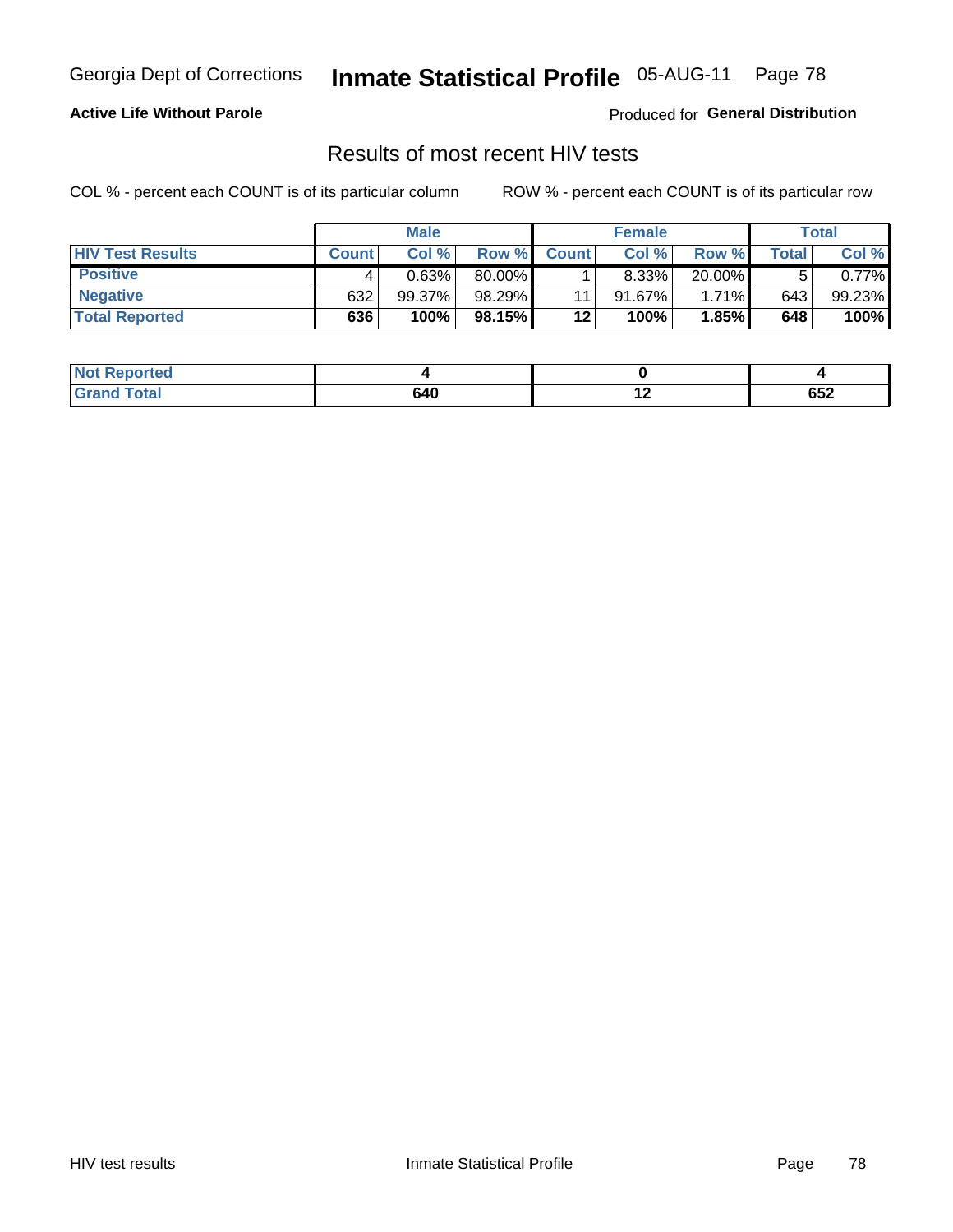### **Active Life Without Parole**

Produced for **General Distribution**

### Results of most recent tuberculosis test

|                                  |              | <b>Male</b> |           |              | <b>Female</b> |          |              | Total  |
|----------------------------------|--------------|-------------|-----------|--------------|---------------|----------|--------------|--------|
| <b>Tuberculosis Test Results</b> | <b>Count</b> | Col%        | Row %I    | <b>Count</b> | Col%          | Row %    | <b>Total</b> | Col %  |
| <b>Positive on current test</b>  | 168          | 26.42%      | $99.41\%$ |              | 8.33%         | 0.59%    | 169          | 26.08% |
| <b>Negative</b>                  | 468          | 73.58%      | $97.70\%$ |              | $91.67\%$     | $2.30\%$ | 479          | 73.92% |
| <b>Total Reported</b>            | 636          | 100%        | 98.15%    | $12 \,$      | 100%          | 1.85%    | 648          | 100%   |

| <b>Not Reported</b> |     |     |     |
|---------------------|-----|-----|-----|
| <b>Fotal</b>        | 640 | . . | 652 |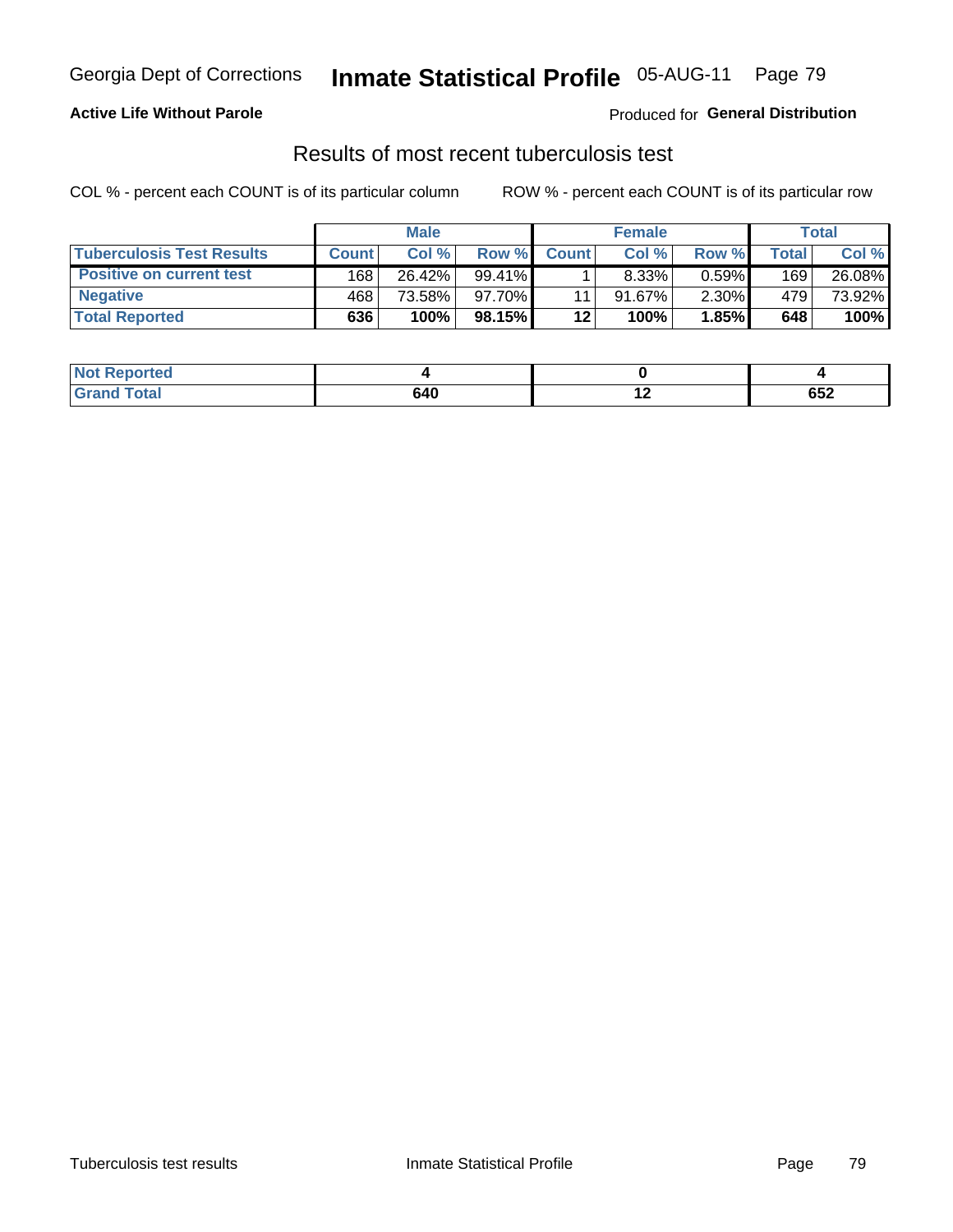#### **Active Life Without Parole**

Produced for **General Distribution**

### Results of most recent syphilis test

|                                 |              | <b>Male</b> |           |                 | <b>Female</b> |          |              | Total  |
|---------------------------------|--------------|-------------|-----------|-----------------|---------------|----------|--------------|--------|
| <b>Syphilis Test Results</b>    | <b>Count</b> | Col%        | Row %     | <b>Count</b>    | Col %         | Row %    | <b>Total</b> | Col %  |
| <b>Positive on current test</b> |              | 2.88%       | $94.44\%$ |                 | 9.09%         | 5.56%    | 18           | 2.99%  |
| <b>Negative</b>                 | 574          | 97.12%      | 98.29%    | 10 <sup>1</sup> | $90.91\%$     | $1.71\%$ | 584          | 97.01% |
| <b>Total Reported</b>           | 591          | 100%        | 98.17%    | 11              | 100%          | 1.83%    | 602          | 100%   |

| <b>Not Reported</b> | 45  |     | ວບ                |
|---------------------|-----|-----|-------------------|
| <b>Total</b>        | 640 | . . | 050<br><b>652</b> |